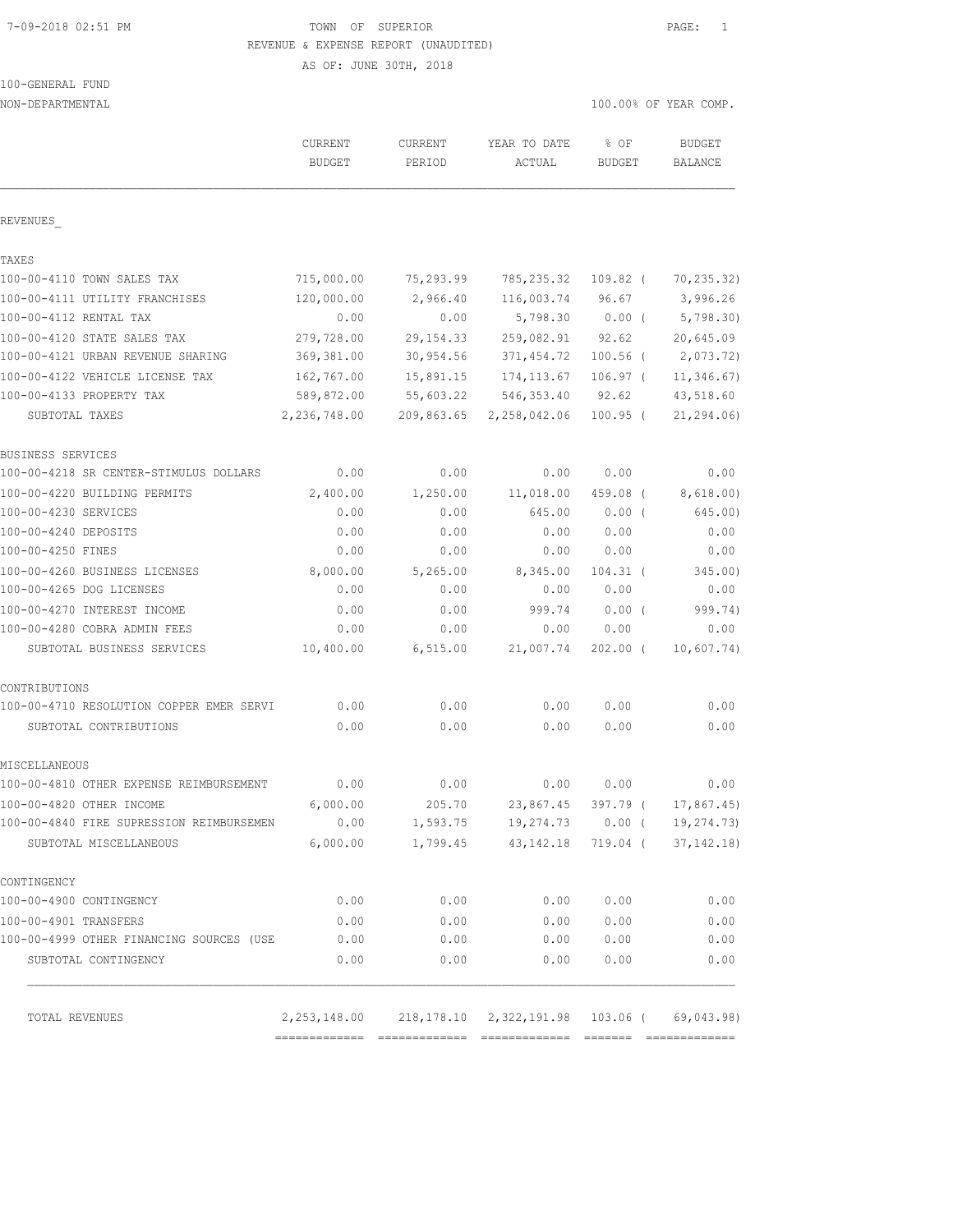# 7-09-2018 02:51 PM TOWN OF SUPERIOR PAGE: 2 REVENUE & EXPENSE REPORT (UNAUDITED)

AS OF: JUNE 30TH, 2018

|  |  | 100-GENERAL FUND |  |
|--|--|------------------|--|
|  |  |                  |  |

|                                                                           | CURRENT<br>BUDGET     | CURRENT<br>PERIOD | YEAR TO DATE % OF<br>ACTUAL        | BUDGET    | BUDGET<br><b>BALANCE</b>      |
|---------------------------------------------------------------------------|-----------------------|-------------------|------------------------------------|-----------|-------------------------------|
| EXPENDITURES                                                              |                       |                   |                                    |           |                               |
| GENERAL BUSINESS EXPENSE                                                  |                       |                   |                                    |           |                               |
| 100-00-5492 BAD DEBT EXPENSE                                              | 0.00                  | 0.00              | 10,793.31   0.00 $(10,793.31)$     |           |                               |
| 100-00-5495 PENALTY                                                       | 0.00                  | 0.00              |                                    | 0.00 0.00 | 0.00                          |
| SUBTOTAL GENERAL BUSINESS EXPENSE                                         | 0.00                  | 0.00              | $10,793.31$ $0.00$ ( $10,793.31$ ) |           |                               |
| NON-OPERATING                                                             |                       |                   |                                    |           |                               |
| 100-00-5800 DEPRECIATION                                                  | 0.00                  | 0.00              |                                    | 0.00 0.00 | 0.00                          |
| SUBTOTAL NON-OPERATING                                                    | 0.00                  | 0.00              | 0.00                               | 0.00      | 0.00                          |
| DEBT SERVICE                                                              |                       |                   |                                    |           |                               |
| 100-00-5990 URGENT NEEDS                                                  | 0.00                  | 0.00              | 0.00                               | 0.00      | 0.00                          |
| 100-00-5999 CONTINGENCY                                                   | 0.00                  | 0.00              | 0.00                               | 0.00      | 0.00                          |
| SUBTOTAL DEBT SERVICE                                                     | 0.00                  | 0.00              | 0.00                               | 0.00      | 0.00                          |
|                                                                           |                       |                   |                                    |           |                               |
| TOTAL EXPENDITURES                                                        | 0.00<br>============= | 0.00              |                                    |           | 10,793.31   0.00   10,793.31) |
| REVENUES OVER/(UNDER) EXPENDITURES 2,253,148.00 218,178.10 2,311,398.67 ( |                       |                   |                                    |           | 58,250.67)                    |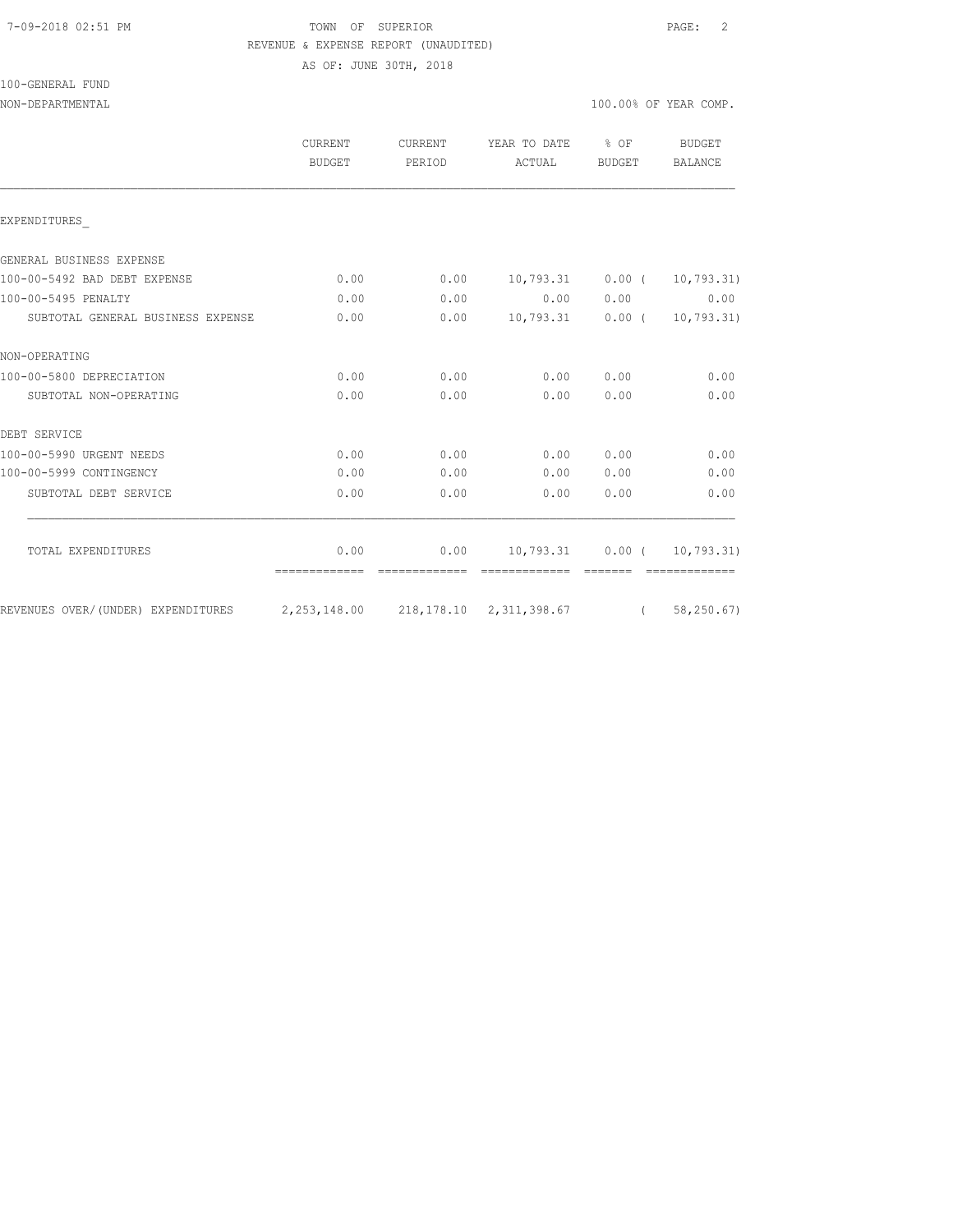|  |  | 7-09-2018 02:51 PM |  |
|--|--|--------------------|--|
|--|--|--------------------|--|

# TOWN OF SUPERIOR **Example 2018** PAGE: 3 REVENUE & EXPENSE REPORT (UNAUDITED)

AS OF: JUNE 30TH, 2018

| 100-GENERAL FUND |  |
|------------------|--|
|                  |  |

MAYOR AND COUNCIL COUNCIL COMP.

|                                             | <b>CURRENT</b><br><b>BUDGET</b> | CURRENT<br>PERIOD | YEAR TO DATE<br>ACTUAL                | % OF<br><b>BUDGET</b> | <b>BUDGET</b><br><b>BALANCE</b> |
|---------------------------------------------|---------------------------------|-------------------|---------------------------------------|-----------------------|---------------------------------|
|                                             |                                 |                   |                                       |                       |                                 |
| <b>EXPENDITURES</b>                         |                                 |                   |                                       |                       |                                 |
|                                             |                                 |                   |                                       |                       |                                 |
| PERSONEL                                    |                                 |                   |                                       |                       |                                 |
| 100-01-5100 SALARIES                        | 0.00                            | 0.00              | 0.00                                  | 0.00                  | 0.00                            |
| 100-01-5101 OVERTIME                        | 0.00                            | 0.00              | 0.00                                  | 0.00                  | 0.00                            |
| 100-01-5151 FICA                            | 0.00                            | 0.00              | 0.00                                  | 0.00                  | 0.00                            |
| 100-01-5152 MEDICARE                        | 0.00                            | 0.00              | 0.00                                  | 0.00                  | 0.00                            |
| 100-01-5153 STATE UNEMPLOYMENT              | 0.00                            | 0.00              | 0.00                                  | 0.00                  | 0.00                            |
| 100-01-5154 WORKERS COMP INSURANCE          | 0.00                            | 0.00              | 0.00                                  | 0.00                  | 0.00                            |
| 100-01-5161 ARIZONA STATE RETIREMENT        | 0.00                            | 0.00              | 0.00                                  | 0.00                  | 0.00                            |
| 100-01-5162 LIFE INSURANCE                  | 0.00                            | 0.00              | 0.00                                  | 0.00                  | 0.00                            |
| 100-01-5163 HEALTH INSURANCE                | 0.00                            | 0.00              | 0.00                                  | 0.00                  | 0.00                            |
| 100-01-5164 DENTAL INSURANCE                | 0.00                            | 0.00              | 0.00                                  | 0.00                  | 0.00                            |
| SUBTOTAL PERSONEL                           | 0.00                            | 0.00              | 0.00                                  | 0.00                  | 0.00                            |
| SUPPLIES                                    |                                 |                   |                                       |                       |                                 |
| 100-01-5210 OFFICE SUPPLIES                 | 0.00                            | 0.00              | 0.00                                  | 0.00                  | 0.00                            |
| 100-01-5220 MEDICAL SUPPLIES                | 0.00                            | 0.00              | 0.00                                  | 0.00                  | 0.00                            |
| 100-01-5225 SAFETY SUPPLIES/EQUIPMENT       | 0.00                            | 0.00              | 0.00                                  | 0.00                  | 0.00                            |
| 100-01-5230 SANITATION SUPPLIES             | 0.00                            | 0.00              | 0.00                                  | 0.00                  | 0.00                            |
| 100-01-5299 OPERATING SUPPLIES              | 0.00                            | $0.00$ (          | 352.83)                               | 0.00                  | 352.83                          |
| SUBTOTAL SUPPLIES                           | 0.00                            | $0.00$ (          | 352.83)                               | 0.00                  | 352.83                          |
| UTILITIES                                   |                                 |                   |                                       |                       |                                 |
| 100-01-5350 TELEPHONE                       | 4,350.00                        | 630.04            | 4,739.65                              | 108.96 (              | 389.65                          |
| SUBTOTAL UTILITIES                          | 4,350.00                        | 630.04            | 4,739.65                              | $108.96$ (            | 389.65)                         |
| GENERAL BUSINESS EXPENSE                    |                                 |                   |                                       |                       |                                 |
| 100-01-5410 ADVERTISING                     | 100.00                          | 0.00              | 0.00                                  | 0.00                  | 100.00                          |
| 100-01-5420 DUES & SUBSCRIPTIONS            | 5,000.00                        | 0.00              | 5,940.00                              | $118.80$ (            | 940.00)                         |
| 100-01-5425 CONFERENCES & TRAINING          | 7,000.00                        | 2,089.67          | 7,252.56                              | $103.61$ (            | 252.56)                         |
| 100-01-5430 PRINTING                        | 0.00                            | 0.00              | 0.00                                  | 0.00                  | 0.00                            |
| 100-01-5450 UNIFORMS                        | 0.00                            | 0.00              | 403.70                                | $0.00$ (              | 403.70)                         |
| 100-01-5460 POSTAGE                         | 0.00                            | 0.00              | 0.00                                  | 0.00                  | 0.00                            |
| 100-01-5470 TRAVEL                          | 0.00                            | 0.00              | 639.81                                | $0.00$ (              | 639.81)                         |
| 100-01-5471 HOST/MEALS                      | 0.00                            | 0.00              | 548.11                                | $0.00$ (              | 548.11)                         |
| 100-01-5480 GENERAL INSURANCE               | 0.00                            | 0.00              | 0.00                                  | 0.00                  | 0.00                            |
| 100-01-5481 VEHICLE INSURANCE               | 0.00                            | 0.00              | 0.00                                  | 0.00                  | 0.00                            |
| 100-01-5482 LIABILITY INSURANCE             | 0.00                            | 0.00              | 0.00                                  | 0.00                  | 0.00                            |
| SUBTOTAL GENERAL BUSINESS EXPENSE 12,100.00 |                                 | 2,089.67          | 14,784.18                             | 122.18 (              | 2,684.18                        |
| PROFESSIONAL SERVICES                       |                                 |                   |                                       |                       |                                 |
| 100-01-5550 OTHER PROFESSIONAL SERVICES     | 0.00                            | 0.00              |                                       | 3,718.60 0.00 (       | 3,718.60                        |
| SUBTOTAL PROFESSIONAL SERVICES              | 0.00                            | 0.00              | 3,718.60                              | $0.00$ (              | 3,718.60)                       |
| TOTAL EXPENDITURES                          | 16,450.00                       |                   | 2,719.71 22,889.60 139.15 ( 6,439.60) |                       |                                 |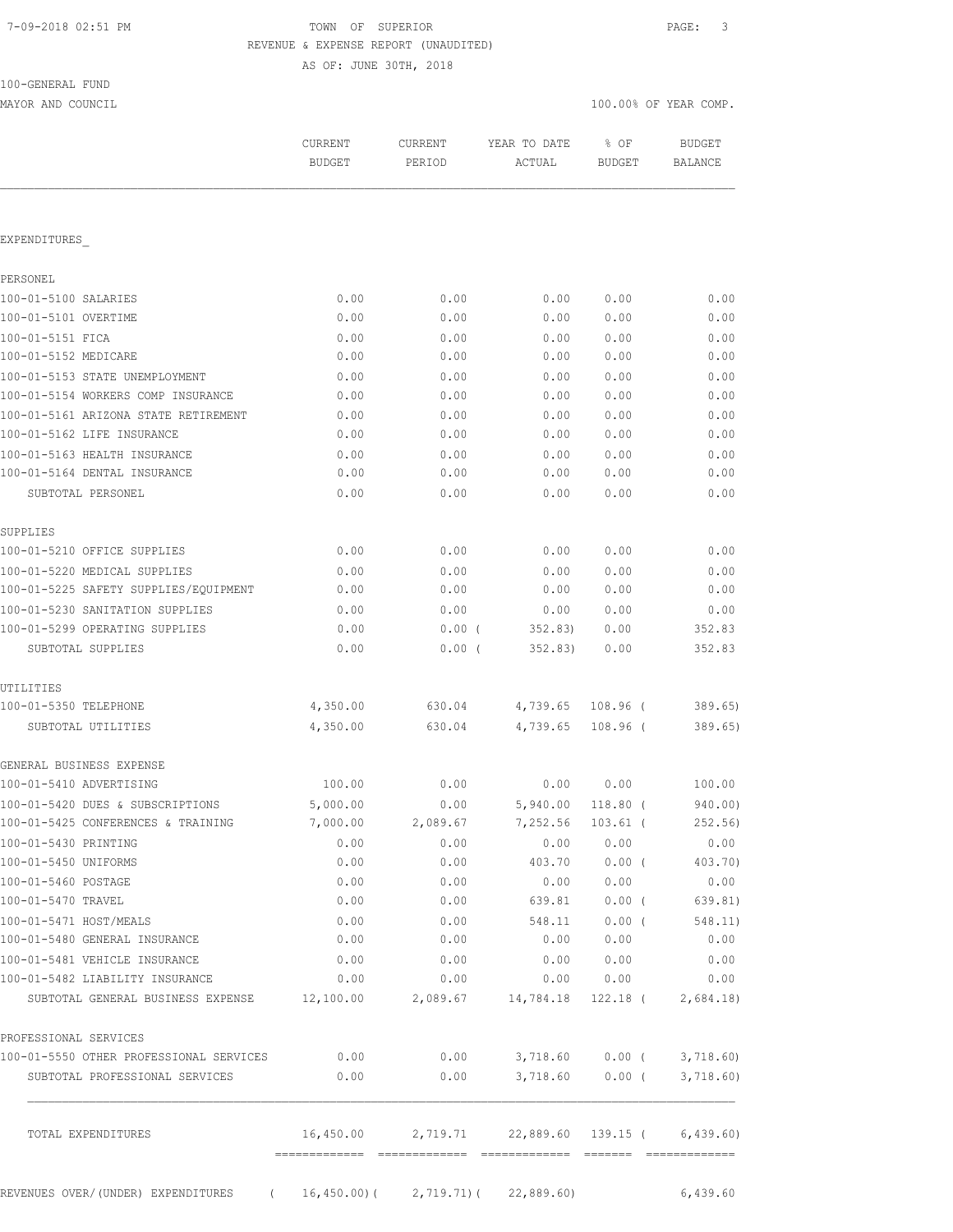# 7-09-2018 02:51 PM TOWN OF SUPERIOR PAGE: 4 REVENUE & EXPENSE REPORT (UNAUDITED)

AS OF: JUNE 30TH, 2018

TOWN MANAGER 100.00% OF YEAR COMP.

|                                                                       | CURRENT<br><b>BUDGET</b> | <b>CURRENT</b><br>PERIOD        | YEAR TO DATE<br>ACTUAL             | % OF<br><b>BUDGET</b> | <b>BUDGET</b><br>BALANCE |
|-----------------------------------------------------------------------|--------------------------|---------------------------------|------------------------------------|-----------------------|--------------------------|
|                                                                       |                          |                                 |                                    |                       |                          |
| EXPENDITURES                                                          |                          |                                 |                                    |                       |                          |
| PERSONEL                                                              |                          |                                 |                                    |                       |                          |
| 100-02-5100 SALARIES                                                  | 67,436.00                | 4,929.90                        | 65,227.77 96.73                    |                       | 2,208.23                 |
| 100-02-5101 OVERTIME                                                  | 0.00                     | 0.00                            | 0.00                               | 0.00                  | 0.00                     |
| 100-02-5151 FICA                                                      | 4,183.00                 | 305.66                          | 3,696.20                           | 88.36                 | 486.80                   |
| 100-02-5152 MEDICARE                                                  | 978.00                   | 71.48                           | 864.42                             | 88.39                 | 113.58                   |
| 100-02-5153 STATE UNEMPLOYMENT                                        | 181.00                   | 0.00                            | 146.47                             | 80.92                 | 34.53                    |
| 100-02-5154 WORKERS COMP INSURANCE                                    | 125.00                   | 0.00                            | 0.00                               | 0.00                  | 125.00                   |
| 100-02-5161 ARIZONA STATE RETIREMENT                                  | 7,755.00                 | 566.94                          | 7,569.43                           | 97.61                 | 185.57                   |
| 100-02-5162 LIFE INSURANCE                                            | 64.00                    | 0.00                            | 74.10                              | $115.78$ (            | 10.10)                   |
| 100-02-5163 HEALTH INSURANCE                                          | 5,112.00                 | 595.55                          | 5,955.50                           | $116.50$ (            | 843.50)                  |
| 100-02-5164 DENTAL INSURANCE                                          | 296.00                   | 0.00                            | 340.48                             | $115.03$ (            | 44.48)                   |
| SUBTOTAL PERSONEL                                                     | 86,130.00                | 6,469.53                        | 83,874.37 97.38                    |                       | 2,255.63                 |
| SUPPLIES                                                              |                          |                                 |                                    |                       |                          |
| 100-02-5210 OFFICE SUPPLIES                                           | 0.00                     | 0.00                            | 0.00                               | 0.00                  | 0.00                     |
| 100-02-5220 MEDICAL SUPPLIES                                          | 0.00                     | 0.00                            | 0.00                               | 0.00                  | 0.00                     |
| 100-02-5225 SAFETY SUPPLIES/EQUIPMENT                                 | 0.00                     | 0.00                            | 0.00                               | 0.00                  | 0.00                     |
| 100-02-5230 SANITATION SUPPLIES                                       | 0.00                     | 0.00                            | 0.00                               | 0.00                  | 0.00                     |
| 100-02-5299 OPERATING SUPPLIES                                        | 0.00                     | 0.00                            | 10.75                              | $0.00$ (              | 10.75)                   |
| SUBTOTAL SUPPLIES                                                     | 0.00                     | 0.00                            | 10.75                              | 0.00(                 | 10.75)                   |
| UTILITIES                                                             |                          |                                 |                                    |                       |                          |
| 100-02-5350 TELEPHONE                                                 | 0.00                     | 55.62                           | 665.34                             | $0.00$ (              | 665.34)                  |
| SUBTOTAL UTILITIES                                                    | 0.00                     | 55.62                           | 665.34                             | $0.00$ (              | 665.34)                  |
| GENERAL BUSINESS EXPENSE                                              |                          |                                 |                                    |                       |                          |
| 100-02-5420 DUES & SUBSCRIPTIONS                                      | 0.00                     | 0.00                            |                                    | 25.00 0.00 (          | 25.00                    |
| 100-02-5425 CONFERENCE & TRAINING                                     | 2,000.00                 | 0.00                            | 687.25                             | 34.36                 | 1,312.75                 |
| 100-02-5430 PRINTING                                                  | 0.00                     | ${\bf 0}$ . ${\bf 0}$ ${\bf 0}$ | 55.35                              | $0.00$ (              | 55.35)                   |
| 100-02-5450 UNIFORMS/SHIRTS                                           | 0.00                     | 0.00                            | 25.00                              | $0.00$ (              | 25.00)                   |
| 100-02-5470 TRAVEL                                                    | 1,000.00                 | 0.00                            | 0.00                               | 0.00                  | 1,000.00                 |
| 100-02-5471 HOST/MEALS                                                | 0.00                     | 0.00                            |                                    | 0.00 0.00             | 0.00                     |
| SUBTOTAL GENERAL BUSINESS EXPENSE                                     | 3,000.00                 | 0.00                            | 792.60                             | 26.42                 | 2,207.40                 |
| REPAIR/MAINTENANCE                                                    |                          |                                 |                                    |                       |                          |
| 100-02-5640 VEHICLE REPAIRS                                           | 0.00                     | 0.00                            | 183.21                             |                       | $0.00$ ( $183.21$ )      |
| 100-02-5641 VEHICLE FUEL                                              | 0.00                     | 0.00                            |                                    | 26.83 0.00 (          | 26.83)                   |
| SUBTOTAL REPAIR/MAINTENANCE                                           | 0.00                     | 0.00                            | 210.04                             | $0.00$ (              | 210.04)                  |
| TOTAL EXPENDITURES                                                    |                          |                                 | 89,130.00 6,525.15 85,553.10 95.99 |                       | 3,576.90                 |
|                                                                       |                          |                                 |                                    |                       |                          |
| REVENUES OVER/(UNDER) EXPENDITURES (89,130.00) (6,525.15) (85,553.10) |                          |                                 |                                    | $\sqrt{2}$            | 3,576.90                 |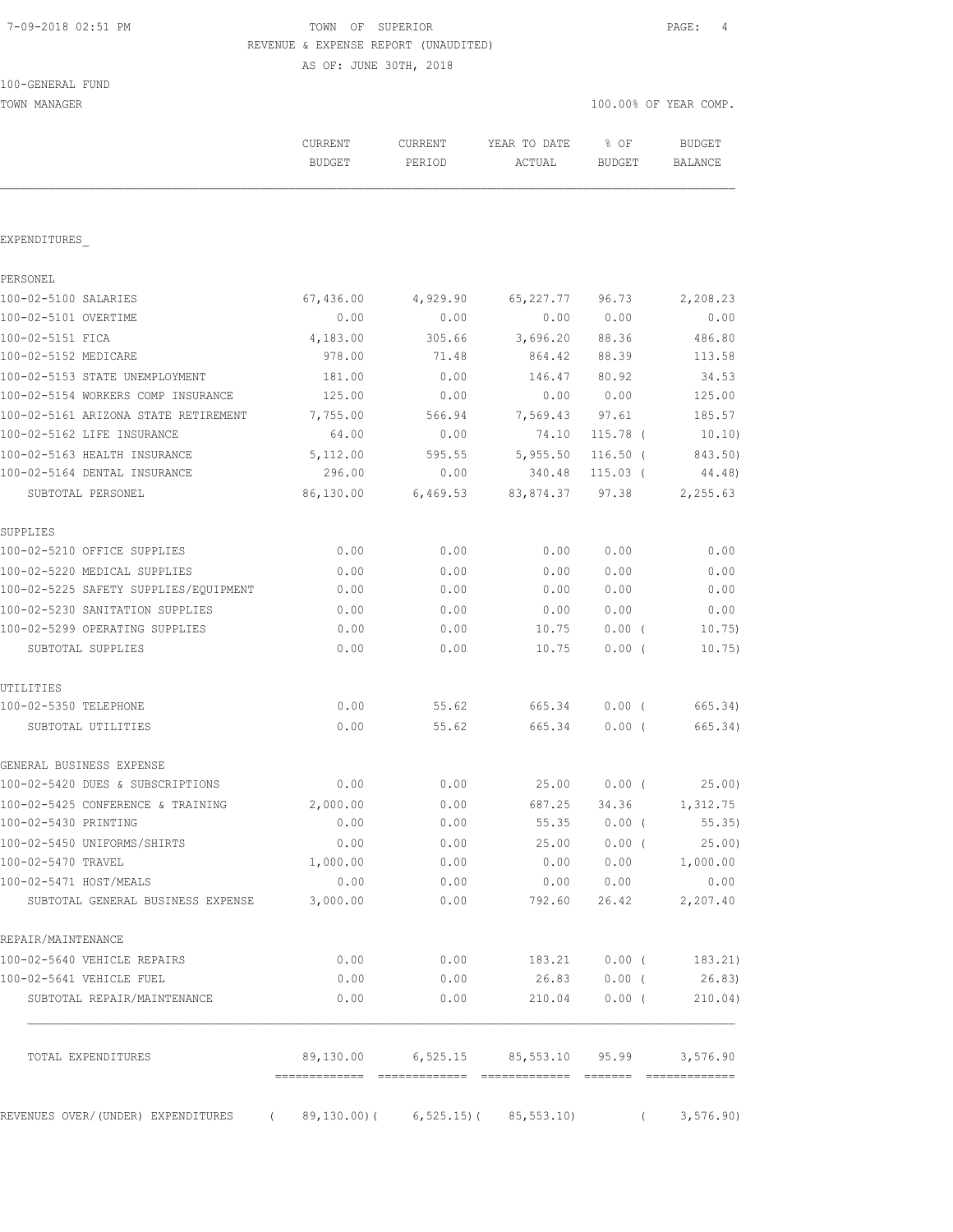# TOWN OF SUPERIOR **PAGE:** 5 REVENUE & EXPENSE REPORT (UNAUDITED)

AS OF: JUNE 30TH, 2018

| 100-GENERAL FUND |  |
|------------------|--|
|------------------|--|

| TOWN ATTORNEY                                  |                   |                   |                                      |                    | 100.00% OF YEAR COMP. |
|------------------------------------------------|-------------------|-------------------|--------------------------------------|--------------------|-----------------------|
|                                                | CURRENT<br>BUDGET | CURRENT<br>PERIOD | YEAR TO DATE % OF<br>ACTUAL          | BUDGET             | BUDGET<br>BALANCE     |
|                                                |                   |                   |                                      |                    |                       |
| EXPENDITURES                                   |                   |                   |                                      |                    |                       |
| PERSONEL                                       |                   |                   |                                      |                    |                       |
| 100-03-5100 SALARIES                           | 0.00              | 0.00              | 0.00                                 | 0.00               | 0.00                  |
| SUBTOTAL PERSONEL                              | 0.00              | 0.00              | 0.00                                 | 0.00               | 0.00                  |
| SUPPLIES                                       |                   |                   |                                      |                    |                       |
| 100-03-5210 OFFICE SUPPLIES                    | 0.00              | 0.00              | 0.00                                 | 0.00               | 0.00                  |
| 100-03-5220 MEDICAL SUPPLIES                   | 0.00              | 0.00              | 0.00                                 | 0.00               | 0.00                  |
| 100-03-5225 SAFETY SUPPLIES/EQUIPMENT          | 0.00              | 0.00              | 0.00                                 | 0.00               | 0.00                  |
| 100-03-5230 SANITATION SUPPLIES                | 0.00              | 0.00              | 0.00                                 | 0.00               | 0.00                  |
| 100-03-5299 OPERATING SUPPLIES                 | 0.00              | 0.00              | 0.00                                 | 0.00               | 0.00                  |
| SUBTOTAL SUPPLIES                              | 0.00              | 0.00              | 0.00                                 | 0.00               | 0.00                  |
| PROFESSIONAL SERVICES                          |                   |                   |                                      |                    |                       |
| 100-03-5540 LEGAL SERVICES                     | 63,000.00         |                   | $0.00$ 78,102.08 123.97 ( 15,102.08) |                    |                       |
| 100-03-5550 OTHER PROFESSIONAL SERVICES        | 0.00              | 0.00              |                                      | 0.00 0.00          | 0.00                  |
| SUBTOTAL PROFESSIONAL SERVICES                 | 63,000.00         | 0.00              |                                      | 78,102.08 123.97 ( | 15, 102.08)           |
| TOTAL EXPENDITURES                             | 63,000.00         |                   | $0.00$ 78,102.08 123.97 ( 15,102.08) |                    |                       |
| REVENUES OVER/(UNDER) EXPENDITURES (63,000.00) |                   |                   | $0.00$ ( $78,102.08$ )               |                    | 15,102.08             |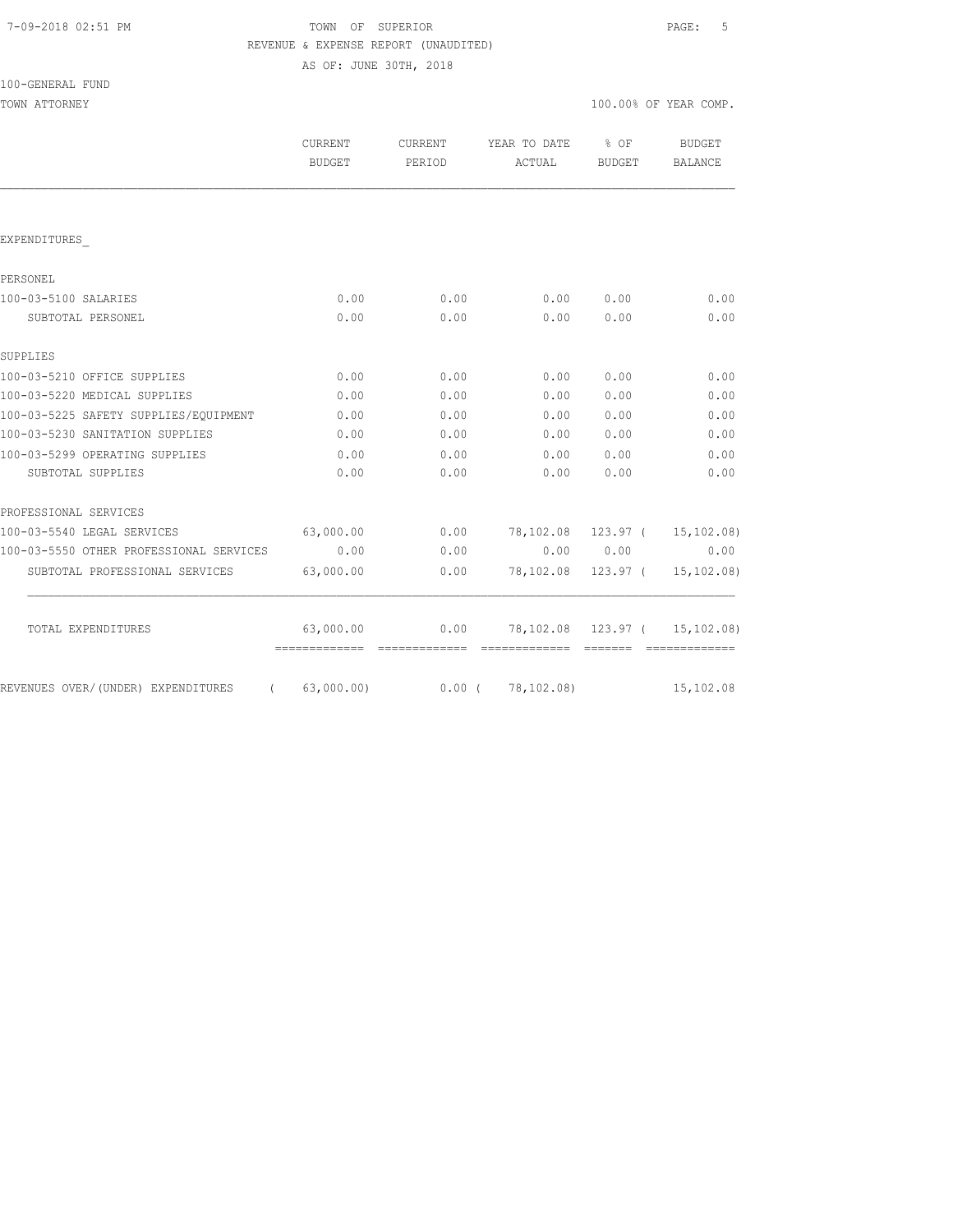# 7-09-2018 02:51 PM TOWN OF SUPERIOR PAGE: 6 REVENUE & EXPENSE REPORT (UNAUDITED)

AS OF: JUNE 30TH, 2018

|  | 100-GENERAL FUND |  |
|--|------------------|--|
|  |                  |  |

| TOO-GEMEKAT LOMD                                            |                       |                        |                                      |               |                             |
|-------------------------------------------------------------|-----------------------|------------------------|--------------------------------------|---------------|-----------------------------|
| MAGISTRATE                                                  |                       |                        |                                      |               | 100.00% OF YEAR COMP.       |
|                                                             | CURRENT               | <b>CURRENT</b>         | YEAR TO DATE                         | % OF          | BUDGET                      |
|                                                             | <b>BUDGET</b>         | PERIOD                 | ACTUAL                               | <b>BUDGET</b> | BALANCE                     |
|                                                             |                       |                        |                                      |               |                             |
| REVENUES                                                    |                       |                        |                                      |               |                             |
| BUSINESS SERVICES                                           |                       |                        |                                      |               |                             |
| 100-04-4250 FINES                                           | 0.00                  | 3.19                   | 1,417.35                             | $0.00$ (      | 1,417.35)                   |
| 100-04-4251 MFTG - MAGISTRATE COURT                         | 0.00                  | 31.19                  | 146.57                               | $0.00$ (      | 146.57)                     |
| SUBTOTAL BUSINESS SERVICES                                  | 0.00                  | 34.38                  | 1,563.92                             | $0.00$ (      | 1, 563.92)                  |
| TOTAL REVENUES                                              | 0.00<br>============= | 34.38<br>============= | 1,563.92<br>======================== | $0.00$ (      | 1, 563.92)<br>============= |
| EXPENDITURES                                                |                       |                        |                                      |               |                             |
| PERSONEL                                                    |                       |                        |                                      |               |                             |
| 100-04-5100 SALARIES                                        | 13, 111.00            | 969.60                 | 12,604.80                            | 96.14         | 506.20                      |
| 100-04-5101 OVERTIME                                        | 0.00                  | 0.00                   | 0.00                                 | 0.00          | 0.00                        |
| 100-04-5151 FICA                                            | 813.00                | 60.12                  | 781.56                               | 96.13         | 31.44                       |
| 100-04-5152 MEDICARE                                        | 190.00                | 14.06                  | 182.78                               | 96.20         | 7.22                        |
| 100-04-5153 STATE UNEMPLOYMENT                              | 680.00                | 20.66                  | 320.56                               | 47.14         | 359.44                      |
| 100-04-5154 WORKERS COMP INSURANCE                          | 190.00                | 0.00                   | 205.00                               | $107.89$ (    | 15.00)                      |
| 100-04-5161 ARIZONA STATE RETIREMENT                        | 1,508.00              | 92.18                  | 1,198.44                             | 79.47         | 309.56                      |
| 100-04-5162 LIFE INSURANCE                                  | 0.00                  | 0.00                   | 0.00                                 | 0.00          | 0.00                        |
| 100-04-5163 HEALTH INSURANCE                                | 0.00                  | 0.00                   | 0.00                                 | 0.00          | 0.00                        |
| 100-04-5164 DENTAL INSURANCE                                | 0.00                  | 0.00                   | 0.00                                 | 0.00          | 0.00                        |
| SUBTOTAL PERSONEL                                           | 16,492.00             | 1,156.62               | 15,293.14                            | 92.73         | 1,198.86                    |
| SUPPLIES                                                    |                       |                        |                                      |               |                             |
| 100-04-5210 OFFICE SUPPLIES                                 | 886.00                | 0.00                   | 0.00                                 | 0.00          | 886.00                      |
| 100-04-5220 MEDICAL SUPPLIES                                | 0.00                  | 0.00                   | 0.00                                 | 0.00          | 0.00                        |
| 100-04-5225 SAFETY SUPPLIES/EQUIPMENT                       | 0.00                  | 0.00                   | 0.00                                 | 0.00          | 0.00                        |
| 100-04-5230 SANITATION SUPPLIES                             | 0.00                  | 0.00                   | 0.00                                 | 0.00          | 0.00                        |
| 100-04-5299 OPERATING SUPPLIES                              | 2,000.00              | 0.00                   | 2,709.87                             | $135.49$ (    | 709.87)                     |
| SUBTOTAL SUPPLIES                                           | 2,886.00              | 0.00                   | 2,709.87                             | 93.90         | 176.13                      |
| GENERAL BUSINESS EXPENSE                                    |                       |                        |                                      |               |                             |
| 100-04-5460 POSTAGE                                         | 0.00                  | 358.02                 | 365.04                               | $0.00$ (      | 365.04)                     |
| 100-04-5470 TRAVEL                                          | 0.00                  | 0.00                   | 0.00                                 | 0.00          | 0.00                        |
| 100-04-5471 AUDIT & ACCOUNTING                              | 0.00                  | 0.00                   | 4,500.00                             | $0.00$ (      | 4,500.00                    |
| SUBTOTAL GENERAL BUSINESS EXPENSE                           | 0.00                  | 358.02                 | 4,865.04                             | $0.00$ (      | 4,865.04)                   |
| PROFESSIONAL SERVICES<br>100-04-5550 OTHER PROFESSIONAL SVC | 0.00                  | 0.00                   | 0.00                                 | 0.00          | 0.00                        |
| SUBTOTAL PROFESSIONAL SERVICES                              | 0.00                  | 0.00                   | 0.00                                 | 0.00          | 0.00                        |
|                                                             |                       |                        |                                      |               |                             |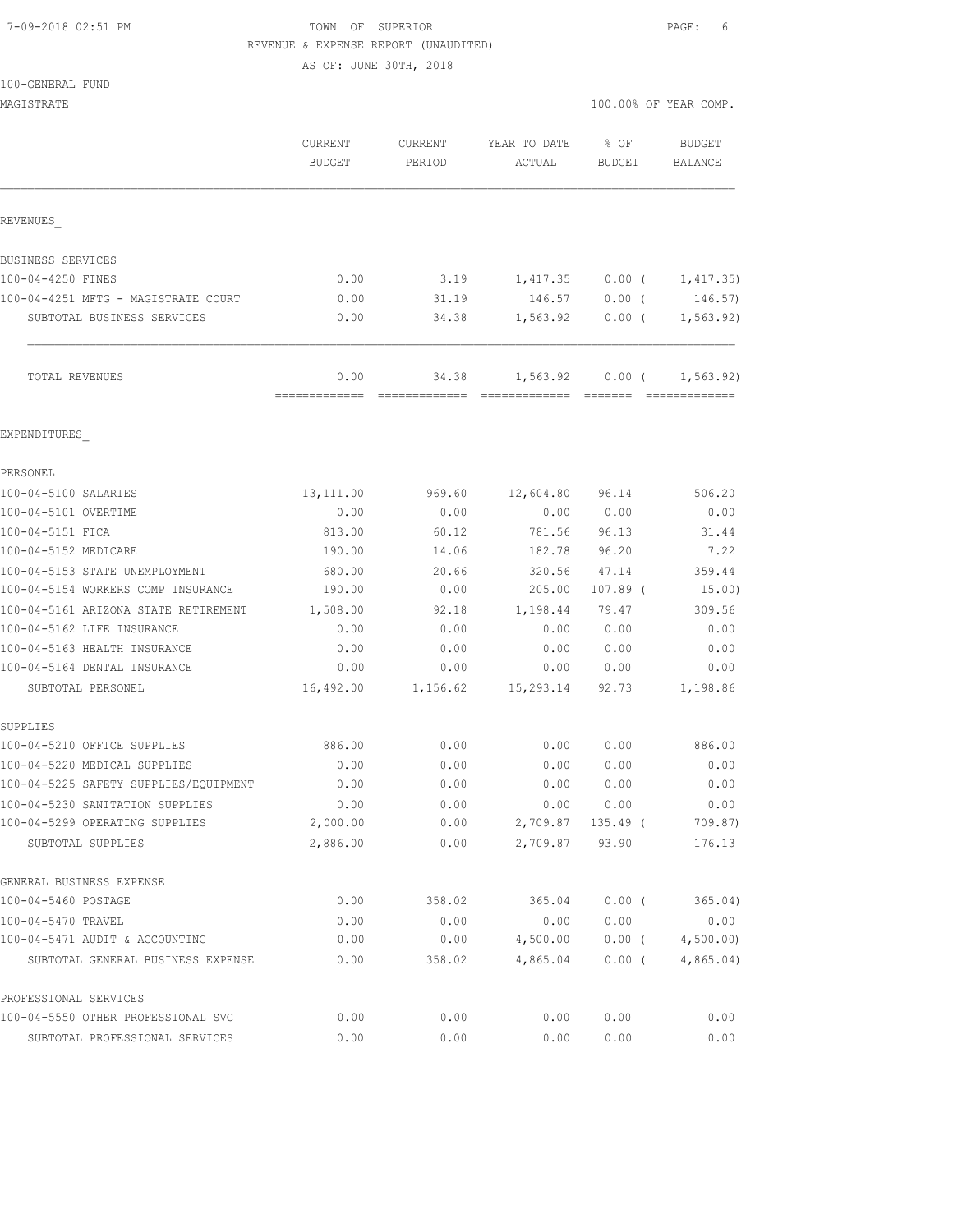# 7-09-2018 02:51 PM TOWN OF SUPERIOR PAGE: 7 REVENUE & EXPENSE REPORT (UNAUDITED) AS OF: JUNE 30TH, 2018

100-GENERAL FUND

MAGISTRATE 100.00% OF YEAR COMP.

|                                    | <b>CURRENT</b><br>BUDGET   | <b>CURRENT</b><br>PERIOD | YEAR TO DATE<br>ACTUAL             | % OF<br>BUDGET | BUDGET<br>BALANCE          |
|------------------------------------|----------------------------|--------------------------|------------------------------------|----------------|----------------------------|
| CAPITAL OUTLAY                     |                            |                          |                                    |                |                            |
| 100-04-5720 OFFICE EQUIPMENT       | 0.00                       | 0.00                     | 750.00                             | $0.00$ (       | 750.00)                    |
| SUBTOTAL CAPITAL OUTLAY            | 0.00                       | 0.00                     | 750.00                             | 0.00(          | 750.00                     |
| TOTAL EXPENDITURES                 | 19,378.00<br>------------- | 1,514.64<br>------------ | 23,618.05 121.88 (<br>------------ |                | 4, 240.05<br>------------- |
| REVENUES OVER/(UNDER) EXPENDITURES | 19,378.00)(                | 1,480.26)(               | 22,054.13)                         |                | 2,676.13                   |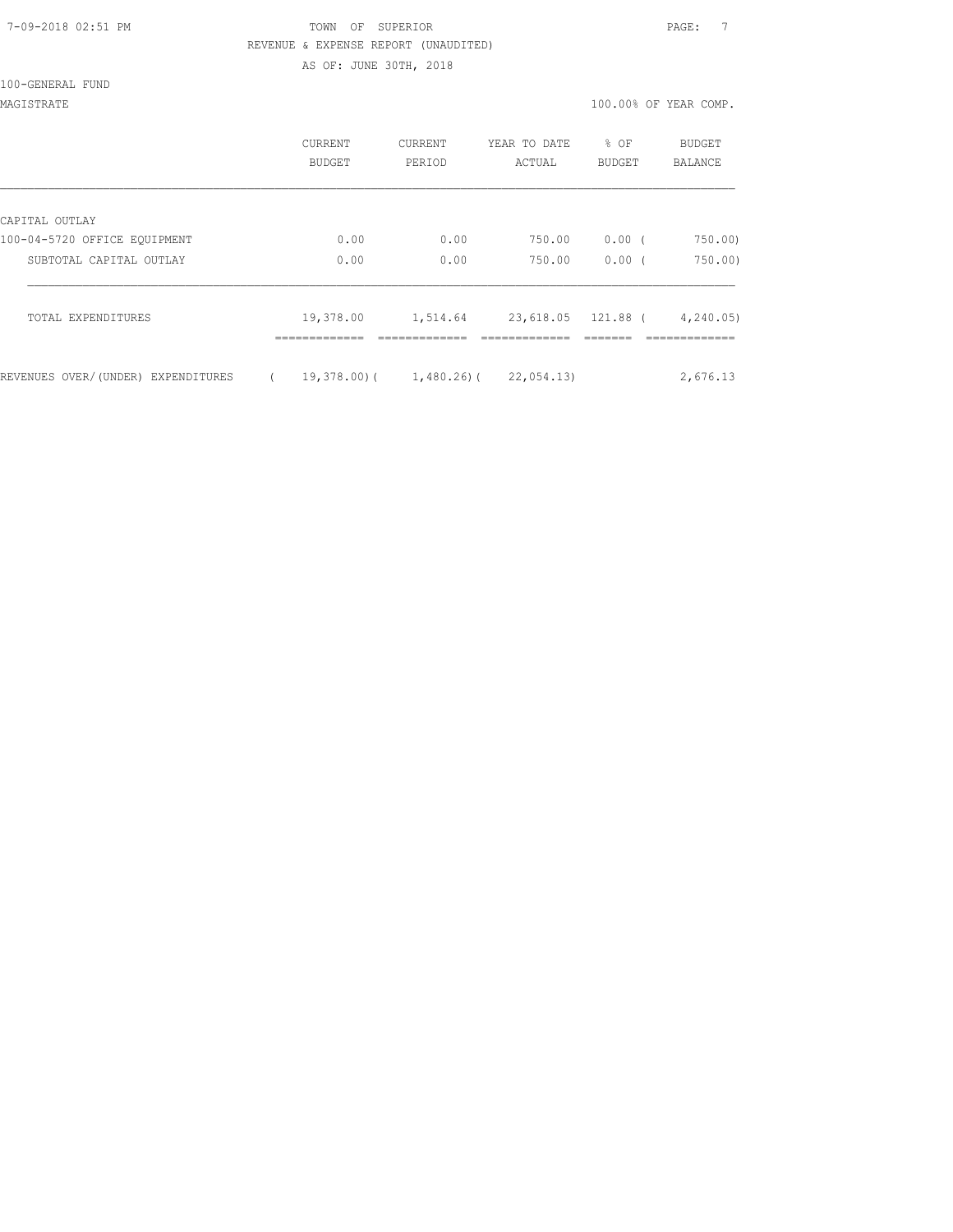# 7-09-2018 02:51 PM TOWN OF SUPERIOR PAGE: 8 REVENUE & EXPENSE REPORT (UNAUDITED)

AS OF: JUNE 30TH, 2018

100-GENERAL FUND

ADMIN/TOWN CLERK 100.00% OF YEAR COMP.

|                                                   | CURRENT<br><b>BUDGET</b> | CURRENT<br>PERIOD | YEAR TO DATE<br>ACTUAL   | % OF<br><b>BUDGET</b> | <b>BUDGET</b><br><b>BALANCE</b> |
|---------------------------------------------------|--------------------------|-------------------|--------------------------|-----------------------|---------------------------------|
| REVENUES                                          |                          |                   |                          |                       |                                 |
| BUSINESS SERVICES                                 |                          |                   |                          |                       |                                 |
| 100-05-4240 ADMIN FEES (FAX/COPY/NOTARY)          | 0.00                     | 66.75             | 382.25                   | $0.00$ (              | 382.25)                         |
| SUBTOTAL BUSINESS SERVICES                        | 0.00                     | 66.75             | 382.25                   | 0.00(                 | 382.25)                         |
| <b>GRANTS</b>                                     |                          |                   |                          |                       |                                 |
| 100-05-4601 CC CONVENIENCE FEE                    | 0.00                     | 59.35             | 333.11                   | 0.00(                 | 333.11)                         |
| SUBTOTAL GRANTS                                   | 0.00                     | 59.35             | 333.11                   | $0.00$ (              | 333.11)                         |
| TOTAL REVENUES                                    | 0.00<br>=============    | 126.10            | 715.36                   | 0.00(                 | 715.36)                         |
| EXPENDITURES                                      |                          |                   |                          |                       |                                 |
| PERSONEL                                          |                          |                   |                          |                       |                                 |
| 100-05-5100 SALARIES                              | 89,965.00                |                   | 6,643.96 88,712.84 98.61 |                       | 1,252.16                        |
| 100-05-5101 OVERTIME                              | 0.00                     | 182.37            | $1,504.83$ 0.00 (        |                       | 1,504.83)                       |
| 100-05-5151 FICA                                  | 5,578.00                 | 407.08            | 5,415.70                 | 97.09                 | 162.30                          |
| 100-05-5152 MEDICARE                              | 1,304.00                 | 95.21             | 1,266.51                 | 97.13                 | 37.49                           |
| 100-05-5153 STATE UNEMPLOYMENT                    | 544.00                   | 0.00              | 1,571.37                 | $288.85$ (            | 1,027.37)                       |
| 100-05-5154 WORKERS COMP INSURANCE                | 167.00                   | 0.00              | 192.00                   | 114.97 (              | 25.00)                          |
| 100-05-5161 ARIZONA STATE RETIREMENT              | 10,346.00                | 785.01            | 10,466.46                | $101.16$ (            | 120.46)                         |
| 100-05-5162 LIFE INSURANCE                        | 193.00                   | 0.00              | 222.30                   | $115.18$ (            | 29.30)                          |
| 100-05-5163 HEALTH INSURANCE                      | 15,337.00                | 1,191.10          | 13,697.65                | 89.31                 | 1,639.35                        |
| 100-05-5164 DENTAL INSURANCE<br>SUBTOTAL PERSONEL | 887.00<br>124,321.00     | 0.00<br>9,304.73  | 1,021.35<br>124,071.01   | $115.15$ (<br>99.80   | 134.35)<br>249.99               |
| SUPPLIES                                          |                          |                   |                          |                       |                                 |
| 100-05-5210 OFFICE SUPPLIES                       | 8,556.00                 |                   | 8.65 15,169.86           |                       | $177.30$ ( 6,613.86)            |
| 100-05-5220 MEDICAL SUPPLIES                      | 0.00                     | 0.00              | 0.00                     | 0.00                  | 0.00                            |
| 100-05-5225 SAFETY SUPPLIES/EQUIPMENT             | 0.00                     | 0.00              | 0.00                     | 0.00                  | 0.00                            |
| 100-05-5230 SANITATION SUPPLIES                   | 0.00                     | 0.00              | 0.00                     | 0.00                  | 0.00                            |
| 100-05-5299 OPERATING SUPPLIES                    | 2,000.00                 | 673.18            | 12,338.80                | 616.94 (              | 10, 338.80                      |
| SUBTOTAL SUPPLIES                                 | 10,556.00                | 681.83            | 27,508.66                | $260.60$ (            | 16, 952.66                      |
| UTILITIES                                         |                          |                   |                          |                       |                                 |
| 100-05-5310 ELECTRICITY                           | 10,215.00                | 0.00              | 17,593.23                | 172.23 (              | 7,378.23)                       |
| 100-05-5320 GAS                                   | 1,200.00                 | 78.82             | 1,220.53                 | $101.71$ (            | 20.53)                          |
| 100-05-5330 REFUSE                                | 0.00                     | 0.00              | 0.00                     | 0.00                  | 0.00                            |
| 100-05-5340 SEWER                                 | 0.00                     | 0.00              | 0.00                     | 0.00                  | 0.00                            |
| 100-05-5350 TELEPHONE                             | 4,000.00                 | 0.00              | 2,320.66                 | 58.02                 | 1,679.34                        |
| 100-05-5360 WATER                                 | 2,300.00                 | 211.77            | 2,587.22                 | 112.49 (              | 287.22)                         |
| 100-05-5380 SECURITY                              | 1,230.00                 | 0.00              | 1,719.33                 | 139.78 (              | 489.33)                         |
| SUBTOTAL UTILITIES                                | 18,945.00                | 290.59            | 25,440.97                | 134.29 (              | 6,495.97)                       |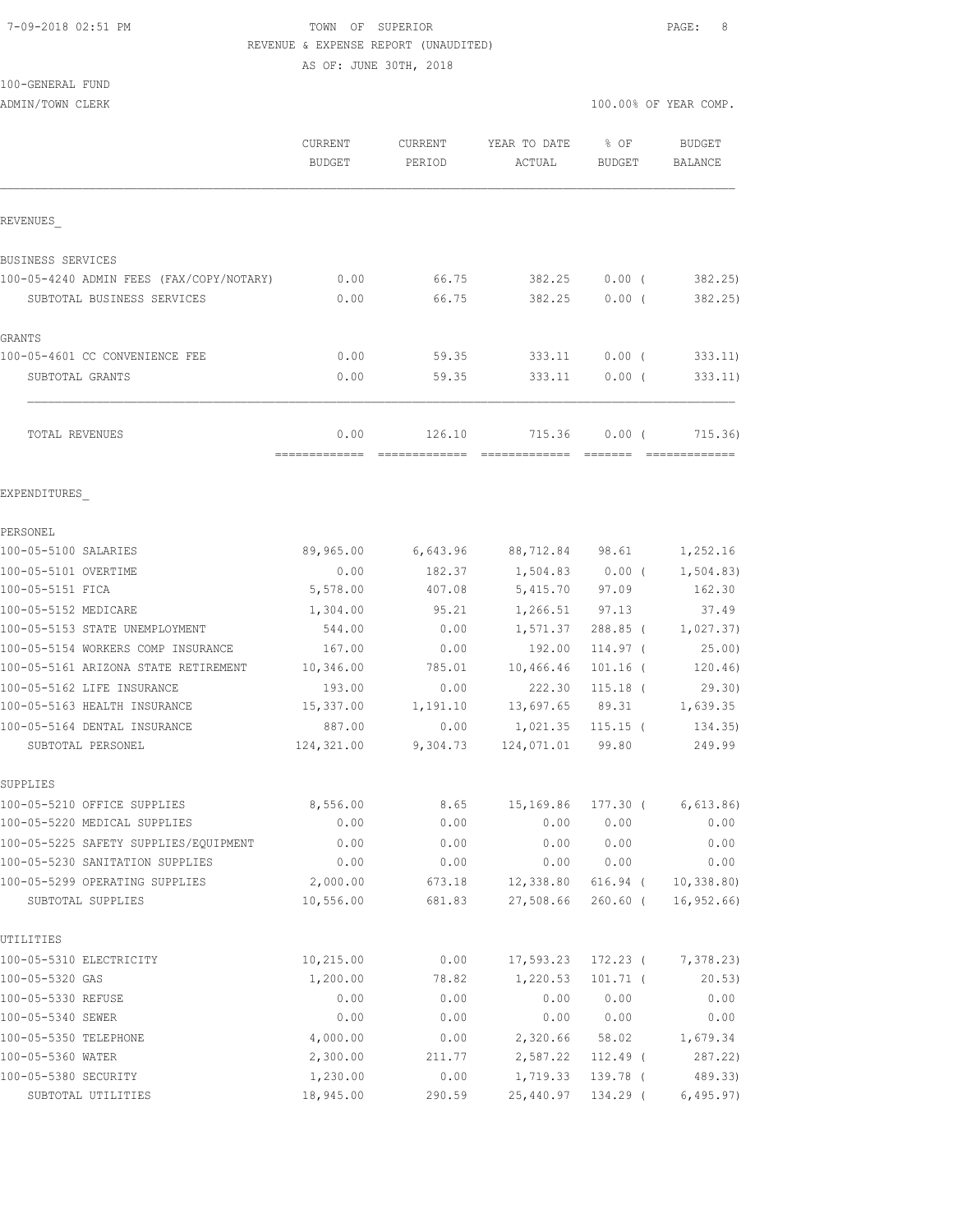#### 7-09-2018 02:51 PM TOWN OF SUPERIOR PAGE: 9 REVENUE & EXPENSE REPORT (UNAUDITED)

AS OF: JUNE 30TH, 2018

100-GENERAL FUND

ADMIN/TOWN CLERK 100.00% OF YEAR COMP.

|                                         | CURRENT<br><b>BUDGET</b> | CURRENT<br>PERIOD                                       | YEAR TO DATE<br>ACTUAL | % OF<br><b>BUDGET</b> | <b>BUDGET</b><br><b>BALANCE</b> |
|-----------------------------------------|--------------------------|---------------------------------------------------------|------------------------|-----------------------|---------------------------------|
| GENERAL BUSINESS EXPENSE                |                          |                                                         |                        |                       |                                 |
| 100-05-5410 ADVERTISING                 | 5,000.00                 | 0.00                                                    | 4,946.65               | 98.93                 | 53.35                           |
| 100-05-5420 DUES & SUBSCRIPTIONS        | 9,000.00                 | 369.34                                                  | 4,891.59               | 54.35                 | 4,108.41                        |
| 100-05-5425 CONFERENCES & TRAINING      | 0.00                     | 428.44                                                  | 1,606.06               | $0.00$ (              | 1,606.06)                       |
| 100-05-5430 PRINTING                    | 5,120.00                 | 0.00                                                    | 4,719.52               | 92.18                 | 400.48                          |
| 100-05-5440 ELECTIONS                   | 5,000.00                 | 0.00                                                    | 0.00                   | 0.00                  | 5,000.00                        |
| 100-05-5450 UNIFORMS                    | 0.00                     | 0.00                                                    | 78.00                  | $0.00$ (              | 78.00)                          |
| 100-05-5460 POSTAGE                     | 6,000.00                 | 214.97                                                  | 3,581.27               | 59.69                 | 2,418.73                        |
| 100-05-5470 TRAVEL                      | 0.00                     | 0.00                                                    | 0.00                   | 0.00                  | 0.00                            |
| 100-05-5471 AUDIT & ACCOUNTING          | 0.00                     | 0.00                                                    | 1,500.00               | $0.00$ (              | 1,500.00)                       |
| 100-05-5480 GENERAL INSURANCE           | 12,820.00                | 0.00                                                    | 14,950.29              | $116.62$ (            | 2,130.29                        |
| 100-05-5481 VEHICLE INSURANCE           | 0.00                     | 0.00                                                    | 0.00                   | 0.00                  | 0.00                            |
| 100-05-5482 LIABILITY INSURANCE         | 0.00                     | 0.00                                                    | 0.00                   | 0.00                  | 0.00                            |
| 100-05-5491 FINANCE/BANK FEES           | 390.00                   | 222.34                                                  |                        | 4,053.90 1,039.46 (   | 3,663.90)                       |
| 100-05-5495 PENALTY                     | 0.00                     | 0.00                                                    | 0.00                   | 0.00                  | 0.00                            |
| SUBTOTAL GENERAL BUSINESS EXPENSE       | 43,330.00                | 1,235.09                                                | 40, 327.28             | 93.07                 | 3,002.72                        |
| PROFESSIONAL SERVICES                   |                          |                                                         |                        |                       |                                 |
| 100-05-5520 CONTRACT                    | 0.00                     | 800.00                                                  | 7,947.28               | $0.00$ (              | 7,947.28)                       |
| 100-05-5550 OTHER PROFESSIONAL SERVICES | 55,000.00                | 11,589.94                                               | 140,064.62             | 254.66 (              | 85,064.62)                      |
| 100-05-5590 AUDIT & ACCOUNTING          | 1,545.00                 | 0.00                                                    | 3,600.00               | $233.01$ (            | 2,055.00)                       |
| SUBTOTAL PROFESSIONAL SERVICES          | 56,545.00                | 12,389.94                                               | 151,611.90             | $268.13$ (            | 95,066.90)                      |
| REPAIR/MAINTENANCE                      |                          |                                                         |                        |                       |                                 |
| 100-05-5610 PARK & BLDG IMPROVEMENTS    | 0.00                     | 0.00                                                    | 900.00                 | 0.00(                 | 900.00)                         |
| 100-05-5640 AUTO & TRUCK REPAIRS        | 0.00                     | 0.00                                                    | 74.00                  | $0.00$ (              | 74.00)                          |
| 100-05-5641 GAS & OIL                   | 500.00                   | 0.00                                                    | 557.82                 | $111.56$ (            | 57.82)                          |
| 100-05-5642 TIRES & TUBES               | 0.00                     | 0.00                                                    | 0.00                   | 0.00                  | 0.00                            |
| 100-05-5650 OTHER EQUIPMENT REPAIRS     | 4,000.00                 | 0.00                                                    | 1,092.50               | 27.31                 | 2,907.50                        |
| SUBTOTAL REPAIR/MAINTENANCE             | 4,500.00                 | 0.00                                                    | 2,624.32               | 58.32                 | 1,875.68                        |
| CAPITAL OUTLAY                          |                          |                                                         |                        |                       |                                 |
| 100-05-5710 BUILDING                    | 9,000.00                 | 0.00                                                    |                        | 3,666.63 40.74        | 5, 333.37                       |
| 100-05-5720 OFFICE EQUIPMENT            | 5,000.00                 | 0.00                                                    | 2,066.88               | 41.34                 | 2,933.12                        |
| 100-05-5750 OTHER EQUIP/SMALL TOOLS     | 0.00                     | 0.00                                                    | 719.18                 | $0.00$ (              | 719.18)                         |
| 100-05-5780 COMPUTER/INCODE SOFTWARE    | 32,539.00                | 228.69                                                  | 8,917.93               | 27.41                 | 23,621.07                       |
| SUBTOTAL CAPITAL OUTLAY                 | 46,539.00                | 228.69                                                  | 15,370.62              | 33.03                 | 31,168.38                       |
| DEBT SERVICE                            |                          |                                                         |                        |                       |                                 |
| 100-05-5900 DEBT SERVICE: PRINCIPAL     | 0.00                     |                                                         |                        |                       |                                 |
| 100-05-5901 DEBT SERVCE INTEREST        | 0.00                     | 76.09                                                   | 940.41                 |                       | 0.00(940.41)                    |
| SUBTOTAL DEBT SERVICE                   | 0.00                     | 242.73                                                  | 2,751.43               | $0.00$ (              | 2,751.43)                       |
| TOTAL EXPENDITURES                      |                          | 304,736.00  24,373.60  389,706.19  127.88  ( 84,970.19) |                        |                       |                                 |
| REVENUES OVER/ (UNDER) EXPENDITURES     |                          | $304, 736.00$ ( $24, 247.50$ ( $388, 990.83$ )          |                        |                       | 84, 254.83                      |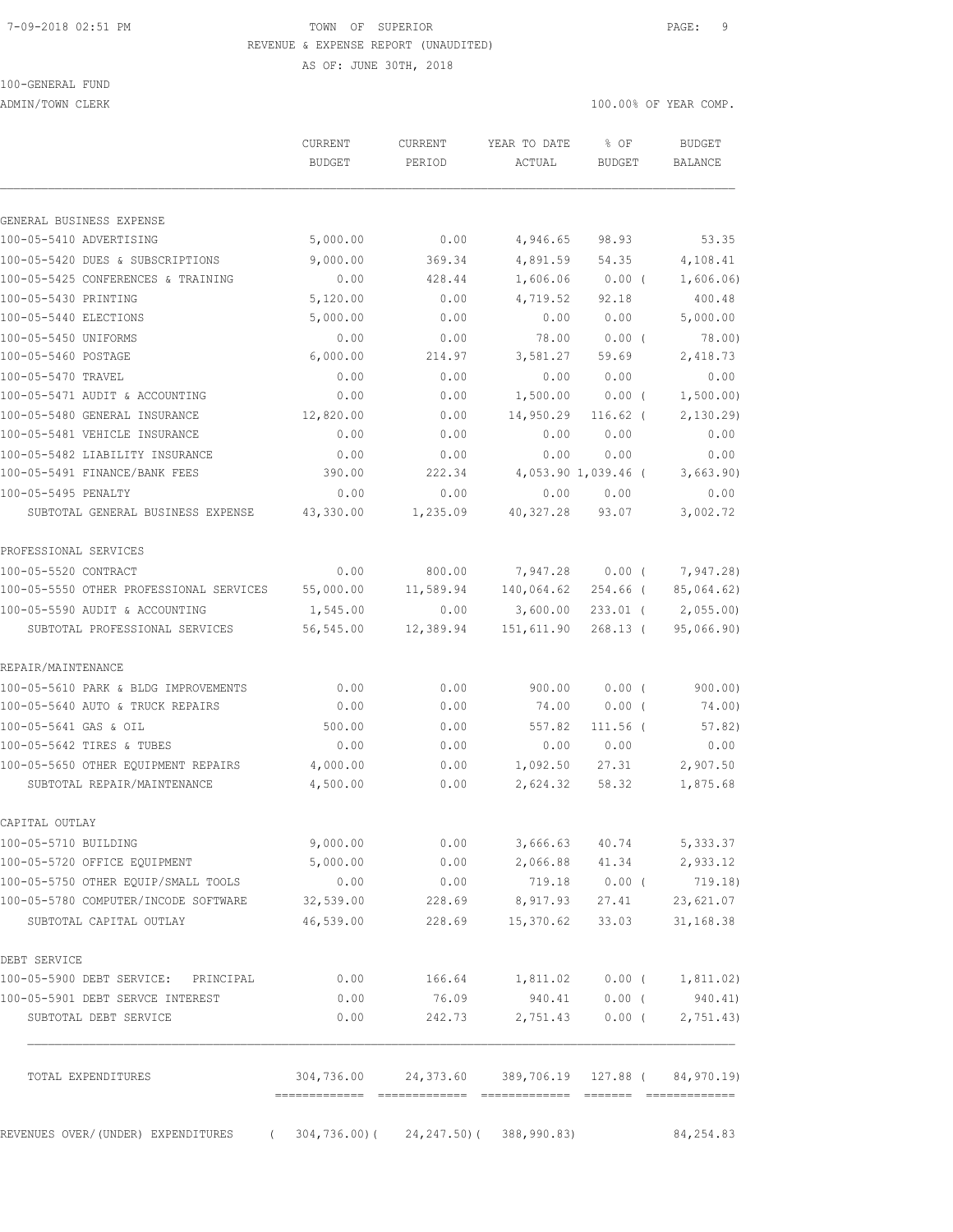# 7-09-2018 02:51 PM TOWN OF SUPERIOR PAGE: 10 REVENUE & EXPENSE REPORT (UNAUDITED)

AS OF: JUNE 30TH, 2018

| 100-GENERAL FUND                                    |                          |                   |                        |                       |                          |
|-----------------------------------------------------|--------------------------|-------------------|------------------------|-----------------------|--------------------------|
| FINANCE                                             |                          |                   |                        |                       | 100.00% OF YEAR COMP.    |
|                                                     | CURRENT<br><b>BUDGET</b> | CURRENT<br>PERIOD | YEAR TO DATE<br>ACTUAL | % OF<br><b>BUDGET</b> | <b>BUDGET</b><br>BALANCE |
| REVENUES                                            |                          |                   |                        |                       |                          |
| GRANTS                                              |                          |                   |                        |                       |                          |
| 100-06-4601 CC CONVENIENCE FEE                      | 0.00                     | 0.00              | 0.00                   | 0.00                  | 0.00                     |
| SUBTOTAL GRANTS                                     | 0.00                     | 0.00              | 0.00                   | 0.00                  | 0.00                     |
| TOTAL REVENUES                                      | 0.00                     | 0.00              | 0.00                   | 0.00                  | 0.00                     |
| EXPENDITURES                                        |                          |                   |                        |                       |                          |
| PERSONEL                                            |                          |                   |                        |                       |                          |
| 100-06-5100 SALARIES                                | 0.00                     | 0.00              | 0.00                   | 0.00                  | 0.00                     |
| 100-06-5101 OVERTIME                                | 0.00                     | 0.00              | 0.00                   | 0.00                  | 0.00                     |
| 100-06-5151 FICA                                    | 0.00                     | 0.00              | 0.00                   | 0.00                  | 0.00                     |
| 100-06-5152 MEDICARE                                | 0.00                     | 0.00              | 0.00                   | 0.00                  | 0.00                     |
| 100-06-5153 STATE UNEMPLOYMENT                      | 0.00                     | 0.00              | 0.00                   | 0.00                  | 0.00                     |
| 100-06-5154 WORKERS COMP INSURANCE                  | 0.00                     | 0.00              | 0.00                   | 0.00                  | 0.00                     |
| 100-06-5161 ARIZONA STATE RETIREMENT                | 0.00                     | 0.00              | 0.00                   | 0.00                  | 0.00                     |
| 100-06-5162 LIFE INSURANCE                          | 0.00                     | 0.00              | 0.00                   | 0.00                  | 0.00                     |
| 100-06-5163 HEALTH INSURANCE                        | 0.00                     | 0.00              | 0.00                   | 0.00                  | 0.00                     |
| 100-06-5164 DENTAL INSURANCE                        | 0.00                     | 0.00              | 0.00                   | 0.00                  | 0.00                     |
| SUBTOTAL PERSONEL                                   | 0.00                     | 0.00              | 0.00                   | 0.00                  | 0.00                     |
| SUPPLIES                                            |                          |                   |                        |                       |                          |
| 100-06-5210 OFFICE SUPPLIES                         | 0.00                     | 0.00              | 0.00                   | 0.00                  | 0.00                     |
| 100-06-5220 MEDICAL SUPPLIES                        | 0.00                     | 0.00              | 0.00                   | 0.00                  | 0.00                     |
| 100-06-5225 SAFETY SUPPLIES/EQUIPMENT               | 0.00                     | 0.00              | 0.00                   | 0.00                  | 0.00                     |
| 100-06-5230 SANITATION SUPPLIES                     | 0.00                     | 0.00              | 0.00                   | 0.00                  | 0.00                     |
| 100-06-5299 OPERATING SUPPLIES<br>SUBTOTAL SUPPLIES | 0.00<br>0.00             | 0.00<br>0.00      | 6.00<br>6.00           | $0.00$ (<br>0.00(     | 6.00)<br>6.00)           |
| UTILITIES                                           |                          |                   |                        |                       |                          |
| 100-06-5310 ELECTRICITY                             | 0.00                     | 0.00              | 0.00                   | 0.00                  | 0.00                     |
| 100-06-5320 GAS                                     | 0.00                     | 0.00              | 0.00                   | 0.00                  | 0.00                     |
| 100-06-5330 REFUSE                                  | 0.00                     | 0.00              | 0.00                   | 0.00                  | 0.00                     |
| 100-06-5340 SEWER                                   | 0.00                     | 0.00              | 0.00                   | 0.00                  | 0.00                     |
| 100-06-5350 TELEPHONE                               | 0.00                     | 0.00              | 0.00                   | 0.00                  | 0.00                     |
| 100-06-5360 WATER                                   | 0.00                     | 0.00              | 0.00                   | 0.00                  | 0.00                     |
| SUBTOTAL UTILITIES                                  | 0.00                     | 0.00              | 0.00                   | 0.00                  | 0.00                     |
| GENERAL BUSINESS EXPENSE                            |                          |                   |                        |                       |                          |
| 100-06-5410 ADVERTISING                             | 0.00                     | 0.00              | 0.00                   | 0.00                  | 0.00                     |
| 100-06-5420 DUES & SUBSCRIPTIONS                    | 0.00                     | 0.00              | 0.00                   | 0.00                  | 0.00                     |
| 100-06-5425 CONFERENCES & TRAINING                  | 0.00                     | 0.00              | 0.00                   | 0.00                  | 0.00                     |
| 100-06-5430 PRINTING                                | 0.00                     | 0.00              | 0.00                   | 0.00                  | 0.00                     |

100-06-5450 UNIFORMS 0.00 0.00 0.00 0.00 0.00 100-06-5460 POSTAGE 0.00 0.00 0.00 0.00 0.00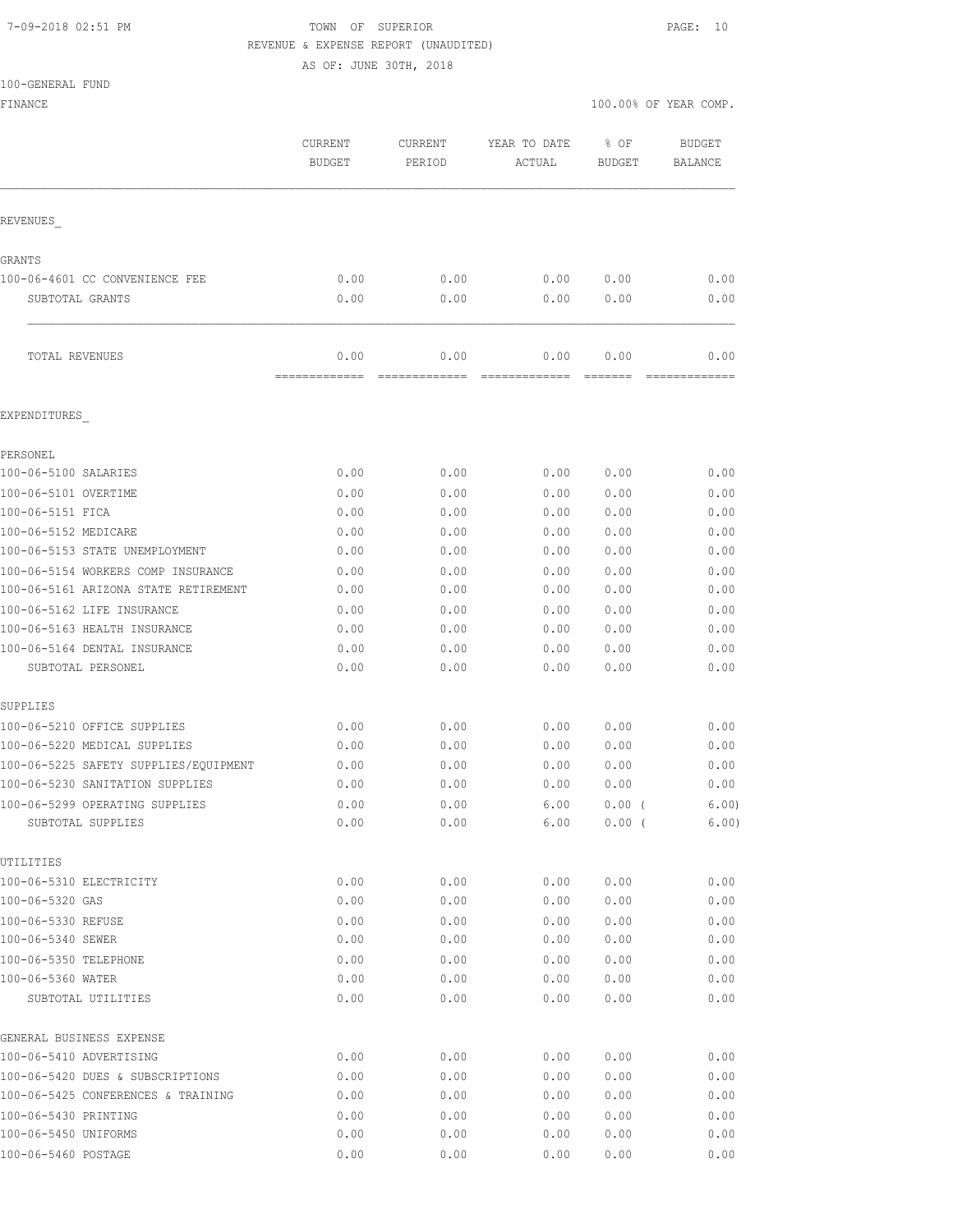#### 7-09-2018 02:51 PM TOWN OF SUPERIOR PAGE: 11 REVENUE & EXPENSE REPORT (UNAUDITED)

AS OF: JUNE 30TH, 2018

### 100-GENERAL FUND

# FINANCE 100.00% OF YEAR COMP.

|                                                  | <b>CURRENT</b>             | <b>CURRENT</b> | YEAR TO DATE                       | $%$ OF        | <b>BUDGET</b>  |
|--------------------------------------------------|----------------------------|----------------|------------------------------------|---------------|----------------|
|                                                  | <b>BUDGET</b>              | PERIOD         | ACTUAL                             | <b>BUDGET</b> | <b>BALANCE</b> |
| 100-06-5470 TRAVEL                               | 0.00                       | 0.00           | 0.00                               | 0.00          | 0.00           |
| 100-06-5471 AUDIT & ACCOUNTING                   | 0.00                       | 0.00           | 1,500.00                           | $0.00$ (      | 1,500.00)      |
| 100-06-5480 GENERAL INSURANCE                    | 12,820.00                  | 0.00           | 0.00                               | 0.00          | 12,820.00      |
| 100-06-5481 VEHICLE INSURANCE                    | 0.00                       | 0.00           | 0.00                               | 0.00          | 0.00           |
| 100-06-5482 LIABILITY INSURANCE                  | 0.00                       | 0.00           | 0.00                               | 0.00          | 0.00           |
| 100-06-5491 FINANCE/BANK FEES                    | 0.00                       | 565.06         | 7,741.28                           | $0.00$ (      | 7,741.28)      |
| SUBTOTAL GENERAL BUSINESS EXPENSE                | 12,820.00                  | 565.06         | 9,241.28                           | 72.08         | 3,578.72       |
| PROFESSIONAL SERVICES                            |                            |                |                                    |               |                |
| 100-06-5550 OTHER PROFESSIONAL SERVICES          | 46,000.00                  | 0.00           | 39,692.50                          | 86.29         | 6,307.50       |
| 100-06-5590 AUDIT & ACCOUNTING                   | 1,545.00                   | 0.00           | 0.00                               | 0.00          | 1,545.00       |
| SUBTOTAL PROFESSIONAL SERVICES                   | 47,545.00                  | 0.00           | 39,692.50                          | 83.48         | 7,852.50       |
| CAPITAL OUTLAY                                   |                            |                |                                    |               |                |
| 100-06-5720 OFFICE EOUIPMENT                     | 0.00                       | 0.00           | 0.00                               | 0.00          | 0.00           |
| SUBTOTAL CAPITAL OUTLAY                          | 0.00                       | 0.00           | 0.00                               | 0.00          | 0.00           |
|                                                  |                            |                |                                    |               |                |
| TOTAL EXPENDITURES                               | 60,365.00<br>============= | 565.06         | 48,939.78<br>=============         | 81.07         | 11,425.22      |
| REVENUES OVER/(UNDER) EXPENDITURES<br>$\sqrt{2}$ |                            |                | $60, 365, 00$ (565,06) (48,939,78) | $\sqrt{2}$    | 11, 425.22)    |
|                                                  |                            |                |                                    |               |                |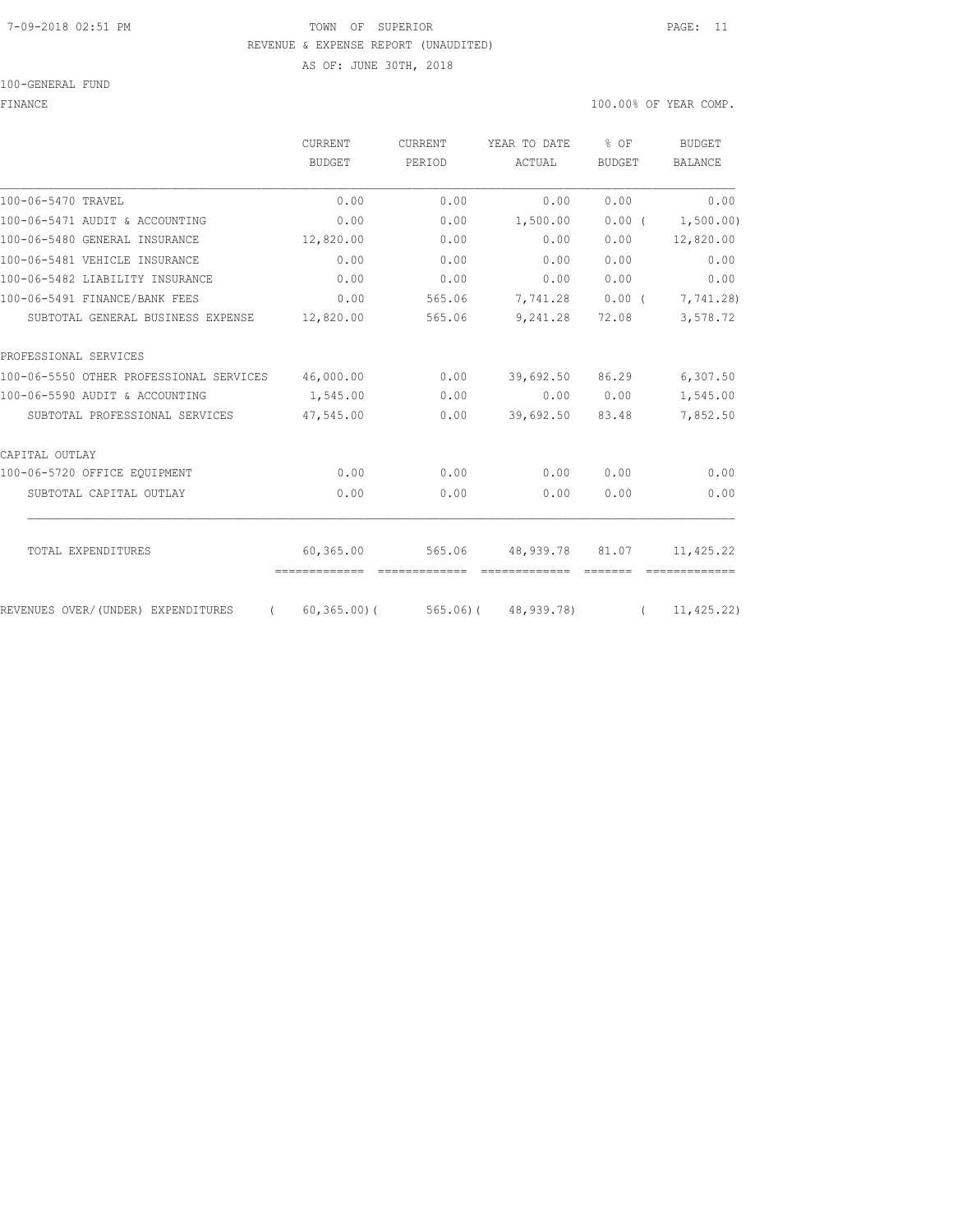# 7-09-2018 02:51 PM TOWN OF SUPERIOR PAGE: 12 REVENUE & EXPENSE REPORT (UNAUDITED)

AS OF: JUNE 30TH, 2018

#### 100-GENERAL FUND

| POLICE                                                 |                          |                   |                        |                       | 100.00% OF YEAR COMP.    |
|--------------------------------------------------------|--------------------------|-------------------|------------------------|-----------------------|--------------------------|
|                                                        | CURRENT<br><b>BUDGET</b> | CURRENT<br>PERIOD | YEAR TO DATE<br>ACTUAL | % OF<br><b>BUDGET</b> | <b>BUDGET</b><br>BALANCE |
| REVENUES                                               |                          |                   |                        |                       |                          |
| BUSINESS SERVICES                                      |                          |                   |                        |                       |                          |
| 100-07-4230 PD SERVICES-IMPOUND/FING PRI               | 0.00                     | 470.00            | 9,117.55               | $0.00$ (              | 9,117.55)                |
| 100-07-4240 FEES                                       | 20,000.00                | 0.00              | 0.00                   | 0.00                  | 20,000.00                |
| 100-07-4250 TRAFFIC FINES                              | 9,000.00                 | 648.08            | 16,979.18              |                       | 188.66 ( 7,979.18)       |
| SUBTOTAL BUSINESS SERVICES                             | 29,000.00                | 1,118.08          | 26,096.73              | 89.99                 | 2,903.27                 |
| CONTRIBUTIONS                                          |                          |                   |                        |                       |                          |
| 100-07-4780 OFF DUTY SALARIES                          | 0.00                     | 0.00              | 0.00                   | 0.00                  | 0.00                     |
| 100-07-4781 OFF DUTY VEHICLE USE                       | 0.00                     | 0.00              | 150.00                 | 0.00(                 | 150.00                   |
| SUBTOTAL CONTRIBUTIONS                                 | 0.00                     | 0.00              | 150.00                 | $0.00$ (              | 150.00)                  |
| TOTAL REVENUES                                         | 29,000.00                |                   | 1, 118.08 26, 246.73   | 90.51                 | 2,753.27                 |
|                                                        |                          |                   |                        |                       |                          |
| EXPENDITURES                                           |                          |                   |                        |                       |                          |
| PERSONEL                                               |                          |                   |                        |                       |                          |
| 100-07-5100 SALARIES                                   | 463,510.00               | 29,265.33         | 490,451.34             | 105.81 (              | 26, 941.34)              |
| 100-07-5101 OVERTIME                                   | 20,000.00                | 1,357.20          | 20,765.70              | $103.83$ (            | 765.70)                  |
| 100-07-5102 TAXABLE AUTO ALLOWANCE                     | 0.00                     | 0.00              | 0.00                   | 0.00                  | 0.00                     |
| 100-07-5151 FICA                                       | 2,361.00                 | 234.98            | 3,371.12               | 142.78 (              | 1,010.12)                |
| 100-07-5152 MEDICARE<br>100-07-5153 STATE UNEMPLOYMENT | 6,546.00                 | 416.98            | 6,506.38               | 99.39                 | 39.62                    |
|                                                        | 2,155.00                 | 51.92             | 2,257.88               | $104.77$ (            | 102.88)                  |
| 100-07-5154 WORKERS COMP INSURANCE                     | 18,684.00<br>82,394.00   | 0.00              | 21,158.00              | 113.24 (              | 2,474.00)                |
| 100-07-5160 PUBLIC SAFETY RETIREMENT                   |                          | 8,326.58          | 85, 233.53             | $103.45$ (            | 2,839.53)                |
| 100-07-5161 ARIZONA STATE RETIREMENT                   | 8,009.00                 | 374.32            | 9,321.98               | $116.39$ (            | 1, 312.98)               |
| 100-07-5162 LIFE INSURANCE                             | 764.00                   | 0.00              | 713.80                 | 93.43                 | 50.20                    |
| 100-07-5163 HEALTH INSURANCE                           | 38, 342.00               |                   | 4,517.48 48,145.63     |                       | $125.57$ ( $9,803.63$ )  |
| 100-07-5164 DENTAL INSURANCE                           | 3,512.00                 | 0.00              | 2,637.87               | 75.11                 | 874.13                   |
| 100-07-5180 RESOLUTION SALARIES                        | 0.00                     | 0.00              | 0.00                   | 0.00                  | 0.00                     |
| 100-07-5181 DALMOLIN EXCAVATING SALARIES               | 0.00                     | 0.00              | 0.00                   | 0.00                  | 0.00                     |
| SUBTOTAL PERSONEL                                      | 646,277.00               |                   | 44,544.79 690,563.23   | $106.85$ (            | 44,286.23)               |
| SUPPLIES                                               |                          |                   |                        |                       |                          |
| 100-07-5210 OFFICE SUPPLIES                            | 3,500.00                 | 0.00              | 189.09                 | 5.40                  | 3,310.91                 |
| 100-07-5220 MEDICAL SUPPLIES                           | 0.00                     | 0.00              | 0.00                   | 0.00                  | 0.00                     |
| 100-07-5225 SAFETY SUPPLIES/EQUIPMENT                  | 0.00                     | 0.00              | 0.00                   | 0.00                  | 0.00                     |
| 100-07-5227 K9 FOOD & MEDICAL SUPPLIES                 | 2,000.00                 | 0.00              | 1,893.48               | 94.67                 | 106.52                   |
| 100-07-5230 SANITATION SUPPLIES                        | 0.00                     | 0.00              | 0.00                   | 0.00                  | 0.00                     |
| 100-07-5299 OPERATING SUPPLIES                         | 0.00                     | 50.97             | 1,828.19               |                       | $0.00$ ( $1,828.19$ )    |

SUBTOTAL SUPPLIES 5,500.00 50.97 3,910.76 71.10 1,589.24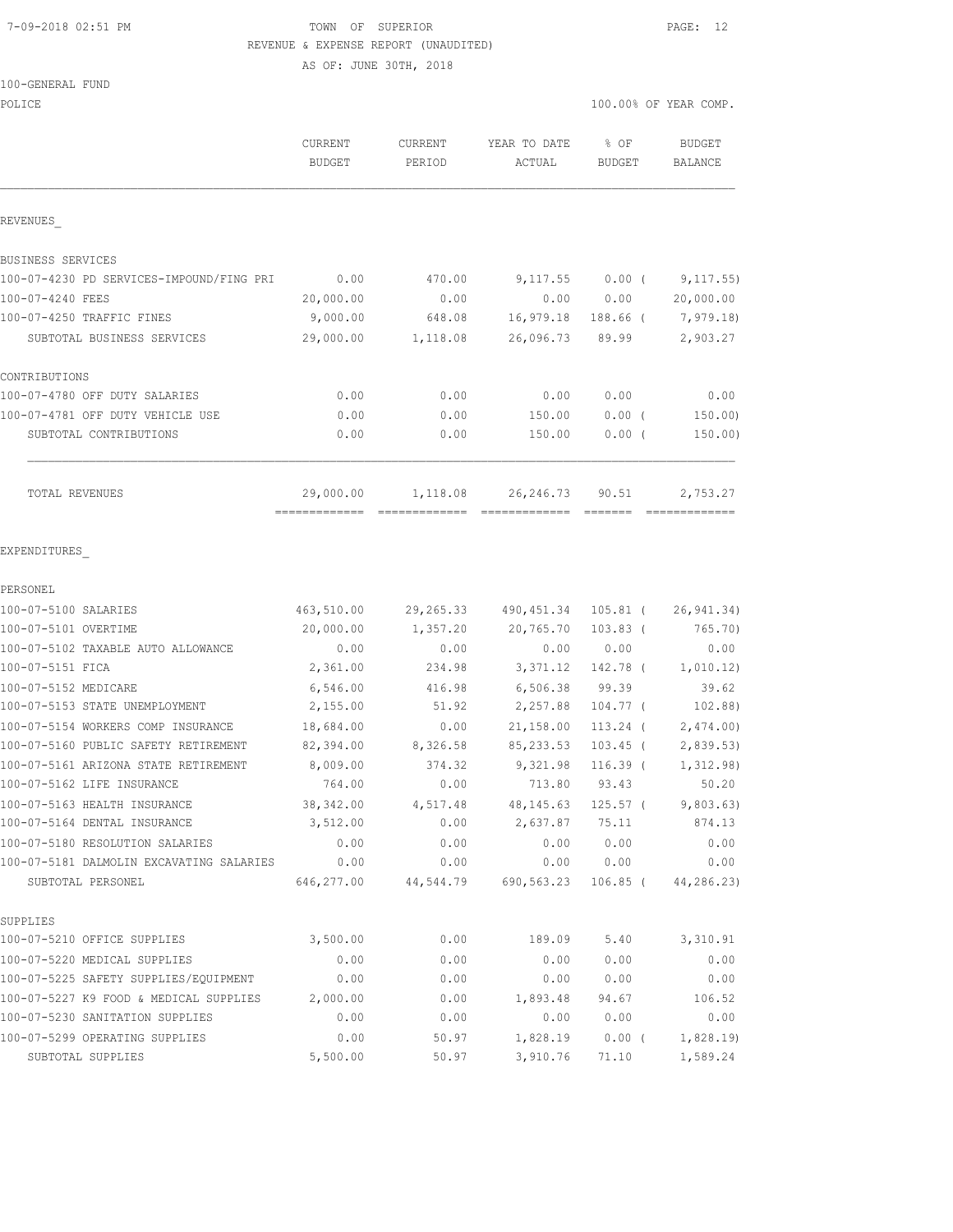# 7-09-2018 02:51 PM TOWN OF SUPERIOR PAGE: 13 REVENUE & EXPENSE REPORT (UNAUDITED)

AS OF: JUNE 30TH, 2018

#### 100-GENERAL FUND

POLICE THE RIGHT OF POLICE THE RIGHT OF STREET ON THE SERVICE OF STREET ONLY A SERVICE OF STREET ONLY A SERVICE

|                                            | CURRENT           | CURRENT        | YEAR TO DATE      | % OF             | <b>BUDGET</b>      |
|--------------------------------------------|-------------------|----------------|-------------------|------------------|--------------------|
|                                            | <b>BUDGET</b>     | PERIOD         | ACTUAL            | <b>BUDGET</b>    | <b>BALANCE</b>     |
|                                            |                   |                |                   |                  |                    |
| UTILITIES<br>100-07-5310 ELECTRICITY       | 10,215.00         | 0.00           | 4,812.60          | 47.11            | 5,402.40           |
| 100-07-5320 GAS                            | 200.00            | 31.53          | 900.46            | $450.23$ (       | 700.46)            |
| 100-07-5330 REFUSE                         | 0.00              | 0.00           | 137.10            | 0.00(            | 137.10)            |
|                                            |                   |                |                   |                  |                    |
| 100-07-5340 SEWER                          | 0.00<br>8,000.00  | 0.00<br>250.99 | 0.00              | 0.00             | 0.00               |
| 100-07-5350 TELEPHONE                      |                   |                | 20,847.34         | $260.59$ (       | 12,847.34)         |
| 100-07-5360 WATER                          | 1,000.00          | 46.80          | 766.32            | 76.63            | 233.68             |
| 100-07-5380 SECURITY<br>SUBTOTAL UTILITIES | 0.00<br>19,415.00 | 0.00<br>329.32 | 0.00<br>27,463.82 | 0.00<br>141.46 ( | 0.00<br>8,048.82)  |
|                                            |                   |                |                   |                  |                    |
| GENERAL BUSINESS EXPENSE                   |                   |                |                   |                  |                    |
| 100-07-5410 ADVERTISING                    | 500.00            | 0.00           | 24.02             | 4.80             | 475.98             |
| 100-07-5420 DUES & SUBSCRIPTIONS           | 500.00            | 0.00           | 908.00            | 181.60 (         | 408.00)            |
| 100-07-5425 CONFERENCES & TRAINING         | 0.00              | 0.00           | 0.00              | 0.00             | 0.00               |
| 100-07-5430 PRINTING                       | 0.00              | 0.00           | 2,608.59          | $0.00$ (         | 2,608.59           |
| 100-07-5450 UNIFORMS                       | 0.00              | 0.00           | 100.57            | 0.00(            | 100.57)            |
| 100-07-5460 POSTAGE                        | 300.00            | 35.10          | 476.56            | $158.85$ (       | 176.56)            |
| 100-07-5470 TRAVEL                         | 0.00              | 0.00           | 0.00              | 0.00             | 0.00               |
| 100-07-5471 AUDIT & ACCOUNTING             | 1,545.00          | 0.00           | 1,500.00          | 97.09            | 45.00              |
| 100-07-5480 GENERAL INSURANCE              | 12,820.00         | 0.00           | 12,389.09         | 96.64            | 430.91             |
| 100-07-5481 VEHICLE INSURANCE              | 0.00              | 0.00           | 0.00              | 0.00             | 0.00               |
| 100-07-5482 LIABILITY INSURANCE            | 0.00              | 0.00           | 0.00              | 0.00             | 0.00               |
| 100-07-5492 BAD DEBT EXPENSE               | 0.00              | 0.00           | 600.00            | $0.00$ (         | 600.00             |
| SUBTOTAL GENERAL BUSINESS EXPENSE          | 15,665.00         | 35.10          | 18,606.83         | 118.78 (         | 2,941.83)          |
| PROFESSIONAL SERVICES                      |                   |                |                   |                  |                    |
| 100-07-5520 CONTRACTUAL SERVICES           | 75,000.00         | 0.00           | 93,750.00         | $125.00$ (       | 18, 750.00         |
| 100-07-5530 Animal Control                 | 17,112.00         | 0.00           | 0.00              | 0.00             | 17, 112.00         |
| 100-07-5550 OTHER PROFESSIONAL SERVICES    | 2,000.00          | 0.00           | 5, 554.25         | $277.71$ (       | 3, 554.25          |
| SUBTOTAL PROFESSIONAL SERVICES             | 94,112.00         | 0.00           | 99,304.25         | $105.52$ (       | 5, 192.25)         |
| REPAIR/MAINTENANCE                         |                   |                |                   |                  |                    |
| 100-07-5610 PARK & BLDG IMPROVEMENTS       | 0.00              | 0.00           | 0.00              | 0.00             | 0.00               |
| 100-07-5640 AUTO & TRUCK REPAIRS           | 0.00              | 0.00           | 260.28            | $0.00$ (         | 260.28)            |
| 100-07-5641 GAS & OIL                      | 14,647.00         | 0.00           | 17,596.29         | 120.14 (         | 2,949.29           |
| 100-07-5642 TIRES & TUBES                  | 0.00              | 0.00           | 0.00              | 0.00             | 0.00               |
| 100-07-5650 OTHER EQUIPMENT REPAIRS        |                   | 0.00           |                   |                  |                    |
| SUBTOTAL REPAIR/MAINTENANCE                | 0.00<br>14,647.00 | 0.00           | 0.00<br>17,856.57 | 0.00<br>121.91 ( | 0.00<br>3, 209.57) |
|                                            |                   |                |                   |                  |                    |
| CAPITAL OUTLAY                             |                   |                |                   |                  |                    |
| 100-07-5710 BUILDING                       | 0.00              | 0.00           | 0.00              | 0.00             | 0.00               |
| 100-07-5715 VEHICLE                        | 0.00              | 0.00           | 0.00              | 0.00             | 0.00               |
| 100-07-5720 OFFICE EQUIPMENT               | 0.00              | 0.00           | 189.12            | $0.00$ (         | 189.12)            |
| 100-07-5730 RADIO EQUIPMENT                | 0.00              | 0.00           | 0.00              | 0.00             | 0.00               |
| 100-07-5740 MEDICAL EQUIPMENT              | 0.00              | 0.00           | 0.00              | 0.00             | 0.00               |
| 100-07-5750 OTHER EQUIP/SMALL TOOLS        | 0.00              | 0.00           | 20.00             | $0.00$ (         | 20.00              |
| SUBTOTAL CAPITAL OUTLAY                    | 0.00              | 0.00           | 209.12            | $0.00$ (         | 209.12)            |
|                                            | 795,616.00        | 44,960.18      | 857, 914.58       |                  | 62, 298.58)        |
| TOTAL EXPENDITURES                         |                   |                |                   | 107.83 (         |                    |

REVENUES OVER/(UNDER) EXPENDITURES ( 766,616.00)( 43,842.10)( 831,667.85) 65,051.85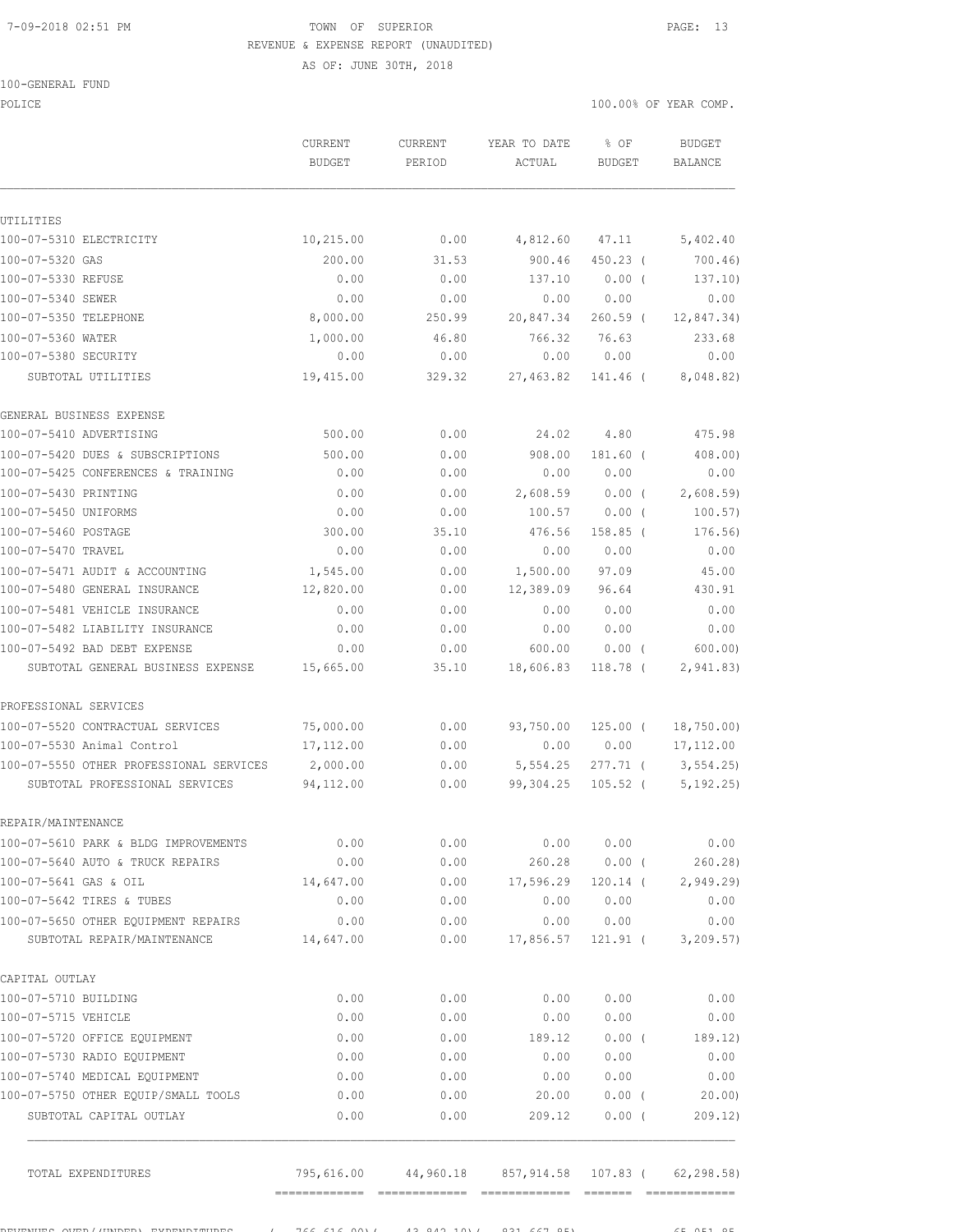# 7-09-2018 02:51 PM TOWN OF SUPERIOR PAGE: 14 REVENUE & EXPENSE REPORT (UNAUDITED) AS OF: JUNE 30TH, 2018

100-GENERAL FUND

FIRE THE SERIES AND THE SERIES OF THE SERIES OF THE SERIES OF THE SERIES OF THE SERIES OF THE SERIES OF THE SERIES OF THE SERIES OF THE SERIES OF THE SERIES OF THE SERIES OF THE SERIES OF THE SERIES OF THE SERIES OF THE SE

|                                                      | CURRENT<br><b>BUDGET</b>  | CURRENT<br>PERIOD | YEAR TO DATE<br>ACTUAL | % OF<br><b>BUDGET</b>      | <b>BUDGET</b><br>BALANCE |
|------------------------------------------------------|---------------------------|-------------------|------------------------|----------------------------|--------------------------|
| REVENUES                                             |                           |                   |                        |                            |                          |
| BUSINESS SERVICES                                    |                           |                   |                        |                            |                          |
| 100-08-4240 FEES                                     | 5,000.00                  | 0.00              | 7.00                   | 0.14                       | 4,993.00                 |
| 100-08-4250 FINES                                    | 0.00                      | 0.00              | 0.00                   | 0.00                       | 0.00                     |
| 100-08-4270 INTEREST INCOME                          | 0.00                      | 0.00              | 0.00                   | 0.00                       | 0.00                     |
| SUBTOTAL BUSINESS SERVICES                           | 5,000.00                  | 0.00              | 7.00                   | 0.14                       | 4,993.00                 |
| CONTRIBUTIONS                                        |                           |                   |                        |                            |                          |
| 100-08-4780 RESOLUTION SALARIES                      | 0.00                      | 0.00              | 0.00                   | 0.00                       | 0.00                     |
| SUBTOTAL CONTRIBUTIONS                               | 0.00                      | 0.00              | 0.00                   | 0.00                       | 0.00                     |
| TOTAL REVENUES                                       | 5,000.00<br>------------- | 0.00              | 7.00                   | 0.14                       | 4,993.00                 |
| EXPENDITURES                                         |                           |                   |                        |                            |                          |
| PERSONEL                                             |                           |                   |                        |                            |                          |
| 100-08-5100 SALARIES                                 | 52,657.00                 | 4,602.72          | 58,451.61              | 111.00 (                   | 5,794.61)                |
| 100-08-5101 OVERTIME                                 | 4,500.00                  | 41.76             | 7,506.47               | $166.81$ (                 | 3,006.47)                |
| 100-08-5151 FICA                                     | 3,360.00                  | 250.05            | 4,259.64               | 126.78 (                   | 899.64)                  |
| 100-08-5152 MEDICARE                                 | 3,929.00                  | 58.49             | 996.30                 | 25.36                      | 2,932.70                 |
| 100-08-5153 STATE UNEMPLOYMENT                       | 363.00                    | 33.28             | 636.05                 | $175.22$ (                 | 273.05                   |
| 100-08-5154 WORKERS COMP INSURANCE                   | 1,847.00                  | 0.00              | 0.00                   | 0.00                       | 1,847.00                 |
| 100-08-5160 PUBLIC SAFETY RETIREMENT                 | 5,184.00                  | 458.39            | 8,975.88               | $173.15$ (                 | 3,791.88)                |
| 100-08-5161 ARIZONA STATE RETIREMENT                 | 0.00                      | 0.00              | 8.97                   | $0.00$ (                   | 8.97)                    |
| 100-08-5162 LIFE INSURANCE                           | 96.00                     | 0.00              | 259.66                 | 270.48 (                   | 163.66)                  |
| 100-08-5163 HEALTH INSURANCE                         | 3,834.00                  | 357.33            | 11,019.90              | $287.43$ (                 | 7, 185.90)               |
| 100-08-5164 DENTAL INSURANCE                         | 444.00                    | 0.00              | 1,234.13               | $277.96$ (                 | 790.13)                  |
| 100-08-5180 RESOLUTION SALARIES<br>SUBTOTAL PERSONEL | 0.00<br>76,214.00         | 0.00<br>5,802.02  | 0.00                   | 0.00<br>93,348.61 122.48 ( | 0.00<br>17, 134.61)      |
| SUPPLIES                                             |                           |                   |                        |                            |                          |
| 100-08-5210 OFFICE SUPPLIES                          | 250.00                    | 0.00              | 37.96                  | 15.18                      | 212.04                   |
| 100-08-5220 MEDICAL SUPPLIES                         | 0.00                      | 0.00              | 0.00                   | 0.00                       | 0.00                     |
| 100-08-5225 SAFETY SUPPLIES/EOUIPMENT                | 0.00                      | 0.00              | 1,148.10               | $0.00$ (                   | 1,148.10)                |
| 100-08-5230 SANITATION SUPPLIES                      | 0.00                      | 0.00              | 0.00                   | 0.00                       | 0.00                     |
| 100-08-5299 OPERATING SUPPLIES                       | 3,000.00                  | 0.00              |                        | 2,658.40 88.61             | 341.60                   |
| SUBTOTAL SUPPLIES                                    | 3,250.00                  | 0.00              | 3,844.46               | 118.29 (                   | 594.46)                  |
| UTILITIES                                            |                           |                   |                        |                            |                          |
| 100-08-5310 ELECTRICITY                              | 2,840.00                  | 0.00              | 1,957.53               | 68.93                      | 882.47                   |
| 100-08-5320 GAS                                      | 0.00                      | 0.00              | 0.00                   | 0.00                       | 0.00                     |
| 100-08-5330 REFUSE                                   | 0.00                      | 0.00              | 0.00                   | 0.00                       | 0.00                     |
| 100-08-5340 SEWER                                    | 0.00                      | 0.00              | 0.00                   | 0.00                       | 0.00                     |
| 100-08-5350 TELEPHONE                                | 1,163.00                  | 64.15             | 1,426.17               | $122.63$ (                 | 263.17)                  |
| 100-08-5360 WATER                                    | 811.00                    | 70.64             | 814.85                 | $100.47$ (                 | 3.85)                    |
| SUBTOTAL UTILITIES                                   | 4,814.00                  | 134.79            | 4,198.55               | 87.22                      | 615.45                   |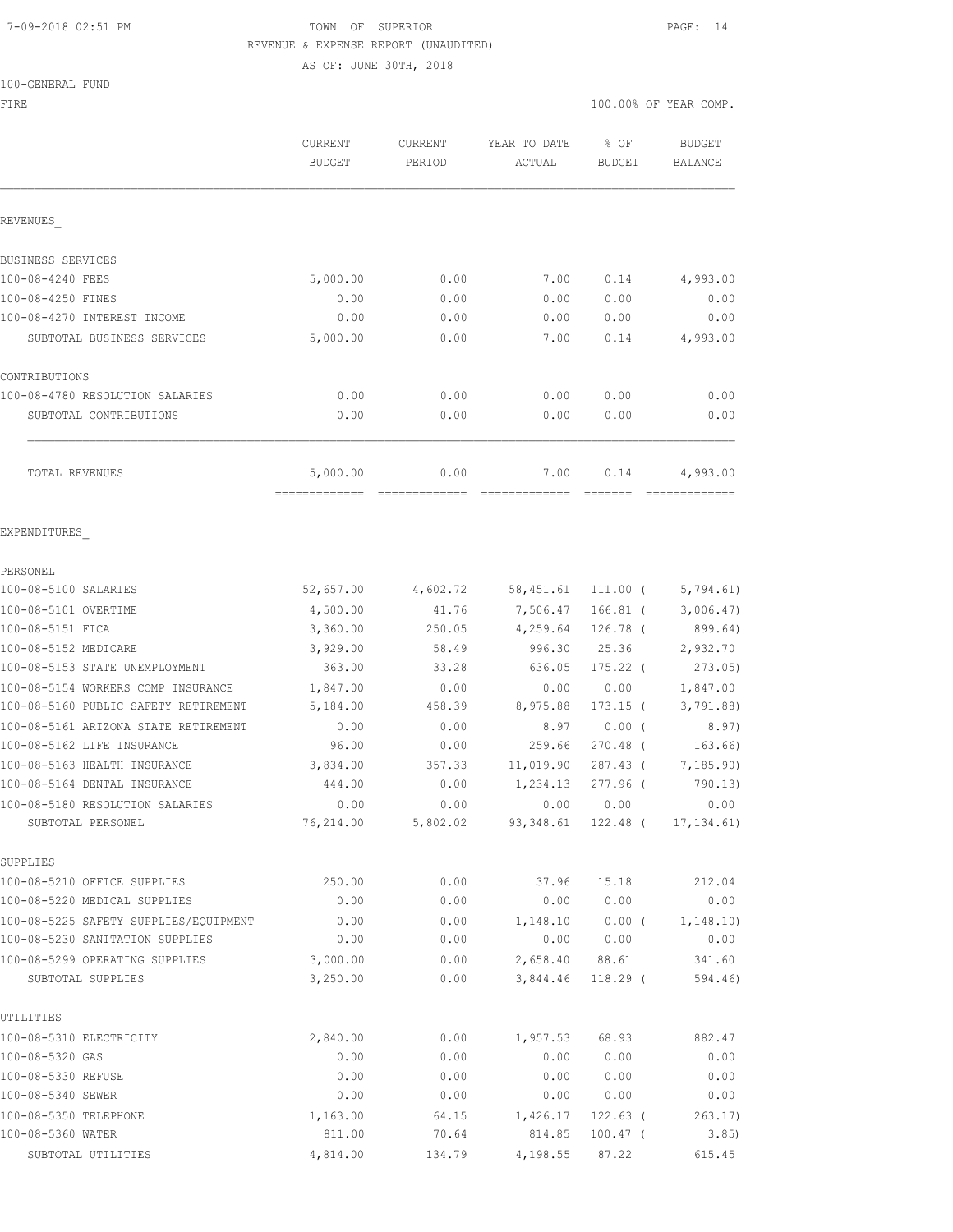#### 7-09-2018 02:51 PM TOWN OF SUPERIOR PAGE: 15 REVENUE & EXPENSE REPORT (UNAUDITED)

AS OF: JUNE 30TH, 2018

|  | 100-GENERAL FUND |  |
|--|------------------|--|
|  |                  |  |

FIRE THE SERIES AND THE SERIES OF THE SERIES OF THE SERIES OF THE SERIES OF THE SERIES OF THE SERIES OF THE SERIES OF THE SERIES OF THE SERIES OF THE SERIES OF THE SERIES OF THE SERIES OF THE SERIES OF THE SERIES OF THE SE

|                                                                   | <b>CURRENT</b><br><b>BUDGET</b>        | <b>CURRENT</b><br>PERIOD | YEAR TO DATE<br>ACTUAL       | % OF<br><b>BUDGET</b> | <b>BUDGET</b><br><b>BALANCE</b> |
|-------------------------------------------------------------------|----------------------------------------|--------------------------|------------------------------|-----------------------|---------------------------------|
|                                                                   |                                        |                          |                              |                       |                                 |
| GENERAL BUSINESS EXPENSE                                          |                                        |                          |                              |                       |                                 |
| 100-08-5410 ADVERTISING                                           | 0.00                                   | 0.00                     | 34.94                        | 0.00(                 | 34.94)                          |
| 100-08-5420 DUES & SUBSCRIPTIONS                                  | 0.00                                   | 250.00<br>481.62         | 277.20<br>481.62             | 0.00(                 | 277.20                          |
| 100-08-5425 CONFERENCES & TRAINING                                | 0.00                                   |                          |                              | 0.00(                 | 481.62)                         |
| 100-08-5430 PRINTING<br>100-08-5450 UNIFORMS                      | 0.00                                   | 0.00                     | 780.86                       | $0.00$ (<br>0.00      | 780.86)                         |
|                                                                   | 0.00                                   | 0.00                     | 0.00                         |                       | 0.00                            |
| 100-08-5460 POSTAGE<br>100-08-5470 TRAVEL                         | 250.00<br>0.00                         | 35.10<br>0.00            | 476.56<br>0.00               | $190.62$ (<br>0.00    | 226.56)<br>0.00                 |
|                                                                   |                                        |                          |                              |                       |                                 |
| 100-08-5471 AUDIT<br>100-08-5480 GENERAL INSURANCE                | 1,545.00<br>6,410.00                   | 0.00                     | 1,500.00<br>6,194.52         | 97.09<br>96.64        | 45.00<br>215.48                 |
|                                                                   |                                        | 0.00                     |                              |                       |                                 |
| 100-08-5481 VEHICLE INSURANCE                                     | 0.00                                   | 0.00                     | 0.00                         | 0.00                  | 0.00                            |
| 100-08-5482 LIABILITY INSURANCE                                   | 0.00                                   | 0.00                     | 0.00                         | 0.00                  | 0.00                            |
| 100-08-5492 BAD DEBT EXPENSE<br>SUBTOTAL GENERAL BUSINESS EXPENSE | 0.00<br>8,205.00                       | 0.00<br>766.72           | 0.00<br>9,745.70             | 0.00<br>$118.78$ (    | 0.00<br>1, 540.70)              |
| PROFESSIONAL SERVICES                                             |                                        |                          |                              |                       |                                 |
| 100-08-5520 CONTRACTUAL SERVICES                                  | 0.00                                   | 0.00                     | 0.00                         | 0.00                  | 0.00                            |
| 100-08-5550 OTHER PROFESSIONAL SERVICES                           | 3,000.00                               | 0.00                     | 14,340.60                    | 478.02 (              | 11, 340.60)                     |
| 100-08-5555 HEALTH AND SAFETY                                     | 0.00                                   | 0.00                     | 0.00                         | 0.00                  | 0.00                            |
| SUBTOTAL PROFESSIONAL SERVICES                                    | 3,000.00                               | 0.00                     | 14,340.60                    | 478.02 (              | 11, 340.60)                     |
| REPAIR/MAINTENANCE                                                |                                        |                          |                              |                       |                                 |
| 100-08-5610 PARK & BLDG IMPROVEMENTS                              | 0.00                                   | 0.00                     | 0.00                         | 0.00                  | 0.00                            |
| 100-08-5630 FIRE APPARATUS MAINT                                  | 0.00                                   | 0.00                     | 0.00                         | 0.00                  | 0.00                            |
| 100-08-5640 AUTO & TRUCK REPAIRS                                  | 0.00                                   | 0.00                     | 0.00                         | 0.00                  | 0.00                            |
| 100-08-5641 GAS & OIL                                             | 5,000.00                               | 0.00                     | 2,038.88                     | 40.78                 | 2,961.12                        |
| 100-08-5642 TIRES & TUBES                                         | 0.00                                   | 0.00                     | 0.00                         | 0.00                  | 0.00                            |
| 100-08-5650 OTHER EQUIPMENT REPAIRS                               | 0.00                                   | 0.00                     | 0.00                         | 0.00                  | 0.00                            |
| SUBTOTAL REPAIR/MAINTENANCE                                       | 5,000.00                               | 0.00                     | 2,038.88                     | 40.78                 | 2,961.12                        |
| CAPITAL OUTLAY                                                    |                                        |                          |                              |                       |                                 |
| 100-08-5710 BUILDING                                              | 0.00                                   | 0.00                     | 0.00                         | 0.00                  | 0.00                            |
| 100-08-5720 OFFICE EQUIPMENT                                      | 0.00                                   | 0.00                     | 0.00                         | 0.00                  | 0.00                            |
| 100-08-5730 RADIO EQUIPMENT                                       | 0.00                                   | 0.00                     | 0.00                         | 0.00                  | 0.00                            |
| 100-08-5740 MEDICAL EQUIPMENT                                     | 0.00                                   | 0.00                     | 0.00                         | 0.00                  | 0.00                            |
| 100-08-5750 FIRE/PPE                                              | 0.00                                   | 0.00                     | 0.00                         | 0.00                  | 0.00                            |
| SUBTOTAL CAPITAL OUTLAY                                           | 0.00                                   | 0.00                     | 0.00                         | 0.00                  | 0.00                            |
| DEBT SERVICE                                                      |                                        |                          |                              |                       |                                 |
| 100-08-5900 DEBT SVC- PRINCIPAL                                   | 0.00                                   | 79.14                    | 767.69                       | $0.00$ (              | 767.69)                         |
| 100-08-5901 DEBT SVC INTEREST                                     | 0.00                                   | 35.08                    | 394.53                       | $0.00$ (              | 394.53)                         |
| SUBTOTAL DEBT SERVICE                                             | 0.00                                   | 114.22                   | 1,162.22                     | $0.00$ (              | 1, 162.22)                      |
| TOTAL EXPENDITURES                                                | 100,483.00                             |                          | 6,817.75 128,679.02 128.06 ( |                       | 28, 196.02)                     |
|                                                                   |                                        |                          |                              |                       |                                 |
| REVENUES OVER/(UNDER) EXPENDITURES                                | $($ 95,483.00)( 6,817.75)( 128,672.02) |                          |                              |                       | 33, 189.02                      |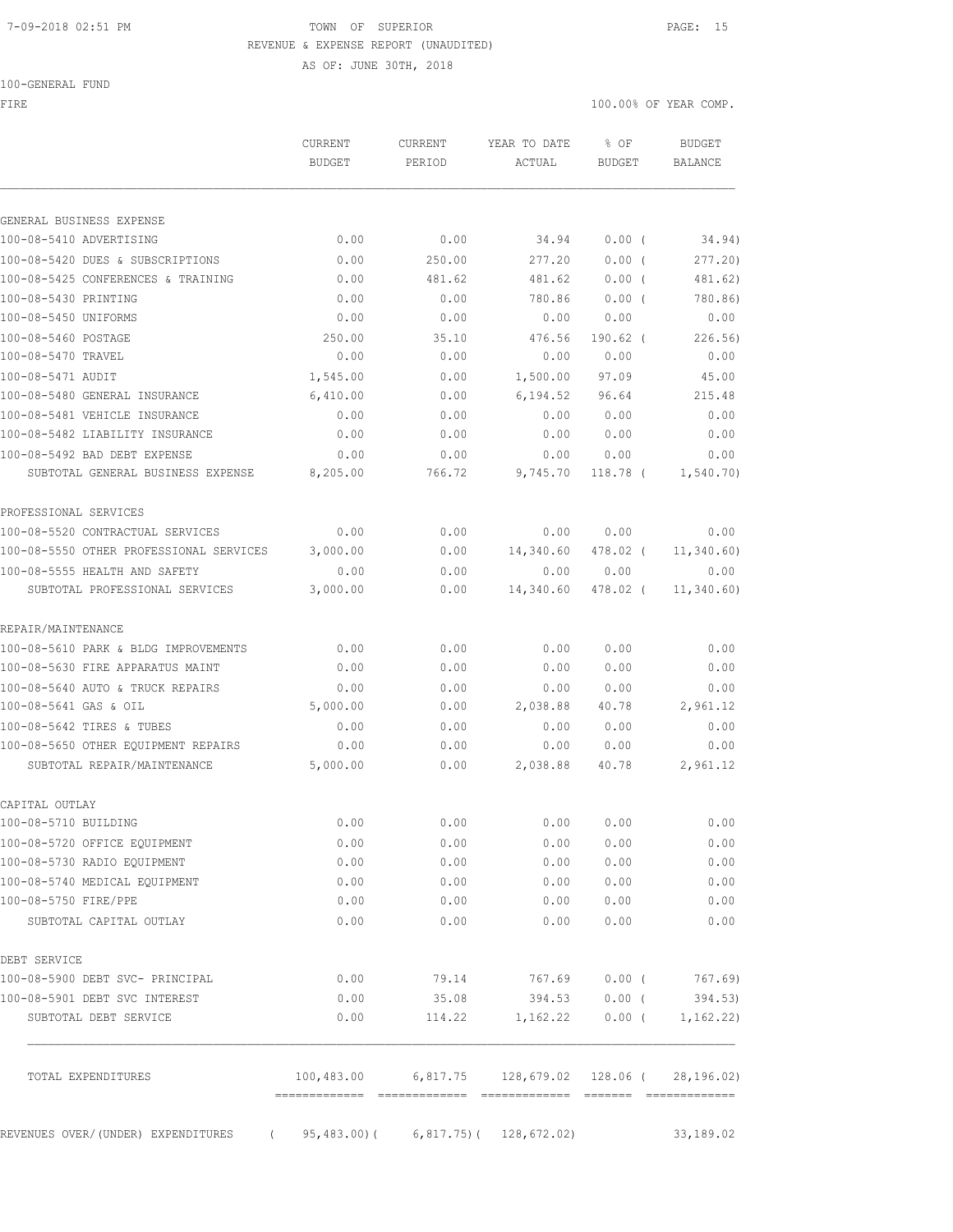#### 7-09-2018 02:51 PM TOWN OF SUPERIOR PAGE: 16 REVENUE & EXPENSE REPORT (UNAUDITED)

AS OF: JUNE 30TH, 2018

100-GENERAL FUND

PW-STREETS/BLDG MAINT 100.00% OF YEAR COMP.

|                                                                                 | CURRENT<br><b>BUDGET</b> | CURRENT<br>PERIOD | YEAR TO DATE<br>ACTUAL    | % OF<br>BUDGET | <b>BUDGET</b><br>BALANCE |
|---------------------------------------------------------------------------------|--------------------------|-------------------|---------------------------|----------------|--------------------------|
| REVENUES                                                                        |                          |                   |                           |                |                          |
| MISCELLANEOUS                                                                   |                          |                   |                           |                |                          |
| 100-09-4820 OTHER INCOME                                                        | 0.00                     | 0.00              | 2,000.00                  | $0.00$ (       | 2,000.00)                |
| 100-09-4821 RESIDENT DECAL                                                      | 0.00                     | 0.00              | 0.00                      | 0.00           | 0.00                     |
| 100-09-4822 TIPPING FEES                                                        | 0.00                     | 0.00              | 0.00                      | 0.00           | 0.00                     |
| SUBTOTAL MISCELLANEOUS                                                          | 0.00                     | 0.00              | 2,000.00                  | 0.00(          | 2,000.00)                |
| TOTAL REVENUES                                                                  | 0.00<br>=============    | 0.00<br>========= | 2,000.00                  | $0.00$ (       | 2,000.00)                |
| EXPENDITURES                                                                    |                          |                   |                           |                |                          |
| PERSONEL                                                                        |                          |                   |                           |                |                          |
| 100-09-5100 SALARIES                                                            | 53,625.00                | 4,341.22          | 55,807.71                 | $104.07$ (     | 2,182.71)                |
| 100-09-5101 OVERTIME                                                            | 2,000.00                 | 46.13             | 2,082.21                  | $104.11$ (     | 82.21)                   |
| 100-09-5120 INMATE LABOR                                                        | 3,000.00                 | 205.00            | 4,295.00                  | $143.17$ (     | 1, 295.00                |
| 100-09-5151 FICA                                                                | 3,325.00                 | 267.63            | 3,809.40                  | 114.57 (       | 484.40)                  |
| 100-09-5152 MEDICARE                                                            | 778.00                   | 62.59             | 890.90                    | $114.51$ (     | 112.90)                  |
| 100-09-5153 STATE UNEMPLOYMENT                                                  | 669.00                   | 6.93              | 387.26                    | 57.89          | 281.74                   |
| 100-09-5154 WORKERS COMP INSURANCE                                              | 1,002.00                 | 0.00              | 1,648.62                  | 164.53 (       | 646.62)                  |
| 100-09-5161 ARIZONA STATE RETIREMENT                                            | 5,759.00                 | 357.22            | 6,323.76                  | $109.81$ (     | 564.76)                  |
| 100-09-5162 LIFE INSURANCE                                                      | 101.00                   | 0.00              | 363.80                    | $360.20$ (     | 262.80)                  |
| 100-09-5163 HEALTH INSURANCE                                                    | 3,834.00                 | 595.55            | 7,001.05                  | $182.60$ (     | 3, 167.05)               |
| 100-09-5164 DENTAL INSURANCE                                                    | 462.00                   | 0.00              | 619.28                    | 134.04 (       | 157.28)                  |
| SUBTOTAL PERSONEL                                                               | 74,555.00                | 5,882.27          | 83,228.99                 | $111.63$ (     | 8,673.99)                |
| SUPPLIES                                                                        |                          |                   |                           |                |                          |
| 100-09-5210 OFFICE SUPPLIES                                                     | 0.00                     | 0.00              | 0.00                      | 0.00           | 0.00                     |
| 100-09-5220 MEDICAL SUPPLIES                                                    | 0.00                     | 0.00<br>237.78    | 0.00<br>2,397.60 239.76 ( | 0.00           | 0.00                     |
| 100-09-5225 SAFETY SUPPLIES/EQUIPMENT<br>100-09-5227 K9 FOOD & MEDICAL SUPPLIES | 1,000.00<br>0.00         | $0.00$ (          | 40.00)                    | 0.00           | 1,397.60)<br>40.00       |
| 100-09-5230 SANITATION SUPPLIES                                                 | 8,800.00                 | 0.00              | 12,713.83                 | 144.48 (       | 3, 913.83)               |
| 100-09-5240 CHEMICAL SUPPLIES                                                   | 0.00                     | 0.00              | 0.00                      | 0.00           | 0.00                     |
| 100-09-5299 OPERATING SUPPLIES                                                  | 8,000.00                 | 0.00              | 11,177.00                 | 139.71 (       | 3, 177.00                |
| SUBTOTAL SUPPLIES                                                               | 17,800.00                | 237.78            | 26, 248.43                | 147.46 (       | 8,448.43)                |
| UTILITIES                                                                       |                          |                   |                           |                |                          |
| 100-09-5310 ELECTRICITY                                                         | 5,500.00                 | 0.00              | 6,306.94                  | 114.67 (       | 806.94)                  |
| 100-09-5315 APS CONTRACT                                                        | 0.00                     | 0.00              | 0.00                      | 0.00           | 0.00                     |
| 100-09-5320 GAS                                                                 | 0.00                     | 0.00              | 0.00                      | 0.00           | 0.00                     |
| 100-09-5330 REFUSE                                                              | 0.00                     | 0.00              | 1,623.36                  | $0.00$ (       | 1,623.36                 |
| 100-09-5340 SEWER                                                               | 0.00                     | 0.00              | 0.00                      | 0.00           | 0.00                     |
| 100-09-5350 TELEPHONE                                                           | 450.00                   | 50.00             | 1,071.98                  | 238.22 (       | 621.98)                  |
| 100-09-5360 WATER                                                               | 4,870.00                 | 194.14            | 3,637.22                  | 74.69          | 1,232.78                 |
| 100-09-5380 SECURITY                                                            | 825.00                   | 0.00              | 0.00                      | 0.00           | 825.00                   |
| SUBTOTAL UTILITIES                                                              | 11,645.00                | 244.14            | 12,639.50                 | $108.54$ (     | 994.50)                  |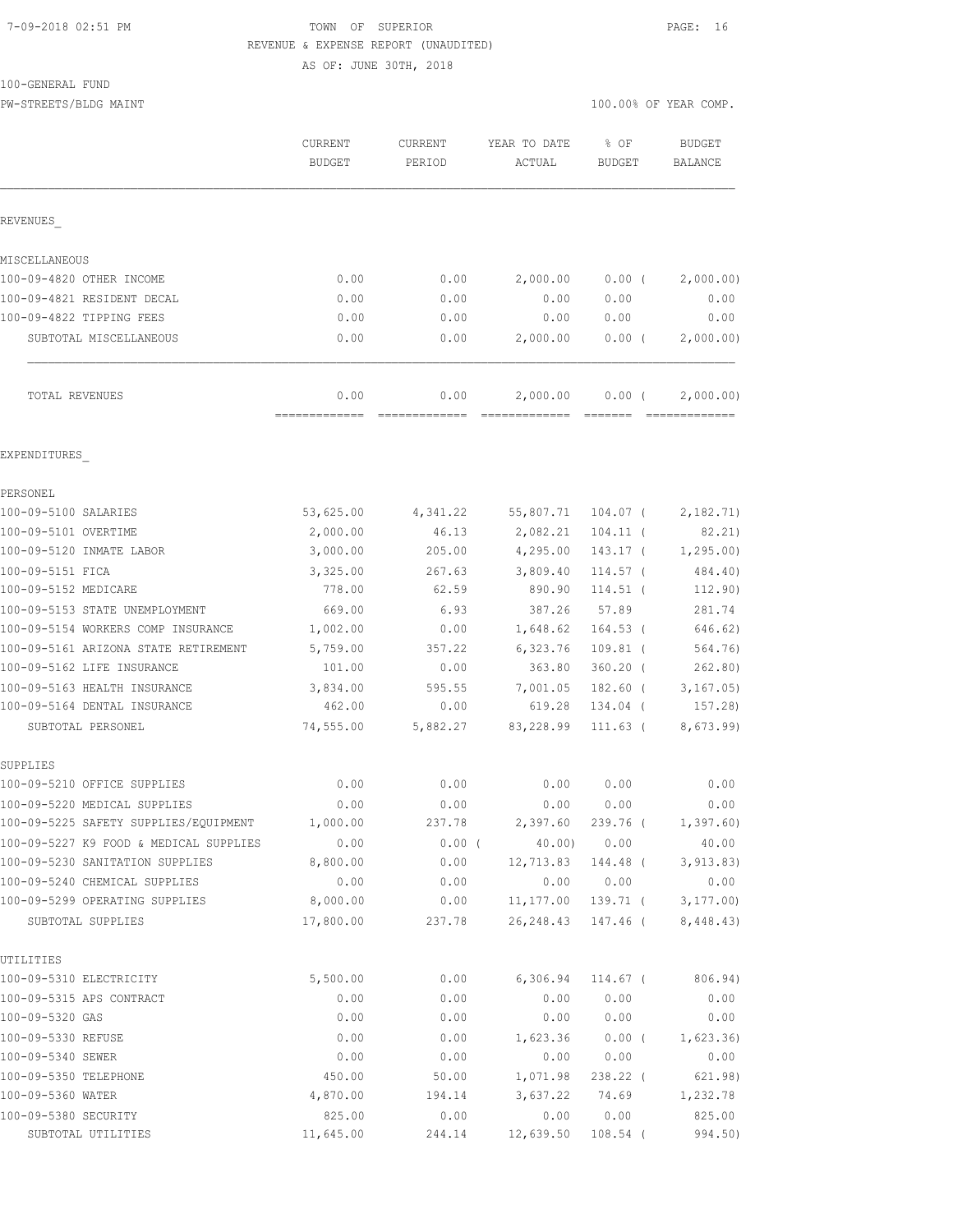# 7-09-2018 02:51 PM TOWN OF SUPERIOR PAGE: 17 REVENUE & EXPENSE REPORT (UNAUDITED)

AS OF: JUNE 30TH, 2018

100-GENERAL FUND

PW-STREETS/BLDG MAINT 100.00% OF YEAR COMP.

|                                         | <b>CURRENT</b><br><b>BUDGET</b>       | CURRENT<br>PERIOD                                             | YEAR TO DATE<br>ACTUAL | % OF<br><b>BUDGET</b> | <b>BUDGET</b><br>BALANCE    |
|-----------------------------------------|---------------------------------------|---------------------------------------------------------------|------------------------|-----------------------|-----------------------------|
| GENERAL BUSINESS EXPENSE                |                                       |                                                               |                        |                       |                             |
| 100-09-5410 ADVERTISING                 | 955.00                                | 0.00                                                          | 24.02                  | 2.52                  | 930.98                      |
| 100-09-5420 DUES & SUBSCRIPTIONS        | 0.00                                  | 0.00                                                          | 0.00                   | 0.00                  | 0.00                        |
| 100-09-5425 CONFERENCES & TRAINING      | 2,000.00                              | 0.00                                                          | 179.00                 | 8.95                  | 1,821.00                    |
| 100-09-5430 PRINTING                    | 0.00                                  | 0.00                                                          | 0.00                   | 0.00                  | 0.00                        |
| 100-09-5450 UNIFORMS                    | 2,000.00                              | 232.14                                                        | 5,370.18               | $268.51$ (            | 3,370.18                    |
| 100-09-5460 POSTAGE                     | 100.00                                | 0.00                                                          | 0.00                   | 0.00                  | 100.00                      |
| 100-09-5470 TRAVEL                      | 0.00                                  | 0.00                                                          | 0.00                   | 0.00                  | 0.00                        |
| 100-09-5471 AUDIT & ACCOUNTING          | 1,545.00                              | 0.00                                                          | 1,500.00               | 97.09                 | 45.00                       |
| 100-09-5480 GENERAL INSURANCE           | 12,820.00                             | 0.00                                                          | 12,389.09              | 96.64                 | 430.91                      |
| 100-09-5481 VEHICLE INSURANCE           | 0.00                                  | 0.00                                                          | 0.00                   | 0.00                  | 0.00                        |
| 100-09-5482 LIABILITY INSURANCE         | 0.00                                  | 0.00                                                          | 0.00                   | 0.00                  | 0.00                        |
| SUBTOTAL GENERAL BUSINESS EXPENSE       | 19,420.00                             | 232.14                                                        | 19,462.29              | $100.22$ (            | 42.29                       |
| PROFESSIONAL SERVICES                   |                                       |                                                               |                        |                       |                             |
| 100-09-5520 CONTRACTUAL SERVICESL       | 0.00                                  | 266.04                                                        | 2,622.64 0.00 (        |                       | 2,622.64)                   |
| 100-09-5550 OTHER PROFESSIONAL SERVICES | 6,000.00                              | 1,996.44                                                      | 16,639.75              | 277.33 (              | 10,639.75                   |
| SUBTOTAL PROFESSIONAL SERVICES          | 6,000.00                              | 2,262.48                                                      | 19,262.39              | 321.04 (              | 13, 262.39                  |
| REPAIR/MAINTENANCE                      |                                       |                                                               |                        |                       |                             |
| 100-09-5610 PARK & BLDG IMPROVEMENTS    | 2,980.00                              | 0.00                                                          | 3,781.09               | $126.88$ (            | 801.09)                     |
| 100-09-5640 AUTO & TRUCK REPAIRS        | 5,000.00                              | 427.77                                                        | 4,166.67               | 83.33                 | 833.33                      |
| 100-09-5641 GAS & OIL                   | 1,000.00                              | 591.32                                                        | 591.32                 | 59.13                 | 408.68                      |
| 100-09-5642 TIRES & TUBES               | 0.00                                  | 1,149.18                                                      | 1,780.68               | $0.00$ (              | 1,780.68                    |
| 100-09-5643 INMATE FUEL                 | 500.00                                | 0.00                                                          | 1,452.19               | 290.44 (              | 952.19)                     |
| 100-09-5650 OTHER EQUIPMENT REPAIRS     | 5,000.00                              | 0.00                                                          | 7,614.08               | $152.28$ (            | 2,614.08)                   |
| 100-09-5670 STREET & SIDEWALK REPAIR    | 0.00                                  | 0.00                                                          | 0.00                   | 0.00                  | 0.00                        |
| SUBTOTAL REPAIR/MAINTENANCE             | 14,480.00                             | 2,168.27                                                      | 19,386.03              | 133.88 (              | 4,906.03                    |
| CAPITAL OUTLAY                          |                                       |                                                               |                        |                       |                             |
| 100-09-5710 BUILDING                    | 0.00                                  | 0.00                                                          | 2,439.47               | $0.00$ (              | 2,439.47                    |
| 100-09-5711 MAGMA BUILDING              | 2,000.00                              | 0.00                                                          |                        | 6,177.09 308.85 (     | 4, 177.09                   |
| 100-09-5712 ROOSEVELT BUILDING          | 2,000.00                              | 0.00                                                          | 1, 134. 26 56. 71      |                       | 865.74                      |
| 100-09-5720 OFFICE EQUIPMENT            | 0.00                                  | 0.00                                                          |                        | 0.00 0.00             | 0.00                        |
| 100-09-5750 OTHER EQUIP/SMALL TOOLS     | 5,000.00                              | 0.00                                                          | 3,234.66 64.69         |                       | 1,765.34                    |
| 100-09-5770 TRAFFIC SIGNS               | 0.00                                  | 0.00                                                          | 0.00                   | 0.00                  | 0.00                        |
| SUBTOTAL CAPITAL OUTLAY                 | 9,000.00                              | 0.00                                                          | 12,985.48              |                       | $144.28$ ( 3,985.48)        |
| DEBT SERVICE                            |                                       |                                                               |                        |                       |                             |
| 100-09-5900 DEBT SVC - PRINCIPAL        | 0.00                                  | 0.00                                                          |                        |                       | $1,394.59$ 0.00 ( 1,394.59) |
| 100-09-5901 DEBT SVC - INTEREST         | 0.00                                  | 0.00                                                          | 974.46                 | $0.00$ (              | 974.46)                     |
| 100-09-5999 CONTINGENCY                 | 0.00                                  | 0.00                                                          | 0.00                   | 0.00                  | 0.00                        |
| SUBTOTAL DEBT SERVICE                   | 0.00                                  | 0.00                                                          | 2,369.05               |                       | $0.00$ ( 2,369.05)          |
| TOTAL EXPENDITURES                      |                                       | 152,900.00   11,027.08   195,582.16   127.92   (   42,682.16) |                        |                       |                             |
| REVENUES OVER/(UNDER) EXPENDITURES      | (152,900.00) (11,027.08) (193,582.16) |                                                               |                        |                       | 40,682.16                   |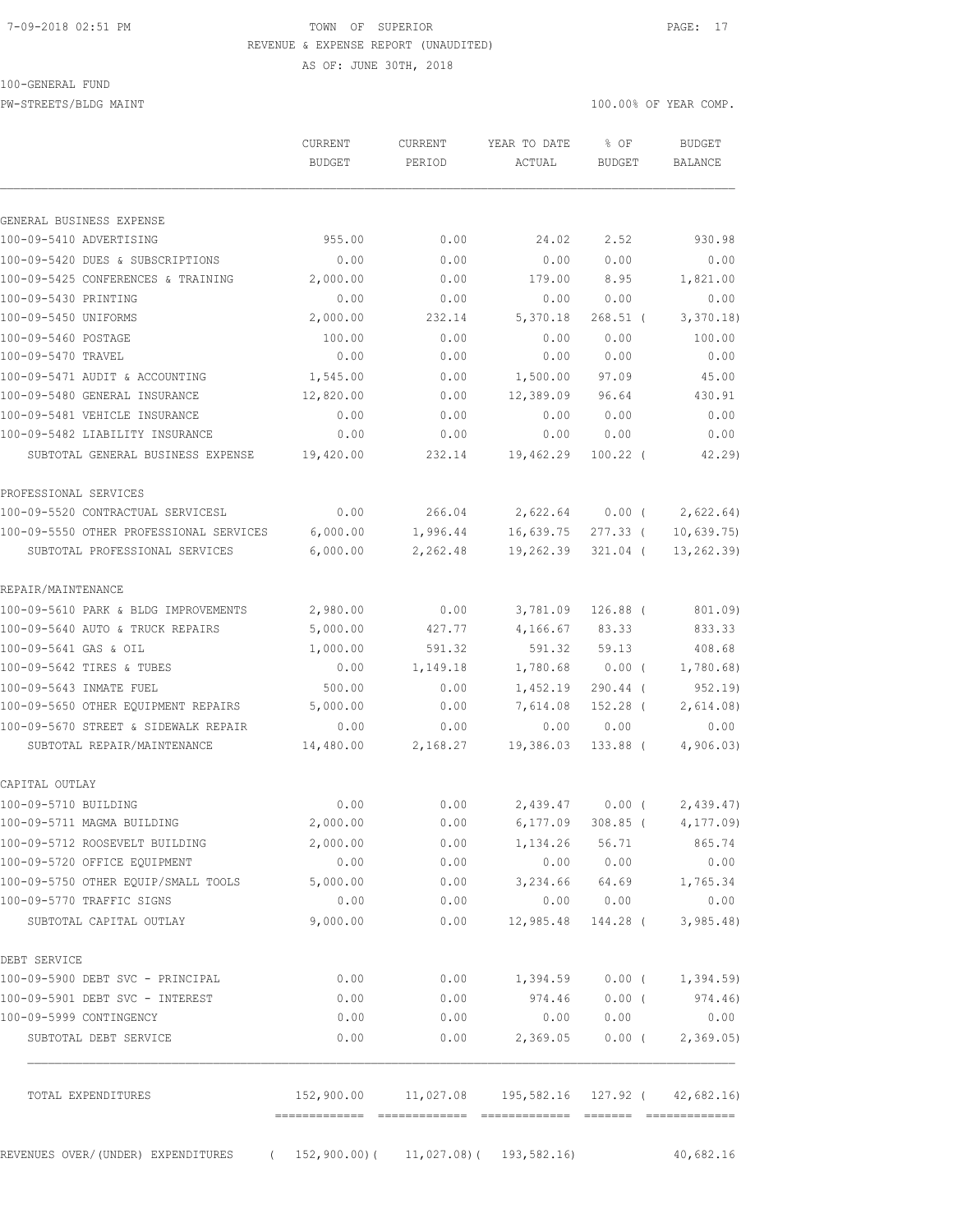#### 7-09-2018 02:51 PM TOWN OF SUPERIOR PAGE: 18 REVENUE & EXPENSE REPORT (UNAUDITED)

AS OF: JUNE 30TH, 2018

100-GENERAL FUND

PW-BLDG REGS/ZONING 100.00% OF YEAR COMP.

|                                                     | CURRENT<br><b>BUDGET</b> | CURRENT<br>PERIOD     | YEAR TO DATE<br>ACTUAL | % OF<br><b>BUDGET</b> | <b>BUDGET</b><br><b>BALANCE</b> |
|-----------------------------------------------------|--------------------------|-----------------------|------------------------|-----------------------|---------------------------------|
| REVENUES                                            |                          |                       |                        |                       |                                 |
| BUSINESS SERVICES                                   |                          |                       |                        |                       |                                 |
| 100-10-4240 FEES                                    | 0.00                     | 0.00                  | 0.00                   | 0.00                  | 0.00                            |
| 100-10-4250 FINES                                   | 0.00                     | 0.00                  | 0.00                   | 0.00                  | 0.00                            |
| SUBTOTAL BUSINESS SERVICES                          | 0.00                     | 0.00                  | 0.00                   | 0.00                  | 0.00                            |
| TOTAL REVENUES                                      | 0.00<br>=============    | 0.00<br>============= | 0.00<br>=============  | 0.00                  | 0.00<br>=============           |
| EXPENDITURES                                        |                          |                       |                        |                       |                                 |
| PERSONEL                                            |                          |                       |                        |                       |                                 |
| 100-10-5100 SALARIES                                | 0.00                     | 0.00                  | 0.00                   | 0.00                  | 0.00                            |
| 100-10-5101 OVERTIME                                | 0.00                     | 0.00                  | 0.00                   | 0.00                  | 0.00                            |
| 100-10-5151 FICA                                    | 0.00                     | 0.00                  | 0.00                   | 0.00                  | 0.00                            |
| 100-10-5152 MEDICARE                                | 0.00                     | 0.00                  | 0.00                   | 0.00                  | 0.00                            |
| 100-10-5153 STATE UNEMPLOYMENT                      | 0.00                     | 0.00                  | 0.00                   | 0.00                  | 0.00                            |
| 100-10-5154 WORKERS COMP INSURANCE                  | 0.00                     | 0.00                  | 0.00                   | 0.00                  | 0.00                            |
| 100-10-5161 ARIZONA STATE RETIREMENT                | 0.00                     | 0.00                  | 0.00                   | 0.00                  | 0.00                            |
| 100-10-5162 LIFE INSURANCE                          | 0.00                     | 0.00                  | 0.00                   | 0.00                  | 0.00                            |
| 100-10-5163 HEALTH INSURANCE                        | 0.00                     | 0.00                  | 0.00                   | 0.00                  | 0.00                            |
| 100-10-5164 DENTAL INSURANCE                        | 0.00                     | 0.00                  | 0.00                   | 0.00                  | 0.00                            |
| SUBTOTAL PERSONEL                                   | 0.00                     | 0.00                  | 0.00                   | 0.00                  | 0.00                            |
| SUPPLIES                                            |                          |                       |                        |                       |                                 |
| 100-10-5210 OFFICE SUPPLIES                         | 0.00                     | 0.00                  | 0.00                   | 0.00                  | 0.00                            |
| 100-10-5220 MEDICAL SUPPLIES                        | 0.00                     | 0.00                  | 0.00                   | 0.00                  | 0.00                            |
| 100-10-5225 SAFETY SUPPLIES/EQUIPMENT               | 0.00                     | 0.00                  | 0.00                   | 0.00                  | 0.00                            |
| 100-10-5230 SANITATION SUPPLIES                     | 0.00                     | 0.00                  | 0.00                   | 0.00                  | 0.00                            |
| 100-10-5299 OPERATING SUPPLIES<br>SUBTOTAL SUPPLIES | 0.00<br>0.00             | 0.00<br>0.00          | 0.00<br>0.00           | 0.00<br>0.00          | 0.00<br>0.00                    |
| UTILITIES                                           |                          |                       |                        |                       |                                 |
| 100-10-5310 ELECTRICITY                             | 0.00                     | 0.00                  | 0.00                   | 0.00                  | 0.00                            |
| 100-10-5320 GAS                                     | 0.00                     | 0.00                  | 0.00                   | 0.00                  | 0.00                            |
| 100-10-5330 REFUSE                                  | 0.00                     | 0.00                  | 0.00                   | 0.00                  | 0.00                            |
| 100-10-5340 SEWER                                   | 0.00                     | 0.00                  | 0.00                   | 0.00                  | 0.00                            |
| 100-10-5350 TELEPHONE                               | 0.00                     | 0.00                  | 0.00                   | 0.00                  | 0.00                            |
| 100-10-5360 WATER                                   | 0.00                     | 0.00                  | 0.00                   | 0.00                  | 0.00                            |
| SUBTOTAL UTILITIES                                  | 0.00                     | 0.00                  | 0.00                   | 0.00                  | 0.00                            |
| GENERAL BUSINESS EXPENSE                            |                          |                       |                        |                       |                                 |
| 100-10-5410 ADVERTISING                             | 0.00                     | 0.00                  | 0.00                   | 0.00                  | 0.00                            |
| 100-10-5420 DUES & SUBSCRIPTIONS                    | 0.00                     | 0.00                  | 0.00                   | 0.00                  | 0.00                            |
| 100-10-5425 CONFERENCES & TRAINING                  | 0.00                     | 0.00                  | 0.00                   | 0.00                  | 0.00                            |
| 100-10-5430 PRINTING                                | 0.00                     | 0.00                  | 0.00                   | 0.00                  | 0.00                            |

100-10-5450 UNIFORMS 0.00 0.00 0.00 0.00 0.00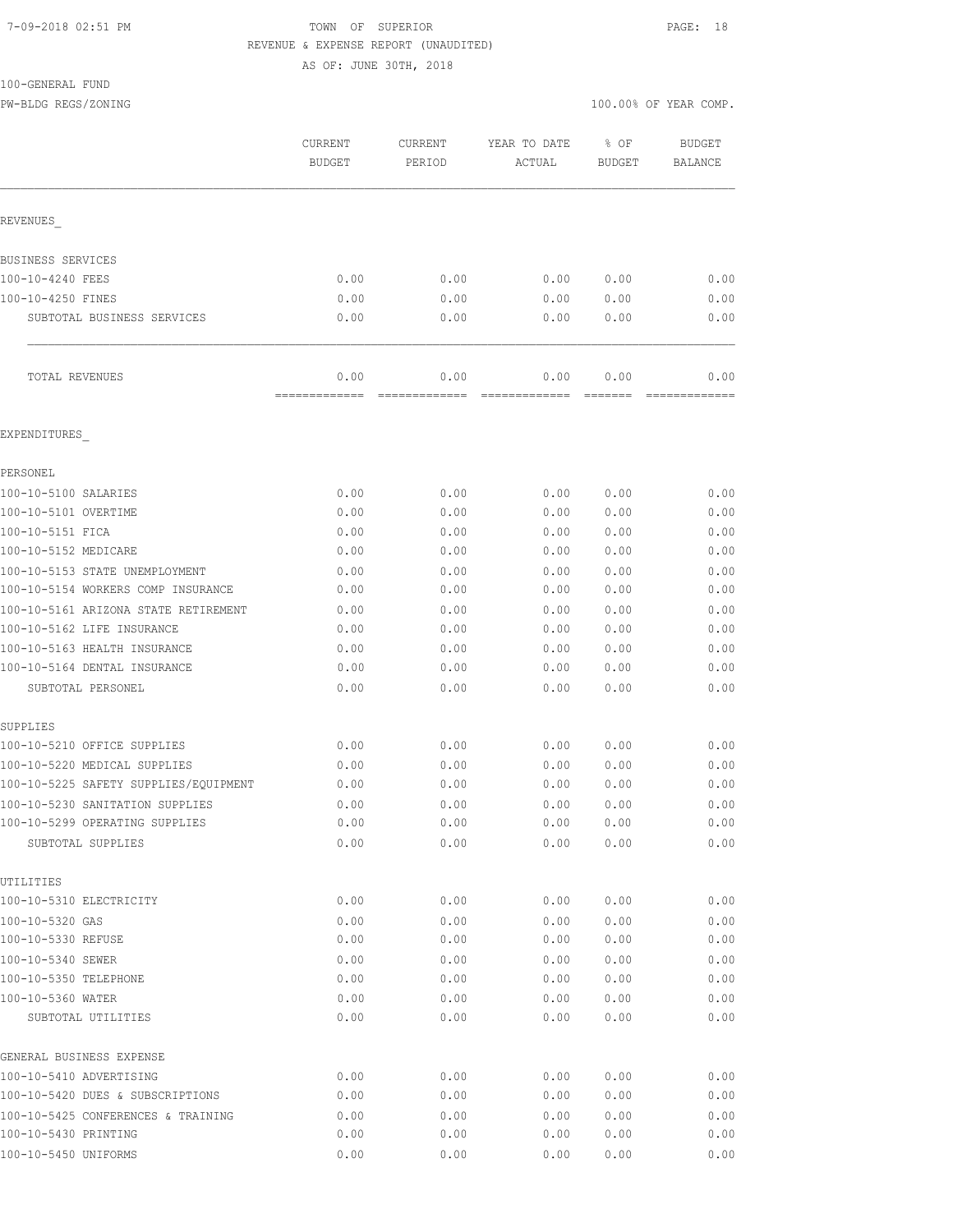#### 7-09-2018 02:51 PM TOWN OF SUPERIOR PAGE: 19 REVENUE & EXPENSE REPORT (UNAUDITED)

AS OF: JUNE 30TH, 2018

# 100-GENERAL FUND

PW-BLDG REGS/ZONING 100.00% OF YEAR COMP.

|                                         | <b>CURRENT</b>        | <b>CURRENT</b>        | YEAR TO DATE          | % OF                                                                                                                                                                                                                                                                                                                                                                                                                                                                                           | <b>BUDGET</b>  |
|-----------------------------------------|-----------------------|-----------------------|-----------------------|------------------------------------------------------------------------------------------------------------------------------------------------------------------------------------------------------------------------------------------------------------------------------------------------------------------------------------------------------------------------------------------------------------------------------------------------------------------------------------------------|----------------|
|                                         | <b>BUDGET</b>         | PERIOD                | ACTUAL                | <b>BUDGET</b>                                                                                                                                                                                                                                                                                                                                                                                                                                                                                  | <b>BALANCE</b> |
| 100-10-5460 POSTAGE                     | 0.00                  | 0.00                  | 0.00                  | 0.00                                                                                                                                                                                                                                                                                                                                                                                                                                                                                           | 0.00           |
| 100-10-5470 TRAVEL                      | 0.00                  | 0.00                  | 0.00                  | 0.00                                                                                                                                                                                                                                                                                                                                                                                                                                                                                           | 0.00           |
| 100-10-5471 HOST/MEALS                  | 0.00                  | 0.00                  | 0.00                  | 0.00                                                                                                                                                                                                                                                                                                                                                                                                                                                                                           | 0.00           |
| 100-10-5480 GENERAL INSURANCE           | 0.00                  | 0.00                  | 0.00                  | 0.00                                                                                                                                                                                                                                                                                                                                                                                                                                                                                           | 0.00           |
| 100-10-5481 VEHICLE INSURANCE           | 0.00                  | 0.00                  | 0.00                  | 0.00                                                                                                                                                                                                                                                                                                                                                                                                                                                                                           | 0.00           |
| 100-10-5482 LIABILITY INSURANCE         | 0.00                  | 0.00                  | 0.00                  | 0.00                                                                                                                                                                                                                                                                                                                                                                                                                                                                                           | 0.00           |
| SUBTOTAL GENERAL BUSINESS EXPENSE       | 0.00                  | 0.00                  | 0.00                  | 0.00                                                                                                                                                                                                                                                                                                                                                                                                                                                                                           | 0.00           |
| PROFESSIONAL SERVICES                   |                       |                       |                       |                                                                                                                                                                                                                                                                                                                                                                                                                                                                                                |                |
| 100-10-5510 CODE ENFORCEMENT/ABATEMENTS | 0.00                  | 0.00                  | 0.00                  | 0.00                                                                                                                                                                                                                                                                                                                                                                                                                                                                                           | 0.00           |
| 100-10-5530 ENGINEERING                 | 0.00                  | 0.00                  | 0.00                  | 0.00                                                                                                                                                                                                                                                                                                                                                                                                                                                                                           | 0.00           |
| 100-10-5550 OTHER PROFESSIONAL SERVICES | 0.00                  | 0.00                  | 0.00                  | 0.00                                                                                                                                                                                                                                                                                                                                                                                                                                                                                           | 0.00           |
| SUBTOTAL PROFESSIONAL SERVICES          | 0.00                  | 0.00                  | 0.00                  | 0.00                                                                                                                                                                                                                                                                                                                                                                                                                                                                                           | 0.00           |
| REPAIR/MAINTENANCE                      |                       |                       |                       |                                                                                                                                                                                                                                                                                                                                                                                                                                                                                                |                |
| 100-10-5610 PARK & BLDG IMPROVEMENTS    | 0.00                  | 0.00                  | 0.00                  | 0.00                                                                                                                                                                                                                                                                                                                                                                                                                                                                                           | 0.00           |
| 100-10-5640 AUTO & TRUCK REPAIRS        | 0.00                  | 0.00                  | 0.00                  | 0.00                                                                                                                                                                                                                                                                                                                                                                                                                                                                                           | 0.00           |
| 100-10-5641 GAS & OIL                   | 0.00                  | 0.00                  | 0.00                  | 0.00                                                                                                                                                                                                                                                                                                                                                                                                                                                                                           | 0.00           |
| 100-10-5642 TIRES & TUBES               | 0.00                  | 0.00                  | 0.00                  | 0.00                                                                                                                                                                                                                                                                                                                                                                                                                                                                                           | 0.00           |
| 100-10-5650 OTHER EOUIPMENT REPAIRS     | 0.00                  | 0.00                  | 0.00                  | 0.00                                                                                                                                                                                                                                                                                                                                                                                                                                                                                           | 0.00           |
| SUBTOTAL REPAIR/MAINTENANCE             | 0.00                  | 0.00                  | 0.00                  | 0.00                                                                                                                                                                                                                                                                                                                                                                                                                                                                                           | 0.00           |
| CAPITAL OUTLAY                          |                       |                       |                       |                                                                                                                                                                                                                                                                                                                                                                                                                                                                                                |                |
| 100-10-5710 BUILDING                    | 0.00                  | 0.00                  | 0.00                  | 0.00                                                                                                                                                                                                                                                                                                                                                                                                                                                                                           | 0.00           |
| 100-10-5750 OTHER EQUIP/SMALL TOOLS     | 0.00                  | 0.00                  | 0.00                  | 0.00                                                                                                                                                                                                                                                                                                                                                                                                                                                                                           | 0.00           |
| SUBTOTAL CAPITAL OUTLAY                 | 0.00                  | 0.00                  | 0.00                  | 0.00                                                                                                                                                                                                                                                                                                                                                                                                                                                                                           | 0.00           |
| TOTAL EXPENDITURES                      | 0.00<br>============= | 0.00<br>============= | 0.00<br>============= | 0.00<br>$\begin{array}{cccccccccc} \multicolumn{2}{c}{} & \multicolumn{2}{c}{} & \multicolumn{2}{c}{} & \multicolumn{2}{c}{} & \multicolumn{2}{c}{} & \multicolumn{2}{c}{} & \multicolumn{2}{c}{} & \multicolumn{2}{c}{} & \multicolumn{2}{c}{} & \multicolumn{2}{c}{} & \multicolumn{2}{c}{} & \multicolumn{2}{c}{} & \multicolumn{2}{c}{} & \multicolumn{2}{c}{} & \multicolumn{2}{c}{} & \multicolumn{2}{c}{} & \multicolumn{2}{c}{} & \multicolumn{2}{c}{} & \multicolumn{2}{c}{} & \mult$ | 0.00           |
| REVENUES OVER/(UNDER) EXPENDITURES      | 0.00                  | 0.00                  | 0.00                  |                                                                                                                                                                                                                                                                                                                                                                                                                                                                                                | 0.00           |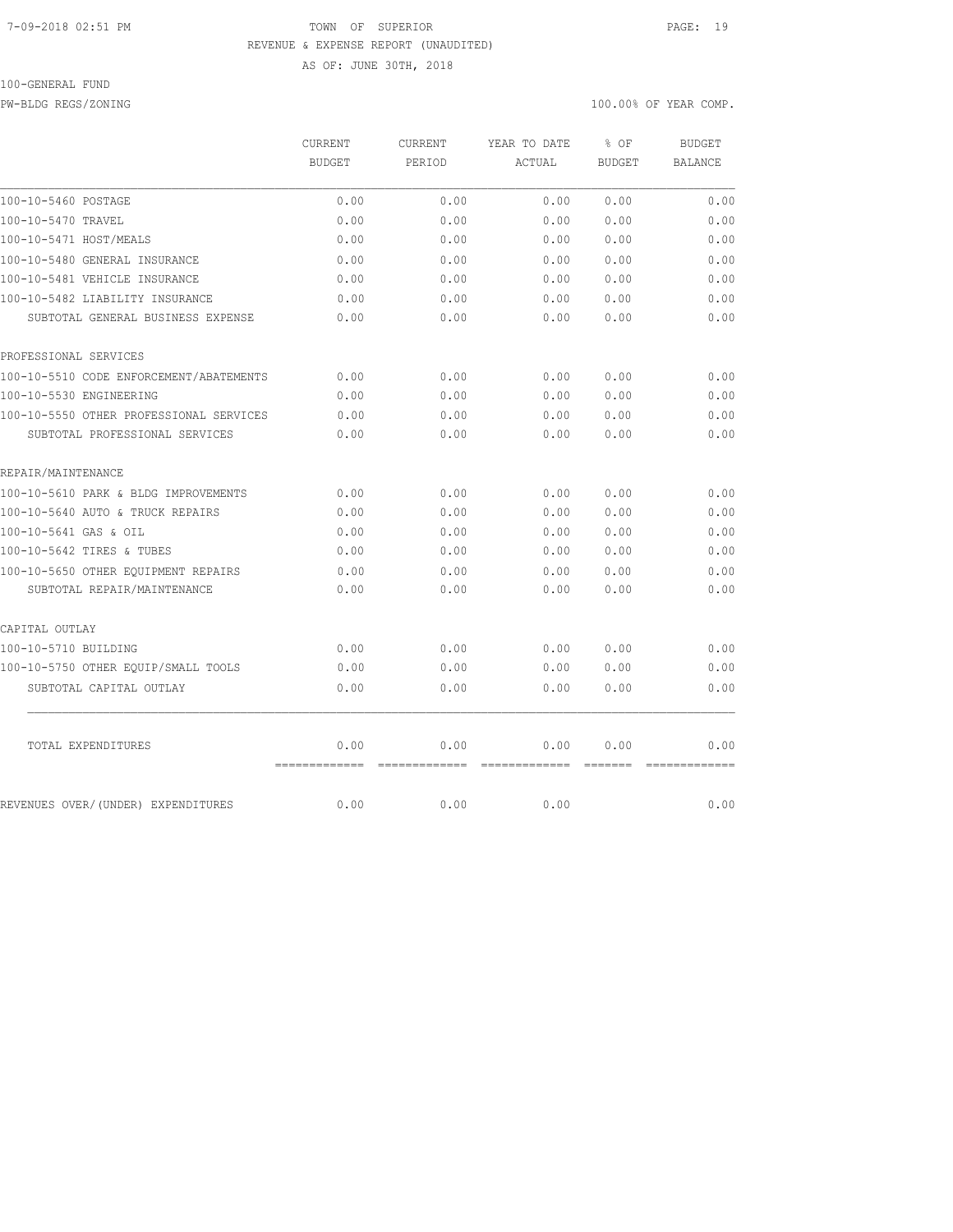| 7-09-2018 02:51 PM |  |
|--------------------|--|
|                    |  |

TOWN OF SUPERIOR **PAGE: 20** REVENUE & EXPENSE REPORT (UNAUDITED)

AS OF: JUNE 30TH, 2018

| 100-GENERAL FUND |
|------------------|
|------------------|

| SWIMMING POOL | 100.00% OF YEAR COMP.<br>$\sim$ $\sim$ |
|---------------|----------------------------------------|
|               |                                        |

|                                         | CURRENT<br><b>BUDGET</b>  | <b>CURRENT</b><br>PERIOD | YEAR TO DATE<br>ACTUAL | % OF<br>BUDGET    | <b>BUDGET</b><br><b>BALANCE</b> |
|-----------------------------------------|---------------------------|--------------------------|------------------------|-------------------|---------------------------------|
| REVENUES                                |                           |                          |                        |                   |                                 |
| <b>BUSINESS SERVICES</b>                |                           |                          |                        |                   |                                 |
| 100-11-4240 POOL SWIM/POOL RENTAL       | 2,000.00                  | 1,846.00                 |                        | 2,969.00 148.45 ( | 969.00                          |
| SUBTOTAL BUSINESS SERVICES              | 2,000.00                  | 1,846.00                 |                        | 2,969.00 148.45 ( | 969.00)                         |
| TOTAL REVENUES                          | 2,000.00<br>============= | 1,846.00                 | 2,969.00               | 148.45 (          | 969.00)                         |
| EXPENDITURES                            |                           |                          |                        |                   |                                 |
| PERSONEL                                |                           |                          |                        |                   |                                 |
| 100-11-5100 SALARIES                    | 12,559.00                 | 10,992.25                | 24,544.47              | 195.43 (          | 11,985.47)                      |
| 100-11-5101 OVERTIME                    | 0.00                      | 0.00                     | 0.00                   | 0.00              | 0.00                            |
| 100-11-5151 FICA                        | 838.00                    | 681.52                   | 1,530.35               | $182.62$ (        | 692.35)                         |
| 100-11-5152 MEDICARE                    | 196.00                    | 159.39                   | 358.05                 | 182.68 (          | 162.05)                         |
| 100-11-5153 STATE UNEMPLOYMENT          | 227.00                    | 234.13                   | 662.64                 | 291.91 (          | 435.64)                         |
| 100-11-5154 WORKERS COMP INSURANCE      | 179.00                    | 0.00                     | 294.00                 | $164.25$ (        | 115.00)                         |
| 100-11-5161 ARIZONA STATE RETIREMENT    | 0.00                      | 0.00                     | 0.00                   | 0.00              | 0.00                            |
| 100-11-5162 LIFE INSURANCE              | 0.00                      | 0.00                     | 0.00                   | 0.00              | 0.00                            |
| 100-11-5163 HEALTH INSURANCE            | 0.00                      | 0.00                     | 0.00                   | 0.00              | 0.00                            |
| 100-11-5164 DENTAL INSURANCE            | 0.00                      | 0.00                     | 0.00                   | 0.00              | 0.00                            |
| SUBTOTAL PERSONEL                       | 13,999.00                 | 12,067.29                | 27,389.51              | 195.65 (          | 13,390.51)                      |
| SUPPLIES                                |                           |                          |                        |                   |                                 |
| 100-11-5210 OFFICE SUPPLIES             | 0.00                      | 0.00                     | 0.00                   | 0.00              | 0.00                            |
| 100-11-5220 MEDICAL SUPPLIES            | 0.00                      | 0.00                     | 0.00                   | 0.00              | 0.00                            |
| 100-11-5225 SAFETY SUPPLIES/EQUIPMENT   | 0.00                      | 0.00                     | 0.00                   | 0.00              | 0.00                            |
| 100-11-5230 SANITATION SUPPLIES         | 0.00                      | 0.00                     | 0.00                   | 0.00              | 0.00                            |
| 100-11-5240 CHEMICAL SUPPLIES           | 1,900.00                  | 382.37                   | 1,676.64               | 88.24             | 223.36                          |
| 100-11-5299 OPERATING SUPPLIES          | 2,000.00                  | 1,211.54                 | 1,829.44               | 91.47             | 170.56                          |
| SUBTOTAL SUPPLIES                       | 3,900.00                  | 1,593.91                 | 3,506.08               | 89.90             | 393.92                          |
| UTILITIES                               |                           |                          |                        |                   |                                 |
| 100-11-5310 ELECTRICITY                 | 6,938.00                  | 0.00                     | 7,357.84               | $106.05$ (        | 419.84)                         |
| 100-11-5320 GAS                         | 0.00                      | 0.00                     | 0.00                   | 0.00              | 0.00                            |
| 100-11-5330 REFUSE                      | 0.00                      | 0.00                     | 0.00                   | 0.00              | 0.00                            |
| 100-11-5340 SEWER                       | 0.00                      | 0.00                     | 0.00                   | 0.00              | 0.00                            |
| 100-11-5350 TELEPHONE                   | 453.00                    | 0.00                     | 432.31                 | 95.43             | 20.69                           |
| 100-11-5360 WATER<br>SUBTOTAL UTILITIES | 5,666.00<br>13,057.00     | 523.09<br>523.09         | 4,041.24<br>11,831.39  | 71.32<br>90.61    | 1,624.76<br>1,225.61            |
| GENERAL BUSINESS EXPENSE                |                           |                          |                        |                   |                                 |
| 100-11-5410 ADVERTISING                 | 100.00                    | 0.00                     | 683.85                 | 683.85 (          | 583.85)                         |
| 100-11-5420 DUES & SUBSCRIPTIONS        | 200.00                    | 0.00                     | 192.00                 | 96.00             | 8.00                            |
| 100-11-5425 CONFERENCES & TRAINING      | 500.00                    | 0.00                     | 1,735.00               | $347.00$ (        | 1, 235.00                       |
| 100-11-5430 PRINTING                    | 0.00                      | 0.00                     | 0.00                   | 0.00              | 0.00                            |
| 100-11-5450 UNIFORMS                    | 250.00                    | 0.00                     | 0.00                   | 0.00              | 250.00                          |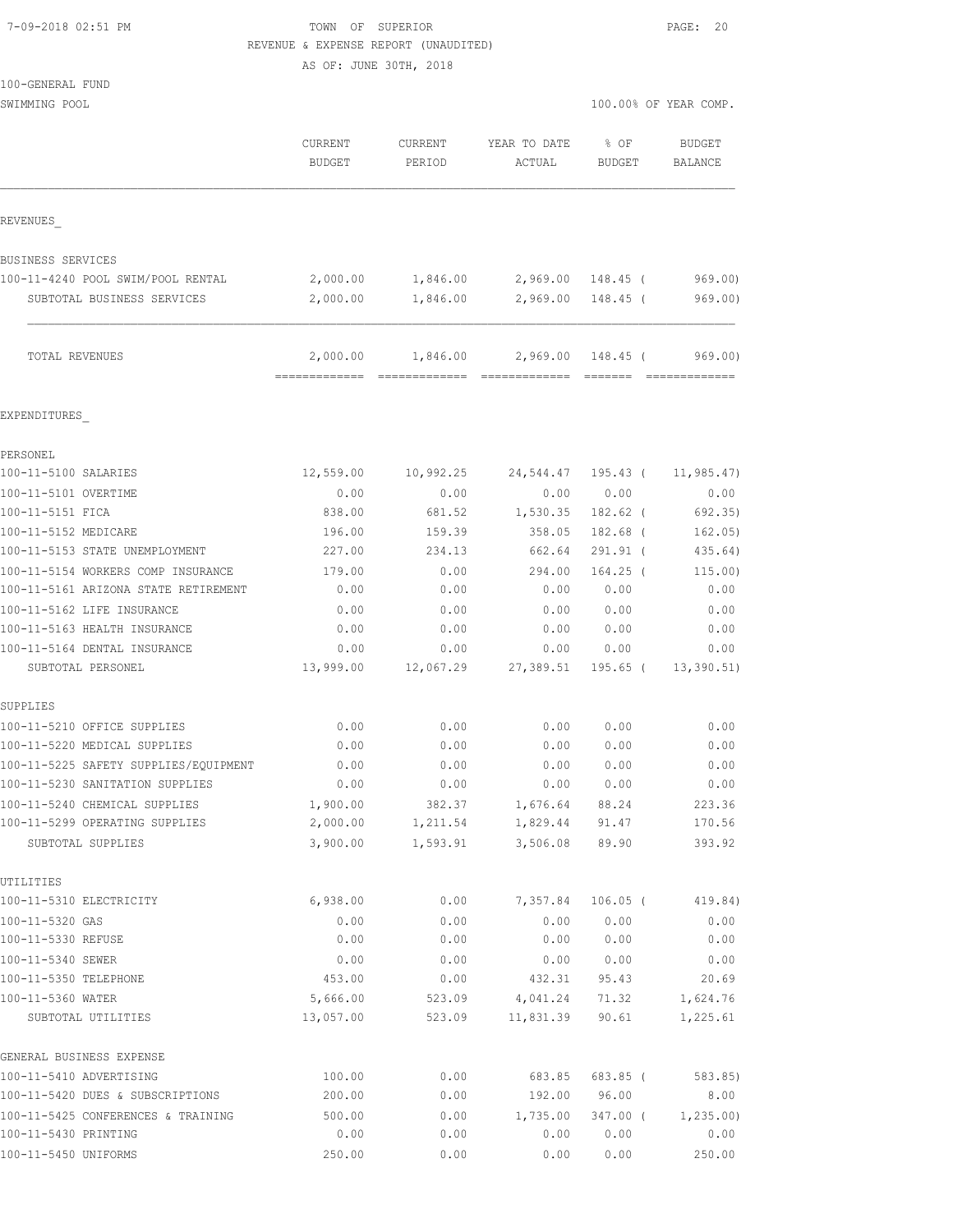#### 7-09-2018 02:51 PM TOWN OF SUPERIOR PAGE: 21 REVENUE & EXPENSE REPORT (UNAUDITED)

AS OF: JUNE 30TH, 2018

100-GENERAL FUND

SWIMMING POOL 3000 100.000 OF YEAR COMP.

|                                         | <b>CURRENT</b> | <b>CURRENT</b> | YEAR TO DATE                         | \$OF                | BUDGET                            |  |
|-----------------------------------------|----------------|----------------|--------------------------------------|---------------------|-----------------------------------|--|
|                                         | <b>BUDGET</b>  | PERIOD         | ACTUAL                               | <b>BUDGET</b>       | <b>BALANCE</b>                    |  |
| 100-11-5460 POSTAGE                     | 0.00           | 0.00           | 0.00                                 | 0.00                | 0.00                              |  |
| 100-11-5470 TRAVEL                      | 0.00           | 0.00           | 0.00                                 | 0.00                | 0.00                              |  |
| 100-11-5471 HOST/MEALS                  | 0.00           | 0.00           | 0.00                                 | 0.00                | 0.00                              |  |
| 100-11-5480 GENERAL INSURANCE           | 0.00           | 0.00           | 2,685.20                             | $0.00$ (            | 2,685.20)                         |  |
| 100-11-5481 VEHICLE INSURANCE           | 0.00           | 0.00           | 0.00                                 | 0.00                | 0.00                              |  |
| 100-11-5482 LIABILITY INSURANCE         | 0.00           | 0.00           | 0.00                                 | 0.00                | 0.00                              |  |
| SUBTOTAL GENERAL BUSINESS EXPENSE       | 1,050.00       | 0.00           | 5,296.05                             | $504.39$ (          | 4, 246.05                         |  |
| PROFESSIONAL SERVICES                   |                |                |                                      |                     |                                   |  |
| 100-11-5550 OTHER PROFESSIONAL SERVICES | 500.00         | 363.00         |                                      |                     | $6, 536.00$ 1, 307.20 (6, 036.00) |  |
| SUBTOTAL PROFESSIONAL SERVICES          | 500.00         | 363.00         |                                      | 6,536.00 1,307.20 ( | 6,036.00                          |  |
| REPAIR/MAINTENANCE                      |                |                |                                      |                     |                                   |  |
| 100-11-5610 PARK & BLDG IMPROVEMENTS    | 0.00           | 0.00           | 455.99                               | $0.00$ (            | 455.99)                           |  |
| 100-11-5650 OTHER EOUIPMENT REPAIRS     | 8,000.00       | 0.00           | 0.00                                 | 0.00                | 8,000.00                          |  |
| SUBTOTAL REPAIR/MAINTENANCE             | 8,000.00       | 0.00           | 455.99                               | 5.70                | 7,544.01                          |  |
| TOTAL EXPENDITURES                      | 40,506.00      | 14,547.29      | 55,015.02 135.82 (                   |                     | 14,509.02)                        |  |
|                                         | =============  |                | -------------                        |                     |                                   |  |
| REVENUES OVER/(UNDER) EXPENDITURES      | $\sqrt{2}$     |                | 38,506.00) ( 12,701.29) ( 52,046.02) |                     | 13,540.02                         |  |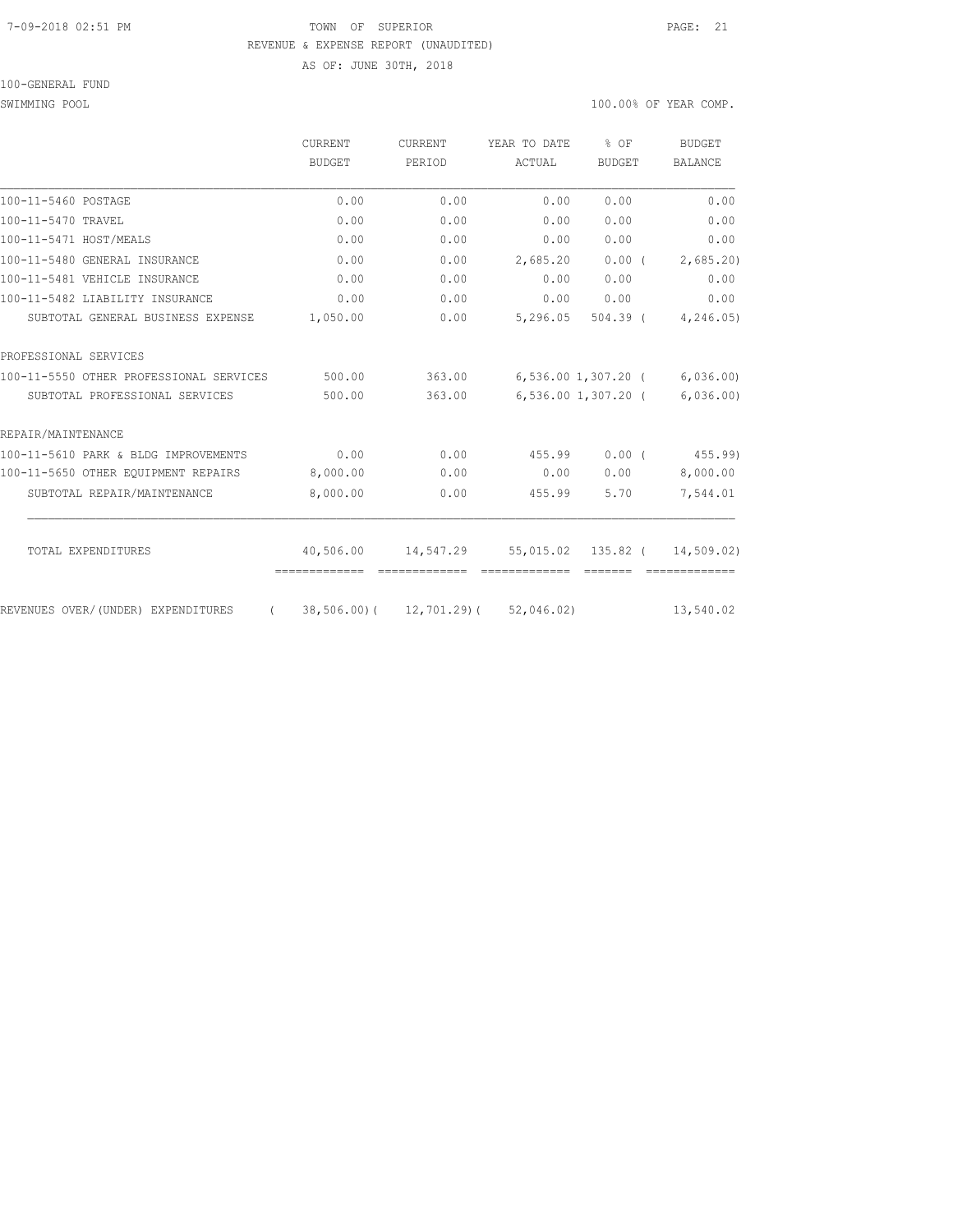#### 7-09-2018 02:51 PM TOWN OF SUPERIOR PAGE: 22 REVENUE & EXPENSE REPORT (UNAUDITED)

AS OF: JUNE 30TH, 2018

100-GENERAL FUND

|                                                       | <b>CURRENT</b><br><b>BUDGET</b> | CURRENT<br>PERIOD | YEAR TO DATE<br>ACTUAL    | % OF<br>BUDGET | BUDGET<br>BALANCE |
|-------------------------------------------------------|---------------------------------|-------------------|---------------------------|----------------|-------------------|
| REVENUES                                              |                                 |                   |                           |                |                   |
| BUSINESS SERVICES                                     |                                 |                   |                           |                |                   |
| 100-12-4220 PARK RENTAL                               | 1,000.00                        | 185.00            | 660.00                    | 66.00          | 340.00            |
| 100-12-4240 RECREATION ACTIVITY FEES                  | 1,000.00                        | 0.00              | 250.00                    | 25.00          | 750.00            |
| SUBTOTAL BUSINESS SERVICES                            | 2,000.00                        | 185.00            | 910.00                    | 45.50          | 1,090.00          |
| MISCELLANEOUS                                         |                                 |                   |                           |                |                   |
| 100-12-4820 OTHER INCOME                              | 0.00                            |                   | 8,936.50 14,306.50 0.00 ( |                | 14,306.50         |
| SUBTOTAL MISCELLANEOUS                                | 0.00                            | 8,936.50          | 14,306.50                 | $0.00$ (       | 14,306.50         |
| TOTAL REVENUES                                        | 2,000.00                        | 9,121.50          | 15,216.50                 | 760.83 (       | 13, 216.50)       |
| EXPENDITURES                                          |                                 |                   |                           |                |                   |
| PERSONEL                                              |                                 |                   |                           |                |                   |
| 100-12-5100 SALARIES                                  | 0.00                            | 0.00              | 1,033.60                  | $0.00$ (       | 1,033.60)         |
| 100-12-5101 OVERTIME                                  | 0.00                            | 0.00              | 0.00                      | 0.00           | 0.00              |
| 100-12-5151 FICA                                      | 0.00                            | 0.00              | 2.08                      | $0.00$ (       | 2.08)             |
| 100-12-5152 MEDICARE                                  | 0.00                            | 0.00              | 0.49                      | $0.00$ (       | 0.49)             |
| 100-12-5153 STATE UNEMPLOYMENT                        | 0.00                            | 0.00              | 0.72                      | $0.00$ (       | 0.72)             |
| 100-12-5154 WORKERS COMP INSURANCE                    | 0.00                            | 0.00              | 0.00                      | 0.00           | 0.00              |
| 100-12-5161 ARIZONA STATE RETIREMENT                  | 0.00                            | 0.00              | 0.00                      | 0.00           | 0.00              |
| 100-12-5162 LIFE INSURANCE                            | 0.00                            | 0.00              | 0.00                      | 0.00           | 0.00              |
| 100-12-5163 HEALTH INSURANCE                          | 0.00                            | 0.00              | 0.00                      | 0.00           | 0.00              |
| 100-12-5164 DENTAL INSURANCE                          | 0.00                            | 0.00              | 0.00                      | 0.00           | 0.00              |
| SUBTOTAL PERSONEL                                     | 0.00                            | 0.00              | 1,036.89                  | $0.00$ (       | 1,036.89          |
| SUPPLIES                                              |                                 |                   |                           |                |                   |
| 100-12-5210 OFFICE SUPPLIES                           | 0.00                            | 0.00              | 0.00                      | 0.00           | 0.00              |
| 100-12-5220 MEDICAL SUPPLIES                          | 0.00                            | 0.00              | 0.00                      | 0.00           | 0.00              |
| 100-12-5225 SAFETY SUPPLIES/EQUIPMENT                 | 0.00                            | 0.00              | 0.00                      | 0.00           | 0.00              |
| 100-12-5230 SANITATION SUPPLIES                       | 0.00                            | 0.00              | 0.00                      | 0.00           | 0.00              |
| 100-12-5299 OPERATING SUPPLIES                        | 5,000.00                        | 172.08            | 1,817.78                  | 36.36          | 3,182.22          |
| SUBTOTAL SUPPLIES                                     | 5,000.00                        | 172.08            | 1,817.78                  | 36.36          | 3, 182. 22        |
| UTILITIES                                             |                                 |                   |                           |                |                   |
| 100-12-5310 LITTLE LEAGUE ELECTRICITY                 | 0.00                            | 0.00              | 0.00                      | 0.00           | 0.00              |
| 100-12-5360 LITTLE LEAGUE WATER<br>SUBTOTAL UTILITIES | 0.00<br>0.00                    | 0.00<br>0.00      | 0.00<br>0.00              | 0.00<br>0.00   | 0.00<br>0.00      |
| GENERAL BUSINESS EXPENSE                              |                                 |                   |                           |                |                   |
| 100-12-5410 ADVERTISING                               | 0.00                            | 0.00              | 0.00                      | 0.00           | 0.00              |
| 100-12-5420 DUES & SUBSCRIPTIONS                      | 0.00                            | 0.00              | 0.00                      | 0.00           | 0.00              |
| 100-12-5425 CONFERENCES & TRAINING                    | 0.00                            | 0.00              | 0.00                      | 0.00           | 0.00              |
| 100-12-5430 PRINTING                                  | 0.00                            | 0.00              | 0.00                      | 0.00           | 0.00              |
| 100-12-5450 UNIFORMS                                  | 0.00                            | 0.00              | 1,274.59                  | $0.00$ (       | 1, 274.59         |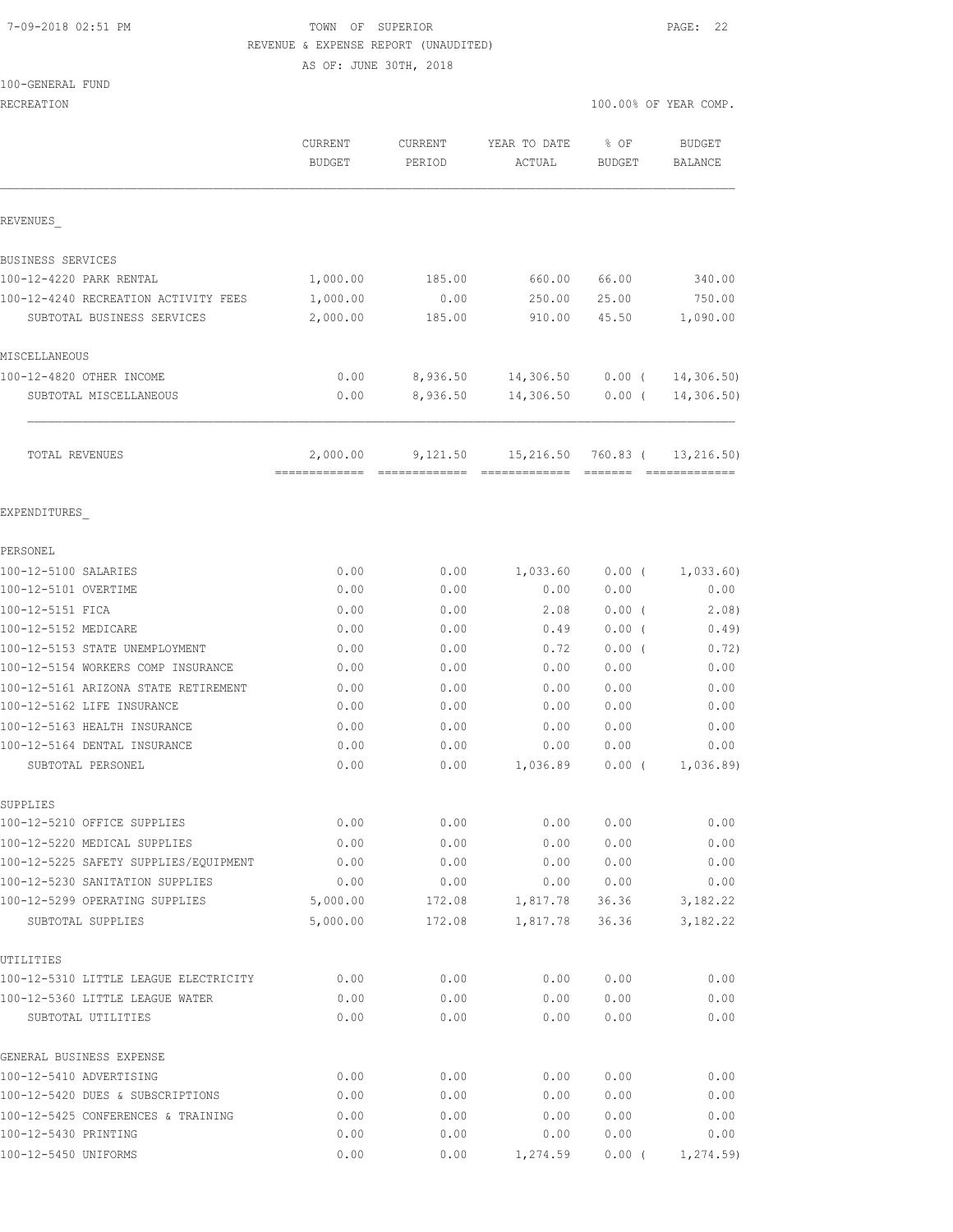# 7-09-2018 02:51 PM TOWN OF SUPERIOR PAGE: 23 REVENUE & EXPENSE REPORT (UNAUDITED) AS OF: JUNE 30TH, 2018

100-GENERAL FUND

#### RECREATION 100.00% OF YEAR COMP.

|                                         | CURRENT       | <b>CURRENT</b> | YEAR TO DATE | % OF          | <b>BUDGET</b>  |
|-----------------------------------------|---------------|----------------|--------------|---------------|----------------|
|                                         | <b>BUDGET</b> | PERIOD         | ACTUAL       | <b>BUDGET</b> | <b>BALANCE</b> |
| 100-12-5460 POSTAGE                     | 0.00          | 0.00           | 0.00         | 0.00          | 0.00           |
| 100-12-5470 TRAVEL                      | 0.00          | 0.00           | 0.00         | 0.00          | 0.00           |
| 100-12-5471 HOST/MEALS                  | 0.00          | 0.00           | 0.00         | 0.00          | 0.00           |
| 100-12-5480 GENERAL INSURANCE           | 0.00          | 0.00           | 0.00         | 0.00          | 0.00           |
| 100-12-5481 VEHICLE INSURANCE           | 0.00          | 0.00           | 0.00         | 0.00          | 0.00           |
| 100-12-5482 LIABILITY INSURANCE         | 0.00          | 0.00           | 0.00         | 0.00          | 0.00           |
| 100-12-5492 BAD DEBT EXPENSE            | 0.00          | 0.00           | 0.00         | 0.00          | 0.00           |
| SUBTOTAL GENERAL BUSINESS EXPENSE       | 0.00          | 0.00           | 1,274.59     | $0.00$ (      | 1,274.59)      |
| PROFESSIONAL SERVICES                   |               |                |              |               |                |
| 100-12-5550 OTHER PROFESSIONAL SERVICES | 0.00          | 0.00           | 0.00         | 0.00          | 0.00           |
| SUBTOTAL PROFESSIONAL SERVICES          | 0.00          | 0.00           | 0.00         | 0.00          | 0.00           |
| TOTAL EXPENDITURES                      | 5,000.00      | 172.08         | 4,129.26     | 82.59         | 870.74         |
| REVENUES OVER/(UNDER) EXPENDITURES      | 3,000.00      | 8,949.42       | 11,087.24    |               | 14,087.24)     |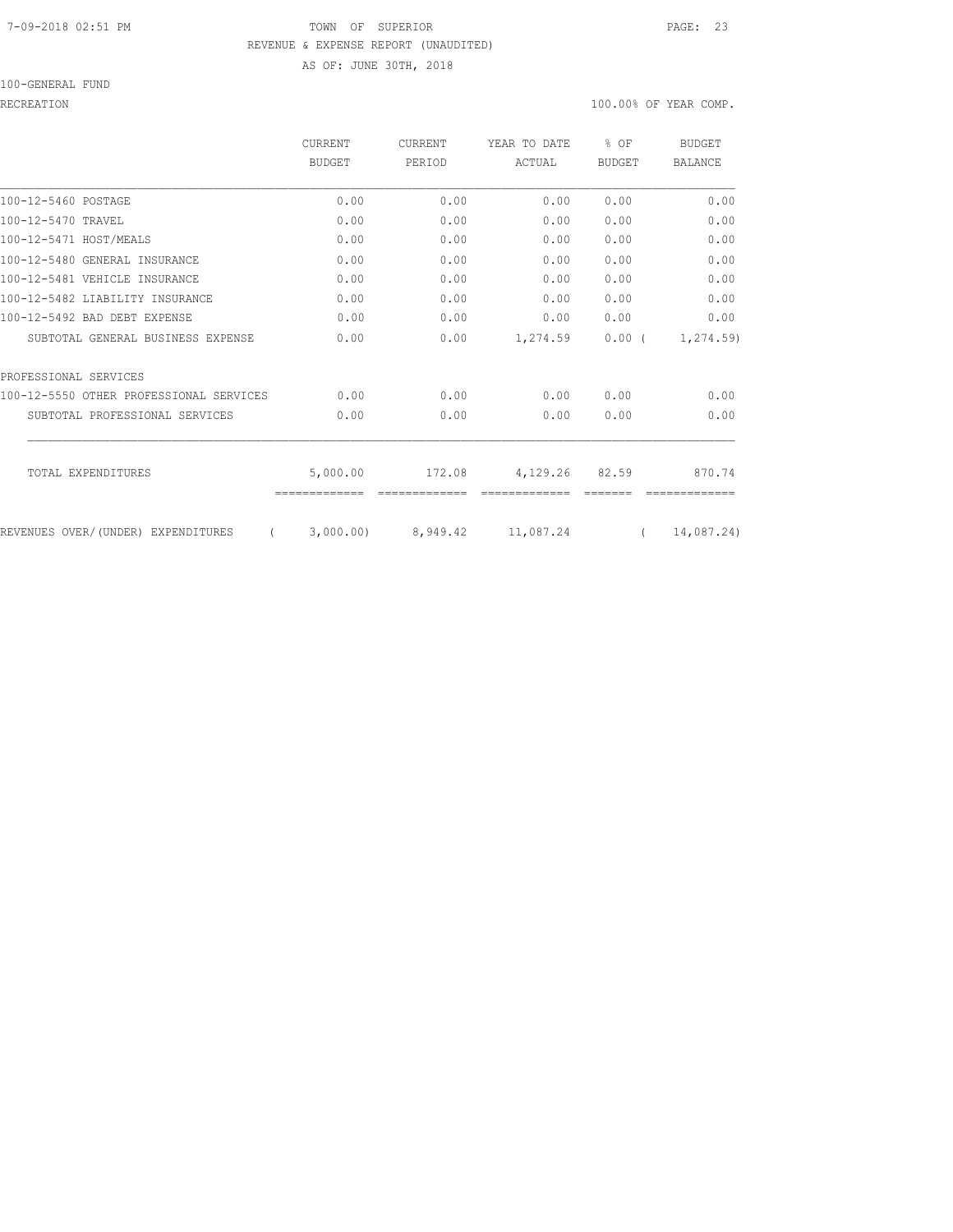# 7-09-2018 02:51 PM TOWN OF SUPERIOR PAGE: 24 REVENUE & EXPENSE REPORT (UNAUDITED)

AS OF: JUNE 30TH, 2018

|  |  |  | 100-GENERAL FUND |  |
|--|--|--|------------------|--|
|--|--|--|------------------|--|

| LIBRARY                                 |                                          |                          |                                  |                       | 100.00% OF YEAR COMP.     |
|-----------------------------------------|------------------------------------------|--------------------------|----------------------------------|-----------------------|---------------------------|
|                                         | <b>CURRENT</b><br>BUDGET                 | <b>CURRENT</b><br>PERIOD | YEAR TO DATE<br>ACTUAL           | % OF<br><b>BUDGET</b> | <b>BUDGET</b><br>BALANCE  |
| REVENUES                                |                                          |                          |                                  |                       |                           |
| BUSINESS SERVICES                       |                                          |                          |                                  |                       |                           |
| 100-13-4240 FEES                        | 2,000.00                                 | 0.00                     | 0.00                             | 0.00                  | 2,000.00                  |
| 100-13-4250 INTERNET/LATE FEES          | 2,000.00                                 | 105.30                   | 1,421.74                         | 71.09                 | 578.26                    |
| SUBTOTAL BUSINESS SERVICES              | 4,000.00                                 | 105.30                   | 1,421.74                         | 35.54                 | 2,578.26                  |
| TOTAL REVENUES                          | 4,000.00<br>============================ | 105.30                   | 1,421.74<br>-------------- ----- | 35.54                 | 2,578.26<br>============= |
| EXPENDITURES                            |                                          |                          |                                  |                       |                           |
| PERSONEL                                |                                          |                          |                                  |                       |                           |
| 100-13-5100 SALARIES                    | 32,240.00                                | 3,084.36                 | 32,320.64                        | $100.25$ (            | 80.64)                    |
| 100-13-5101 OVERTIME                    | 0.00                                     | 0.00                     | 0.00                             | 0.00                  | 0.00                      |
| 100-13-5151 FICA                        | 1,998.00                                 | 191.23                   | 1,984.52                         | 99.33                 | 13.48                     |
| 100-13-5152 MEDICARE                    | 467.00                                   | 44.72                    | 464.11                           | 99.38                 | 2.89                      |
| 100-13-5153 STATE UNEMPLOYMENT          | 454.00                                   | 35.70                    | 357.58                           | 78.76                 | 96.42                     |
| 100-13-5154 WORKERS COMP INSURANCE      | 75.00                                    | 0.00                     | 70.00                            | 93.33                 | 5.00                      |
| 100-13-5161 ARIZONA STATE RETIREMENT    | 3,708.00                                 | 161.92                   | 2,886.19                         | 77.84                 | 821.81                    |
| 100-13-5162 LIFE INSURANCE              | 0.00                                     | 0.00                     | 0.00                             | 0.00                  | 0.00                      |
| 100-13-5163 HEALTH INSURANCE            | 0.00                                     | 0.00                     | 0.00                             | 0.00                  | 0.00                      |
| 100-13-5164 DENTAL INSURANCE            | 0.00                                     | 0.00                     | 0.00                             | 0.00                  | 0.00                      |
| SUBTOTAL PERSONEL                       | 38,942.00                                | 3,517.93                 | 38,083.04                        | 97.79                 | 858.96                    |
| SUPPLIES<br>100-13-5210 OFFICE SUPPLIES | 0.00                                     | 0.00                     | 0.00                             | 0.00                  | 0.00                      |
| 100-13-5220 MEDICAL SUPPLIES            | 0.00                                     | 0.00                     | 0.00                             | 0.00                  | 0.00                      |
| 100-13-5225 SAFETY SUPPLIES/EQUIPMENT   | 0.00                                     | 234.55                   | 234.55                           | $0.00$ (              | 234.55)                   |
| 100-13-5230 SANITATION SUPPLIES         | 0.00                                     | 0.00                     | 0.00                             | 0.00                  | 0.00                      |
| 100-13-5270 LIBRARY BOOKS               | 2,000.00                                 | 0.00                     | 1,314.20                         | 65.71                 | 685.80                    |
| 100-13-5299 OPERATING SUPPLIES          | 0.00                                     | 0.00                     | 372.43                           | $0.00$ (              | 372.43)                   |
| SUBTOTAL SUPPLIES                       | 2,000.00                                 | 234.55                   | 1,921.18                         | 96.06                 | 78.82                     |
| UTILITIES                               |                                          |                          |                                  |                       |                           |
| 100-13-5310 ELECTRICITY                 | 6,300.00                                 | 0.00                     | 5,498.16                         | 87.27                 | 801.84                    |
| 100-13-5320 GAS                         | 1,100.00                                 | 31.53                    | 733.50                           | 66.68                 | 366.50                    |
| 100-13-5330 REFUSE                      | 0.00                                     | 0.00                     | 0.00                             | 0.00                  | 0.00                      |
| 100-13-5340 SEWER                       | 0.00                                     | 0.00                     | 0.00                             | 0.00                  | 0.00                      |
| 100-13-5350 TELEPHONE                   | 544.00                                   | 0.00                     | 850.85                           | 156.41 (              | 306.85)                   |
| 100-13-5360 WATER                       | 400.00                                   | 28.40                    | 313.70                           | 78.43                 | 86.30                     |
| 100-13-5380 SECURITY                    | 200.00                                   | 0.00                     | 100.00                           | 50.00                 | 100.00                    |
| SUBTOTAL UTILITIES                      | 8,544.00                                 | 59.93                    | 7,496.21                         | 87.74                 | 1,047.79                  |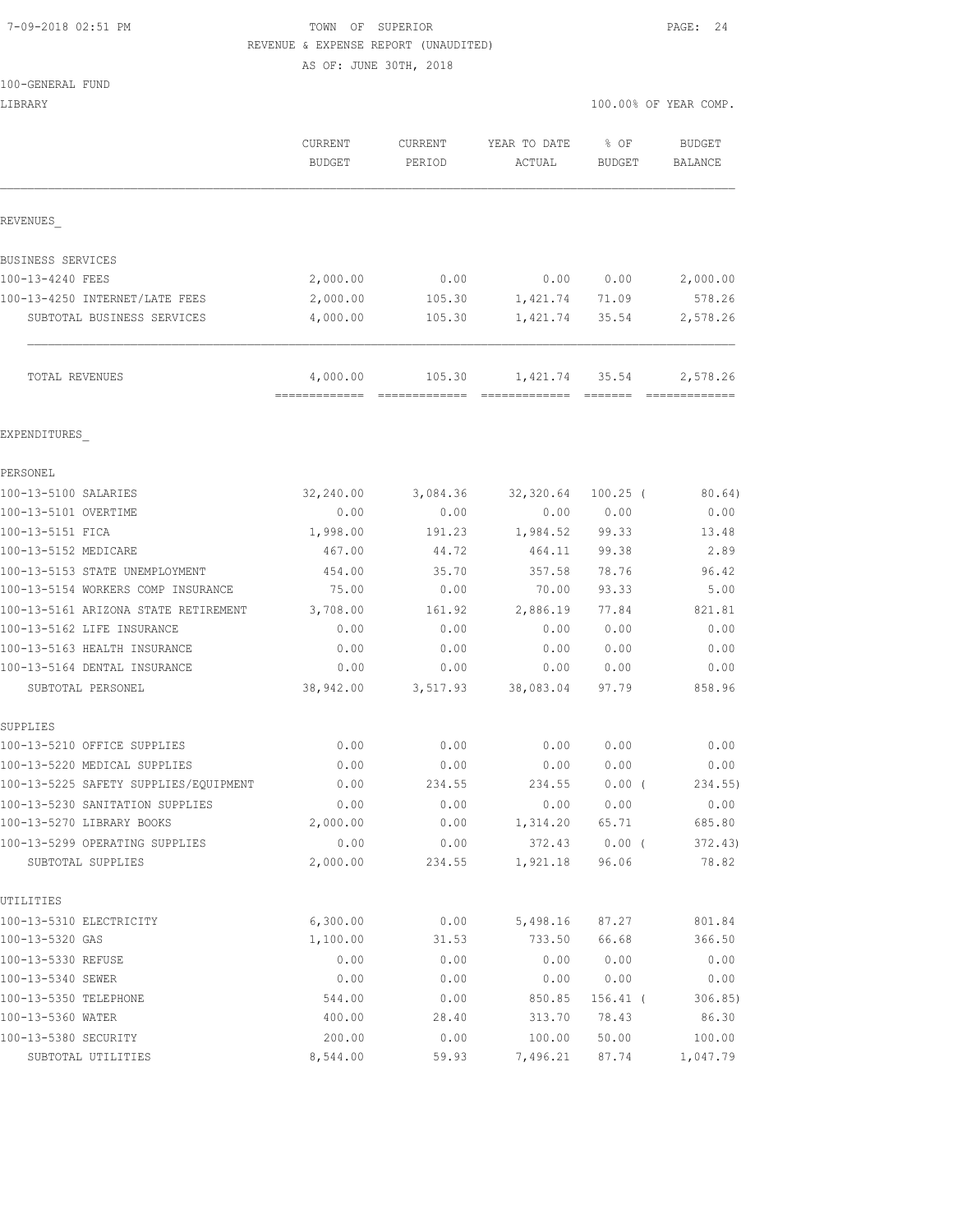#### 7-09-2018 02:51 PM TOWN OF SUPERIOR PAGE: 25 REVENUE & EXPENSE REPORT (UNAUDITED)

AS OF: JUNE 30TH, 2018

100-GENERAL FUND

LIBRARY 100.00% OF YEAR COMP.

|                                                | <b>CURRENT</b><br><b>BUDGET</b> | <b>CURRENT</b><br>PERIOD | YEAR TO DATE<br>ACTUAL | % OF<br><b>BUDGET</b> | <b>BUDGET</b><br><b>BALANCE</b> |
|------------------------------------------------|---------------------------------|--------------------------|------------------------|-----------------------|---------------------------------|
|                                                |                                 |                          |                        |                       |                                 |
| GENERAL BUSINESS EXPENSE                       |                                 |                          |                        |                       |                                 |
| 100-13-5410 ADVERTISING                        | 100.00                          | 0.00                     | 0.00                   | 0.00                  | 100.00                          |
| 100-13-5420 DUES & SUBSCRIPTIONS               | 1,000.00                        | 407.98                   | 847.06                 | 84.71                 | 152.94                          |
| 100-13-5425 CONFERENCES & TRAINING             | 0.00                            | 0.00                     | 0.00                   | 0.00                  | 0.00                            |
| 100-13-5430 PRINTING                           | 0.00                            | 0.00                     | 0.00                   | 0.00                  | 0.00                            |
| 100-13-5450 UNIFORMS                           | 0.00                            | 166.09                   | 166.09                 | 0.00(                 | 166.09                          |
| 100-13-5460 POSTAGE                            | 750.00                          | 70.20                    | 953.12                 | 127.08 (              | 203.12)                         |
| 100-13-5470 TRAVEL                             | 0.00                            | 0.00                     | 0.00                   | 0.00                  | 0.00                            |
| 100-13-5471 AUDIT                              | 1,545.00                        | 0.00                     | 1,500.00               | 97.09                 | 45.00                           |
| 100-13-5480 GENERAL INSURANCE                  | 12,820.00                       | 0.00                     | 12,389.09              | 96.64                 | 430.91                          |
| 100-13-5481 VEHICLE INSURANCE                  | 0.00                            | 0.00                     | 0.00                   | 0.00                  | 0.00                            |
| 100-13-5482 LIABILITY INSURANCE                | 0.00                            | 0.00                     | 0.00                   | 0.00                  | 0.00                            |
| 100-13-5492 BAD DEBT EXPENSE                   | 0.00                            | 0.00                     | 0.00                   | 0.00                  | 0.00                            |
| SUBTOTAL GENERAL BUSINESS EXPENSE              | 16,215.00                       | 644.27                   | 15,855.36              | 97.78                 | 359.64                          |
| PROFESSIONAL SERVICES                          |                                 |                          |                        |                       |                                 |
| 100-13-5520 CONTRACTUAL SERVICES               | 0.00                            | 0.00                     | 0.00                   | 0.00                  | 0.00                            |
| 100-13-5550 OTHER PROFESSIONAL SERVICES        | 0.00                            | 25.00                    | 200.00                 | $0.00$ (              | 200.00                          |
| SUBTOTAL PROFESSIONAL SERVICES                 | 0.00                            | 25.00                    | 200.00                 | 0.00(                 | 200.00)                         |
| REPAIR/MAINTENANCE                             |                                 |                          |                        |                       |                                 |
| 100-13-5650 OTHER EQUIPMENT REPAIRS            | 0.00                            | 0.00                     | 0.00                   | 0.00                  | 0.00                            |
| SUBTOTAL REPAIR/MAINTENANCE                    | 0.00                            | 0.00                     | 0.00                   | 0.00                  | 0.00                            |
| TOTAL EXPENDITURES                             | 65,701.00                       | 4,481.68                 | 63,555.79              | 96.73                 | 2,145.21                        |
|                                                |                                 |                          |                        |                       |                                 |
| REVENUES OVER/(UNDER) EXPENDITURES<br>$\left($ | $61,701.00$ (                   |                          | $4,376.38$ (62,134.05) |                       | 433.05                          |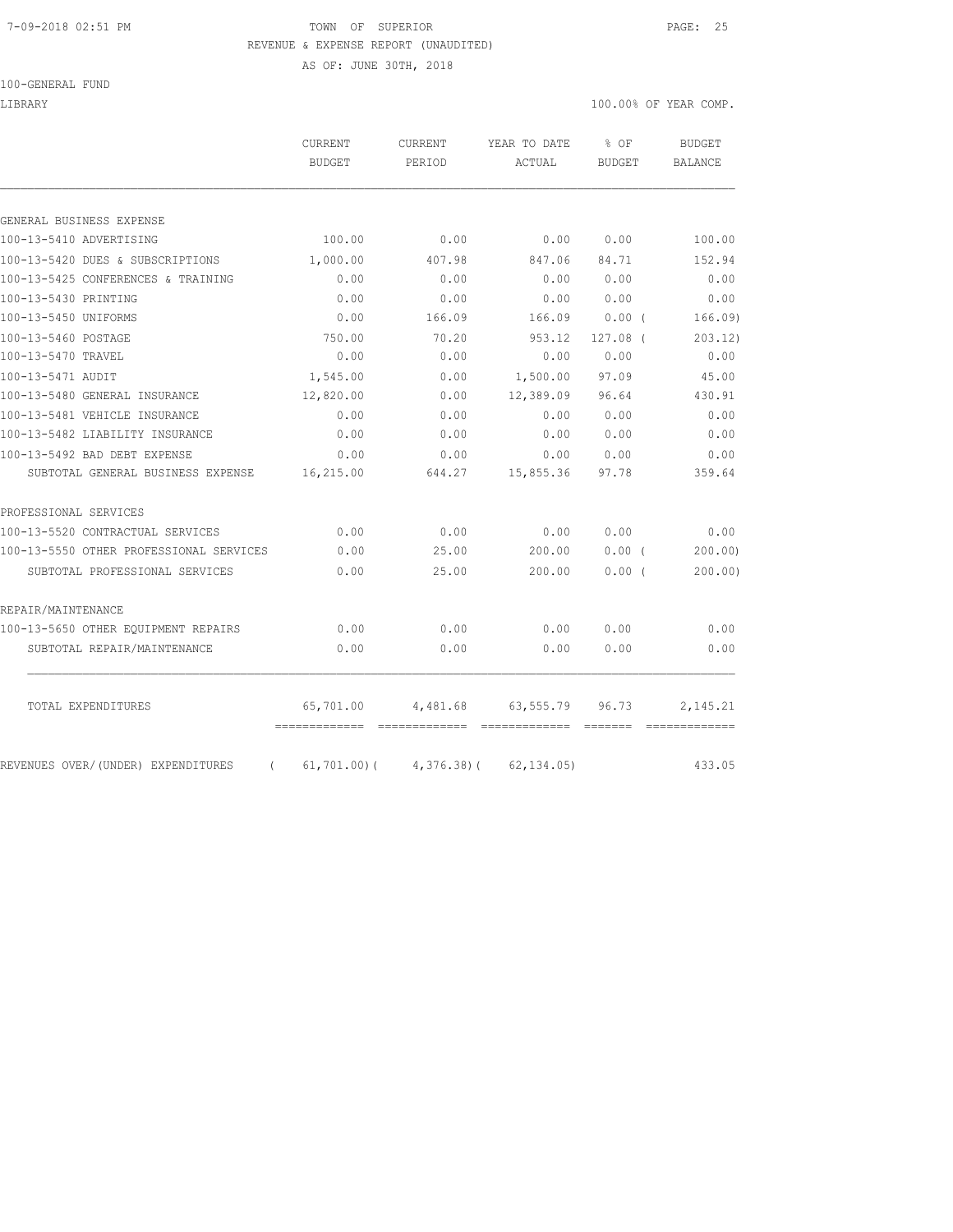100-GENERAL FUND

# TOWN OF SUPERIOR **PAGE:** 26 REVENUE & EXPENSE REPORT (UNAUDITED)

AS OF: JUNE 30TH, 2018

| BUILDING RENTALS                        |                          |                   |                          | 100.00% OF YEAR COMP.   |                                 |  |
|-----------------------------------------|--------------------------|-------------------|--------------------------|-------------------------|---------------------------------|--|
|                                         | CURRENT<br><b>BUDGET</b> | CURRENT<br>PERIOD | YEAR TO DATE<br>ACTUAL   | $8$ OF<br><b>BUDGET</b> | <b>BUDGET</b><br><b>BALANCE</b> |  |
| REVENUES                                |                          |                   |                          |                         |                                 |  |
| ENTERPRISE SERVICES                     |                          |                   |                          |                         |                                 |  |
| 100-14-4330 RENTAL INCOME               | 30,000.00                |                   | 1,411.00 12,216.00 40.72 |                         | 17,784.00                       |  |
| SUBTOTAL ENTERPRISE SERVICES            | 30,000.00                | 1,411.00          | 12,216.00                | 40.72                   | 17,784.00                       |  |
| TOTAL REVENUES                          | 30,000.00                |                   | 1,411.00 12,216.00 40.72 |                         | 17,784.00                       |  |
| EXPENDITURES                            |                          |                   |                          |                         |                                 |  |
| SUPPLIES                                |                          |                   |                          |                         |                                 |  |
| 100-14-5210 OFFICE SUPPLIES             | 0.00                     | 0.00              | 0.00                     | 0.00                    | 0.00                            |  |
| 100-14-5220 MEDICAL SUPPLIES            | 0.00                     | 0.00              | 0.00                     | 0.00                    | 0.00                            |  |
| 100-14-5225 SAFETY SUPPLIES/EOUIPMENT   | 0.00                     | 0.00              | 0.00                     | 0.00                    | 0.00                            |  |
| 100-14-5230 SANITATION SUPPLIES         | 0.00                     | 0.00              | 0.00                     | 0.00                    | 0.00                            |  |
| 100-14-5299 OPERATING SUPPLIES          | 0.00                     | 0.00              | 0.00                     | 0.00                    | 0.00                            |  |
| SUBTOTAL SUPPLIES                       | 0.00                     | 0.00              | 0.00                     | 0.00                    | 0.00                            |  |
| UTILITIES                               |                          |                   |                          |                         |                                 |  |
| 100-14-5310 ELECTRICITY                 | 0.00                     | 0.00              | 5,268.77                 | $0.00$ (                | 5, 268.77)                      |  |
| 100-14-5320 GAS                         | 0.00                     | 0.00              | 0.00                     | 0.00                    | 0.00                            |  |
| 100-14-5330 REFUSE                      | 0.00                     | 0.00              | 0.00                     | 0.00                    | 0.00                            |  |
| 100-14-5340 SEWER                       | 0.00                     | 0.00              | 0.00                     | 0.00                    | 0.00                            |  |
| 100-14-5350 TELEPHONE                   | 0.00                     | 0.00              | 0.00                     | 0.00                    | 0.00                            |  |
| 100-14-5360 WATER                       | 0.00                     | 249.57            | 962.61                   | $0.00$ (                | 962.61)                         |  |
| SUBTOTAL UTILITIES                      | 0.00                     | 249.57            | 6,231.38                 | $0.00$ (                | 6, 231.38)                      |  |
| GENERAL BUSINESS EXPENSE                |                          |                   |                          |                         |                                 |  |
| 100-14-5410 ADVERTISING                 | 0.00                     | 0.00              | 0.00                     | 0.00                    | 0.00                            |  |
| 100-14-5420 DUES & SUBSCRIPTIONS        | 0.00                     | 0.00              | 0.00                     | 0.00                    | 0.00                            |  |
| 100-14-5430 PRINTING                    | 0.00                     | 0.00              | 0.00                     | 0.00                    | 0.00                            |  |
| 100-14-5460 POSTAGE                     | 0.00                     | 0.00              | 0.00                     | 0.00                    | 0.00                            |  |
| 100-14-5480 GENERAL INSURANCE           | 0.00                     | 0.00              | 0.00                     | 0.00                    | 0.00                            |  |
| 100-14-5481 VEHICLE INSURANCE           | 0.00                     | 0.00              | 0.00                     | 0.00                    | 0.00                            |  |
| 100-14-5482 LIABILITY INSURANCE         | 0.00                     | 0.00              | 0.00                     | 0.00                    | 0.00                            |  |
| 100-14-5492 BAD DEBT EXPENSE            | 0.00                     | 0.00              | 0.00                     | 0.00                    | 0.00                            |  |
| SUBTOTAL GENERAL BUSINESS EXPENSE       | 0.00                     | 0.00              | 0.00                     | 0.00                    | 0.00                            |  |
| PROFESSIONAL SERVICES                   |                          |                   |                          |                         |                                 |  |
| 100-14-5550 OTHER PROFESSIONAL SERVICES | 8,000.00                 | 0.00              | 0.00                     | 0.00                    | 8,000.00                        |  |

SUBTOTAL PROFESSIONAL SERVICES 8,000.00 0.00 0.00 0.00 8,000.00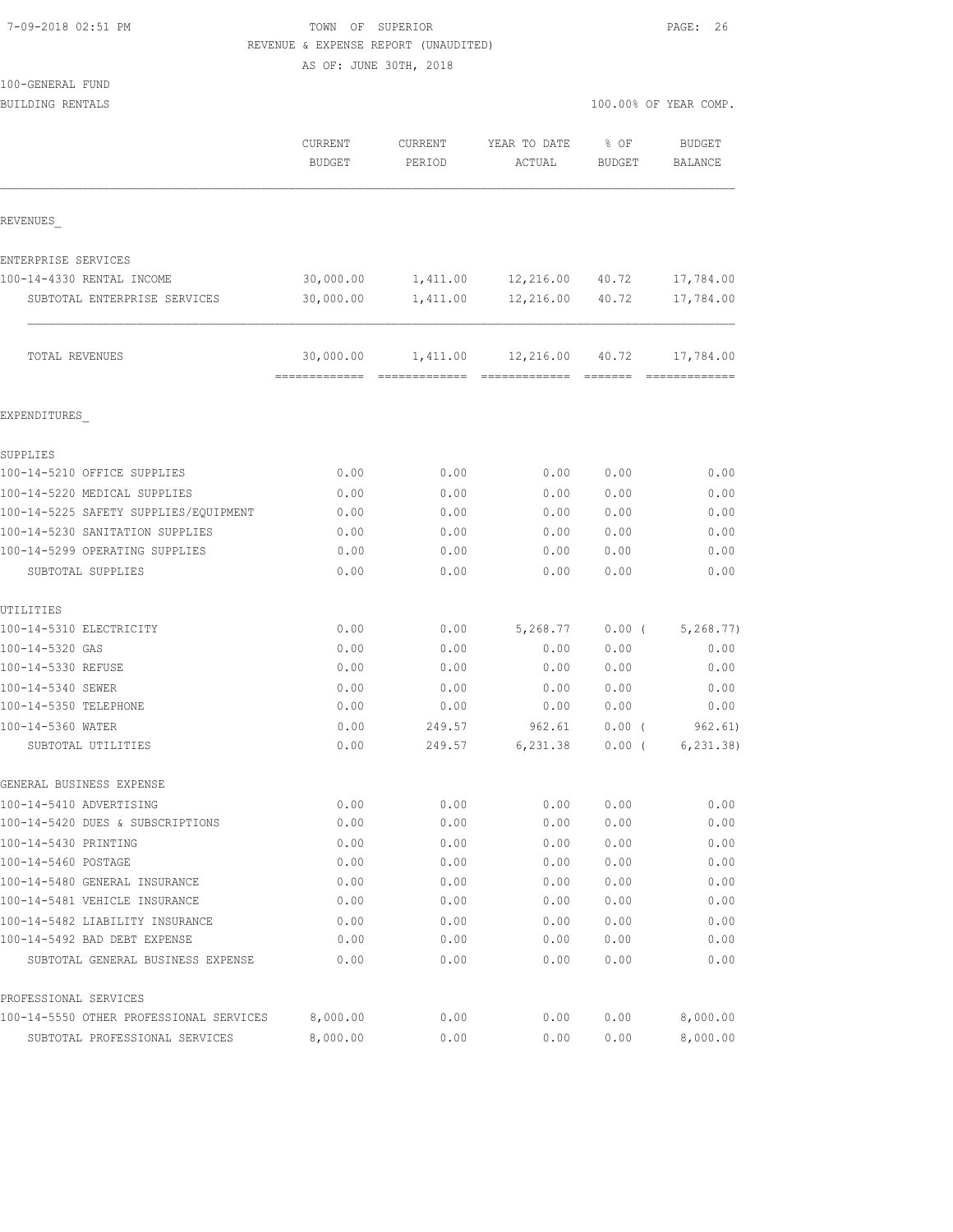| 7-09-2018 02:51 PM |  |
|--------------------|--|
|                    |  |

# TOWN OF SUPERIOR **PAGE:** 27 REVENUE & EXPENSE REPORT (UNAUDITED)

AS OF: JUNE 30TH, 2018

100-GENERAL FUND

BUILDING RENTALS 100.00% OF YEAR COMP.

|                                     | CURRENT<br><b>BUDGET</b> | <b>CURRENT</b><br>PERIOD | YEAR TO DATE<br>ACTUAL | % OF<br><b>BUDGET</b> | <b>BUDGET</b><br><b>BALANCE</b> |
|-------------------------------------|--------------------------|--------------------------|------------------------|-----------------------|---------------------------------|
| REPAIR/MAINTENANCE                  |                          |                          |                        |                       |                                 |
| 100-14-5650 OTHER EOUIPMENT REPAIRS | 0.00                     | 0.00                     | 0.00                   | 0.00                  | 0.00                            |
| SUBTOTAL REPAIR/MAINTENANCE         | 0.00                     | 0.00                     | 0.00                   | 0.00                  | 0.00                            |
| TOTAL EXPENDITURES                  | 8,000.00                 | 249.57                   | 6,231.38               | 77.89                 | 1,768.62                        |
| REVENUES OVER/(UNDER) EXPENDITURES  | 22,000.00                | 1,161.43                 | 5,984.62               |                       | 16,015.38                       |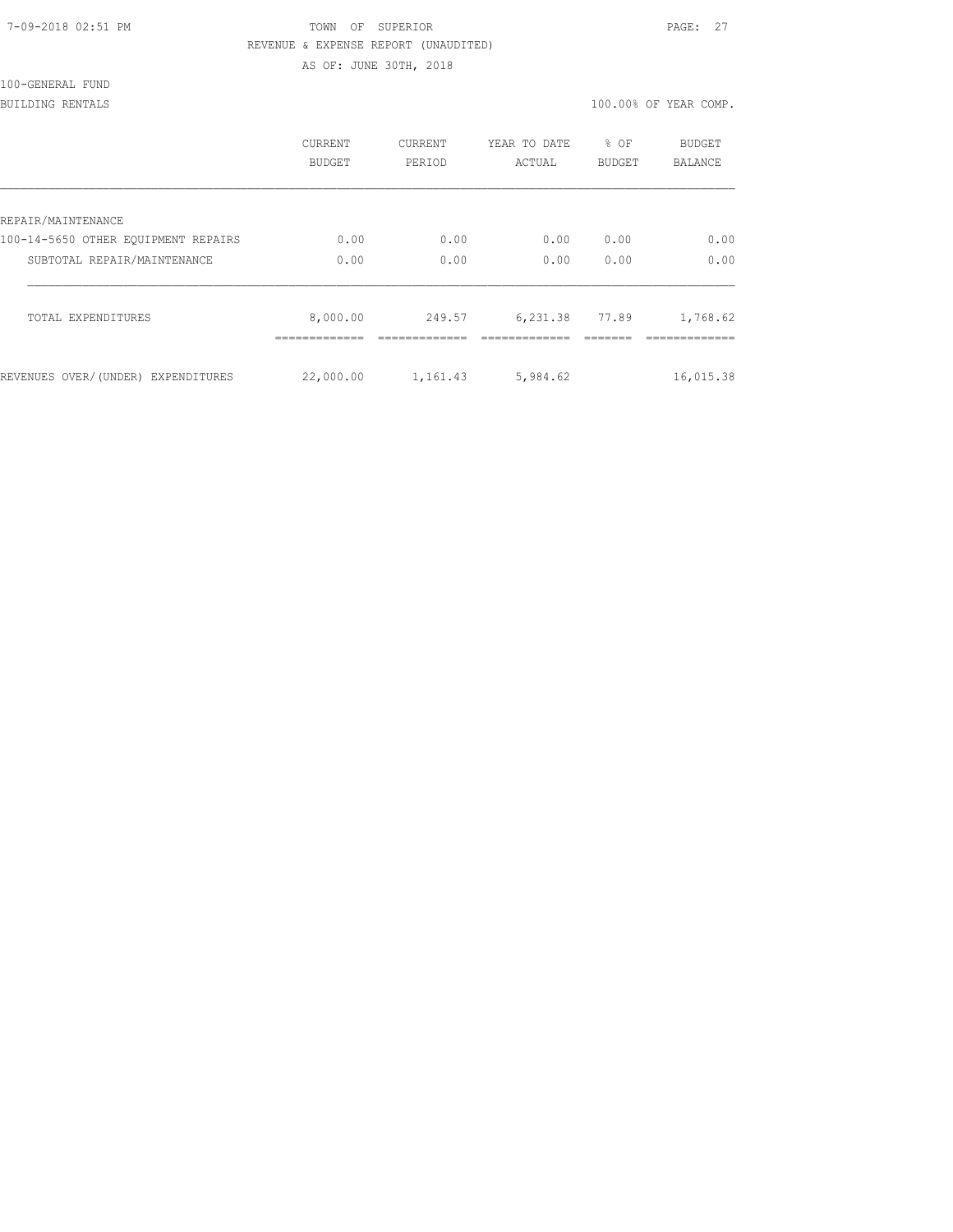### 7-09-2018 02:51 PM TOWN OF SUPERIOR PAGE: 28 REVENUE & EXPENSE REPORT (UNAUDITED)

AS OF: JUNE 30TH, 2018

100-GENERAL FUND

| SR CITIZENS-CONGREGATE                |                                            |                   |                        |                                                                                                                                                                                                                                                                                                                                                                                                                                                                                                 | 100.00% OF YEAR COMP. |
|---------------------------------------|--------------------------------------------|-------------------|------------------------|-------------------------------------------------------------------------------------------------------------------------------------------------------------------------------------------------------------------------------------------------------------------------------------------------------------------------------------------------------------------------------------------------------------------------------------------------------------------------------------------------|-----------------------|
|                                       | CURRENT<br>BUDGET                          | CURRENT<br>PERIOD | YEAR TO DATE<br>ACTUAL | $8$ OF<br><b>BUDGET</b>                                                                                                                                                                                                                                                                                                                                                                                                                                                                         | BUDGET<br>BALANCE     |
| REVENUES                              |                                            |                   |                        |                                                                                                                                                                                                                                                                                                                                                                                                                                                                                                 |                       |
| BUSINESS SERVICES                     |                                            |                   |                        |                                                                                                                                                                                                                                                                                                                                                                                                                                                                                                 |                       |
| 100-15-4215 SRC AAA DOLLARS           | 65,793.00                                  | 0.00              | 0.00                   | 0.00                                                                                                                                                                                                                                                                                                                                                                                                                                                                                            | 65,793.00             |
| 100-15-4216 SRC ALTECS REVENUE        | 0.00                                       | 0.00              | 0.00                   | 0.00                                                                                                                                                                                                                                                                                                                                                                                                                                                                                            | 0.00                  |
| 100-15-4217 SRC PROGRAM REVENUE       | 0.00                                       | 2,444.91          | 33,844.85              | $0.00$ (                                                                                                                                                                                                                                                                                                                                                                                                                                                                                        | 33,844.85)            |
| 100-15-4219 UNITED WAY                | 0.00                                       | 91.93             | 91.93                  | $0.00$ (                                                                                                                                                                                                                                                                                                                                                                                                                                                                                        | 91.93)                |
| 100-15-4220 FEMA                      | 0.00                                       | 0.00              | 0.00                   | 0.00                                                                                                                                                                                                                                                                                                                                                                                                                                                                                            | 0.00                  |
| SUBTOTAL BUSINESS SERVICES            | 65,793.00                                  |                   | 2,536.84 33,936.78     | 51.58                                                                                                                                                                                                                                                                                                                                                                                                                                                                                           | 31,856.22             |
| GRANTS                                |                                            |                   |                        |                                                                                                                                                                                                                                                                                                                                                                                                                                                                                                 |                       |
| 100-15-4600 SR CENTER REVENUE         | 0.00                                       | 34.00             | 621.00                 | $0.00$ (                                                                                                                                                                                                                                                                                                                                                                                                                                                                                        | 621.00)               |
| SUBTOTAL GRANTS                       | 0.00                                       | 34.00             | 621.00                 | 0.00(                                                                                                                                                                                                                                                                                                                                                                                                                                                                                           | 621.00)               |
| TOTAL REVENUES                        | 65,793.00<br>-------------- -------------- |                   | 2,570.84 34,557.78     | 52.53<br>$\begin{array}{cccccccccc} \multicolumn{2}{c}{} & \multicolumn{2}{c}{} & \multicolumn{2}{c}{} & \multicolumn{2}{c}{} & \multicolumn{2}{c}{} & \multicolumn{2}{c}{} & \multicolumn{2}{c}{} & \multicolumn{2}{c}{} & \multicolumn{2}{c}{} & \multicolumn{2}{c}{} & \multicolumn{2}{c}{} & \multicolumn{2}{c}{} & \multicolumn{2}{c}{} & \multicolumn{2}{c}{} & \multicolumn{2}{c}{} & \multicolumn{2}{c}{} & \multicolumn{2}{c}{} & \multicolumn{2}{c}{} & \multicolumn{2}{c}{} & \mult$ | 31, 235.22            |
| EXPENDITURES<br>PERSONEL              |                                            |                   |                        |                                                                                                                                                                                                                                                                                                                                                                                                                                                                                                 |                       |
| 100-15-5100 SALARIES                  | 12,476.00                                  |                   | 1,197.54 19,360.42     | 155.18 (                                                                                                                                                                                                                                                                                                                                                                                                                                                                                        | 6,884.42)             |
| 100-15-5101 OVERTIME                  | 0.00                                       | 0.00              | 0.00                   | 0.00                                                                                                                                                                                                                                                                                                                                                                                                                                                                                            | 0.00                  |
| 100-15-5120 INMATE LABOR              | 800.00                                     | 20.00             | 1,288.00               | $161.00$ (                                                                                                                                                                                                                                                                                                                                                                                                                                                                                      | 488.00)               |
| 100-15-5151 FICA                      | 774.00                                     | 74.25             | 1,220.34               | $157.67$ (                                                                                                                                                                                                                                                                                                                                                                                                                                                                                      | 446.34)               |
| 100-15-5152 MEDICARE                  | 181.00                                     | 17.37             | 285.39                 | 157.67 (                                                                                                                                                                                                                                                                                                                                                                                                                                                                                        | 104.39)               |
| 100-15-5153 STATE UNEMPLOYMENT        | 170.00                                     | 11.69             | 278.47                 | $163.81$ (                                                                                                                                                                                                                                                                                                                                                                                                                                                                                      | 108.47)               |
| 100-15-5154 WORKERS COMP INSURANCE    | 146.00                                     | 0.00              | 216.33                 | 148.17 (                                                                                                                                                                                                                                                                                                                                                                                                                                                                                        | 70.33)                |
| 100-15-5161 ARIZONA STATE RETIREMENT  | 1,435.00                                   | 101.46            | 1,390.81               | 96.92                                                                                                                                                                                                                                                                                                                                                                                                                                                                                           | 44.19                 |
| 100-15-5162 LIFE INSURANCE            | 0.00                                       | 0.00              | 0.00                   | 0.00                                                                                                                                                                                                                                                                                                                                                                                                                                                                                            | 0.00                  |
| 100-15-5163 HEALTH INSURANCE          | 0.00                                       | 0.00              | 0.00                   | 0.00                                                                                                                                                                                                                                                                                                                                                                                                                                                                                            | 0.00                  |
| 100-15-5164 DENTAL INSURANCE          | 0.00                                       | 0.00              | 0.00                   | 0.00                                                                                                                                                                                                                                                                                                                                                                                                                                                                                            | 0.00                  |
| SUBTOTAL PERSONEL                     | 15,982.00                                  | 1,422.31          | 24,039.76              | 150.42 (                                                                                                                                                                                                                                                                                                                                                                                                                                                                                        | 8,057.76              |
| SUPPLIES                              |                                            |                   |                        |                                                                                                                                                                                                                                                                                                                                                                                                                                                                                                 |                       |
| 100-15-5210 OFFICE SUPPLIES           | 500.00                                     | 0.00              | 0.00                   | 0.00                                                                                                                                                                                                                                                                                                                                                                                                                                                                                            | 500.00                |
| 100-15-5220 MEDICAL SUPPLIES          | 0.00                                       | 0.00              | 0.00                   | 0.00                                                                                                                                                                                                                                                                                                                                                                                                                                                                                            | 0.00                  |
| 100-15-5225 SAFETY SUPPLIES/EQUIPMENT | 0.00                                       | 0.00              | 212.00                 | $0.00$ (                                                                                                                                                                                                                                                                                                                                                                                                                                                                                        | 212.00)               |
| 100-15-5230 SANITATION SUPPLIES       | 300.00                                     | 0.00              | 0.00                   | 0.00                                                                                                                                                                                                                                                                                                                                                                                                                                                                                            | 300.00                |
| 100-15-5240 CHEMICALS & SUPPLIES      | 0.00                                       | 0.00              | 0.00                   | 0.00                                                                                                                                                                                                                                                                                                                                                                                                                                                                                            | 0.00                  |
| 100-15-5250 KITCHEN SUPPLIES          | 500.00                                     | 0.00              | 0.00                   | 0.00                                                                                                                                                                                                                                                                                                                                                                                                                                                                                            | 500.00                |
| 100-15-5260 FOOD SUPPLIES             | 1,000.00                                   | 0.00              | 0.00                   | 0.00                                                                                                                                                                                                                                                                                                                                                                                                                                                                                            | 1,000.00              |
| 100-15-5299 OPERATING SUPPLIES        | 400.00                                     | 0.00              | 585.93                 | 146.48 (                                                                                                                                                                                                                                                                                                                                                                                                                                                                                        | 185.93)               |

SUBTOTAL SUPPLIES 2,700.00 0.00 797.93 29.55 1,902.07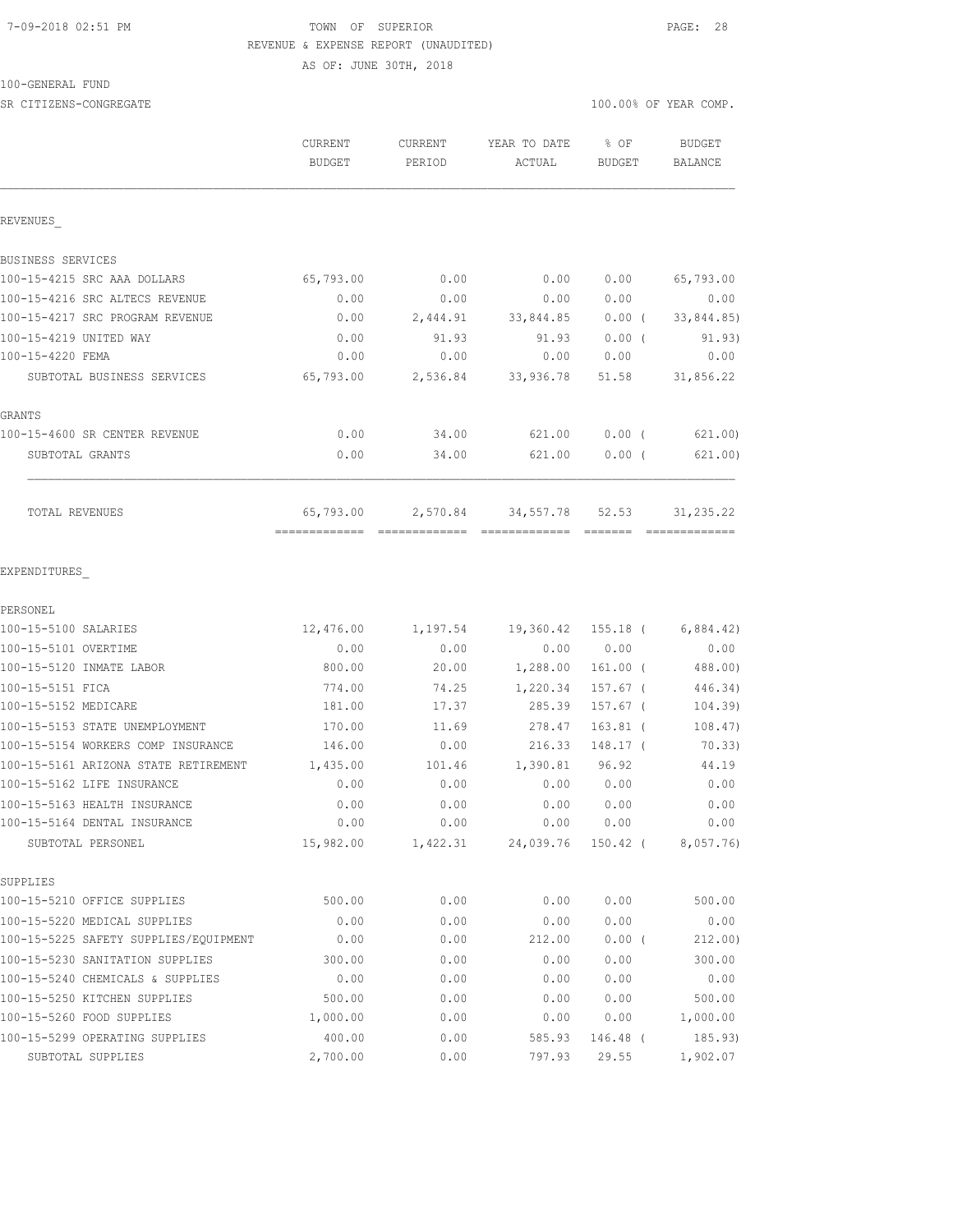#### 7-09-2018 02:51 PM TOWN OF SUPERIOR PAGE: 29 REVENUE & EXPENSE REPORT (UNAUDITED)

100-GENERAL FUND

SR CITIZENS-CONGREGATE SERVICES AND RESOLUTION OF SERVICES AND RESOLUTION OF SERVICES AND RESOLUTION OF SERVICES AND RESOLUTION OF SERVICES AND RESOLUTION OF SERVICES AND RESOLUTION OF SERVICES AND RESOLUTION OF SERVICES A

AS OF: JUNE 30TH, 2018

|                                         | <b>CURRENT</b><br><b>BUDGET</b> | CURRENT<br>PERIOD | YEAR TO DATE<br>ACTUAL                                        | % OF<br><b>BUDGET</b> | <b>BUDGET</b><br><b>BALANCE</b> |
|-----------------------------------------|---------------------------------|-------------------|---------------------------------------------------------------|-----------------------|---------------------------------|
|                                         |                                 |                   |                                                               |                       |                                 |
| UTILITIES                               |                                 |                   |                                                               |                       |                                 |
| 100-15-5310 ELECTRICITY                 | 4,640.00                        | 0.00              | 4,975.61                                                      | $107.23$ (            | 335.61)                         |
| 100-15-5320 GAS                         | 746.00                          | 45.88             | 552.99                                                        | 74.13                 | 193.01                          |
| 100-15-5330 REFUSE                      | 0.00                            | 0.00              | 0.00                                                          | 0.00                  | 0.00                            |
| 100-15-5340 SEWER                       | 0.00                            | 0.00              | 0.00                                                          | 0.00                  | 0.00                            |
| 100-15-5350 TELEPHONE                   | 250.00                          | 0.00              | 163.99                                                        | 65.60                 | 86.01                           |
| 100-15-5360 WATER                       | 200.00                          | 17.40             | 198.65                                                        | 99.33                 | 1.35                            |
| 100-15-5370 RENT                        | 0.00                            | 0.00              | 0.00                                                          | 0.00                  | 0.00                            |
| SUBTOTAL UTILITIES                      | 5,836.00                        | 63.28             | 5,891.24                                                      | $100.95$ (            | 55.24)                          |
| GENERAL BUSINESS EXPENSE                |                                 |                   |                                                               |                       |                                 |
| 100-15-5410 ADVERTISING                 | 0.00                            | 0.00              | 0.00                                                          | 0.00                  | 0.00                            |
| 100-15-5420 DUES & SUBSCRIPTIONS        | 200.00                          | 0.00              | 0.00                                                          | 0.00                  | 200.00                          |
| 100-15-5425 CONFERENCES & TRAINING      | 0.00                            | 0.00              | 0.00                                                          | 0.00                  | 0.00                            |
| 100-15-5430 PRINTING                    | 0.00                            | 0.00              | 0.00                                                          | 0.00                  | 0.00                            |
| 100-15-5450 UNIFORMS                    | 0.00                            | 0.00              | 0.00                                                          | 0.00                  | 0.00                            |
| 100-15-5460 POSTAGE                     | 0.00                            | 10.53             | 145.98                                                        | $0.00$ (              | 145.98)                         |
| 100-15-5470 TRAVEL                      | 0.00                            | 0.00              | 0.00                                                          | 0.00                  | 0.00                            |
| 100-15-5471 AUDIT                       | 773.00                          | 0.00              | 500.01                                                        | 64.68                 | 272.99                          |
| 100-15-5480 GENERAL INSURANCE           | 4,273.00                        | 0.00              | 4,129.61                                                      | 96.64                 | 143.39                          |
| 100-15-5481 VEHICLE INSURANCE           | 0.00                            | 0.00              | 0.00                                                          | 0.00                  | 0.00                            |
| 100-15-5482 LIABILITY INSURANCE         | 0.00                            | 0.00              | 0.00                                                          | 0.00                  | 0.00                            |
| SUBTOTAL GENERAL BUSINESS EXPENSE       | 5,246.00                        | 10.53             | 4,775.60                                                      | 91.03                 | 470.40                          |
| PROFESSIONAL SERVICES                   |                                 |                   |                                                               |                       |                                 |
| 100-15-5550 OTHER PROFESSIONAL SERVICES | 16,000.00                       | 0.00              | 20,628.73                                                     | 128.93 (              | 4,628.73                        |
| SUBTOTAL PROFESSIONAL SERVICES          | 16,000.00                       | 0.00              | 20,628.73                                                     | $128.93$ (            | 4,628.73)                       |
| REPAIR/MAINTENANCE                      |                                 |                   |                                                               |                       |                                 |
| 100-15-5610 PARK & BLDG IMPROVEMENTS    | 0.00                            | 0.00              | 0.00                                                          | 0.00                  | 0.00                            |
| 100-15-5640 AUTO & TRUCK REPAIRS        | 0.00                            | 0.00              | 84.31                                                         | 0.00(                 | 84.31)                          |
| 100-15-5641 GAS & OIL                   | 0.00                            | 0.00              | 56.16                                                         | 0.00(                 | 56.16)                          |
| 100-15-5642 TIRES & TUBES               | 0.00                            | 0.00              |                                                               | 197.83 0.00 (         | 197.83)                         |
| 100-15-5643 INMATE FUEL                 | 300.00                          | 0.00              |                                                               | 280.89 93.63          | 19.11                           |
| 100-15-5650 OTHER EQUIPMENT REPAIRS     | 150.00                          | 0.00              |                                                               | 19.29 12.86           | 130.71                          |
| SUBTOTAL REPAIR/MAINTENANCE             | 450.00                          | 0.00              | 638.48                                                        | 141.88 (              | 188.48)                         |
| TOTAL EXPENDITURES                      |                                 |                   | 46, 214.00   1, 496.12   56, 771.74   122.85   (  10, 557.74) |                       |                                 |
| REVENUES OVER/(UNDER) EXPENDITURES      | 19,579.00                       |                   | 1,074.72 ( 22,213.96)                                         |                       | 41,792.96                       |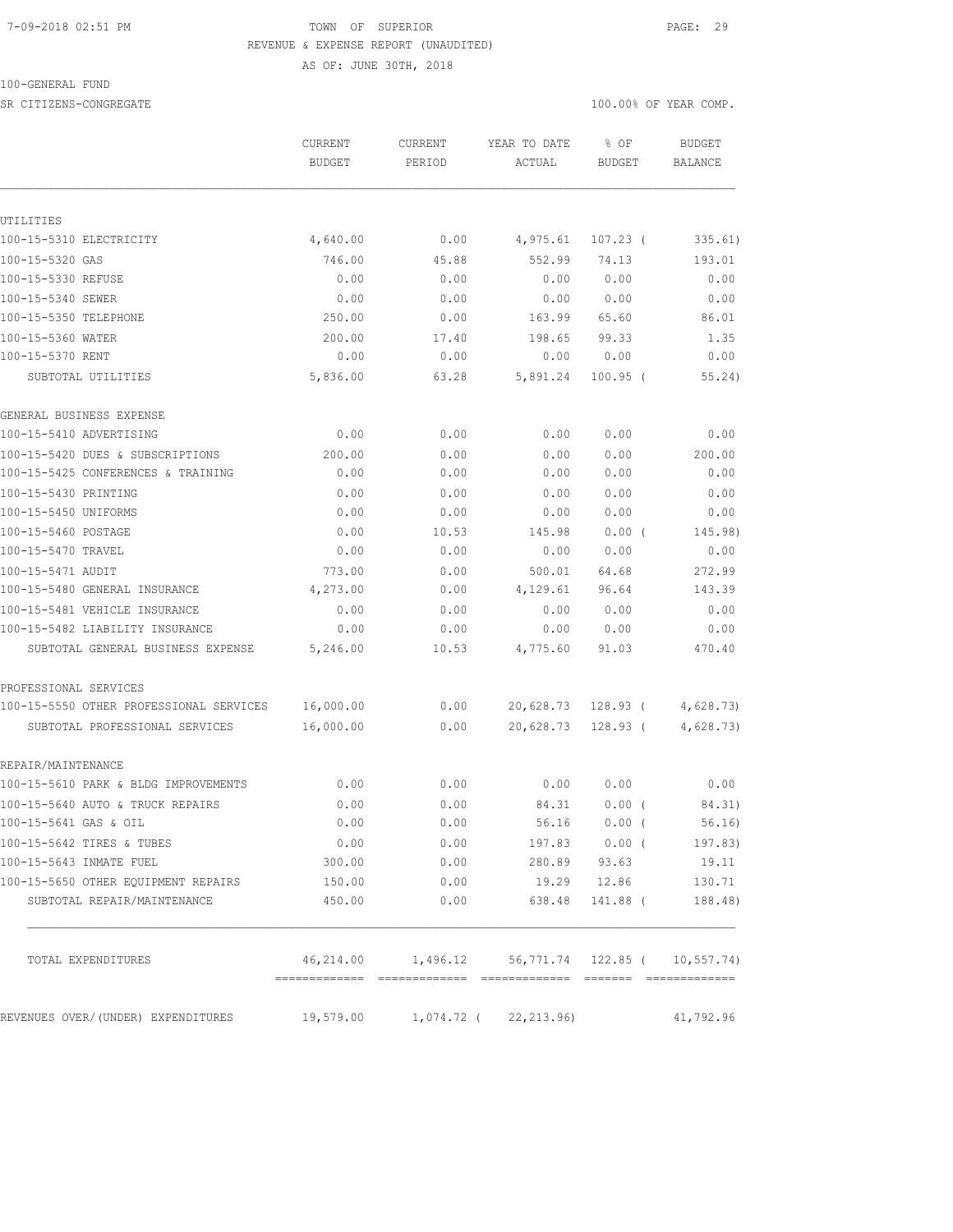#### 7-09-2018 02:51 PM TOWN OF SUPERIOR PAGE: 30 REVENUE & EXPENSE REPORT (UNAUDITED)

AS OF: JUNE 30TH, 2018

# 100-GENERAL FUND

SR CITIZENS-HOME DELIVERY 100.00% OF YEAR COMP.

|                                                           | CURRENT<br><b>BUDGET</b> | CURRENT<br>PERIOD | YEAR TO DATE<br>ACTUAL | % OF<br><b>BUDGET</b> | <b>BUDGET</b><br>BALANCE |
|-----------------------------------------------------------|--------------------------|-------------------|------------------------|-----------------------|--------------------------|
| REVENUES                                                  |                          |                   |                        |                       |                          |
| BUSINESS SERVICES                                         |                          |                   |                        |                       |                          |
| 100-16-4215 SRC AAA REVENUE                               | 0.00                     | 0.00              | 0.00                   | 0.00                  | 0.00                     |
| 100-16-4216 SRC ALTECS REVENUE                            | 0.00                     | 0.00              | 0.00                   | 0.00                  | 0.00                     |
| 100-16-4217 SRC PROGRAM REVENUE                           | 0.00                     | 3,242.37          | 43,973.50              | $0.00$ (              | 43,973.50)               |
| 100-16-4219 UNITED WAY                                    | 0.00                     | 0.00              | 60.61                  | $0.00$ (              | 60.61)                   |
| 100-16-4220 FEMA                                          | 0.00                     | 0.00              | 1,800.00               |                       | $0.00$ ( $1,800.00$ )    |
| SUBTOTAL BUSINESS SERVICES                                | 0.00                     | 3,242.37          | 45,834.11              | $0.00$ (              | 45,834.11)               |
| TOTAL REVENUES                                            | 0.00                     |                   | 3, 242.37 45, 834.11   | $0.00$ (              | 45,834.11)               |
| EXPENDITURES                                              |                          |                   |                        |                       |                          |
| PERSONEL                                                  |                          |                   |                        |                       |                          |
| 100-16-5100 SALARIES                                      | 12,475.00                | 937.40            | 10,751.17 86.18        |                       | 1,723.83                 |
| 100-16-5101 OVERTIME                                      | 0.00                     | 0.00              | 0.00                   | 0.00                  | 0.00                     |
| 100-16-5120 INMATE LABOR                                  | 1,100.00                 | 30.00             | 537.00                 | 48.82                 | 563.00                   |
| 100-16-5151 FICA                                          | 828.00                   | 58.12             | 640.48                 | 77.35                 | 187.52                   |
| 100-16-5152 MEDICARE                                      | 194.00                   | 13.60             | 149.83                 | 77.23                 | 44.17                    |
| 100-16-5153 STATE UNEMPLOYMENT                            | 204.00                   | 12.08             | 125.03                 | 61.29                 | 78.97                    |
| 100-16-5154 WORKERS COMP INSURANCE                        | 143.00                   | 0.00              | 216.34                 | $151.29$ (            | 73.34)                   |
| 100-16-5161 ARIZONA STATE RETIREMENT                      | 1,535.00                 | 107.69            | 1,401.00               | 91.27                 | 134.00                   |
| 100-16-5162 LIFE INSURANCE                                | 0.00                     | 0.00              | 0.00                   | 0.00                  | 0.00                     |
| 100-16-5163 HEALTH INSURANCE                              | 0.00                     | 0.00              | 0.00                   | 0.00                  | 0.00                     |
| 100-16-5164 DENTAL INSURANCE                              | 0.00                     | 0.00              | 0.00                   | 0.00                  | 0.00                     |
| SUBTOTAL PERSONEL                                         | 16,479.00                | 1,158.89          | 13,820.85              | 83.87                 | 2,658.15                 |
| SUPPLIES                                                  |                          |                   |                        |                       |                          |
| 100-16-5210 OFFICE SUPPLIES                               | 0.00                     | 0.00              | 0.00                   | 0.00                  | 0.00                     |
| 100-16-5220 MEDICAL SUPPLIES                              | 0.00                     | 0.00              | 0.00                   | 0.00                  | 0.00                     |
| 100-16-5225 SAFETY SUPPLIES/EQUIPMENT                     | 0.00                     | 0.00              | 0.00                   | 0.00                  | 0.00                     |
| 100-16-5230 SANITATION SUPPLIES                           | 0.00                     | 0.00              | 0.00                   | 0.00                  | 0.00                     |
| 100-16-5240 CHEMICALS & SUPPLIES                          | 0.00                     | 0.00              | 0.00                   | 0.00                  | 0.00                     |
| 100-16-5250 KITCHEN SUPPLIES<br>100-16-5260 FOOD SUPPLIES | 0.00                     | 0.00              | 0.00<br>0.00           | 0.00                  | 0.00                     |
| 100-16-5299 OPERATING SUPPLIES                            | 0.00                     | 0.00              |                        | 0.00<br>0.00(         | 0.00                     |
| SUBTOTAL SUPPLIES                                         | 0.00<br>0.00             | 0.00<br>0.00      | 30.43<br>30.43         | $0.00$ (              | 30.43<br>30.43)          |
| UTILITIES                                                 |                          |                   |                        |                       |                          |
| 100-16-5310 ELECTRICITY                                   | 4,640.00                 | 0.00              | 4,975.57               | $107.23$ (            | 335.57)                  |
| 100-16-5320 GAS                                           | 802.00                   | 45.88             | 555.02                 | 69.20                 | 246.98                   |
| 100-16-5330 REFUSE                                        | 0.00                     | 0.00              | 0.00                   | 0.00                  | 0.00                     |
| 100-16-5340 SEWER                                         | 0.00                     | 0.00              | 0.00                   | 0.00                  | 0.00                     |
| 100-16-5350 TELEPHONE                                     | 250.00                   | 0.00              | 163.96                 | 65.58                 | 86.04                    |
| 100-16-5360 WATER                                         | 200.00                   | 17.40             | 198.59                 | 99.30                 | 1.41                     |
| 100-16-5370 RENT                                          | 0.00                     | 0.00              | 0.00                   | 0.00                  | 0.00                     |
| SUBTOTAL UTILITIES                                        | 5,892.00                 | 63.28             | 5,893.14               | $100.02$ (            | 1.14)                    |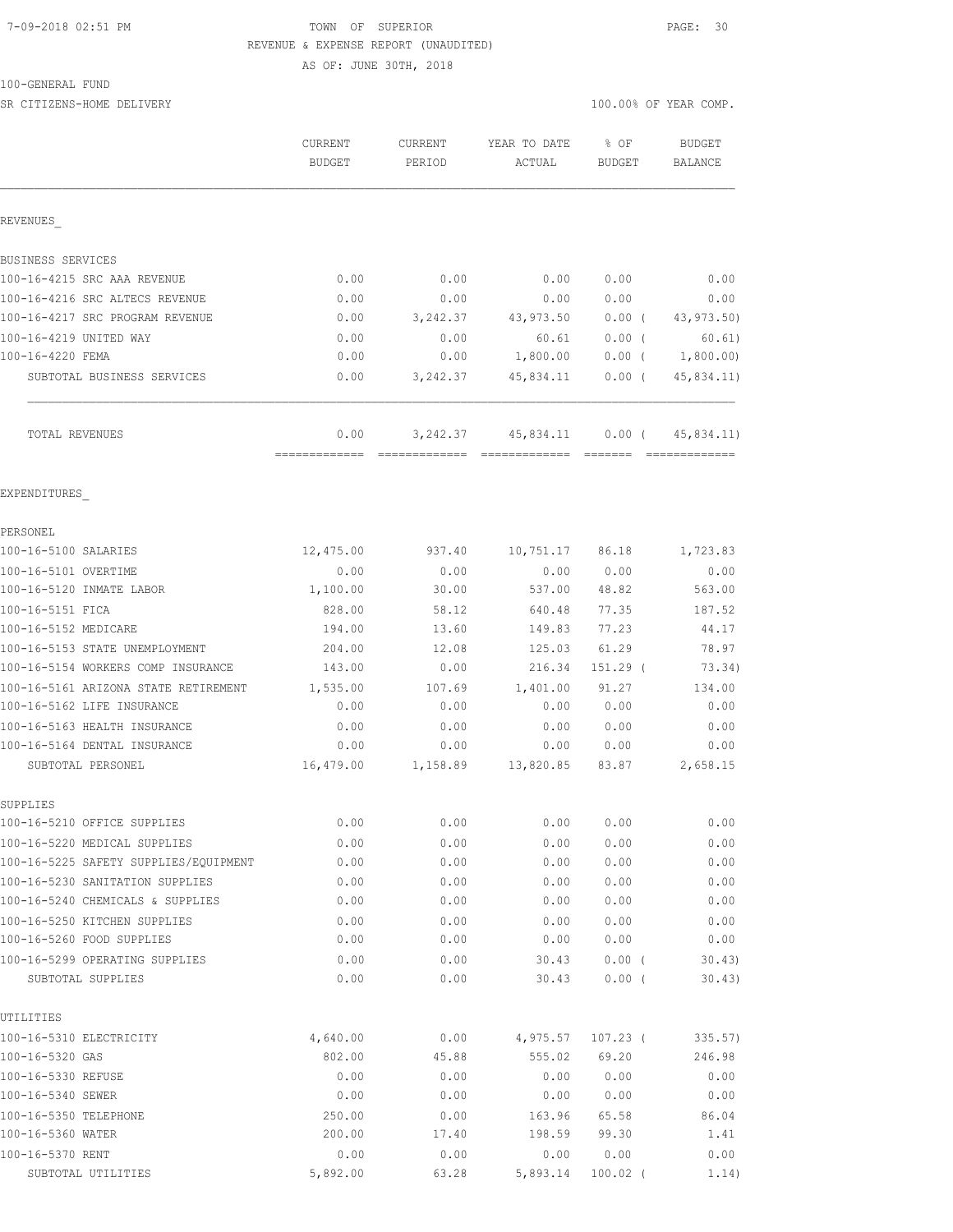#### 7-09-2018 02:51 PM TOWN OF SUPERIOR PAGE: 31 REVENUE & EXPENSE REPORT (UNAUDITED)

AS OF: JUNE 30TH, 2018

100-GENERAL FUND

SR CITIZENS-HOME DELIVERY 100.00% OF YEAR COMP.

|                                                | CURRENT<br><b>BUDGET</b> | <b>CURRENT</b><br>PERIOD | YEAR TO DATE<br>ACTUAL | % OF<br><b>BUDGET</b> |          | <b>BUDGET</b><br><b>BALANCE</b> |
|------------------------------------------------|--------------------------|--------------------------|------------------------|-----------------------|----------|---------------------------------|
|                                                |                          |                          |                        |                       |          |                                 |
| GENERAL BUSINESS EXPENSE                       |                          |                          |                        |                       |          |                                 |
| 100-16-5410 ADVERTISING                        | 0.00                     | 0.00                     | 0.00                   | 0.00                  |          | 0.00                            |
| 100-16-5420 DUES & SUBSCRIPTIONS               | 0.00                     | 0.00                     | 0.00                   | 0.00                  |          | 0.00                            |
| 100-16-5425 CONFERENCES & TRAINING             | 0.00                     | 0.00                     | 0.00                   | 0.00                  |          | 0.00                            |
| 100-16-5430 PRINTING                           | 0.00                     | 0.00                     | 0.00                   | 0.00                  |          | 0.00                            |
| 100-16-5450 UNIFORMS                           | 0.00                     | 0.00                     | 21.13                  | 0.00(                 |          | 21.13)                          |
| 100-16-5460 POSTAGE                            | 0.00                     | 10.53                    | 124.82                 | 0.00(                 |          | 124.82)                         |
| 100-16-5470 TRAVEL                             | 0.00                     | 0.00                     | 0.00                   | 0.00                  |          | 0.00                            |
| 100-16-5471 AUDIT                              | 773.00                   | 0.00                     | 500.01                 | 64.68                 |          | 272.99                          |
| 100-16-5480 GENERAL INSURANCE                  | 4,273.00                 | 0.00                     | 4,129.61               | 96.64                 |          | 143.39                          |
| 100-16-5481 VEHICLE INSURANCE                  | 0.00                     | 0.00                     | 0.00                   | 0.00                  |          | 0.00                            |
| 100-16-5482 LIABILITY INSURANCE                | 0.00                     | 0.00                     | 0.00                   | 0.00                  |          | 0.00                            |
| SUBTOTAL GENERAL BUSINESS EXPENSE              | 5,046.00                 | 10.53                    | 4,775.57               | 94.64                 |          | 270.43                          |
| PROFESSIONAL SERVICES                          |                          |                          |                        |                       |          |                                 |
| 100-16-5550 OTHER PROFESSIONAL SERVICES        | 21,854.00                | 0.00                     | 22,068.97              | $100.98$ (            |          | 214.97)                         |
| SUBTOTAL PROFESSIONAL SERVICES                 | 21,854.00                | 0.00                     | 22,068.97              | $100.98$ (            |          | 214.97                          |
| REPAIR/MAINTENANCE                             |                          |                          |                        |                       |          |                                 |
| 100-16-5610 PARK & BLDG IMPROVEMENTS           | 0.00                     | 0.00                     | 0.00                   | 0.00                  |          | 0.00                            |
| 100-16-5640 AUTO & TRUCK REPAIRS               | 0.00                     | 0.00                     | 84.31                  | $0.00$ (              |          | 84.31)                          |
| 100-16-5641 GAS & OIL                          | 500.00                   | 0.00                     | 516.71                 | $103.34$ (            |          | 16.71)                          |
| 100-16-5642 TIRES & TUBES                      | 0.00                     | 0.00                     | 197.67                 | $0.00$ (              |          | 197.67)                         |
| 100-16-5643 INMATE FUEL                        | 300.00                   | 0.00                     | 314.10                 | $104.70$ (            |          | 14.10)                          |
| 100-16-5650 OTHER EQUIPMENT REPAIRS            | 0.00                     | 0.00                     | 19.29                  | 0.00(                 |          | 19.29                           |
| SUBTOTAL REPAIR/MAINTENANCE                    | 800.00                   | 0.00                     | 1,132.08               | 141.51 (              |          | 332.08)                         |
| TOTAL EXPENDITURES                             | 50,071.00                | 1,232.70                 | 47,721.04              | 95.31                 |          | 2,349.96                        |
| REVENUES OVER/(UNDER) EXPENDITURES<br>$\left($ | 50,071.00                | $2,009.67$ (             | 1,886.93               |                       | $\left($ | 48, 184, 07)                    |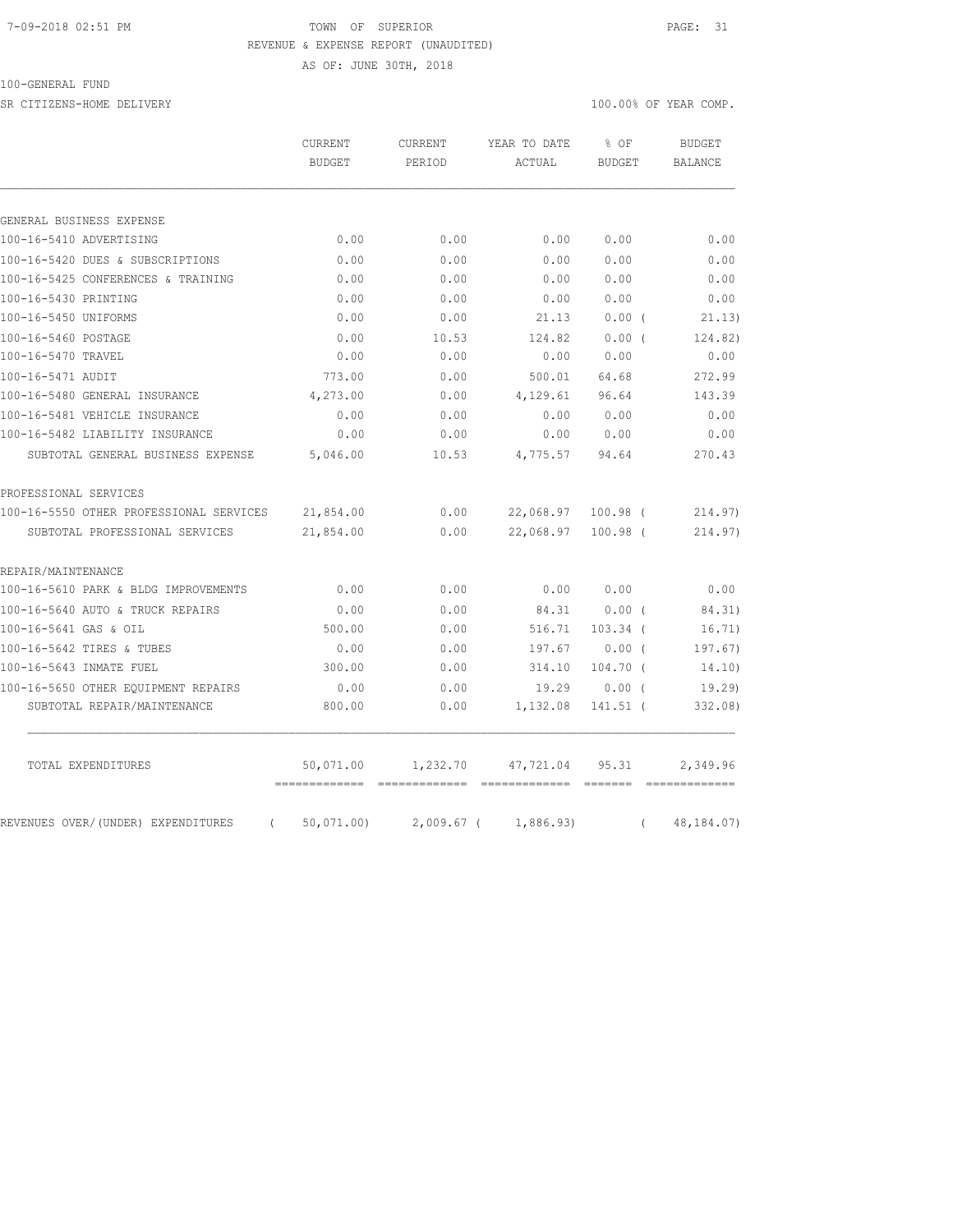# 7-09-2018 02:51 PM TOWN OF SUPERIOR PAGE: 32 REVENUE & EXPENSE REPORT (UNAUDITED)

AS OF: JUNE 30TH, 2018

### 100-GENERAL FUND

REVENUES\_

SR CITIZENS-TRANSPORTATIO SERVED AND THE SERVED ON A SERVED ON A SERVED ON A SERVED ON A SERVED ON A SERVED ON A SERVED ON A SERVED ON A SERVED ON A SERVED ON A SERVED ON A SERVED ON A SERVED ON A SERVED ON A SERVED ON A S

| BUSINESS SERVICES               |          |        |          |          |            |
|---------------------------------|----------|--------|----------|----------|------------|
| 100-17-4215 SRC AAA REVENUE     | 0.00     | 0.00   | 0.00     | 0.00     | 0.00       |
| 100-17-4216 SRC ALTECS REVENUE  | 0.00     | 0.00   | 0.00     | 0.00     | 0.00       |
| 100-17-4217 SRC PROGRAM REVENUE | 0.00     | 361.00 | 3,515.13 | 0.00(    | 3, 515.13) |
| 100-17-4219 UNITED WAY          | 0.00     | 0.00   | 0.00     | 0.00     | 0.00       |
| 100-17-4220 FEMA                | 0.00     | 0.00   | 0.00     | 0.00     | 0.00       |
| SUBTOTAL BUSINESS SERVICES      | 0.00     | 361.00 | 3,515.13 | $0.00$ ( | 3, 515.13) |
| TOTAL REVENUES                  | 0.00     | 361.00 | 3,515.13 | $0.00$ ( | 3, 515.13) |
| EXPENDITURES                    |          |        |          |          |            |
| PERSONEL                        |          |        |          |          |            |
| 100-17-5100 SALARIES            | 5,126.00 | 359.72 | 4,836.59 | 94.35    | 289.41     |
| 100-17-5101 OVERTIME            | 0.00     | 0.00   | 0.00     | 0.00     | 0.00       |
| 100-17-5120 INMATE LABOR        | 0.00     | 0.00   | 0.00     | 0.00     | 0.00       |
| 100-17-5151 FICA                | 318.00   | 22.31  | 315.90   | 99.34    | 2.10       |

| 100-17-5152 MEDICARE                  | 74.00    | 5.21   | 73.85    | 99.80      | 0.15    |
|---------------------------------------|----------|--------|----------|------------|---------|
| 100-17-5153 STATE UNEMPLOYMENT        | 79.00    | 5.03   | 57.37    | 72.62      | 21.63   |
| 100-17-5154 WORKERS COMP INSURANCE    | 23.00    | 0.00   | 213.33   | $927.52$ ( | 190.33) |
| 100-17-5161 ARIZONA STATE RETIREMENT  | 590.00   | 41.32  | 585.52   | 99.24      | 4.48    |
| 100-17-5162 LIFE INSURANCE            | 0.00     | 0.00   | 0.00     | 0.00       | 0.00    |
| 100-17-5163 HEALTH INSURANCE          | 0.00     | 0.00   | 0.00     | 0.00       | 0.00    |
| 100-17-5164 DENTAL INSURANCE          | 0.00     | 0.00   | 0.00     | 0.00       | 0.00    |
| SUBTOTAL PERSONEL                     | 6,210.00 | 433.59 | 6,082.56 | 97.95      | 127.44  |
| SUPPLIES                              |          |        |          |            |         |
| 100-17-5210 OFFICE SUPPLIES           | 0.00     | 0.00   | 0.00     | 0.00       | 0.00    |
| 100-17-5220 MEDICAL SUPPLIES          | 0.00     | 0.00   | 0.00     | 0.00       | 0.00    |
| 100-17-5225 SAFETY SUPPLIES/EOUIPMENT | 0.00     | 0.00   | 0.00     | 0.00       | 0.00    |
| 100-17-5230 SANITATION SUPPLIES       | 0.00     | 0.00   | 0.00     | 0.00       | 0.00    |
| 100-17-5250 KITCHEN SUPPLIES          | 0.00     | 0.00   | 0.00     | 0.00       | 0.00    |
| 100-17-5260 FOOD SUPPLIES             | 0.00     | 0.00   | 0.00     | 0.00       | 0.00    |
| 100-17-5299 OPERATING SUPPLIES        | 0.00     | 0.00   | 0.00     | 0.00       | 0.00    |
| SUBTOTAL SUPPLIES                     | 0.00     | 0.00   | 0.00     | 0.00       | 0.00    |
| UTILITIES                             |          |        |          |            |         |
| 100-17-5310 ELECTRICITY               | 0.00     | 0.00   | 0.00     | 0.00       | 0.00    |
| $100 - 17 - 5320$ GAS                 | 0.00     | 0.00   | 0.00     | 0.00       | 0.00    |
| 100-17-5330 REFUSE                    | 0.00     | 0.00   | 0.00     | 0.00       | 0.00    |
| 100-17-5340 SEWER                     | 0.00     | 0.00   | 0.00     | 0.00       | 0.00    |
| 100-17-5350 TELEPHONE                 | 490.00   | 40.61  | 485.33   | 99.05      | 4.67    |
| 100-17-5360 WATER                     | 0.00     | 0.00   | 0.00     | 0.00       | 0.00    |

100-17-5370 RENT 0.00 0.00 0.00 0.00 0.00 SUBTOTAL UTILITIES 490.00 40.61 485.33 99.05 4.67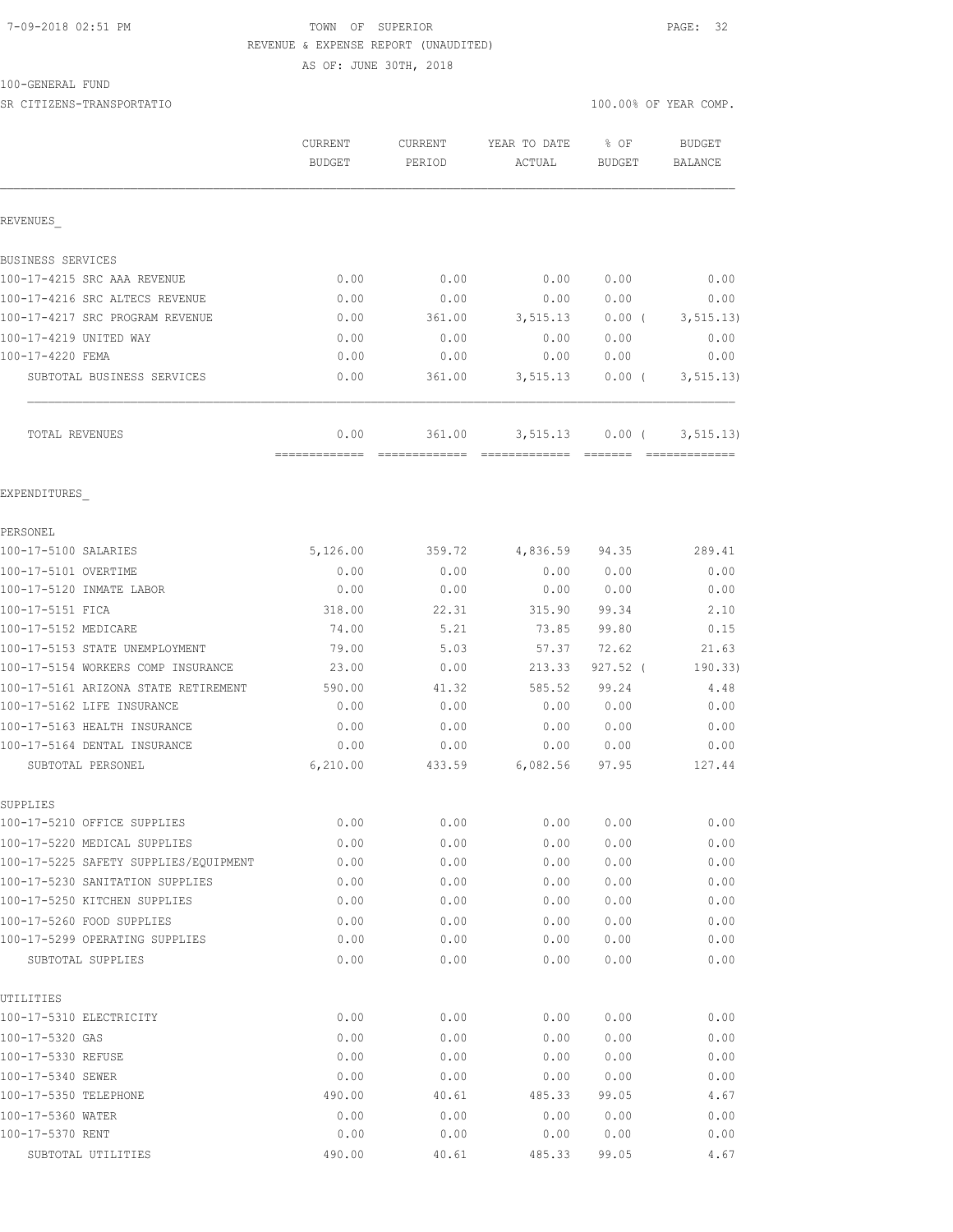# 7-09-2018 02:51 PM TOWN OF SUPERIOR PAGE: 33 REVENUE & EXPENSE REPORT (UNAUDITED)

AS OF: JUNE 30TH, 2018

# 100-GENERAL FUND

SR CITIZENS-TRANSPORTATIO 100.00% OF YEAR COMP.

|                                                | CURRENT        | <b>CURRENT</b> |           | YEAR TO DATE  | % OF           | <b>BUDGET</b> |
|------------------------------------------------|----------------|----------------|-----------|---------------|----------------|---------------|
|                                                | <b>BUDGET</b>  | PERIOD         | ACTUAL    | <b>BUDGET</b> | <b>BALANCE</b> |               |
|                                                |                |                |           |               |                |               |
| GENERAL BUSINESS EXPENSE                       |                |                |           |               |                |               |
| 100-17-5410 ADVERTISING                        | 0.00           | 0.00           | 0.00      | 0.00          | 0.00           |               |
| 100-17-5420 DUES & SUBSCRIPTIONS               | 0.00           | 0.00           | 0.00      | 0.00          | 0.00           |               |
| 100-17-5425 CONFERENCES & TRAINING             | 0.00           | 0.00           | 0.00      | 0.00          | 0.00           |               |
| 100-17-5430 PRINTING                           | 0.00           | 0.00           | 0.00      | 0.00          | 0.00           |               |
| 100-17-5450 UNIFORMS                           | 0.00           | 0.00           | 0.00      | 0.00          | 0.00           |               |
| 100-17-5460 POSTAGE                            | 0.00           | 0.00           | 0.00      | 0.00          | 0.00           |               |
| 100-17-5470 TRAVEL                             | 0.00           | 0.00           | 0.00      | 0.00          | 0.00           |               |
| 100-17-5471 AUDIT                              | 773.00         | 0.00           | 499.99    | 64.68         | 273.01         |               |
| 100-17-5480 GENERAL INSURANCE                  | 4,273.00       | 0.00           | 4,127.61  | 96.60         | 145.39         |               |
| 100-17-5481 VEHICLE INSURANCE                  | 0.00           | 0.00           | 0.00      | 0.00          | 0.00           |               |
| 100-17-5482 LIABILITY INSURANCE                | 0.00           | 0.00           | 0.00      | 0.00          | 0.00           |               |
| SUBTOTAL GENERAL BUSINESS EXPENSE              | 5,046.00       | 0.00           | 4,627.60  | 91.71         | 418.40         |               |
| PROFESSIONAL SERVICES                          |                |                |           |               |                |               |
| 100-17-5550 OTHER PROFESSIONAL SERVICES        | 1,000.00       | 0.00           | 0.00      | 0.00          | 1,000.00       |               |
| SUBTOTAL PROFESSIONAL SERVICES                 | 1,000.00       | 0.00           | 0.00      | 0.00          | 1,000.00       |               |
| REPAIR/MAINTENANCE                             |                |                |           |               |                |               |
| 100-17-5610 PARK & BLDG IMPROVEMENTS           | 0.00           | 0.00           | 0.00      | 0.00          | 0.00           |               |
| 100-17-5640 AUTO & TRUCK REPAIRS               | 3,000.00       | 0.00           | 93.81     | 3.13          | 2,906.19       |               |
| 100-17-5641 GAS & OIL                          | 1,000.00       | 0.00           | 900.96    | 90.10         | 99.04          |               |
| 100-17-5642 TIRES & TUBES                      | 0.00           | 0.00           | 198.00    | $0.00$ (      | 198.00)        |               |
| 100-17-5643 INMATE FUEL                        | 0.00           | 0.00           | 0.00      | 0.00          | 0.00           |               |
| 100-17-5650 OTHER EQUIPMENT REPAIRS            | 0.00           | 0.00           | 0.00      | 0.00          | 0.00           |               |
| SUBTOTAL REPAIR/MAINTENANCE                    | 4,000.00       | 0.00           | 1,192.77  | 29.82         | 2,807.23       |               |
| TOTAL EXPENDITURES                             | 16,746.00      | 474.20         | 12,388.26 | 73.98         | 4,357.74       |               |
| REVENUES OVER/(UNDER) EXPENDITURES<br>$\left($ | $16, 746.00$ ( | $113.20$ ) (   | 8,873.13) | $\left($      | 7,872.87)      |               |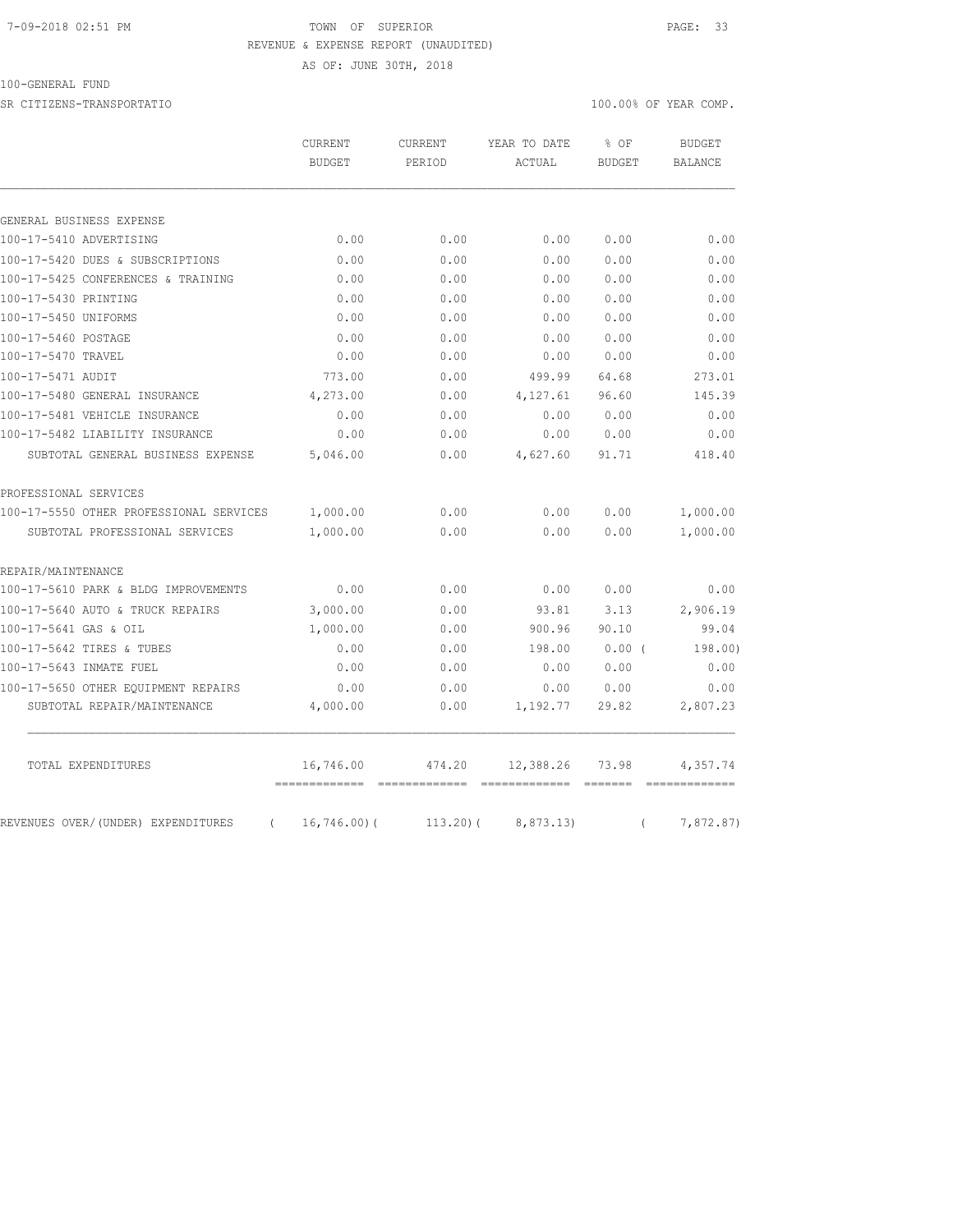# 7-09-2018 02:51 PM TOWN OF SUPERIOR PAGE: 34 REVENUE & EXPENSE REPORT (UNAUDITED)

AS OF: JUNE 30TH, 2018

| 100-GENERAL FUND                                             |                                 |                          |                            |                       |                                                                                                                                                                                                                                                                                                                                                                                                                                                                                                     |  |
|--------------------------------------------------------------|---------------------------------|--------------------------|----------------------------|-----------------------|-----------------------------------------------------------------------------------------------------------------------------------------------------------------------------------------------------------------------------------------------------------------------------------------------------------------------------------------------------------------------------------------------------------------------------------------------------------------------------------------------------|--|
| CODE ENFORCEMENT                                             |                                 |                          |                            | 100.00% OF YEAR COMP. |                                                                                                                                                                                                                                                                                                                                                                                                                                                                                                     |  |
|                                                              | <b>CURRENT</b><br><b>BUDGET</b> | <b>CURRENT</b><br>PERIOD | YEAR TO DATE<br>ACTUAL     | $8$ OF<br>BUDGET      | BUDGET<br><b>BALANCE</b>                                                                                                                                                                                                                                                                                                                                                                                                                                                                            |  |
| REVENUES                                                     |                                 |                          |                            |                       |                                                                                                                                                                                                                                                                                                                                                                                                                                                                                                     |  |
| GRANTS                                                       |                                 |                          |                            |                       |                                                                                                                                                                                                                                                                                                                                                                                                                                                                                                     |  |
| 100-18-4600 BLIGHT REVENUE                                   | 0.00                            | 0.00                     | 1,000.00                   | 0.00(                 | 1,000.00)                                                                                                                                                                                                                                                                                                                                                                                                                                                                                           |  |
| SUBTOTAL GRANTS                                              | 0.00                            | 0.00                     | 1,000.00                   | $0.00$ (              | 1,000.00)                                                                                                                                                                                                                                                                                                                                                                                                                                                                                           |  |
| TOTAL REVENUES                                               | 0.00<br>-------------           | 0.00<br>-------------    | 1,000.00<br>-------------- | $0.00$ (              | 1,000.00)<br>$\begin{array}{cccccccccc} \multicolumn{2}{c}{} & \multicolumn{2}{c}{} & \multicolumn{2}{c}{} & \multicolumn{2}{c}{} & \multicolumn{2}{c}{} & \multicolumn{2}{c}{} & \multicolumn{2}{c}{} & \multicolumn{2}{c}{} & \multicolumn{2}{c}{} & \multicolumn{2}{c}{} & \multicolumn{2}{c}{} & \multicolumn{2}{c}{} & \multicolumn{2}{c}{} & \multicolumn{2}{c}{} & \multicolumn{2}{c}{} & \multicolumn{2}{c}{} & \multicolumn{2}{c}{} & \multicolumn{2}{c}{} & \multicolumn{2}{c}{} & \mult$ |  |
| EXPENDITURES                                                 |                                 |                          |                            |                       |                                                                                                                                                                                                                                                                                                                                                                                                                                                                                                     |  |
| PERSONEL                                                     |                                 |                          |                            |                       |                                                                                                                                                                                                                                                                                                                                                                                                                                                                                                     |  |
| 100-18-5100 SALARIES                                         | 21,585.00                       | 1,660.68                 | 6,445.02                   | 29.86                 | 15, 139.98                                                                                                                                                                                                                                                                                                                                                                                                                                                                                          |  |
| 100-18-5101 OVERTIME                                         | 0.00                            | 44.48                    | 3,334.33                   | $0.00$ (              | 3, 334.33                                                                                                                                                                                                                                                                                                                                                                                                                                                                                           |  |
| 100-18-5151 FICA                                             | 1,338.00                        | 0.00                     | 0.00                       | 0.00                  | 1,338.00                                                                                                                                                                                                                                                                                                                                                                                                                                                                                            |  |
| 100-18-5152 MEDICARE                                         | 313.00                          | 24.72                    | 138.15                     | 44.14                 | 174.85                                                                                                                                                                                                                                                                                                                                                                                                                                                                                              |  |
| 100-18-5153 STATE UNEMPLOYMENT                               | 113.00                          | 0.00                     | 0.00                       | 0.00                  | 113.00                                                                                                                                                                                                                                                                                                                                                                                                                                                                                              |  |
| 100-18-5154 WORKERS COMP INSURANCE                           | 324.00                          | 0.00                     | 0.00                       | 0.00                  | 324.00                                                                                                                                                                                                                                                                                                                                                                                                                                                                                              |  |
| 100-18-5160 PUBLIC SAFETY RETIREMENT                         | 0.00                            | 0.00                     | 0.00                       | 0.00                  | 0.00                                                                                                                                                                                                                                                                                                                                                                                                                                                                                                |  |
| 100-18-5161 ARIZONA STATE RETIREMENT                         | 4,539.00                        | 0.00                     | 0.00                       | 0.00                  | 4,539.00                                                                                                                                                                                                                                                                                                                                                                                                                                                                                            |  |
| 100-18-5162 LIFE INSURANCE                                   | 40.00                           | 0.00                     | 0.00                       | 0.00                  | 40.00                                                                                                                                                                                                                                                                                                                                                                                                                                                                                               |  |
| 100-18-5163 HEALTH INSURANCE<br>100-18-5164 DENTAL INSURANCE | 0.00<br>185.00                  | 0.00<br>0.00             | 0.00<br>0.00               | 0.00<br>0.00          | 0.00<br>185.00                                                                                                                                                                                                                                                                                                                                                                                                                                                                                      |  |
| SUBTOTAL PERSONEL                                            | 28,437.00                       | 1,729.88                 | 9,917.50                   | 34.88                 | 18,519.50                                                                                                                                                                                                                                                                                                                                                                                                                                                                                           |  |
| PROFESSIONAL SERVICES                                        |                                 |                          |                            |                       |                                                                                                                                                                                                                                                                                                                                                                                                                                                                                                     |  |
| 100-18-5520 Blight Mitigation                                | 10,000.00                       | 0.00                     | 3,110.50                   | 31.11                 | 6,889.50                                                                                                                                                                                                                                                                                                                                                                                                                                                                                            |  |
| SUBTOTAL PROFESSIONAL SERVICES                               | 10,000.00                       | 0.00                     | 3,110.50                   | 31.11                 | 6,889.50                                                                                                                                                                                                                                                                                                                                                                                                                                                                                            |  |
| TOTAL EXPENDITURES                                           | 38,437.00                       | 1,729.88                 | 13,028.00 33.89            |                       | 25,409.00                                                                                                                                                                                                                                                                                                                                                                                                                                                                                           |  |

REVENUES OVER/(UNDER) EXPENDITURES ( 38,437.00)( 1,729.88)( 12,028.00) ( 26,409.00)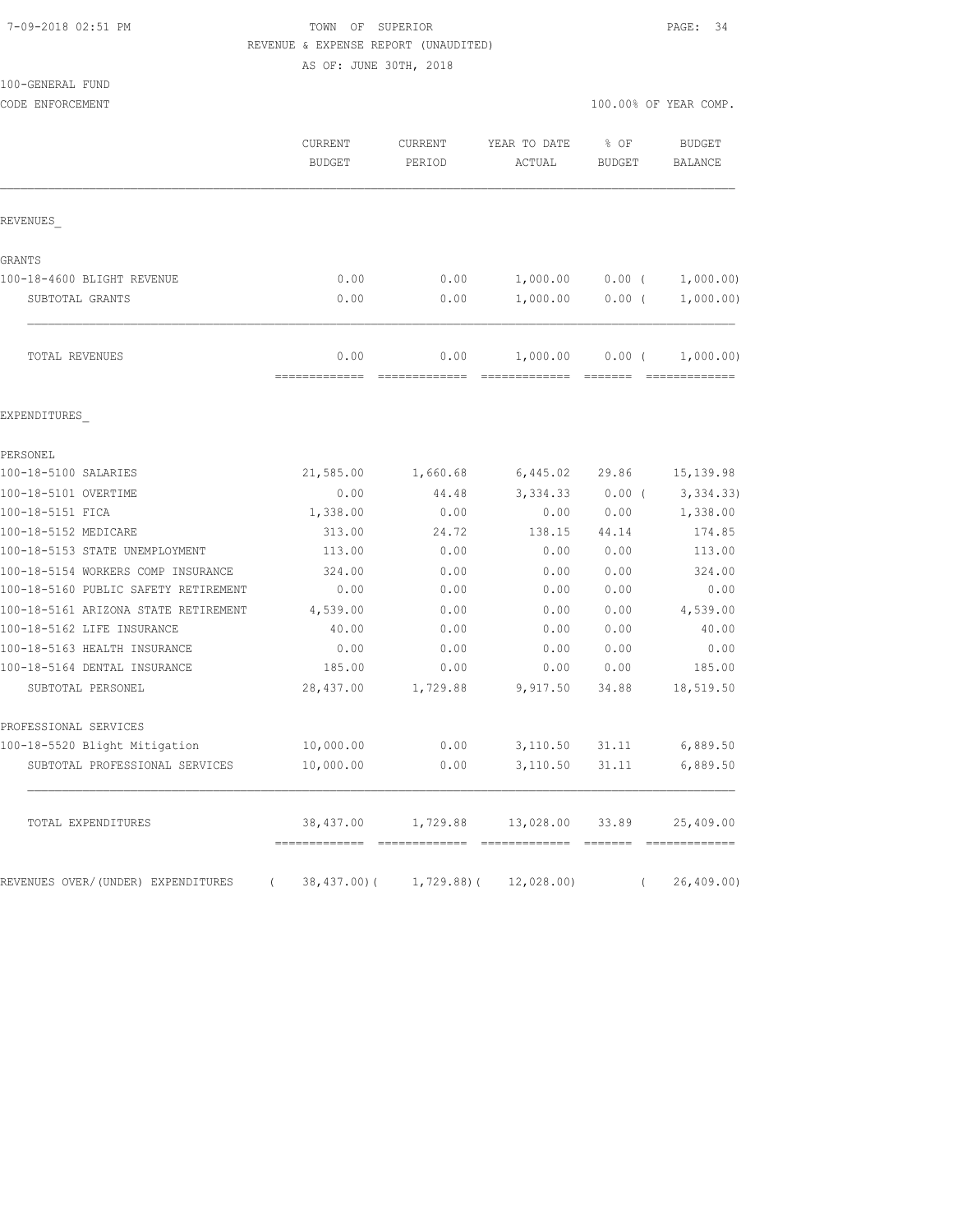# 7-09-2018 02:51 PM TOWN OF SUPERIOR PAGE: 35 REVENUE & EXPENSE REPORT (UNAUDITED)

AS OF: JUNE 30TH, 2018

| 100-GENERAL FUND |  |
|------------------|--|
|------------------|--|

| EDC                                    |                          |                   |                        | 100.00% OF YEAR COMP.                                                                                                                                                                                                                                                                                                                                                                                                                                                                  |                               |
|----------------------------------------|--------------------------|-------------------|------------------------|----------------------------------------------------------------------------------------------------------------------------------------------------------------------------------------------------------------------------------------------------------------------------------------------------------------------------------------------------------------------------------------------------------------------------------------------------------------------------------------|-------------------------------|
|                                        | CURRENT<br><b>BUDGET</b> | CURRENT<br>PERIOD | YEAR TO DATE<br>ACTUAL | $\frac{1}{2}$ of<br>BUDGET                                                                                                                                                                                                                                                                                                                                                                                                                                                             | BUDGET<br>BALANCE             |
|                                        |                          |                   |                        |                                                                                                                                                                                                                                                                                                                                                                                                                                                                                        |                               |
| EXPENDITURES                           |                          |                   |                        |                                                                                                                                                                                                                                                                                                                                                                                                                                                                                        |                               |
| SUPPLIES                               |                          |                   |                        |                                                                                                                                                                                                                                                                                                                                                                                                                                                                                        |                               |
| 100-19-5210 OFFICE SUPPLIES            | 0.00                     | 0.00              | 0.00                   | 0.00                                                                                                                                                                                                                                                                                                                                                                                                                                                                                   | 0.00                          |
| 100-19-5299 OPERATING SUPPLIES         | 0.00                     | 0.00              | 0.00                   | 0.00                                                                                                                                                                                                                                                                                                                                                                                                                                                                                   | 0.00                          |
| SUBTOTAL SUPPLIES                      | 0.00                     | 0.00              | 0.00                   | 0.00                                                                                                                                                                                                                                                                                                                                                                                                                                                                                   | 0.00                          |
| GENERAL BUSINESS EXPENSE               |                          |                   |                        |                                                                                                                                                                                                                                                                                                                                                                                                                                                                                        |                               |
| 100-19-5420 DUES & SUBSCRIPTIONS       | 0.00                     | 0.00              | 0.00                   | 0.00                                                                                                                                                                                                                                                                                                                                                                                                                                                                                   | 0.00                          |
| 100-19-5425 CONFERENCES & TRAINING     | 0.00                     | 0.00              | 0.00                   | 0.00                                                                                                                                                                                                                                                                                                                                                                                                                                                                                   | 0.00                          |
| 100-19-5470 TRAVEL                     | 0.00                     | 0.00              | 0.00                   | 0.00                                                                                                                                                                                                                                                                                                                                                                                                                                                                                   | 0.00                          |
| SUBTOTAL GENERAL BUSINESS EXPENSE      | 0.00                     | 0.00              | 0.00                   | 0.00                                                                                                                                                                                                                                                                                                                                                                                                                                                                                   | 0.00                          |
| PROFESSIONAL SERVICES                  |                          |                   |                        |                                                                                                                                                                                                                                                                                                                                                                                                                                                                                        |                               |
| 100-19-5540 LEGAL SERVICES             | 0.00                     | 0.00              | 0.00                   | 0.00                                                                                                                                                                                                                                                                                                                                                                                                                                                                                   | 0.00                          |
| 100-19-5550 OTHER PROFESSIONAL SERVICE | 0.00                     | 0.00              | 0.00                   | 0.00                                                                                                                                                                                                                                                                                                                                                                                                                                                                                   | 0.00                          |
| SUBTOTAL PROFESSIONAL SERVICES         | 0.00                     | 0.00              | 0.00                   | 0.00                                                                                                                                                                                                                                                                                                                                                                                                                                                                                   | 0.00                          |
| TOTAL EXPENDITURES                     | 0.00                     | 0.00              | 0.00                   | 0.00                                                                                                                                                                                                                                                                                                                                                                                                                                                                                   | 0.00                          |
|                                        | =============            | =============     | - =============        | $\begin{array}{cccccccccc} \multicolumn{2}{c}{} & \multicolumn{2}{c}{} & \multicolumn{2}{c}{} & \multicolumn{2}{c}{} & \multicolumn{2}{c}{} & \multicolumn{2}{c}{} & \multicolumn{2}{c}{} & \multicolumn{2}{c}{} & \multicolumn{2}{c}{} & \multicolumn{2}{c}{} & \multicolumn{2}{c}{} & \multicolumn{2}{c}{} & \multicolumn{2}{c}{} & \multicolumn{2}{c}{} & \multicolumn{2}{c}{} & \multicolumn{2}{c}{} & \multicolumn{2}{c}{} & \multicolumn{2}{c}{} & \multicolumn{2}{c}{} & \mult$ | $=$ = = = = = = = = = = = = = |
| REVENUES OVER/(UNDER) EXPENDITURES     | 0.00                     | 0.00              | 0.00                   |                                                                                                                                                                                                                                                                                                                                                                                                                                                                                        | 0.00                          |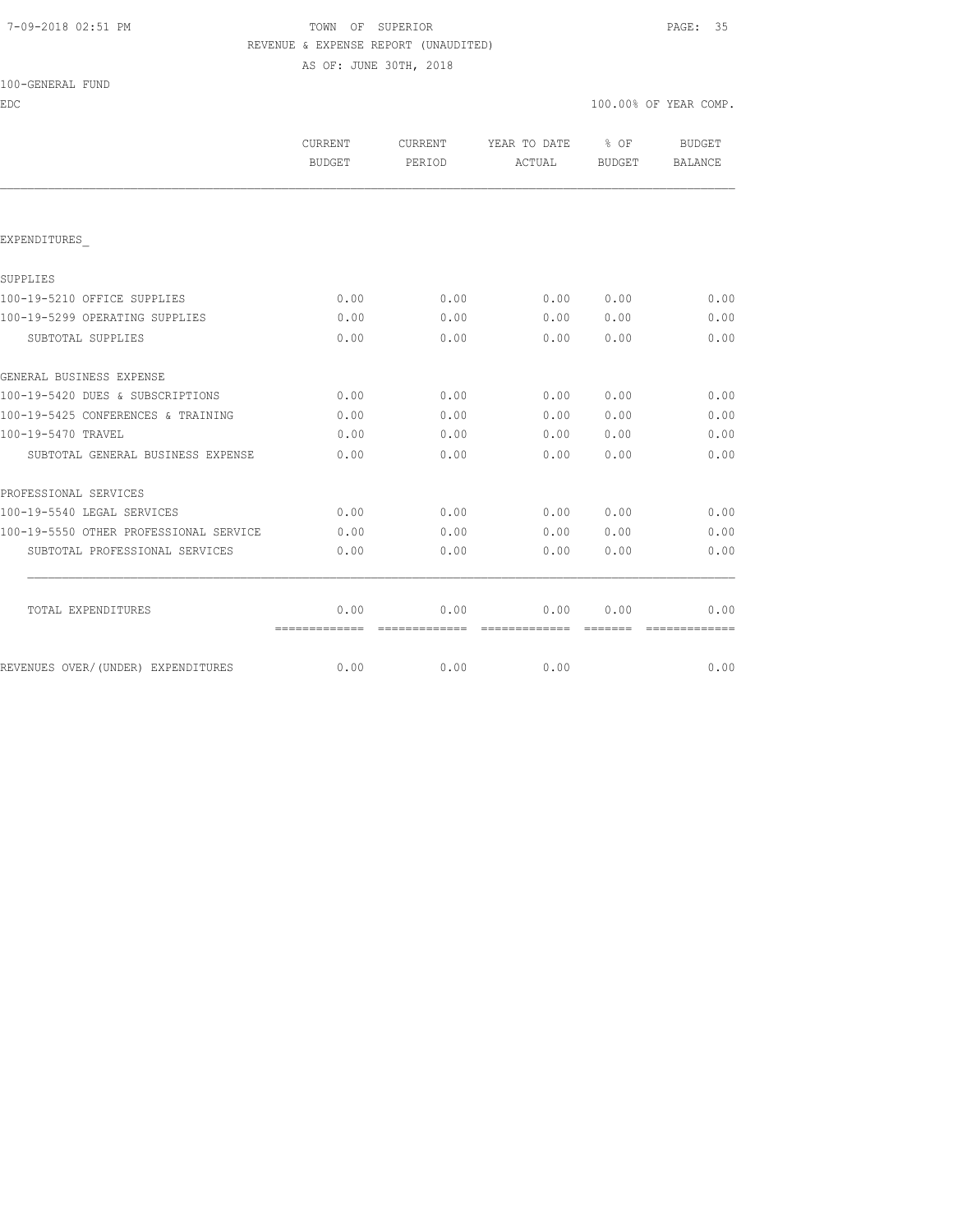|  | 7-09-2018 02:51 PM |  |
|--|--------------------|--|
|  |                    |  |

# TOWN OF SUPERIOR **PAGE:** 36 REVENUE & EXPENSE REPORT (UNAUDITED)

AS OF: JUNE 30TH, 2018

# 100-GENERAL FUND

|                                      | CURRENT<br><b>BUDGET</b> | CURRENT<br>PERIOD | YEAR TO DATE<br>ACTUAL | % OF<br><b>BUDGET</b> | <b>BUDGET</b><br>BALANCE |
|--------------------------------------|--------------------------|-------------------|------------------------|-----------------------|--------------------------|
|                                      |                          |                   |                        |                       |                          |
| EXPENDITURES                         |                          |                   |                        |                       |                          |
| SUPPLIES                             |                          |                   |                        |                       |                          |
| 100-20-5299 OTHER OPERATING SUPPLIES | 0.00                     | 0.00              | 0.00                   | 0.00                  | 0.00                     |
| SUBTOTAL SUPPLIES                    | 0.00                     | 0.00              | 0.00                   | 0.00                  | 0.00                     |
| TOTAL EXPENDITURES                   | 0.00                     | 0.00              | 0.00                   | 0.00                  | 0.00                     |
| REVENUES OVER/(UNDER) EXPENDITURES   | 0.00                     | 0.00              | 0.00                   |                       | 0.00                     |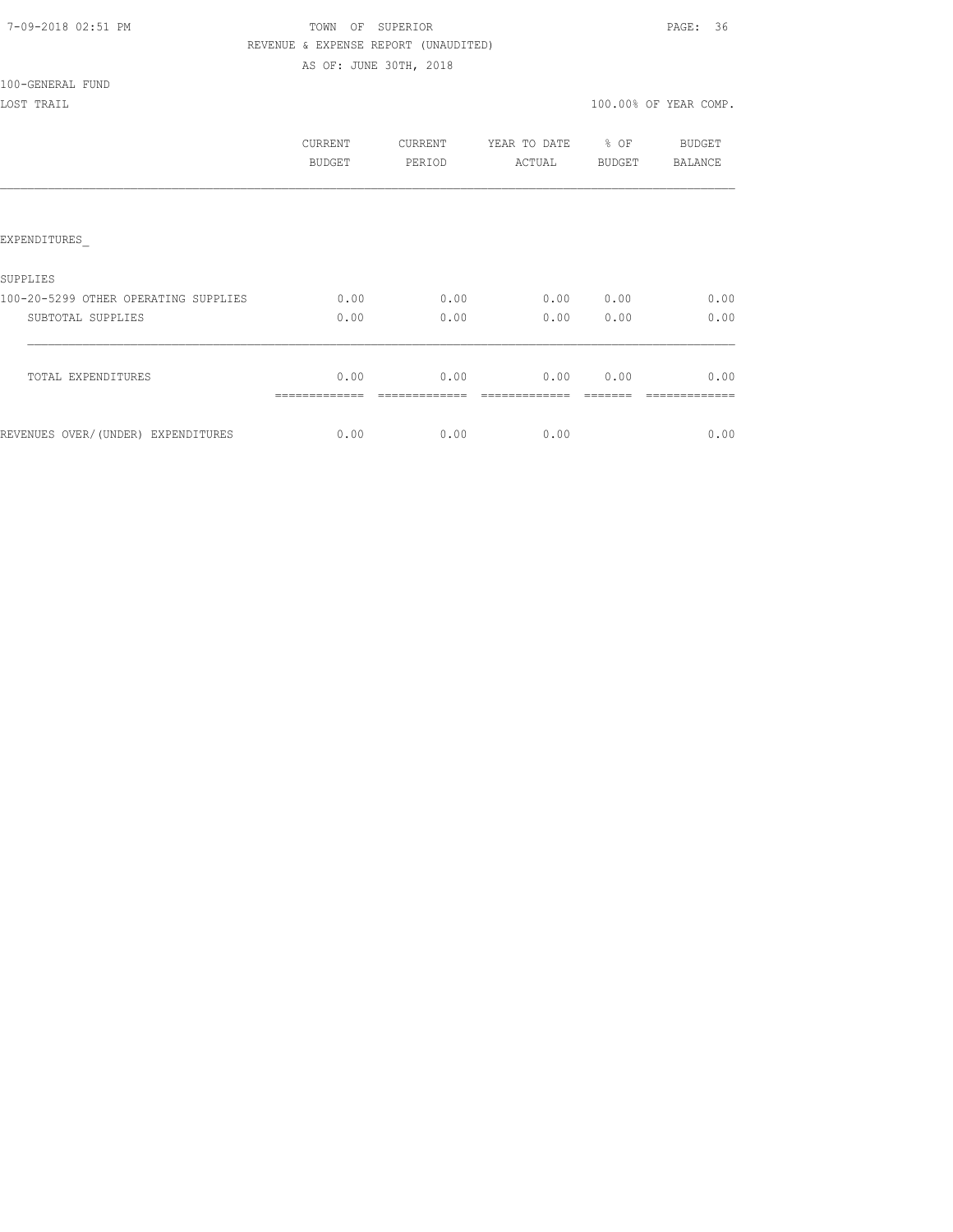### 7-09-2018 02:51 PM TOWN OF SUPERIOR PAGE: 37 REVENUE & EXPENSE REPORT (UNAUDITED) AS OF: JUNE 30TH, 2018

100-GENERAL FUND

SOCIO-ECONOMIC CONTINGNCY 100.00% OF YEAR COMP.

|                                        | CURRENT<br>BUDGET     | CURRENT<br>PERIOD     | YEAR TO DATE<br>ACTUAL | $\frac{1}{2}$ OF<br>BUDGET                                                                                                                                                                                                                                                                                                                                                                                                                                                                   | BUDGET<br>BALANCE     |
|----------------------------------------|-----------------------|-----------------------|------------------------|----------------------------------------------------------------------------------------------------------------------------------------------------------------------------------------------------------------------------------------------------------------------------------------------------------------------------------------------------------------------------------------------------------------------------------------------------------------------------------------------|-----------------------|
| REVENUES                               |                       |                       |                        |                                                                                                                                                                                                                                                                                                                                                                                                                                                                                              |                       |
| CONTRIBUTIONS                          |                       |                       |                        |                                                                                                                                                                                                                                                                                                                                                                                                                                                                                              |                       |
| 100-98-4720 SOCIO-ECONOMIC CONTINGENCY | 0.00                  | 0.00                  | 0.00                   | 0.00                                                                                                                                                                                                                                                                                                                                                                                                                                                                                         | 0.00                  |
| SUBTOTAL CONTRIBUTIONS                 | 0.00                  | 0.00                  | 0.00                   | 0.00                                                                                                                                                                                                                                                                                                                                                                                                                                                                                         | 0.00                  |
| TOTAL REVENUES                         | 0.00                  | 0.00<br>============= | 0.00<br>=============  | 0.00<br>$\begin{array}{cccccc} \multicolumn{2}{c}{} & \multicolumn{2}{c}{} & \multicolumn{2}{c}{} & \multicolumn{2}{c}{} & \multicolumn{2}{c}{} & \multicolumn{2}{c}{} & \multicolumn{2}{c}{} & \multicolumn{2}{c}{} & \multicolumn{2}{c}{} & \multicolumn{2}{c}{} & \multicolumn{2}{c}{} & \multicolumn{2}{c}{} & \multicolumn{2}{c}{} & \multicolumn{2}{c}{} & \multicolumn{2}{c}{} & \multicolumn{2}{c}{} & \multicolumn{2}{c}{} & \multicolumn{2}{c}{} & \multicolumn{2}{c}{} & \multic$ | 0.00<br>============= |
| EXPENDITURES                           |                       |                       |                        |                                                                                                                                                                                                                                                                                                                                                                                                                                                                                              |                       |
| SUPPLIES                               |                       |                       |                        |                                                                                                                                                                                                                                                                                                                                                                                                                                                                                              |                       |
| 100-98-5299 OPERATING SUPPLIES         | 0.00                  | 0.00                  | 0.00                   | 0.00                                                                                                                                                                                                                                                                                                                                                                                                                                                                                         | 0.00                  |
| SUBTOTAL SUPPLIES                      | 0.00                  | 0.00                  | 0.00                   | 0.00                                                                                                                                                                                                                                                                                                                                                                                                                                                                                         | 0.00                  |
| TOTAL EXPENDITURES                     | 0.00<br>============= | 0.00<br>------------- | 0.00<br>-------------- | 0.00                                                                                                                                                                                                                                                                                                                                                                                                                                                                                         | 0.00                  |
| REVENUES OVER/(UNDER) EXPENDITURES     | 0.00                  | 0.00                  | 0.00                   |                                                                                                                                                                                                                                                                                                                                                                                                                                                                                              | 0.00                  |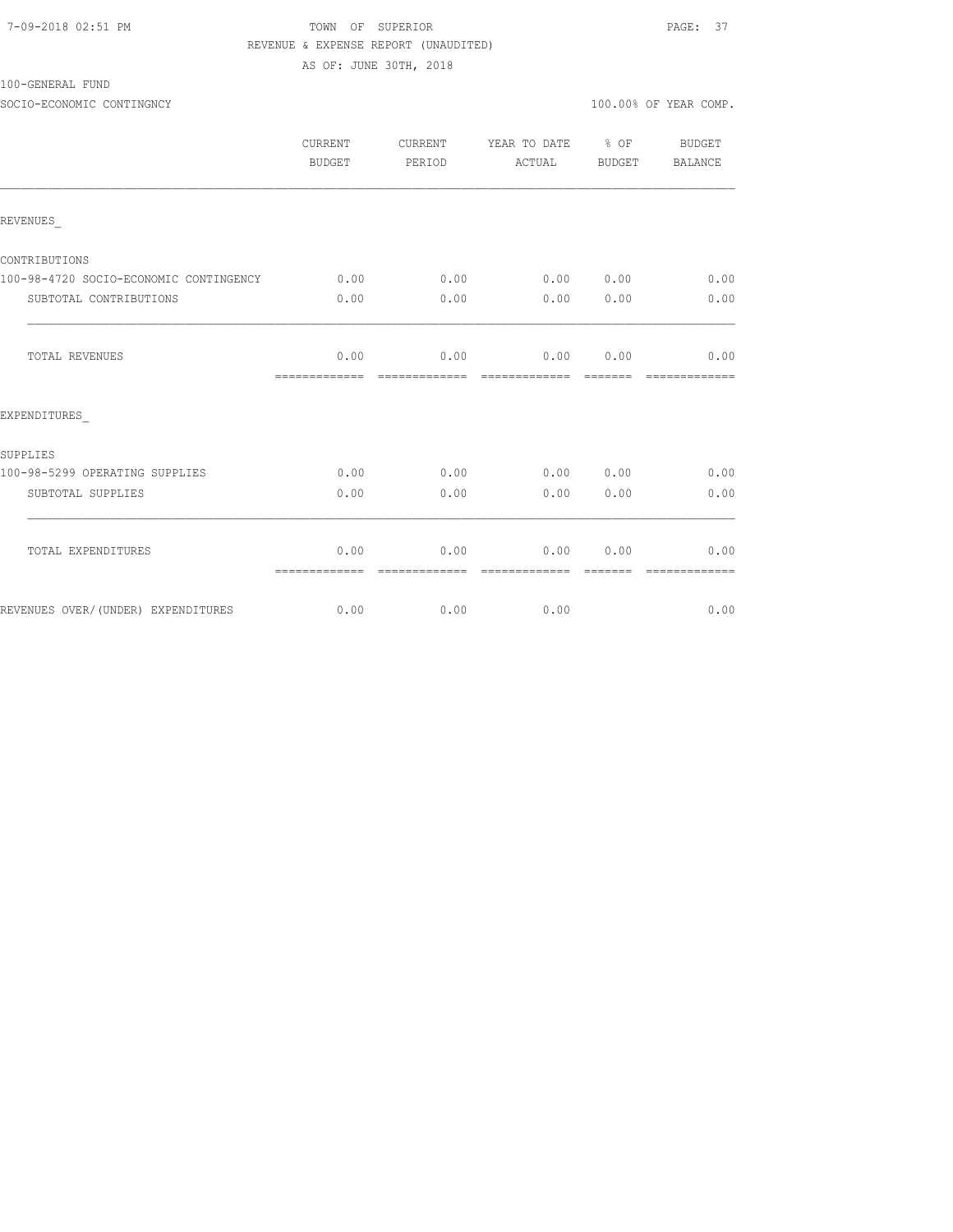| 7-09-2018 02:51 PM |  |
|--------------------|--|
|                    |  |

## TOWN OF SUPERIOR **PAGE:** 38 REVENUE & EXPENSE REPORT (UNAUDITED)

AS OF: JUNE 30TH, 2018

100-GENERAL FUND

|                                    | CURRENT<br>BUDGET | CURRENT<br>PERIOD | YEAR TO DATE<br>ACTUAL | ိင<br>ΟF<br>BUDGET | <b>BUDGET</b><br><b>BALANCE</b> |
|------------------------------------|-------------------|-------------------|------------------------|--------------------|---------------------------------|
| <b>EXPENDITURES</b>                |                   |                   |                        |                    |                                 |
| SUPPLIES                           |                   |                   |                        |                    |                                 |
| 100-99-5299 OPERATING SUPPLIES     | 56,679.00         | 0.00              | 3,990.00               | 7.04               | 52,689.00                       |
| SUBTOTAL SUPPLIES                  | 56,679.00         | 0.00              | 3,990.00               | 7.04               | 52,689.00                       |
| TOTAL EXPENDITURES                 | 56,679.00         | 0.00              | 3,990.00               | 7.04               | 52,689.00                       |
| REVENUES OVER/(UNDER) EXPENDITURES | 56, 679.00        | $0.00$ (          | 3,990.00               |                    | 52,689.00                       |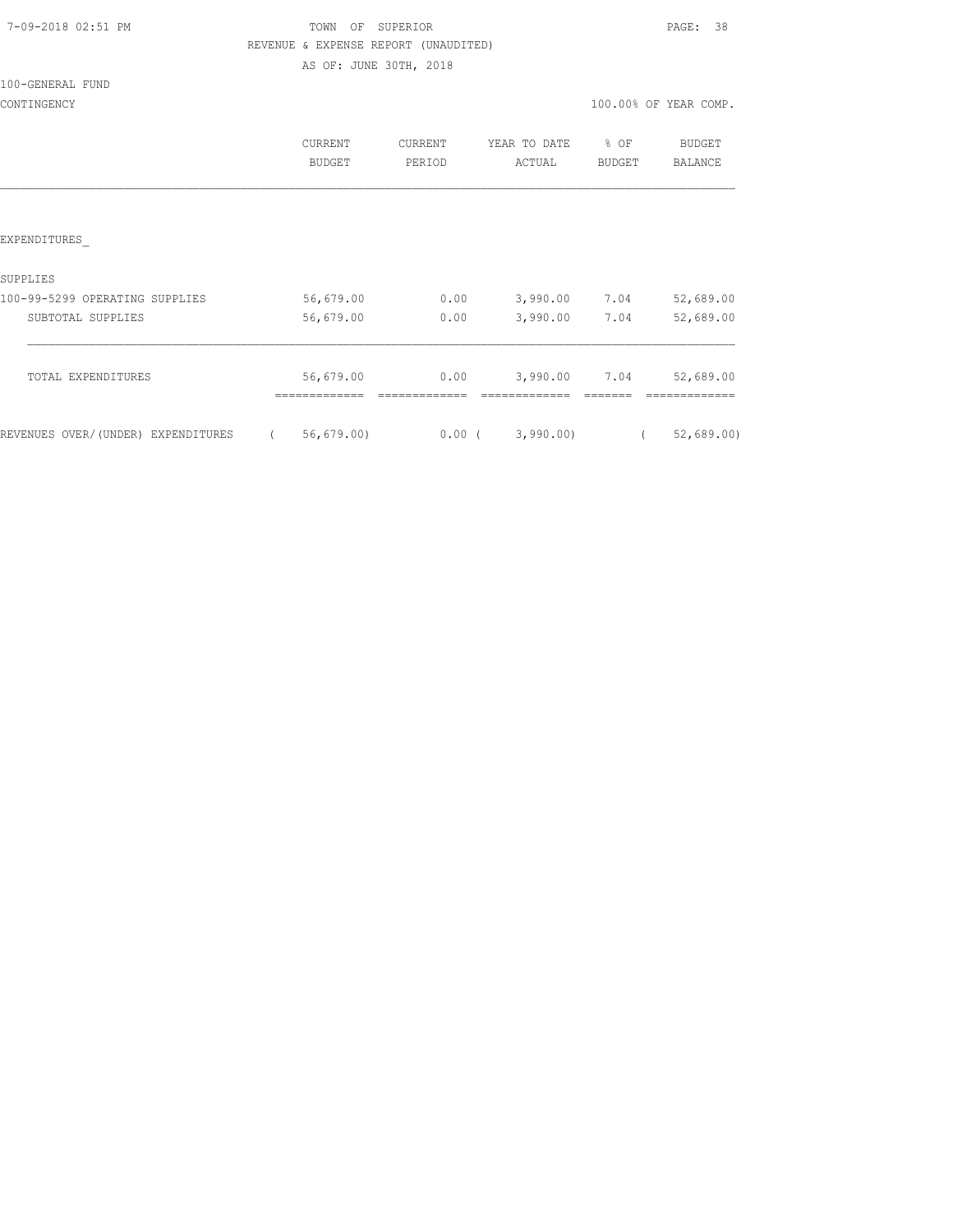### 7-09-2018 02:51 PM TOWN OF SUPERIOR PAGE: 39 REVENUE & EXPENSE REPORT (UNAUDITED) AS OF: JUNE 30TH, 2018

100-GENERAL FUND

|                                    | CURRENT<br>BUDGET | <b>CURRENT</b><br>PERIOD | YEAR TO DATE<br>ACTUAL | $8$ OF<br><b>BUDGET</b> | BUDGET<br>BALANCE |
|------------------------------------|-------------------|--------------------------|------------------------|-------------------------|-------------------|
|                                    |                   |                          |                        |                         |                   |
| FUND TOTAL REVENUES                | 2,390,941.00      | 238, 114.67              | 2,469,455.25           | $103.28$ (              | 78,514.25)        |
| FUND TOTAL EXPENDITURES            | 1,929,412.00      | 122,886.69               | 2,104,608.36           | 109.08 (                | 175, 196.36)      |
| REVENUES OVER/(UNDER) EXPENDITURES | 461,529.00        | 115,227.98               | 364,846.89             |                         | 96,682.11         |
|                                    |                   |                          |                        |                         |                   |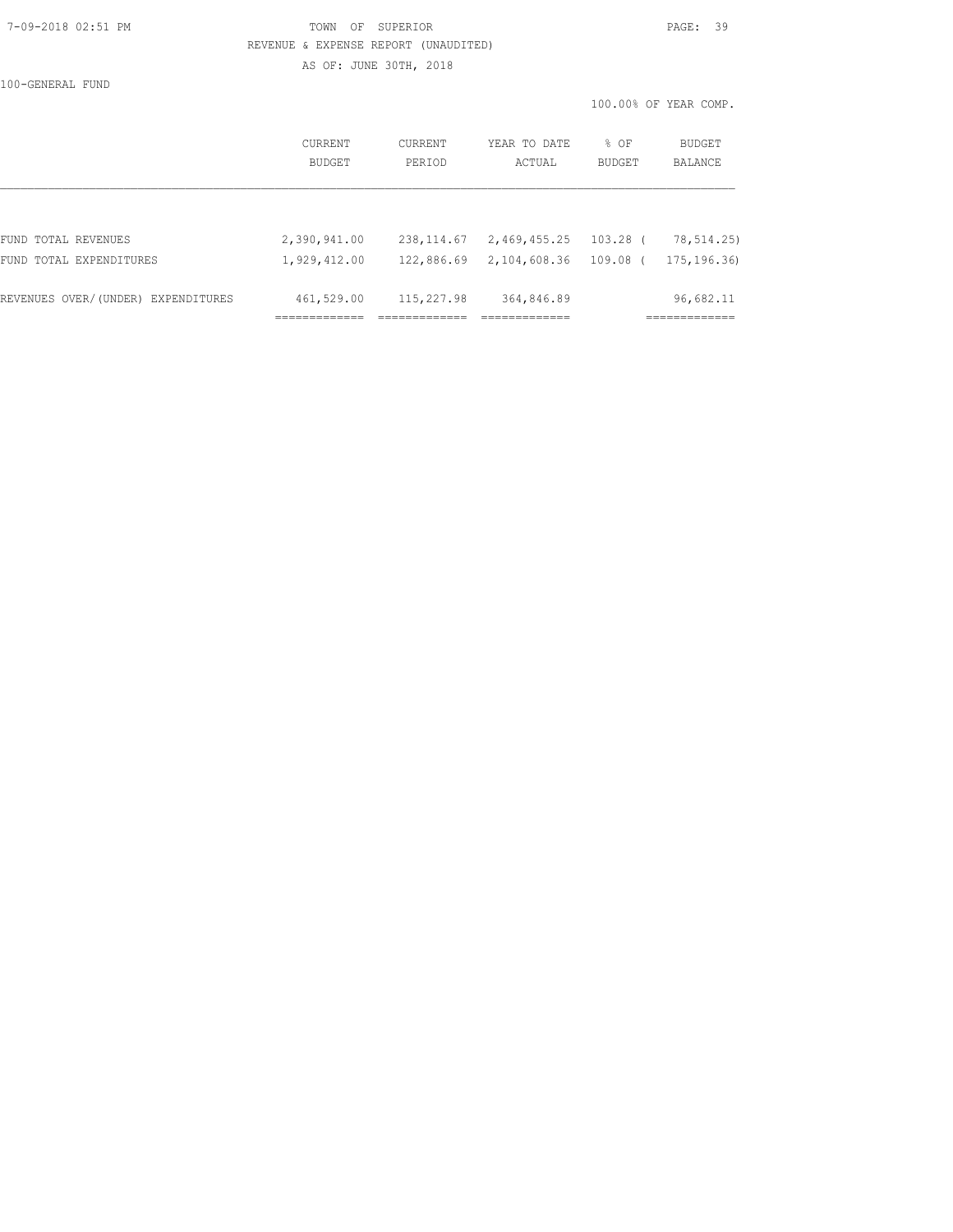## 7-09-2018 02:51 PM TOWN OF SUPERIOR PAGE: 1 REVENUE & EXPENSE REPORT (UNAUDITED)

AS OF: JUNE 30TH, 2018

# 200-REFUSE SERVICE

 $N=DEPARTMENTAL$  10.000  $\rightarrow$  100.000  $\rightarrow$  100.000  $\rightarrow$  100.000  $\rightarrow$  100.000  $\rightarrow$  100.000  $\rightarrow$  100.000  $\rightarrow$  100.000  $\rightarrow$  100.000  $\rightarrow$  100.000  $\rightarrow$  100.000  $\rightarrow$  100.000  $\rightarrow$  100.000  $\rightarrow$  100.000  $\rightarrow$  100.000  $\rightarrow$  100.000  $\rightarrow$  100.

| 100.00% OF YEAR COMP. |  |
|-----------------------|--|
|-----------------------|--|

|                                                     | CURRENT<br><b>BUDGET</b>   | CURRENT<br>PERIOD | YEAR TO DATE<br>ACTUAL | % OF<br><b>BUDGET</b> | <b>BUDGET</b><br><b>BALANCE</b>        |
|-----------------------------------------------------|----------------------------|-------------------|------------------------|-----------------------|----------------------------------------|
| REVENUES                                            |                            |                   |                        |                       |                                        |
| BUSINESS SERVICES                                   |                            |                   |                        |                       |                                        |
| 200-00-4240 REFUSE FEES                             | 10,000.00                  | 80.00             | 871.74                 | 8.72                  | 9,128.26                               |
| 200-00-4241 TIPPING FEES-                           | 0.00                       | 540.00            | 4,000.00               | 0.00(                 | 4,000.00)                              |
| 200-00-4250 PENALTIES                               | 0.00                       | $0.00$ (          | 7,023.24)              | 0.00                  | 7,023.24                               |
| SUBTOTAL BUSINESS SERVICES                          | 10,000.00                  | $620.00$ (        | 2,151.50)              | $21.52-$              | 12, 151.50                             |
| ENTERPRISE SERVICES                                 |                            |                   |                        |                       |                                        |
| 200-00-4340 COMMUNITY PICK-UPS                      | 0.00                       | 0.00              | 0.00                   | 0.00                  | 0.00                                   |
| 200-00-4350 RECYCLING INCOME                        | 0.00                       | 0.00              | 0.00                   | 0.00                  | 0.00                                   |
| SUBTOTAL ENTERPRISE SERVICES                        | 0.00                       | 0.00              | 0.00                   | 0.00                  | 0.00                                   |
| TOTAL REVENUES                                      | 10,000.00<br>============= | 620.00 (          | 2,151.50)              | $21.52-$              | 12, 151.50<br>=============            |
| EXPENDITURES                                        |                            |                   |                        |                       |                                        |
| PERSONEL                                            |                            |                   |                        |                       |                                        |
| 200-00-5100 Salaries                                | 9,855.00                   | 0.00              | 0.00                   | 0.00                  | 9,855.00                               |
| 200-00-5151 FICA                                    | 610.00                     | 0.00              | 0.00                   | 0.00                  | 610.00                                 |
| 200-00-5152 Medicare                                | 143.00                     | 0.00              | 0.00                   | 0.00                  | 143.00                                 |
| 200-00-5153 SUTA                                    | 91.00                      | 0.00              | 0.00                   | 0.00                  | 91.00                                  |
| 200-00-5154 Workers Comp                            | 118.00                     | 0.00              | 0.00                   | 0.00                  | 118.00                                 |
| 200-00-5161 ASRS                                    | 1,133.00                   | 0.00              | 0.00                   | 0.00                  | 1,133.00                               |
| 200-00-5162 Life Insurance                          | 32.00                      | 0.00              | 0.00                   | 0.00                  | 32.00                                  |
| 200-00-5164 Dental Insurance                        | 148.00                     | 0.00              | 0.00                   | 0.00                  | 148.00                                 |
| SUBTOTAL PERSONEL                                   | 12,130.00                  | 0.00              | 0.00                   | 0.00                  | 12,130.00                              |
| SUPPLIES                                            |                            |                   |                        |                       |                                        |
| 200-00-5225 Safety Supplies & Equip                 | 1,000.00                   | 0.00              | 0.00                   | 0.00                  | 1,000.00                               |
| 200-00-5299 Operating Supplies<br>SUBTOTAL SUPPLIES | 500.00<br>1,500.00         | 0.00<br>0.00      |                        | 1,883.86 125.59 (     | 1,883.86 376.77 ( 1,383.86)<br>383.86) |
| UTILITIES                                           |                            |                   |                        |                       |                                        |
| 200-00-5310 Electricity                             | 1,000.00                   | 0.00              |                        | 35.67 3.57            | 964.33                                 |
| 200-00-5330 REFUSE                                  | 0.00                       | 0.00              | 42, 225.31             | $0.00$ (              | 42, 225.31)                            |
| SUBTOTAL UTILITIES                                  | 1,000.00                   | 0.00              |                        | 42,260.98 4,226.10 (  | 41,260.98)                             |
| GENERAL BUSINESS EXPENSE                            |                            |                   |                        |                       |                                        |
| 200-00-5410 ADVERTISING                             | 0.00                       | 0.00              | 0.00                   | 0.00                  | 0.00                                   |
| 200-00-5420 DUES, PERMITS, SUBSCRIPTIONS            | 0.00                       | 0.00              | 954.87                 | $0.00$ (              | 954.87)                                |
| 200-00-5425 CONFERENCE/TRAINING                     | 0.00                       | 0.00              | 0.00                   | 0.00                  | 0.00                                   |
| 200-00-5492 BAD DEBT EXPENSE                        | 0.00                       | 0.00              | 5,907.40               | $0.00$ (              | 5,907.40                               |
| SUBTOTAL GENERAL BUSINESS EXPENSE                   | 0.00                       | 0.00              | 6,862.27               | $0.00$ (              | 6,862.27)                              |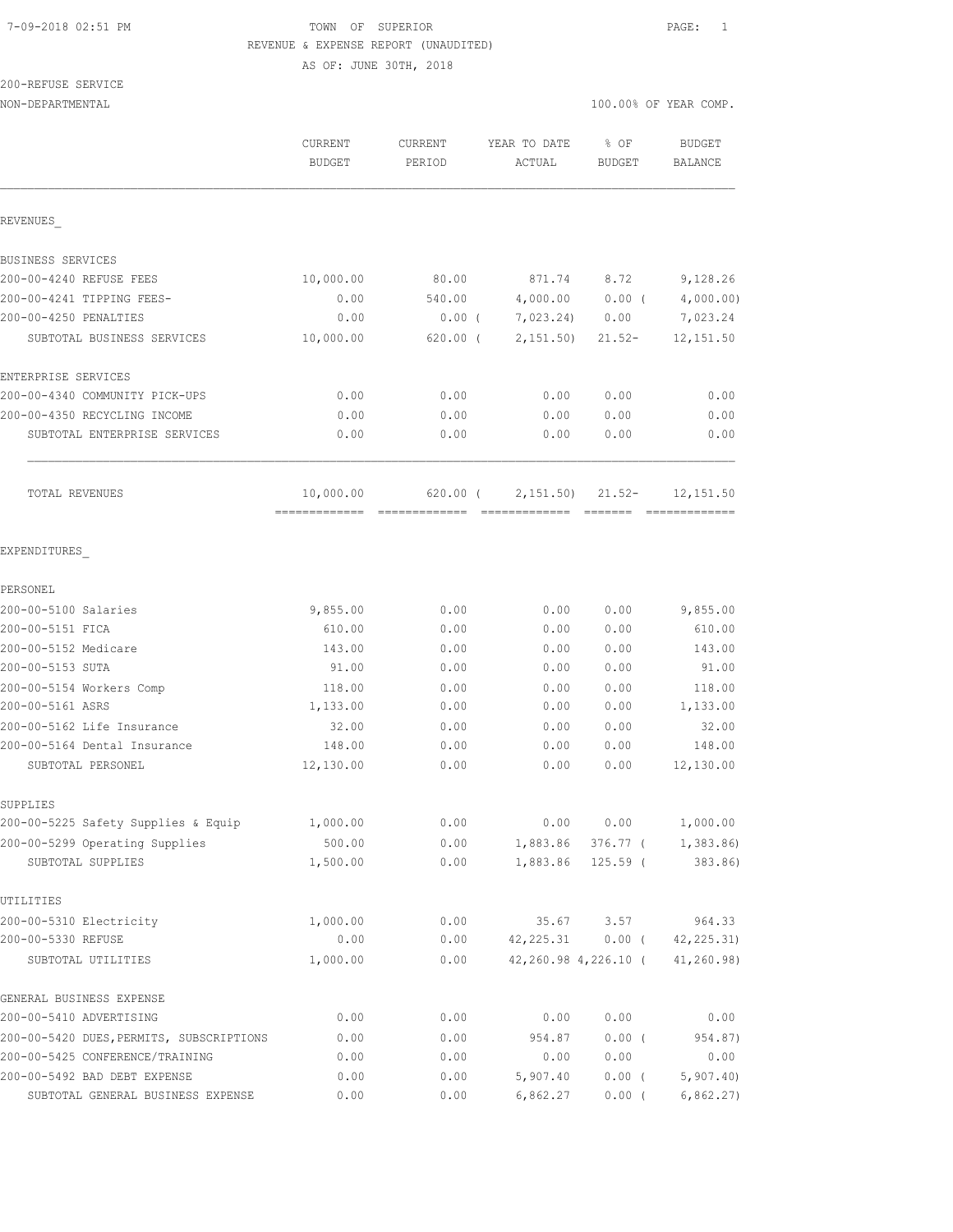## 7-09-2018 02:51 PM TOWN OF SUPERIOR PAGE: 2 REVENUE & EXPENSE REPORT (UNAUDITED)

AS OF: JUNE 30TH, 2018

| 200-REFUSE SERVICE |  |
|--------------------|--|
|                    |  |

|                                                | CURRENT<br><b>BUDGET</b> | CURRENT<br>PERIOD  | YEAR TO DATE<br>ACTUAL | % OF<br><b>BUDGET</b>   | <b>BUDGET</b><br><b>BALANCE</b>                                                                                                                                                                                                                                                                                                                                                                                                                                                        |
|------------------------------------------------|--------------------------|--------------------|------------------------|-------------------------|----------------------------------------------------------------------------------------------------------------------------------------------------------------------------------------------------------------------------------------------------------------------------------------------------------------------------------------------------------------------------------------------------------------------------------------------------------------------------------------|
|                                                |                          |                    |                        |                         |                                                                                                                                                                                                                                                                                                                                                                                                                                                                                        |
| PROFESSIONAL SERVICES                          |                          |                    |                        |                         |                                                                                                                                                                                                                                                                                                                                                                                                                                                                                        |
| 200-00-5520 CONTRACT SERVICES                  | 0.00                     | 0.00               | 10,285.80              | $0.00$ (                | 10, 285.80                                                                                                                                                                                                                                                                                                                                                                                                                                                                             |
| 200-00-5550 Professional Services              | 80,000.00                | 0.00               | 272.50                 | 0.34                    | 79,727.50                                                                                                                                                                                                                                                                                                                                                                                                                                                                              |
| 200-00-5560 REFUSE LANDFILL TIPPING            | 15,000.00                | 0.00               | 0.00                   | 0.00                    | 15,000.00                                                                                                                                                                                                                                                                                                                                                                                                                                                                              |
| 200-00-5570 ROLL OFF REMOVAL                   | 0.00                     | 0.00               | 0.00                   | 0.00                    | 0.00                                                                                                                                                                                                                                                                                                                                                                                                                                                                                   |
| 200-00-5599 Transfer Clean-Up                  | 0.00                     | 0.00               | 66,279.50              | 0.00(                   | 66,279.50)                                                                                                                                                                                                                                                                                                                                                                                                                                                                             |
| SUBTOTAL PROFESSIONAL SERVICES                 | 95,000.00                | 0.00               | 76,837.80              | 80.88                   | 18,162.20                                                                                                                                                                                                                                                                                                                                                                                                                                                                              |
| REPAIR/MAINTENANCE                             |                          |                    |                        |                         |                                                                                                                                                                                                                                                                                                                                                                                                                                                                                        |
| 200-00-5640 Auto Truck Repair                  | 1,000.00                 | 0.00               | 0.00                   | 0.00                    | 1,000.00                                                                                                                                                                                                                                                                                                                                                                                                                                                                               |
| 200-00-5641 Gas & Oil                          | 2,000.00                 | 0.00               | 0.00                   | 0.00                    | 2,000.00                                                                                                                                                                                                                                                                                                                                                                                                                                                                               |
| SUBTOTAL REPAIR/MAINTENANCE                    | 3,000.00                 | 0.00               | 0.00                   | 0.00                    | 3,000.00                                                                                                                                                                                                                                                                                                                                                                                                                                                                               |
| CAPITAL OUTLAY                                 |                          |                    |                        |                         |                                                                                                                                                                                                                                                                                                                                                                                                                                                                                        |
| 200-00-5720 OFICE EQUIPMENT                    | 0.00                     | 0.00               | 0.00                   | 0.00                    | 0.00                                                                                                                                                                                                                                                                                                                                                                                                                                                                                   |
| SUBTOTAL CAPITAL OUTLAY                        | 0.00                     | 0.00               | 0.00                   | 0.00                    | 0.00                                                                                                                                                                                                                                                                                                                                                                                                                                                                                   |
| DEBT SERVICE                                   |                          |                    |                        |                         |                                                                                                                                                                                                                                                                                                                                                                                                                                                                                        |
| 200-00-5900 DEBT SVC - PRINCIPAL               | 0.00                     | 0.00               | 399.00                 | 0.00(                   | 399.00                                                                                                                                                                                                                                                                                                                                                                                                                                                                                 |
| 200-00-5901 DEBT SVC - INTEREST                | 0.00                     | 0.00               | 246.86                 | $0.00$ (                | 246.86)                                                                                                                                                                                                                                                                                                                                                                                                                                                                                |
| SUBTOTAL DEBT SERVICE                          | 0.00                     | 0.00               | 645.86                 | $0.00$ (                | 645.86)                                                                                                                                                                                                                                                                                                                                                                                                                                                                                |
| TOTAL EXPENDITURES                             | 112,630.00               | 0.00               | 128,490.77             | 114.08 (                | 15,860.77)                                                                                                                                                                                                                                                                                                                                                                                                                                                                             |
|                                                | =============            | $=$ ============== | --------------         | $=$ $=$ $=$ $=$ $=$ $=$ | $\begin{array}{cccccccccc} \multicolumn{2}{c}{} & \multicolumn{2}{c}{} & \multicolumn{2}{c}{} & \multicolumn{2}{c}{} & \multicolumn{2}{c}{} & \multicolumn{2}{c}{} & \multicolumn{2}{c}{} & \multicolumn{2}{c}{} & \multicolumn{2}{c}{} & \multicolumn{2}{c}{} & \multicolumn{2}{c}{} & \multicolumn{2}{c}{} & \multicolumn{2}{c}{} & \multicolumn{2}{c}{} & \multicolumn{2}{c}{} & \multicolumn{2}{c}{} & \multicolumn{2}{c}{} & \multicolumn{2}{c}{} & \multicolumn{2}{c}{} & \mult$ |
| REVENUES OVER/(UNDER) EXPENDITURES<br>$\left($ | 102,630.00               | $620.00$ (         | 130,642.27)            |                         | 28,012.27                                                                                                                                                                                                                                                                                                                                                                                                                                                                              |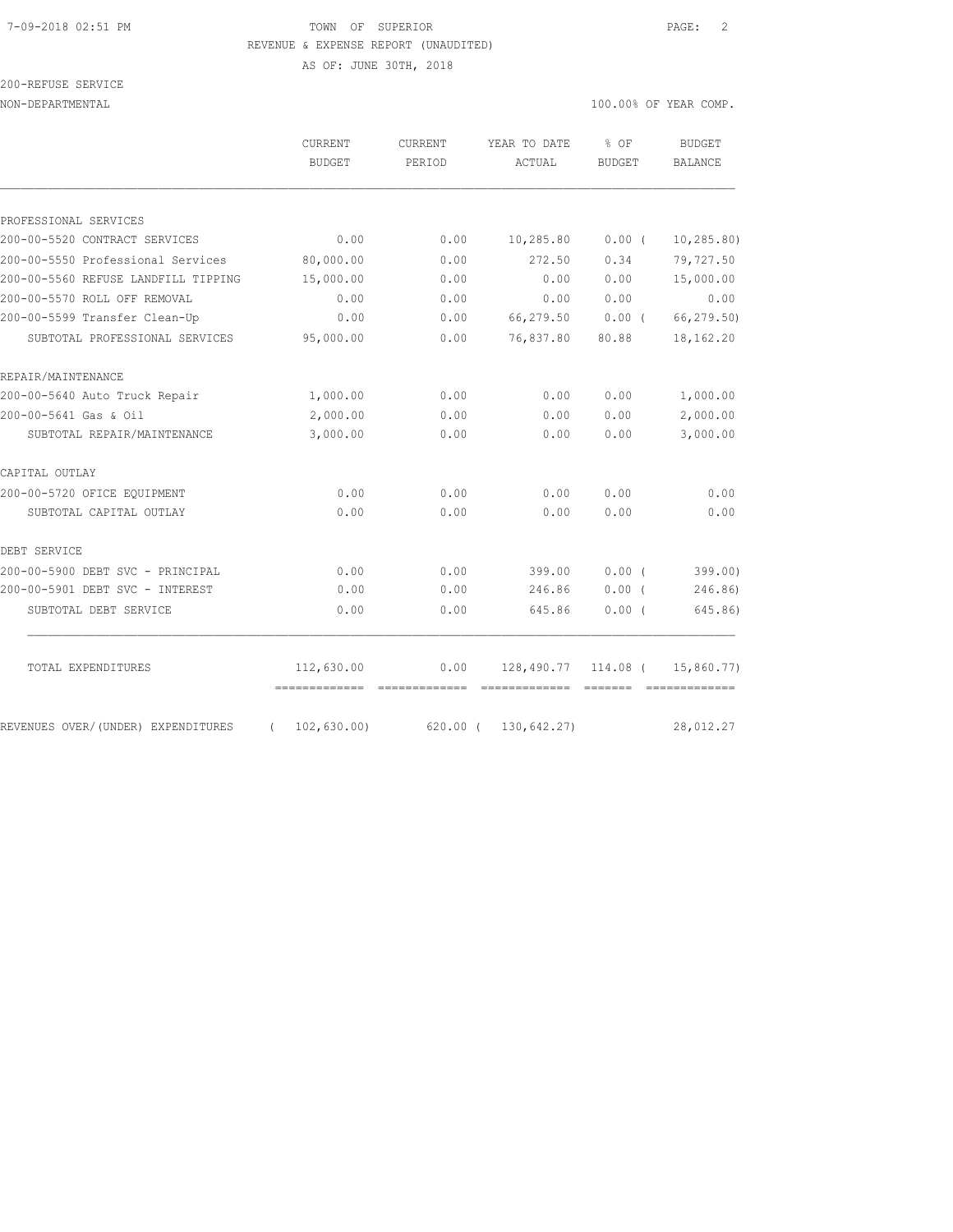## 7-09-2018 02:51 PM TOWN OF SUPERIOR PAGE: 3 REVENUE & EXPENSE REPORT (UNAUDITED) AS OF: JUNE 30TH, 2018

200-REFUSE SERVICE

|                                    | CURRENT<br><b>BUDGET</b> | CURRENT<br>PERIOD | YEAR TO DATE<br>ACTUAL    | % OF<br><b>BUDGET</b> | <b>BUDGET</b><br><b>BALANCE</b> |
|------------------------------------|--------------------------|-------------------|---------------------------|-----------------------|---------------------------------|
|                                    |                          |                   |                           |                       |                                 |
| FUND TOTAL REVENUES                | 10,000.00                | $620.00$ (        | 2,151.50)                 | $21.52-$              | 12,151.50                       |
| FUND TOTAL EXPENDITURES            | 112,630.00               | 0.00              | 128,490.77                | 114.08 (              | 15,860.77)                      |
| REVENUES OVER/(UNDER) EXPENDITURES | 102, 630.00              | 620.00            | 130,642.27)<br>$\sqrt{2}$ |                       | 28,012.27                       |
|                                    |                          |                   |                           |                       |                                 |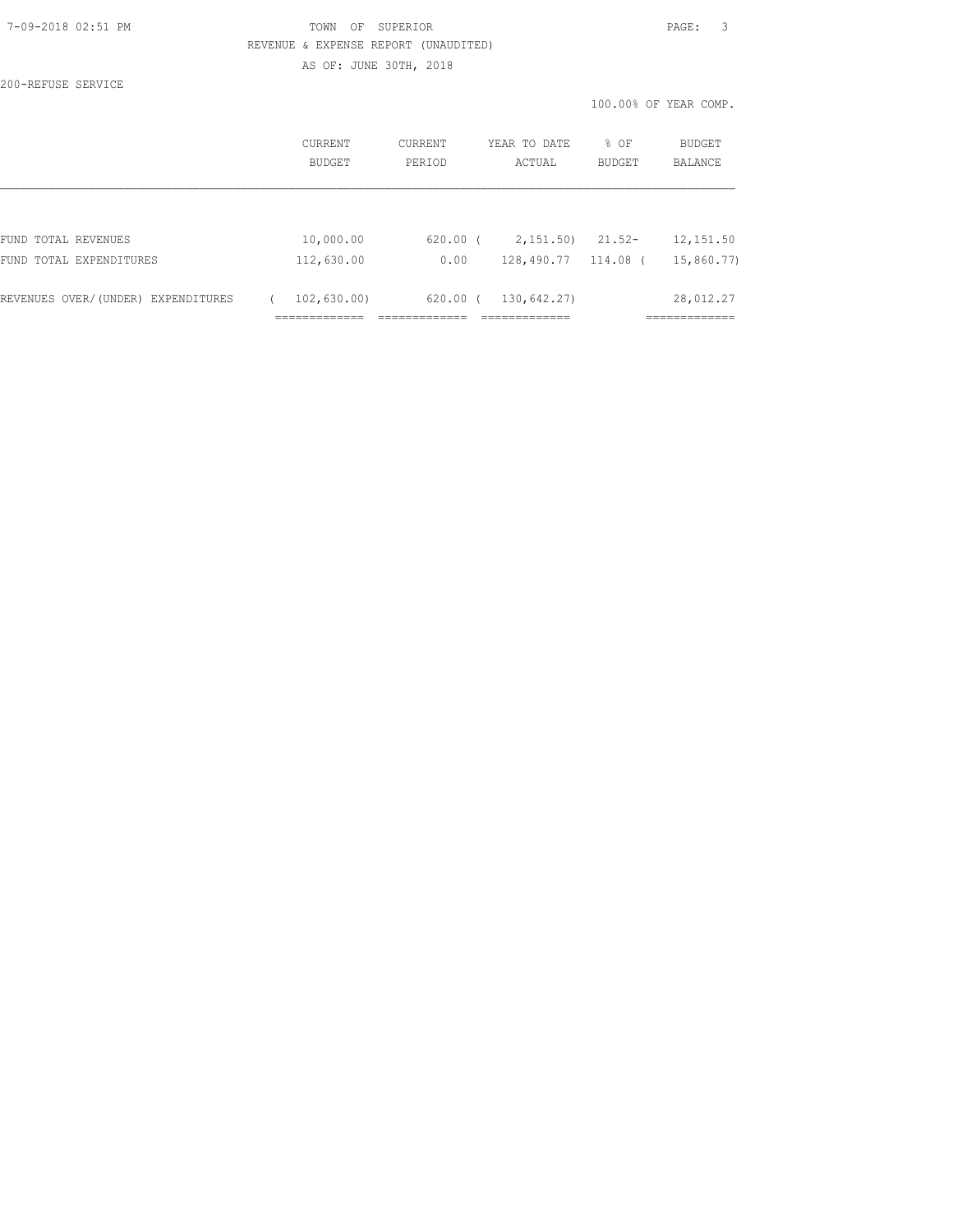## 7-09-2018 02:51 PM TOWN OF SUPERIOR PAGE: 1 REVENUE & EXPENSE REPORT (UNAUDITED) AS OF: JUNE 30TH, 2018

210-SEWER

|                                                                 | CURRENT<br><b>BUDGET</b> | CURRENT<br>PERIOD | YEAR TO DATE<br>ACTUAL | % OF<br><b>BUDGET</b> | <b>BUDGET</b><br>BALANCE |
|-----------------------------------------------------------------|--------------------------|-------------------|------------------------|-----------------------|--------------------------|
| REVENUES                                                        |                          |                   |                        |                       |                          |
| TAXES                                                           |                          |                   |                        |                       |                          |
| 210-00-4133 PROPERTY TAX                                        | 0.00                     | 0.00              | 0.00                   | 0.00                  | 0.00                     |
| SUBTOTAL TAXES                                                  | 0.00                     | 0.00              | 0.00                   | 0.00                  | 0.00                     |
| BUSINESS SERVICES                                               |                          |                   |                        |                       |                          |
| 210-00-4240 SEWER FEES                                          | 400,000.00               | 29,924.00         | 296,294.82             | 74.07                 | 103,705.18               |
| 210-00-4250 PENALTIES                                           | 0.00                     | 2,775.00          | 14,015.00              | 0.00(                 | 14,015.00)               |
| SUBTOTAL BUSINESS SERVICES                                      | 400,000.00               | 32,699.00         | 310,309.82             | 77.58                 | 89,690.18                |
| <b>GRANTS</b>                                                   |                          |                   |                        |                       |                          |
| 210-00-4600 GRANT REVENUE                                       | 0.00                     | 0.00              | 0.00                   | 0.00                  | 0.00                     |
| 210-00-4601 NONOPERATING GRANTS                                 | 0.00                     | 0.00              | 0.00                   | 0.00                  | 0.00                     |
| SUBTOTAL GRANTS                                                 | 0.00                     | 0.00              | 0.00                   | 0.00                  | 0.00                     |
| CONTINGENCY                                                     |                          |                   |                        |                       |                          |
| 210-00-4900 CONTINGENCY                                         | 0.00                     | 0.00              | 0.00                   | 0.00                  | 0.00                     |
| 210-00-4901 INTERFUND TRANSFER-SEWER                            | 0.00                     | 0.00              | 0.00                   | 0.00                  | 0.00                     |
| 210-00-4902 FUND BALANCE CARRYFORWARD                           | 0.00                     | 0.00              | 0.00                   | 0.00                  | 0.00                     |
| SUBTOTAL CONTINGENCY                                            | 0.00                     | 0.00              | 0.00                   | 0.00                  | 0.00                     |
| TOTAL REVENUES                                                  | 400,000.00               | 32,699.00         | 310,309.82             | 77.58                 | 89,690.18                |
| EXPENDITURES                                                    |                          |                   |                        |                       |                          |
| PERSONEL                                                        |                          |                   |                        |                       |                          |
| 210-00-5100 SALARIES                                            | 74,276.00                | 5,250.76          | 64,695.60 87.10        |                       | 9,580.40                 |
| 210-00-5101 OVERTIME                                            | 5,000.00                 | 167.99            | 8,422.61               | $168.45$ (            | 3,422.61)                |
| 210-00-5151 FICA                                                | 4,338.00                 | 330.63            | 4,478.68 103.24 (      |                       | 140.68)                  |
| 210-00-5152 MEDICARE                                            | 1,014.00                 | 77.33             | 1,047.43               | $103.30$ (            | 33.43)                   |
| 210-00-5153 STATE UNEMPLOYMENT                                  | 465.00                   | 0.00              | 440.23                 | 94.67                 | 24.77                    |
| 210-00-5154 WORKERS COMP INSURANCE                              | 2,262.00                 | 0.00              | 2,394.00               | $105.84$ (            | 132.00)                  |
| 210-00-5161 ARIZONA STATE RETIREMENT                            | 8,045.00                 | 623.15            | 8,272.89               | $102.83$ (            | 227.89)                  |
| 210-00-5162 LIFE INSURANCE                                      | 165.00                   | 0.00              | 121.40                 | 73.58                 | 43.60                    |
| 210-00-5163 HEALTH INSURANCE                                    | 12,781.00                | 1,191.10          | 11, 315.45             | 88.53                 | 1,465.55                 |
| 210-00-5164 DENTAL INSURANCE                                    | 758.00                   | 0.00              | 680.90                 | 89.83                 | 77.10                    |
| SUBTOTAL PERSONEL                                               | 109,104.00               | 7,640.96          | 101,869.19             | 93.37                 | 7,234.81                 |
| SUPPLIES                                                        |                          |                   |                        |                       |                          |
| 210-00-5210 OFFICE SUPPLIES                                     | 2,000.00                 | 0.00              | 0.00                   | 0.00                  | 2,000.00                 |
| 210-00-5220 MEDICAL SUPPLIES                                    | 0.00                     | 0.00              | 0.00                   | 0.00                  | 0.00                     |
| 210-00-5225 SAFETY SUPPLIES/EQUIPMENT                           | 0.00                     | 0.00              | 0.00                   | 0.00                  | 0.00                     |
| 210-00-5230 SANITATION SUPPLIES                                 | 0.00                     | 0.00              | 0.00                   | 0.00                  | 0.00                     |
| 210-00-5240 CHEMICAL SUPPLIES<br>210-00-5299 OPERATING SUPPLIES | 15,146.00<br>30,000.00   | 200.91            | 5, 911.97              | 39.03                 | 9,234.03                 |
|                                                                 |                          | 75.00             | 5,304.95               | 17.68                 | 24,695.05                |
| SUBTOTAL SUPPLIES                                               | 47,146.00                | 275.91            | 11,216.92              | 23.79                 | 35, 929.08               |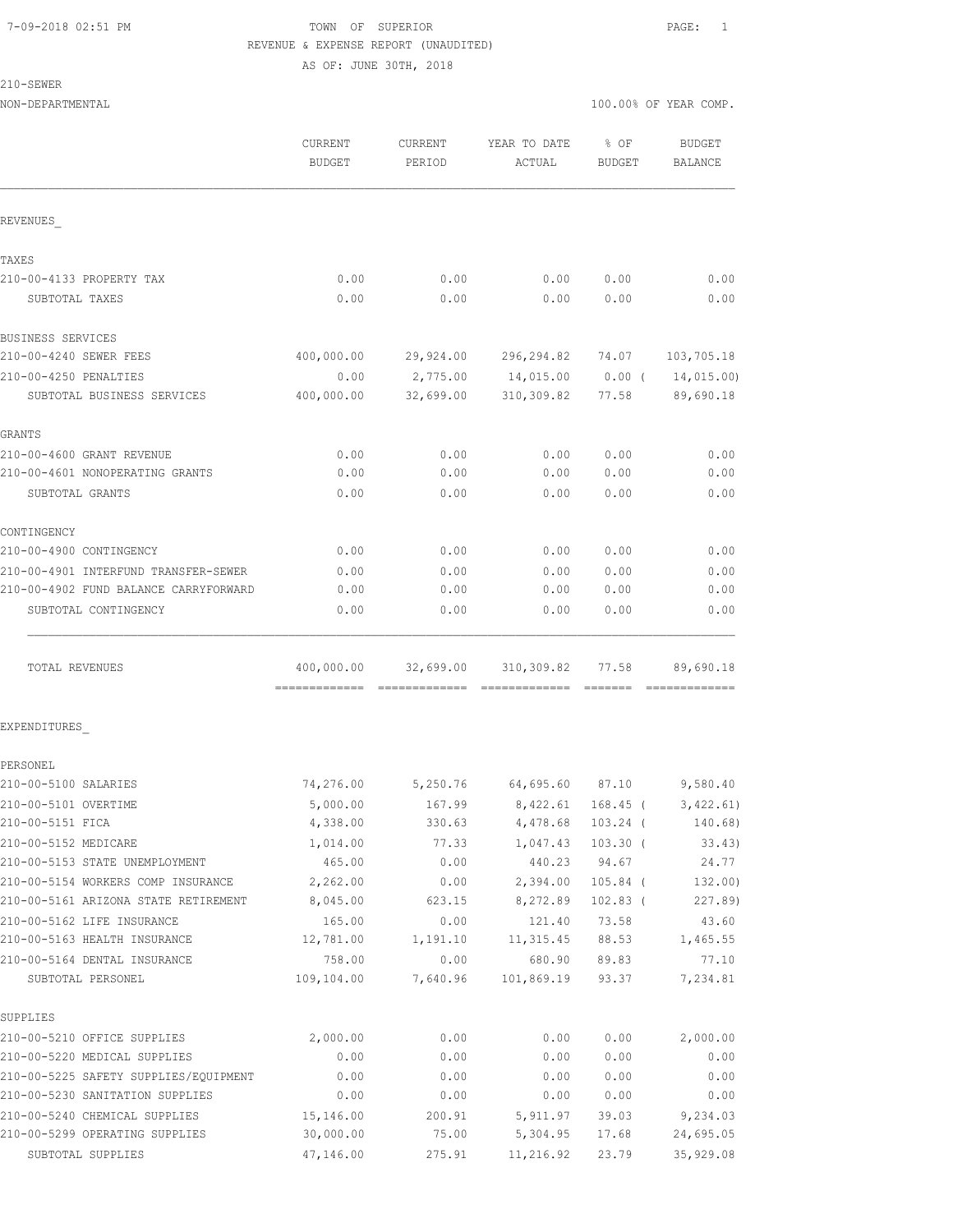#### 7-09-2018 02:51 PM TOWN OF SUPERIOR PAGE: 2 REVENUE & EXPENSE REPORT (UNAUDITED)

AS OF: JUNE 30TH, 2018

210-SEWER

| <b>BUDGET</b><br>PERIOD<br>ACTUAL<br><b>BUDGET</b><br>UTILITIES<br>210-00-5310 ELECTRICITY<br>60,410.00<br>0.00<br>57,286.64<br>94.83<br>210-00-5320 GAS<br>0.00<br>0.00<br>0.00<br>0.00<br>0.00<br>210-00-5330 REFUSE<br>0.00<br>0.00<br>0.00<br>210-00-5340 SEWER<br>0.00<br>0.00<br>0.00<br>0.00<br>210-00-5350 TELEPHONE<br>1,158.00<br>962.32<br>83.10<br>40.63<br>210-00-5360 WATER<br>3,000.00<br>2,983.22<br>99.44<br>233.79<br>210-00-5380 SECURITY<br>500.00<br>0.00<br>100.00<br>20.00<br>65,068.00<br>61,332.18<br>94.26<br>SUBTOTAL UTILITIES<br>274.42<br>GENERAL BUSINESS EXPENSE<br>0.00<br>210-00-5410 ADVERTISING<br>0.00<br>116.62<br>$0.00$ (<br>20,000.00<br>15,531.30<br>77.66<br>210-00-5420 DUES & SUBSCRIPTIONS<br>0.00<br>2,000.00<br>210-00-5425 CONFERENCES & TRAINING<br>0.00<br>94.94<br>4.75<br>210-00-5430 PRINTING<br>0.00<br>0.00<br>0.00<br>0.00<br>210-00-5450 UNIFORMS<br>86.22<br>659.00<br>23.01<br>568.16<br>210-00-5460 POSTAGE<br>0.00<br>0.00<br>2,886.88<br>0.00(<br>210-00-5470 TRAVEL<br>0.00<br>0.00<br>0.00<br>0.00<br>210-00-5471 AUDIT<br>1,545.00<br>1,500.00<br>0.00<br>97.09<br>210-00-5480 GENERAL INSURANCE<br>12,820.00<br>12,389.09<br>0.00<br>96.64<br>210-00-5481 VEHICLE INSURANCE<br>0.00<br>0.00<br>0.00<br>0.00<br>210-00-5482 LIABILITY INSURANCE<br>0.00<br>0.00<br>0.00<br>0.00<br>210-00-5491 Credit Card Fees<br>10,000.00<br>0.00<br>0.00<br>0.00<br>210-00-5492 BAD DEBT EXPENSE<br>15,000.00<br>22, 177.53<br>0.00<br>147.85 (<br>62,024.00<br>55, 264.52<br>23.01<br>89.10<br>SUBTOTAL GENERAL BUSINESS EXPENSE<br>PROFESSIONAL SERVICES<br>210-00-5520 CONTRACTUAL SERVICES<br>0.00<br>0.00<br>2,773.31<br>$0.00$ (<br>210-00-5540 LEGAL SERVICES<br>0.00<br>0.00<br>0.00<br>0.00<br>210-00-5550 OTHER PROFESSIONAL SERVICE<br>73,161.00<br>584.40<br>81, 113.02<br>$110.87$ (<br>210-00-5570 ROLL OFF REMOVAL<br>0.00<br>0.00<br>0.00<br>0.00<br>210-00-5580 SLUDGE REMOVAL<br>9,000.00<br>2,429.21<br>26.99<br>0.00<br>210-00-5581 BACKFLOW TESTING<br>1,439.00<br>0.00<br>785.00<br>54.55<br>83,600.00<br>87,100.54<br>$104.19$ (<br>SUBTOTAL PROFESSIONAL SERVICES<br>584.40 |                    | CURRENT | CURRENT | YEAR TO DATE | % OF | <b>BUDGET</b> |
|-----------------------------------------------------------------------------------------------------------------------------------------------------------------------------------------------------------------------------------------------------------------------------------------------------------------------------------------------------------------------------------------------------------------------------------------------------------------------------------------------------------------------------------------------------------------------------------------------------------------------------------------------------------------------------------------------------------------------------------------------------------------------------------------------------------------------------------------------------------------------------------------------------------------------------------------------------------------------------------------------------------------------------------------------------------------------------------------------------------------------------------------------------------------------------------------------------------------------------------------------------------------------------------------------------------------------------------------------------------------------------------------------------------------------------------------------------------------------------------------------------------------------------------------------------------------------------------------------------------------------------------------------------------------------------------------------------------------------------------------------------------------------------------------------------------------------------------------------------------------------------------------------------------------------------------------------------------------------------------------------------------------------------------------------------------------------------------------------------------------------------------------------------------|--------------------|---------|---------|--------------|------|---------------|
|                                                                                                                                                                                                                                                                                                                                                                                                                                                                                                                                                                                                                                                                                                                                                                                                                                                                                                                                                                                                                                                                                                                                                                                                                                                                                                                                                                                                                                                                                                                                                                                                                                                                                                                                                                                                                                                                                                                                                                                                                                                                                                                                                           |                    |         |         |              |      | BALANCE       |
|                                                                                                                                                                                                                                                                                                                                                                                                                                                                                                                                                                                                                                                                                                                                                                                                                                                                                                                                                                                                                                                                                                                                                                                                                                                                                                                                                                                                                                                                                                                                                                                                                                                                                                                                                                                                                                                                                                                                                                                                                                                                                                                                                           |                    |         |         |              |      |               |
|                                                                                                                                                                                                                                                                                                                                                                                                                                                                                                                                                                                                                                                                                                                                                                                                                                                                                                                                                                                                                                                                                                                                                                                                                                                                                                                                                                                                                                                                                                                                                                                                                                                                                                                                                                                                                                                                                                                                                                                                                                                                                                                                                           |                    |         |         |              |      |               |
|                                                                                                                                                                                                                                                                                                                                                                                                                                                                                                                                                                                                                                                                                                                                                                                                                                                                                                                                                                                                                                                                                                                                                                                                                                                                                                                                                                                                                                                                                                                                                                                                                                                                                                                                                                                                                                                                                                                                                                                                                                                                                                                                                           |                    |         |         |              |      | 3,123.36      |
|                                                                                                                                                                                                                                                                                                                                                                                                                                                                                                                                                                                                                                                                                                                                                                                                                                                                                                                                                                                                                                                                                                                                                                                                                                                                                                                                                                                                                                                                                                                                                                                                                                                                                                                                                                                                                                                                                                                                                                                                                                                                                                                                                           |                    |         |         |              |      | 0.00          |
|                                                                                                                                                                                                                                                                                                                                                                                                                                                                                                                                                                                                                                                                                                                                                                                                                                                                                                                                                                                                                                                                                                                                                                                                                                                                                                                                                                                                                                                                                                                                                                                                                                                                                                                                                                                                                                                                                                                                                                                                                                                                                                                                                           |                    |         |         |              |      | 0.00          |
|                                                                                                                                                                                                                                                                                                                                                                                                                                                                                                                                                                                                                                                                                                                                                                                                                                                                                                                                                                                                                                                                                                                                                                                                                                                                                                                                                                                                                                                                                                                                                                                                                                                                                                                                                                                                                                                                                                                                                                                                                                                                                                                                                           |                    |         |         |              |      | 0.00          |
|                                                                                                                                                                                                                                                                                                                                                                                                                                                                                                                                                                                                                                                                                                                                                                                                                                                                                                                                                                                                                                                                                                                                                                                                                                                                                                                                                                                                                                                                                                                                                                                                                                                                                                                                                                                                                                                                                                                                                                                                                                                                                                                                                           |                    |         |         |              |      | 195.68        |
|                                                                                                                                                                                                                                                                                                                                                                                                                                                                                                                                                                                                                                                                                                                                                                                                                                                                                                                                                                                                                                                                                                                                                                                                                                                                                                                                                                                                                                                                                                                                                                                                                                                                                                                                                                                                                                                                                                                                                                                                                                                                                                                                                           |                    |         |         |              |      | 16.78         |
|                                                                                                                                                                                                                                                                                                                                                                                                                                                                                                                                                                                                                                                                                                                                                                                                                                                                                                                                                                                                                                                                                                                                                                                                                                                                                                                                                                                                                                                                                                                                                                                                                                                                                                                                                                                                                                                                                                                                                                                                                                                                                                                                                           |                    |         |         |              |      | 400.00        |
|                                                                                                                                                                                                                                                                                                                                                                                                                                                                                                                                                                                                                                                                                                                                                                                                                                                                                                                                                                                                                                                                                                                                                                                                                                                                                                                                                                                                                                                                                                                                                                                                                                                                                                                                                                                                                                                                                                                                                                                                                                                                                                                                                           |                    |         |         |              |      | 3,735.82      |
|                                                                                                                                                                                                                                                                                                                                                                                                                                                                                                                                                                                                                                                                                                                                                                                                                                                                                                                                                                                                                                                                                                                                                                                                                                                                                                                                                                                                                                                                                                                                                                                                                                                                                                                                                                                                                                                                                                                                                                                                                                                                                                                                                           |                    |         |         |              |      |               |
|                                                                                                                                                                                                                                                                                                                                                                                                                                                                                                                                                                                                                                                                                                                                                                                                                                                                                                                                                                                                                                                                                                                                                                                                                                                                                                                                                                                                                                                                                                                                                                                                                                                                                                                                                                                                                                                                                                                                                                                                                                                                                                                                                           |                    |         |         |              |      | 116.62)       |
|                                                                                                                                                                                                                                                                                                                                                                                                                                                                                                                                                                                                                                                                                                                                                                                                                                                                                                                                                                                                                                                                                                                                                                                                                                                                                                                                                                                                                                                                                                                                                                                                                                                                                                                                                                                                                                                                                                                                                                                                                                                                                                                                                           |                    |         |         |              |      | 4,468.70      |
|                                                                                                                                                                                                                                                                                                                                                                                                                                                                                                                                                                                                                                                                                                                                                                                                                                                                                                                                                                                                                                                                                                                                                                                                                                                                                                                                                                                                                                                                                                                                                                                                                                                                                                                                                                                                                                                                                                                                                                                                                                                                                                                                                           |                    |         |         |              |      | 1,905.06      |
|                                                                                                                                                                                                                                                                                                                                                                                                                                                                                                                                                                                                                                                                                                                                                                                                                                                                                                                                                                                                                                                                                                                                                                                                                                                                                                                                                                                                                                                                                                                                                                                                                                                                                                                                                                                                                                                                                                                                                                                                                                                                                                                                                           |                    |         |         |              |      | 0.00          |
|                                                                                                                                                                                                                                                                                                                                                                                                                                                                                                                                                                                                                                                                                                                                                                                                                                                                                                                                                                                                                                                                                                                                                                                                                                                                                                                                                                                                                                                                                                                                                                                                                                                                                                                                                                                                                                                                                                                                                                                                                                                                                                                                                           |                    |         |         |              |      | 90.84         |
|                                                                                                                                                                                                                                                                                                                                                                                                                                                                                                                                                                                                                                                                                                                                                                                                                                                                                                                                                                                                                                                                                                                                                                                                                                                                                                                                                                                                                                                                                                                                                                                                                                                                                                                                                                                                                                                                                                                                                                                                                                                                                                                                                           |                    |         |         |              |      | 2,886.88)     |
|                                                                                                                                                                                                                                                                                                                                                                                                                                                                                                                                                                                                                                                                                                                                                                                                                                                                                                                                                                                                                                                                                                                                                                                                                                                                                                                                                                                                                                                                                                                                                                                                                                                                                                                                                                                                                                                                                                                                                                                                                                                                                                                                                           |                    |         |         |              |      | 0.00          |
|                                                                                                                                                                                                                                                                                                                                                                                                                                                                                                                                                                                                                                                                                                                                                                                                                                                                                                                                                                                                                                                                                                                                                                                                                                                                                                                                                                                                                                                                                                                                                                                                                                                                                                                                                                                                                                                                                                                                                                                                                                                                                                                                                           |                    |         |         |              |      | 45.00         |
|                                                                                                                                                                                                                                                                                                                                                                                                                                                                                                                                                                                                                                                                                                                                                                                                                                                                                                                                                                                                                                                                                                                                                                                                                                                                                                                                                                                                                                                                                                                                                                                                                                                                                                                                                                                                                                                                                                                                                                                                                                                                                                                                                           |                    |         |         |              |      | 430.91        |
|                                                                                                                                                                                                                                                                                                                                                                                                                                                                                                                                                                                                                                                                                                                                                                                                                                                                                                                                                                                                                                                                                                                                                                                                                                                                                                                                                                                                                                                                                                                                                                                                                                                                                                                                                                                                                                                                                                                                                                                                                                                                                                                                                           |                    |         |         |              |      | 0.00          |
|                                                                                                                                                                                                                                                                                                                                                                                                                                                                                                                                                                                                                                                                                                                                                                                                                                                                                                                                                                                                                                                                                                                                                                                                                                                                                                                                                                                                                                                                                                                                                                                                                                                                                                                                                                                                                                                                                                                                                                                                                                                                                                                                                           |                    |         |         |              |      | 0.00          |
|                                                                                                                                                                                                                                                                                                                                                                                                                                                                                                                                                                                                                                                                                                                                                                                                                                                                                                                                                                                                                                                                                                                                                                                                                                                                                                                                                                                                                                                                                                                                                                                                                                                                                                                                                                                                                                                                                                                                                                                                                                                                                                                                                           |                    |         |         |              |      | 10,000.00     |
|                                                                                                                                                                                                                                                                                                                                                                                                                                                                                                                                                                                                                                                                                                                                                                                                                                                                                                                                                                                                                                                                                                                                                                                                                                                                                                                                                                                                                                                                                                                                                                                                                                                                                                                                                                                                                                                                                                                                                                                                                                                                                                                                                           |                    |         |         |              |      | 7,177.53)     |
|                                                                                                                                                                                                                                                                                                                                                                                                                                                                                                                                                                                                                                                                                                                                                                                                                                                                                                                                                                                                                                                                                                                                                                                                                                                                                                                                                                                                                                                                                                                                                                                                                                                                                                                                                                                                                                                                                                                                                                                                                                                                                                                                                           |                    |         |         |              |      | 6,759.48      |
|                                                                                                                                                                                                                                                                                                                                                                                                                                                                                                                                                                                                                                                                                                                                                                                                                                                                                                                                                                                                                                                                                                                                                                                                                                                                                                                                                                                                                                                                                                                                                                                                                                                                                                                                                                                                                                                                                                                                                                                                                                                                                                                                                           |                    |         |         |              |      |               |
|                                                                                                                                                                                                                                                                                                                                                                                                                                                                                                                                                                                                                                                                                                                                                                                                                                                                                                                                                                                                                                                                                                                                                                                                                                                                                                                                                                                                                                                                                                                                                                                                                                                                                                                                                                                                                                                                                                                                                                                                                                                                                                                                                           |                    |         |         |              |      | 2,773.31)     |
|                                                                                                                                                                                                                                                                                                                                                                                                                                                                                                                                                                                                                                                                                                                                                                                                                                                                                                                                                                                                                                                                                                                                                                                                                                                                                                                                                                                                                                                                                                                                                                                                                                                                                                                                                                                                                                                                                                                                                                                                                                                                                                                                                           |                    |         |         |              |      | 0.00          |
|                                                                                                                                                                                                                                                                                                                                                                                                                                                                                                                                                                                                                                                                                                                                                                                                                                                                                                                                                                                                                                                                                                                                                                                                                                                                                                                                                                                                                                                                                                                                                                                                                                                                                                                                                                                                                                                                                                                                                                                                                                                                                                                                                           |                    |         |         |              |      | 7,952.02)     |
|                                                                                                                                                                                                                                                                                                                                                                                                                                                                                                                                                                                                                                                                                                                                                                                                                                                                                                                                                                                                                                                                                                                                                                                                                                                                                                                                                                                                                                                                                                                                                                                                                                                                                                                                                                                                                                                                                                                                                                                                                                                                                                                                                           |                    |         |         |              |      | 0.00          |
|                                                                                                                                                                                                                                                                                                                                                                                                                                                                                                                                                                                                                                                                                                                                                                                                                                                                                                                                                                                                                                                                                                                                                                                                                                                                                                                                                                                                                                                                                                                                                                                                                                                                                                                                                                                                                                                                                                                                                                                                                                                                                                                                                           |                    |         |         |              |      | 6,570.79      |
|                                                                                                                                                                                                                                                                                                                                                                                                                                                                                                                                                                                                                                                                                                                                                                                                                                                                                                                                                                                                                                                                                                                                                                                                                                                                                                                                                                                                                                                                                                                                                                                                                                                                                                                                                                                                                                                                                                                                                                                                                                                                                                                                                           |                    |         |         |              |      | 654.00        |
|                                                                                                                                                                                                                                                                                                                                                                                                                                                                                                                                                                                                                                                                                                                                                                                                                                                                                                                                                                                                                                                                                                                                                                                                                                                                                                                                                                                                                                                                                                                                                                                                                                                                                                                                                                                                                                                                                                                                                                                                                                                                                                                                                           |                    |         |         |              |      | 3,500.54)     |
|                                                                                                                                                                                                                                                                                                                                                                                                                                                                                                                                                                                                                                                                                                                                                                                                                                                                                                                                                                                                                                                                                                                                                                                                                                                                                                                                                                                                                                                                                                                                                                                                                                                                                                                                                                                                                                                                                                                                                                                                                                                                                                                                                           | REPAIR/MAINTENANCE |         |         |              |      |               |
| 210-00-5610 PARK & BLDG IMPROVEMENTS<br>0.00<br>0.00<br>0.00<br>0.00                                                                                                                                                                                                                                                                                                                                                                                                                                                                                                                                                                                                                                                                                                                                                                                                                                                                                                                                                                                                                                                                                                                                                                                                                                                                                                                                                                                                                                                                                                                                                                                                                                                                                                                                                                                                                                                                                                                                                                                                                                                                                      |                    |         |         |              |      | 0.00          |
| 210-00-5640 AUTO & TRUCK REPAIRS<br>2,000.00<br>0.00<br>10.62<br>212.34                                                                                                                                                                                                                                                                                                                                                                                                                                                                                                                                                                                                                                                                                                                                                                                                                                                                                                                                                                                                                                                                                                                                                                                                                                                                                                                                                                                                                                                                                                                                                                                                                                                                                                                                                                                                                                                                                                                                                                                                                                                                                   |                    |         |         |              |      | 1,787.66      |
| 210-00-5641 GAS & OIL<br>3,000.00<br>32.68<br>0.00<br>980.41                                                                                                                                                                                                                                                                                                                                                                                                                                                                                                                                                                                                                                                                                                                                                                                                                                                                                                                                                                                                                                                                                                                                                                                                                                                                                                                                                                                                                                                                                                                                                                                                                                                                                                                                                                                                                                                                                                                                                                                                                                                                                              |                    |         |         |              |      | 2,019.59      |
| 210-00-5642 TIRES & TUBES<br>1,000.00<br>0.00<br>0.00<br>0.00                                                                                                                                                                                                                                                                                                                                                                                                                                                                                                                                                                                                                                                                                                                                                                                                                                                                                                                                                                                                                                                                                                                                                                                                                                                                                                                                                                                                                                                                                                                                                                                                                                                                                                                                                                                                                                                                                                                                                                                                                                                                                             |                    |         |         |              |      | 1,000.00      |
| 210-00-5650 OTHER EQUIPMENT REPAIRS<br>8,085.00<br>0.00<br>270.01<br>3.34                                                                                                                                                                                                                                                                                                                                                                                                                                                                                                                                                                                                                                                                                                                                                                                                                                                                                                                                                                                                                                                                                                                                                                                                                                                                                                                                                                                                                                                                                                                                                                                                                                                                                                                                                                                                                                                                                                                                                                                                                                                                                 |                    |         |         |              |      | 7,814.99      |
| 210-00-5670 STREET & SIDEWALK REPAIR<br>0.00<br>0.00<br>0.00<br>0.00                                                                                                                                                                                                                                                                                                                                                                                                                                                                                                                                                                                                                                                                                                                                                                                                                                                                                                                                                                                                                                                                                                                                                                                                                                                                                                                                                                                                                                                                                                                                                                                                                                                                                                                                                                                                                                                                                                                                                                                                                                                                                      |                    |         |         |              |      | 0.00          |
| SUBTOTAL REPAIR/MAINTENANCE<br>14,085.00<br>0.00<br>1,462.76<br>10.39                                                                                                                                                                                                                                                                                                                                                                                                                                                                                                                                                                                                                                                                                                                                                                                                                                                                                                                                                                                                                                                                                                                                                                                                                                                                                                                                                                                                                                                                                                                                                                                                                                                                                                                                                                                                                                                                                                                                                                                                                                                                                     |                    |         |         |              |      | 12,622.24     |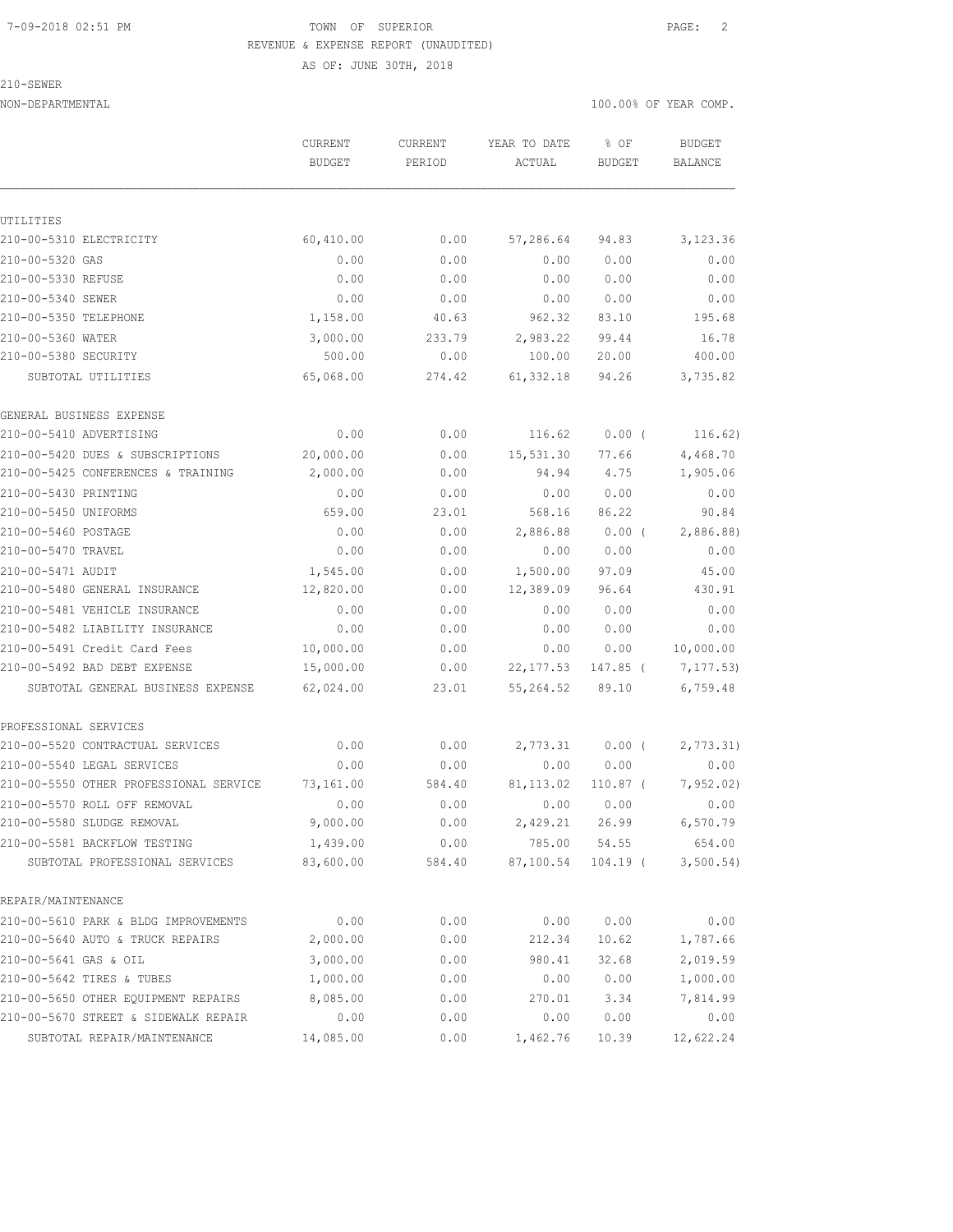#### 7-09-2018 02:51 PM TOWN OF SUPERIOR PAGE: 3 REVENUE & EXPENSE REPORT (UNAUDITED)

AS OF: JUNE 30TH, 2018

210-SEWER

|                                     | CURRENT<br><b>BUDGET</b>           | CURRENT<br>PERIOD | YEAR TO DATE<br>ACTUAL                          | % OF<br>BUDGET | BUDGET<br>BALANCE    |
|-------------------------------------|------------------------------------|-------------------|-------------------------------------------------|----------------|----------------------|
|                                     |                                    |                   |                                                 |                |                      |
| CAPITAL OUTLAY                      |                                    |                   |                                                 |                |                      |
| 210-00-5710 BUILDING                | 500.00                             | 0.00              | 0.00                                            | 0.00           | 500.00               |
| 210-00-5750 OTHER EOUIP/SMALL TOOLS | 8,151.00                           | 0.00              |                                                 |                | 160.14 1.96 7,990.86 |
| 210-00-5760 R&M WELLS & PUMPS       | 25,000.00 (                        | 136.11)           | 7,757.11 31.03                                  |                | 17,242.89            |
| 210-00-5790 MACHINERY AND EOUIPMENT | 30,000.00                          | 0.00              | 518.99 1.73                                     |                | 29,481.01            |
| SUBTOTAL CAPITAL OUTLAY             | 63,651.00 (                        | 136.11)           | 8,436.24                                        | 13.25          | 55, 214.76           |
| NON-OPERATING                       |                                    |                   |                                                 |                |                      |
| 210-00-5800 DEPRECIATION            | 0.00                               | 0.00              | 0.00                                            | 0.00           | 0.00                 |
| SUBTOTAL NON-OPERATING              | 0.00                               | 0.00              | 0.00                                            | 0.00           | 0.00                 |
| DEBT SERVICE                        |                                    |                   |                                                 |                |                      |
| 210-00-5999 CONTINGENCY             | 15,188.00                          | 0.00              | 0.00                                            | 0.00           | 15,188.00            |
| SUBTOTAL DEBT SERVICE               | 15,188.00                          | 0.00              | 0.00                                            | 0.00           | 15,188.00            |
| TOTAL EXPENDITURES                  |                                    |                   | 459,866.00 8,662.59 326,682.35 71.04 133,183.65 |                |                      |
|                                     |                                    |                   |                                                 |                |                      |
| REVENUES OVER/(UNDER) EXPENDITURES  | 59,866.00)<br>$\sim$ $\sim$ $\sim$ |                   | 24,036.41 ( 16,372.53) ( 43,493.47)             |                |                      |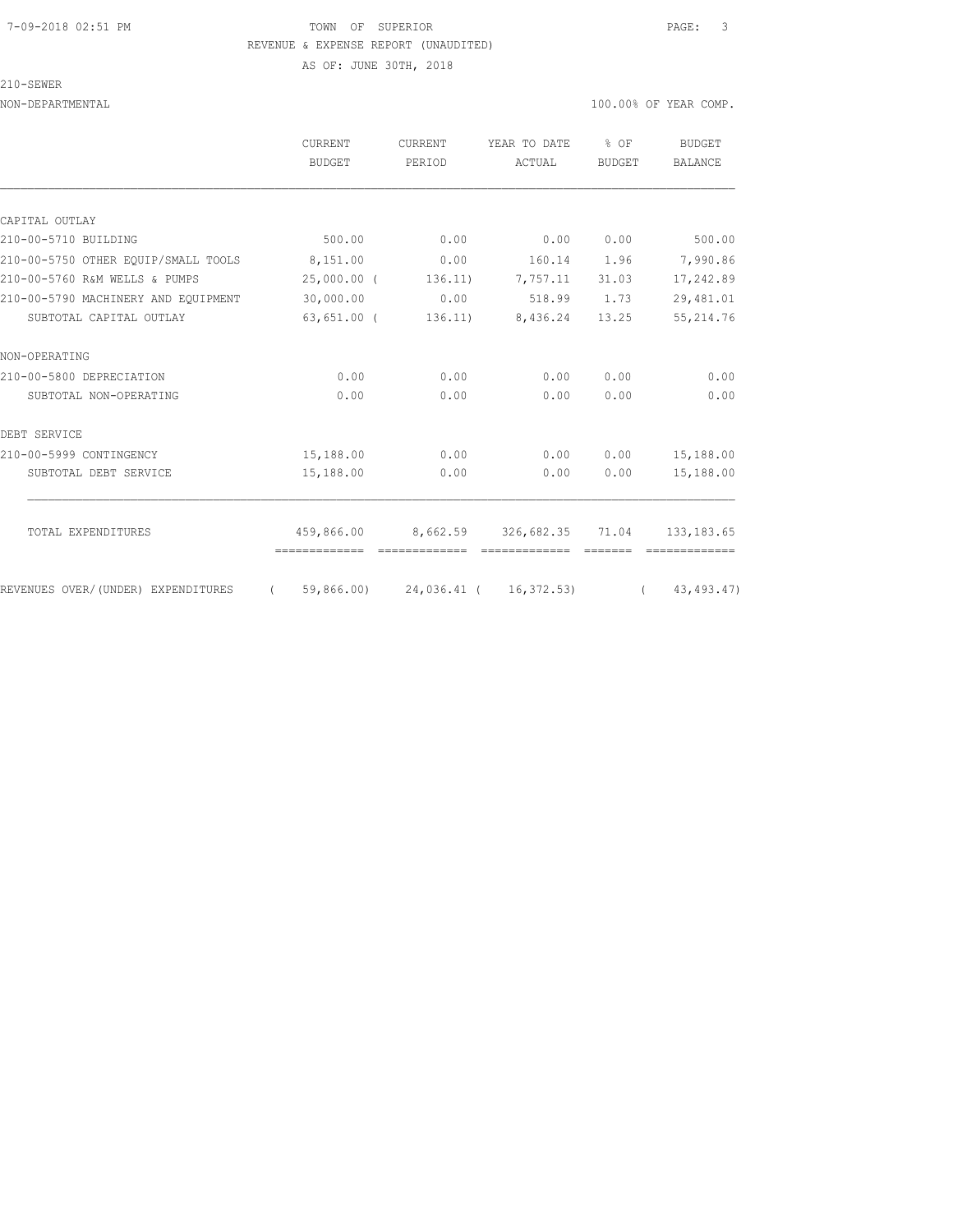#### 7-09-2018 02:51 PM TOWN OF SUPERIOR PAGE: 4 REVENUE & EXPENSE REPORT (UNAUDITED)

AS OF: JUNE 30TH, 2018

210-SEWER

|                                       | CURRENT<br><b>BUDGET</b>          | <b>CURRENT</b><br>PERIOD              | YEAR TO DATE<br>ACTUAL                        | % OF<br><b>BUDGET</b> | BUDGET<br>BALANCE                            |
|---------------------------------------|-----------------------------------|---------------------------------------|-----------------------------------------------|-----------------------|----------------------------------------------|
|                                       |                                   |                                       |                                               |                       |                                              |
| FUND TOTAL REVENUES                   | 400,000.00                        | 32,699.00                             | 310,309.82                                    | 77.58                 | 89,690.18                                    |
| FUND TOTAL EXPENDITURES               | 459,866.00                        | 8,662.59                              | 326,682.35                                    | 71.04                 | 133, 183.65                                  |
| REVENUES OVER/(UNDER)<br>EXPENDITURES | 59,866.00)<br>--------------<br>. | 24,036.41 (<br>__________<br>________ | 16, 372, 53)<br>_____________<br>------------ |                       | 43, 493. 47)<br>____________<br>------------ |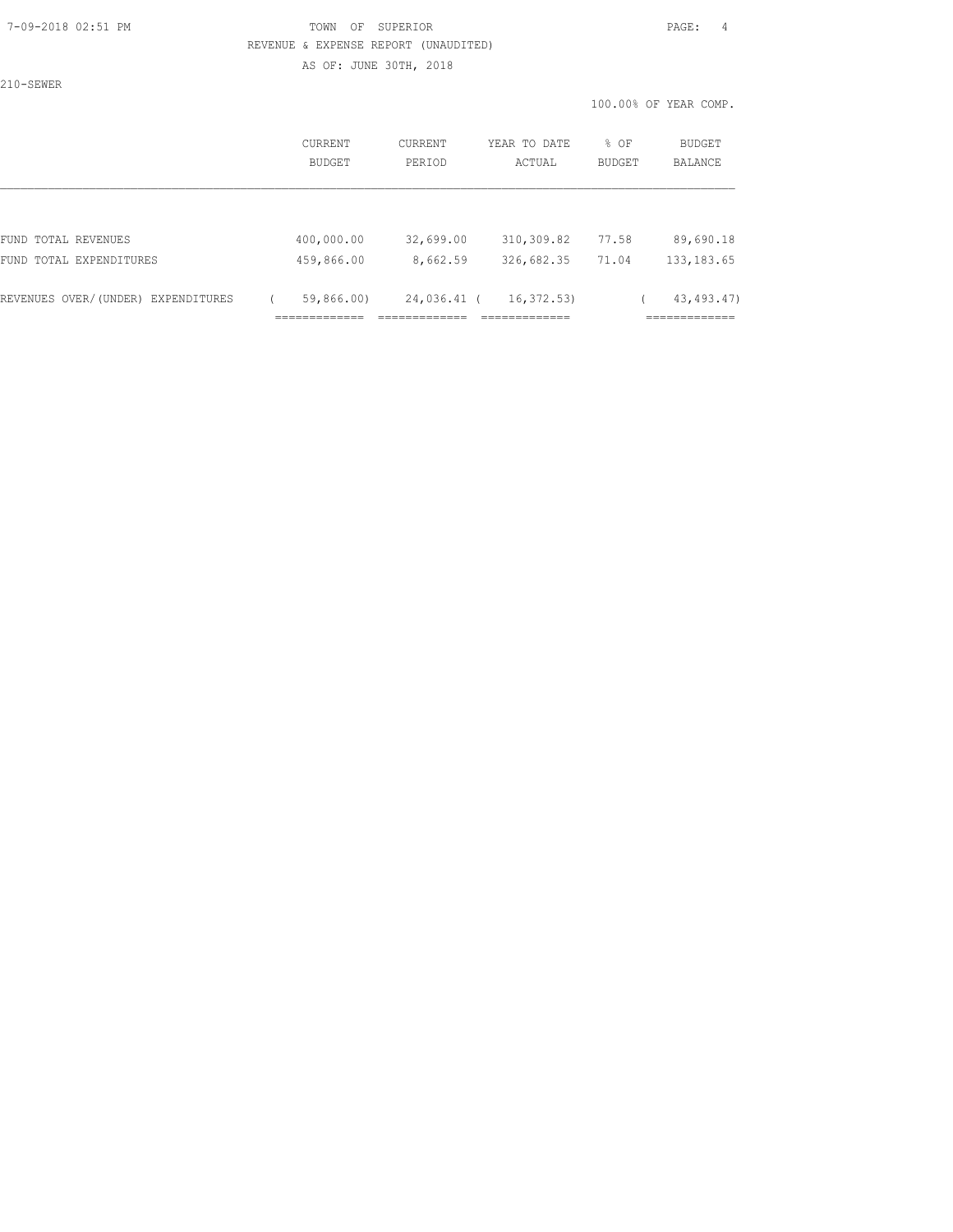## 7-09-2018 02:51 PM TOWN OF SUPERIOR PAGE: 1 REVENUE & EXPENSE REPORT (UNAUDITED) AS OF: JUNE 30TH, 2018

220-AMBULANCE

| REVENUES<br>TAXES<br>220-00-4133 PROPERTY TAXES<br>0.00<br>0.00<br>0.00<br>0.00<br>0.00<br>SUBTOTAL TAXES<br>0.00<br>0.00<br>0.00<br>0.00<br>0.00<br>0.00<br>0.00<br>0.00<br>0.00<br>SUBTOTAL BUSINESS SERVICES<br>0.00 | % OF<br><b>BUDGET</b><br>BUDGET<br>BALANCE |
|-------------------------------------------------------------------------------------------------------------------------------------------------------------------------------------------------------------------------|--------------------------------------------|
|                                                                                                                                                                                                                         |                                            |
|                                                                                                                                                                                                                         |                                            |
| <b>BUSINESS SERVICES</b><br>220-00-4240 RENTAL FEES<br>220-00-4250 FINES                                                                                                                                                | 0.00<br>0.00                               |
|                                                                                                                                                                                                                         | 0.00<br>0.00                               |
|                                                                                                                                                                                                                         |                                            |
|                                                                                                                                                                                                                         | 0.00<br>0.00                               |
|                                                                                                                                                                                                                         | 0.00<br>0.00                               |
|                                                                                                                                                                                                                         | 0.00<br>0.00                               |
| ENTERPRISE SERVICES                                                                                                                                                                                                     |                                            |
| 220-00-4310 AMBULANCE BILLINGS<br>340,000.00<br>23,068.44 312,808.78 92.00                                                                                                                                              | 27, 191.22                                 |
| 220-00-4311 INTERFACILITY TRANSPORTS<br>0.00<br>0.00<br>0.00<br>0.00                                                                                                                                                    | 0.00                                       |
| 340,000.00<br>312,808.78<br>23,068.44<br>92.00<br>SUBTOTAL ENTERPRISE SERVICES                                                                                                                                          | 27, 191.22                                 |
| CONTINGENCY                                                                                                                                                                                                             |                                            |
| 220-00-4900 CONTINGENCY<br>0.00<br>0.00<br>0.00                                                                                                                                                                         | 0.00<br>0.00                               |
| 220-00-4901 INTERFUND TRANSFER-AMBULANCE<br>0.00<br>0.00<br>0.00<br>SUBTOTAL CONTINGENCY<br>0.00<br>0.00<br>0.00                                                                                                        | 0.00<br>0.00<br>0.00<br>0.00               |
| 340,000.00<br>23,068.44 312,808.78 92.00<br>TOTAL REVENUES                                                                                                                                                              | 27, 191.22                                 |
| EXPENDITURES                                                                                                                                                                                                            |                                            |
| PERSONEL                                                                                                                                                                                                                |                                            |
| 220-00-5100 SALARIES<br>210,647.00  16,574.86  228,229.70  108.35  ( 17,582.70)                                                                                                                                         |                                            |
| 220-00-5101 OVERTIME<br>20,000.00                                                                                                                                                                                       |                                            |
| 220-00-5151 FICA<br>13,442.00<br>1,047.63 14,128.18                                                                                                                                                                     | 105.10 (686.18)                            |
| 220-00-5152 MEDICARE<br>3,144.00<br>245.01 3,304.26 105.10 ( 160.26)                                                                                                                                                    |                                            |
| 220-00-5153 STATE UNEMPLOYMENT<br>1,985.82<br>1,453.00<br>94.65                                                                                                                                                         | 136.67 (<br>532.82)                        |
| 220-00-5154 WORKERS COMP INSURANCE<br>7,388.00<br>10,230.00<br>0.00                                                                                                                                                     | $138.47$ ( 2,842.00)                       |
| 220-00-5160 PUBLIC SAFETY RETIREMENT<br>0.00<br>13,857.57 0.00 (<br>1,833.52                                                                                                                                            | 13, 857.57)                                |
| 220-00-5161 ARIZONA STATE RETIREMENT<br>20,738.00<br>0.00<br>35.88                                                                                                                                                      | 20,702.12<br>0.17                          |
| 220-00-5162 LIFE INSURANCE<br>386.00<br>0.00<br>171.52<br>44.44                                                                                                                                                         |                                            |
| 220-00-5163 HEALTH INSURANCE<br>15,337.00<br>8,933.25 58.25<br>1,429.32                                                                                                                                                 | 214.48                                     |
| 220-00-5164 DENTAL INSURANCE<br>1,775.00<br>0.00<br>462.95<br>294,310.00<br>21,392.03<br>307,446.04 104.46 (<br>SUBTOTAL PERSONEL                                                                                       | 6,403.75                                   |
| SUPPLIES                                                                                                                                                                                                                | 26.08<br>1,312.05                          |
| 220-00-5210 OFFICE SUPPLIES<br>0.00<br>0.00<br>0.00                                                                                                                                                                     |                                            |
| 220-00-5220 MEDICAL SUPPLIES<br>14,000.00<br>799.10<br>13, 142.61                                                                                                                                                       | 13, 136.04)                                |
| 0.00<br>220-00-5225 SAFETY SUPPLIES/EQUIPMENT<br>0.00<br>0.00                                                                                                                                                           | 0.00<br>0.00                               |
| 220-00-5230 SANITATION SUPPLIES<br>0.00<br>0.00<br>0.00                                                                                                                                                                 | 857.39<br>93.88                            |
| 220-00-5299 OPERATING SUPPLIES<br>0.00<br>0.00<br>0.00                                                                                                                                                                  | 0.00<br>0.00                               |
| 14,000.00<br>13, 142.61<br>SUBTOTAL SUPPLIES<br>799.10<br>93.88                                                                                                                                                         | 0.00<br>0.00<br>0.00<br>0.00               |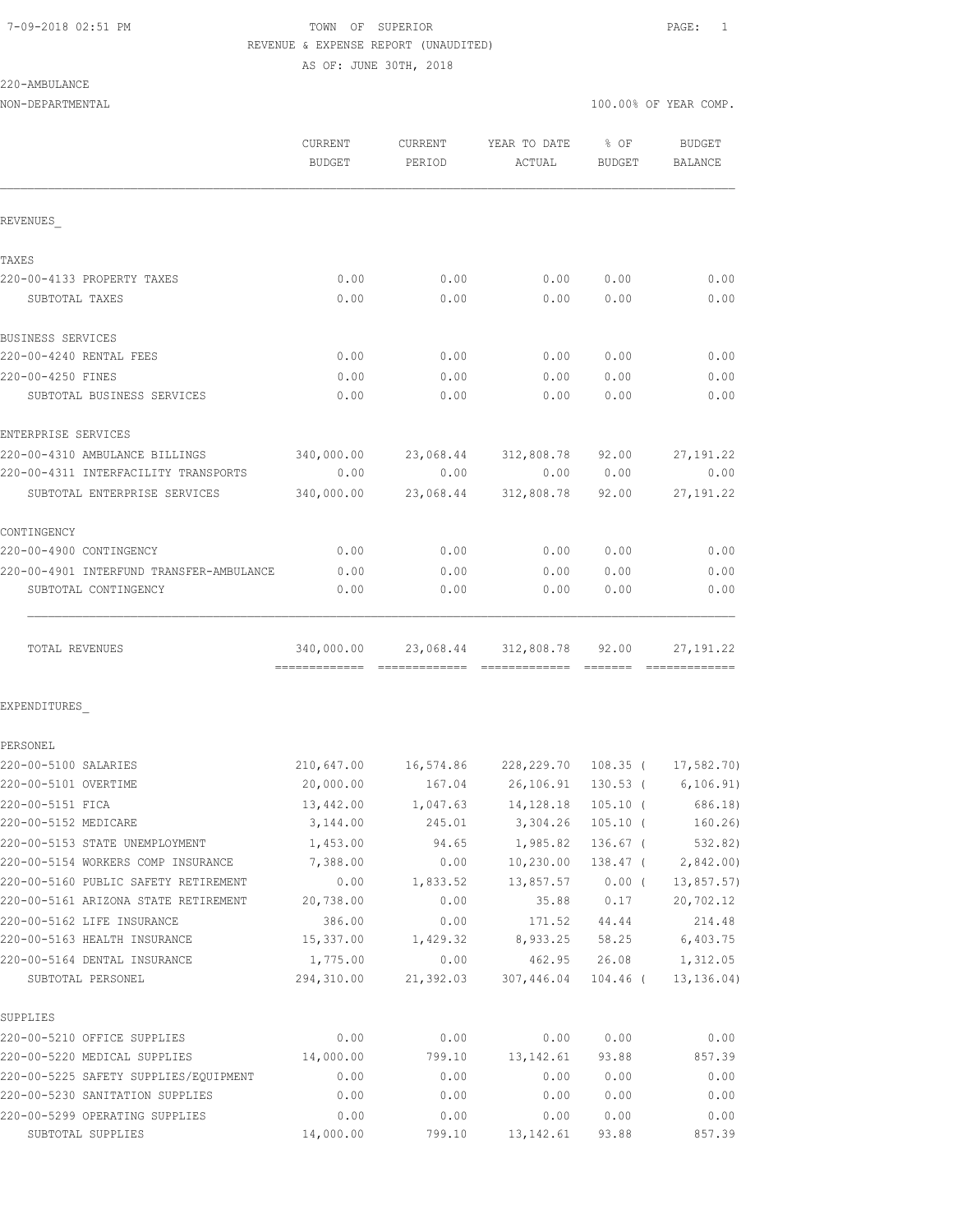## 7-09-2018 02:51 PM TOWN OF SUPERIOR PAGE: 2 REVENUE & EXPENSE REPORT (UNAUDITED)

AS OF: JUNE 30TH, 2018

#### 220-AMBULANCE

|                                        | <b>CURRENT</b><br>BUDGET | <b>CURRENT</b><br>PERIOD | YEAR TO DATE<br>ACTUAL | % OF<br>BUDGET | <b>BUDGET</b><br>BALANCE |
|----------------------------------------|--------------------------|--------------------------|------------------------|----------------|--------------------------|
|                                        |                          |                          |                        |                |                          |
| UTILITIES                              |                          |                          |                        |                |                          |
| 220-00-5310 ELECTRICITY                | 2,840.00                 | 0.00                     | 2,134.76               | 75.17          | 705.24                   |
| 220-00-5320 GAS                        | 0.00                     | 0.00                     | 0.00                   | 0.00           | 0.00                     |
| 220-00-5330 REFUSE                     | 0.00                     | 0.00                     | 0.00                   | 0.00           | 0.00                     |
| 220-00-5340 SEWER                      | 0.00                     | 0.00                     | 0.00                   | 0.00           | 0.00                     |
| 220-00-5350 TELEPHONE                  | 1,804.00                 | 0.00                     | 1,214.56               | 67.33          | 589.44                   |
| 220-00-5360 WATER                      | 900.00                   | 70.64                    | 814.82                 | 90.54          | 85.18                    |
| SUBTOTAL UTILITIES                     | 5,544.00                 | 70.64                    | 4,164.14               | 75.11          | 1,379.86                 |
| GENERAL BUSINESS EXPENSE               |                          |                          |                        |                |                          |
| 220-00-5410 ADVERTISING                | 0.00                     | 0.00                     | 0.00                   | 0.00           | 0.00                     |
| 220-00-5420 DUES & SUBSCRIPTIONS       | 811.00                   | 0.00                     | 869.00                 | $107.15$ (     | 58.00)                   |
| 220-00-5425 CONFERENCES & TRAINING     | 0.00                     | 0.00                     | 0.00                   | 0.00           | 0.00                     |
| 220-00-5430 PRINTING                   | 0.00                     | 0.00                     | 204.10                 | $0.00$ (       | 204.10)                  |
| 220-00-5450 UNIFORMS                   | 0.00                     | 0.00                     | 0.00                   | 0.00           | 0.00                     |
| 220-00-5460 POSTAGE                    | 0.00                     | 0.00                     | 0.00                   | 0.00           | 0.00                     |
| 220-00-5470 TRAVEL                     | 0.00                     | 0.00                     | 0.00                   | 0.00           | 0.00                     |
| 220-00-5471 AUDIT                      | 0.00                     | 0.00                     | 1,500.00               | $0.00$ (       | 1,500.00)                |
| 220-00-5480 GENERAL INSURANCE          | 6,410.00                 | 0.00                     | 6,194.52               | 96.64          | 215.48                   |
| 220-00-5481 VEHICLE INSURANCE          | 0.00                     | 0.00                     | 0.00                   | 0.00           | 0.00                     |
| 220-00-5482 LIABILITY INSURANCE        | 0.00                     | 0.00                     | 0.00                   | 0.00           | 0.00                     |
| 220-00-5492 BAD DEBT EXPENSE           | 0.00                     | 0.00                     | 0.00                   | 0.00           | 0.00                     |
| 220-00-5493 CONTRACTUAL DEDUCTIONS     | 0.00                     | 0.00                     | 0.00                   | 0.00           | 0.00                     |
| SUBTOTAL GENERAL BUSINESS EXPENSE      | 7,221.00                 | 0.00                     | 8,767.62               | 121.42 (       | 1, 546.62)               |
| PROFESSIONAL SERVICES                  |                          |                          |                        |                |                          |
| 220-00-5520 CONTRACTUAL SERVICES       | 24,000.00                | 1,585.25                 | 21,543.55              | 89.76          | 2,456.45                 |
| 220-00-5540 LEGAL SERVICES             | 0.00                     | 0.00                     | 0.00                   | 0.00           | 0.00                     |
| 220-00-5550 OTHER PROFESSIONAL SERVICE | 10,080.00                | 0.00                     | 1,099.40               | 10.91          | 8,980.60                 |
| 220-00-5555 IMMUNIZATION               | 0.00                     | 0.00                     | 0.00                   | 0.00           | 0.00                     |
| SUBTOTAL PROFESSIONAL SERVICES         | 34,080.00                | 1,585.25                 | 22,642.95              | 66.44          | 11,437.05                |
| REPAIR/MAINTENANCE                     |                          |                          |                        |                |                          |
| 220-00-5610 PARK & BLDG IMPROVEMENTS   | 0.00                     | 0.00                     | 0.00                   | 0.00           | 0.00                     |
| 220-00-5640 AUTO & TRUCK REPAIRS       | 0.00                     | 0.00                     | 0.00                   | 0.00           | 0.00                     |
| 220-00-5641 GAS & OIL                  | 6,000.00                 | 0.00                     | 8,025.45               | 133.76 (       | 2,025.45)                |
| 220-00-5642 TIRES & TUBES              | 0.00                     | 0.00                     | 0.00                   | 0.00           | 0.00                     |
| 220-00-5650 OTHER EQUIPMENT REPAIRS    | 0.00                     | 0.00                     | 0.00                   | 0.00           | 0.00                     |
| 220-00-5670 STREET & SIDEWALK REPAIR   | 0.00                     | 0.00                     | 0.00                   | 0.00           | 0.00                     |
| SUBTOTAL REPAIR/MAINTENANCE            | 6,000.00                 | 0.00                     | 8,025.45               | 133.76 (       | 2,025.45)                |
| CAPITAL OUTLAY                         |                          |                          |                        |                |                          |
| 220-00-5710 BUILDING                   | 0.00                     | 0.00                     | 0.00                   | 0.00           | 0.00                     |
| 220-00-5715 AMBULANCE                  | 0.00                     | 0.00                     | 0.00                   | 0.00           | 0.00                     |
| 220-00-5730 RADIO EQUIPMENT            | 0.00                     | 0.00                     | 0.00                   | 0.00           | 0.00                     |
| 220-00-5740 MEDICAL EQUIPMENT          | 0.00                     | 0.00                     | 0.00                   | 0.00           | 0.00                     |
| 220-00-5741 Audit                      | 1,545.00                 | 0.00                     | 0.00                   | 0.00           | 1,545.00                 |
| 220-00-5750 OTHER EQUIP/SMALL TOOLS    | 0.00                     | 0.00                     | 0.00                   | 0.00           | 0.00                     |
| SUBTOTAL CAPITAL OUTLAY                | 1,545.00                 | 0.00                     | 0.00                   | 0.00           | 1,545.00                 |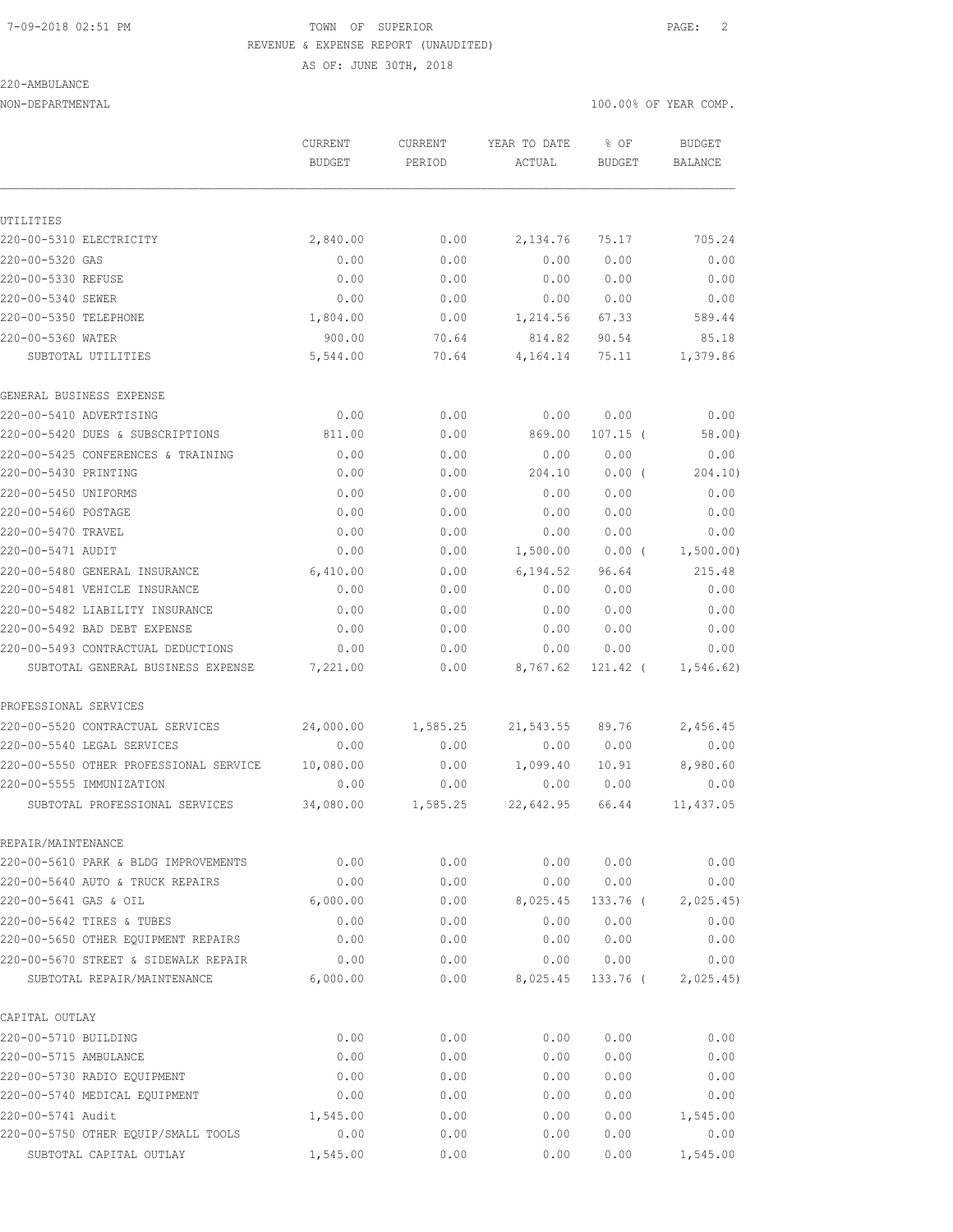### 7-09-2018 02:51 PM TOWN OF SUPERIOR PAGE: 3 REVENUE & EXPENSE REPORT (UNAUDITED) AS OF: JUNE 30TH, 2018

220-AMBULANCE

|                                    | CURRENT<br><b>BUDGET</b>   | CURRENT<br>PERIOD | YEAR TO DATE<br>ACTUAL   | % OF<br><b>BUDGET</b> | BUDGET<br>BALANCE |
|------------------------------------|----------------------------|-------------------|--------------------------|-----------------------|-------------------|
|                                    |                            |                   |                          |                       |                   |
| NON-OPERATING                      |                            |                   |                          |                       |                   |
| 220-00-5800 DEPRECIATION           | 0.00                       | 0.00              | 0.00                     | 0.00                  | 0.00              |
| SUBTOTAL NON-OPERATING             | 0.00                       | 0.00              | 0.00                     | 0.00                  | 0.00              |
| DEBT SERVICE                       |                            |                   |                          |                       |                   |
| 220-00-5999 CONTINGENCY            | 31,700.00                  | 0.00              | 0.00                     | 0.00                  | 31,700.00         |
| SUBTOTAL DEBT SERVICE              | 31,700.00                  | 0.00              | 0.00                     | 0.00                  | 31,700.00         |
| TOTAL EXPENDITURES                 | 394,400.00                 | 23,847.02         | 364, 188.81 92.34        |                       | 30, 211.19        |
| REVENUES OVER/(UNDER) EXPENDITURES | $54,400.00)$ (<br>$\left($ |                   | $778.58$ ( $51,380.03$ ) |                       | 3,019.97)         |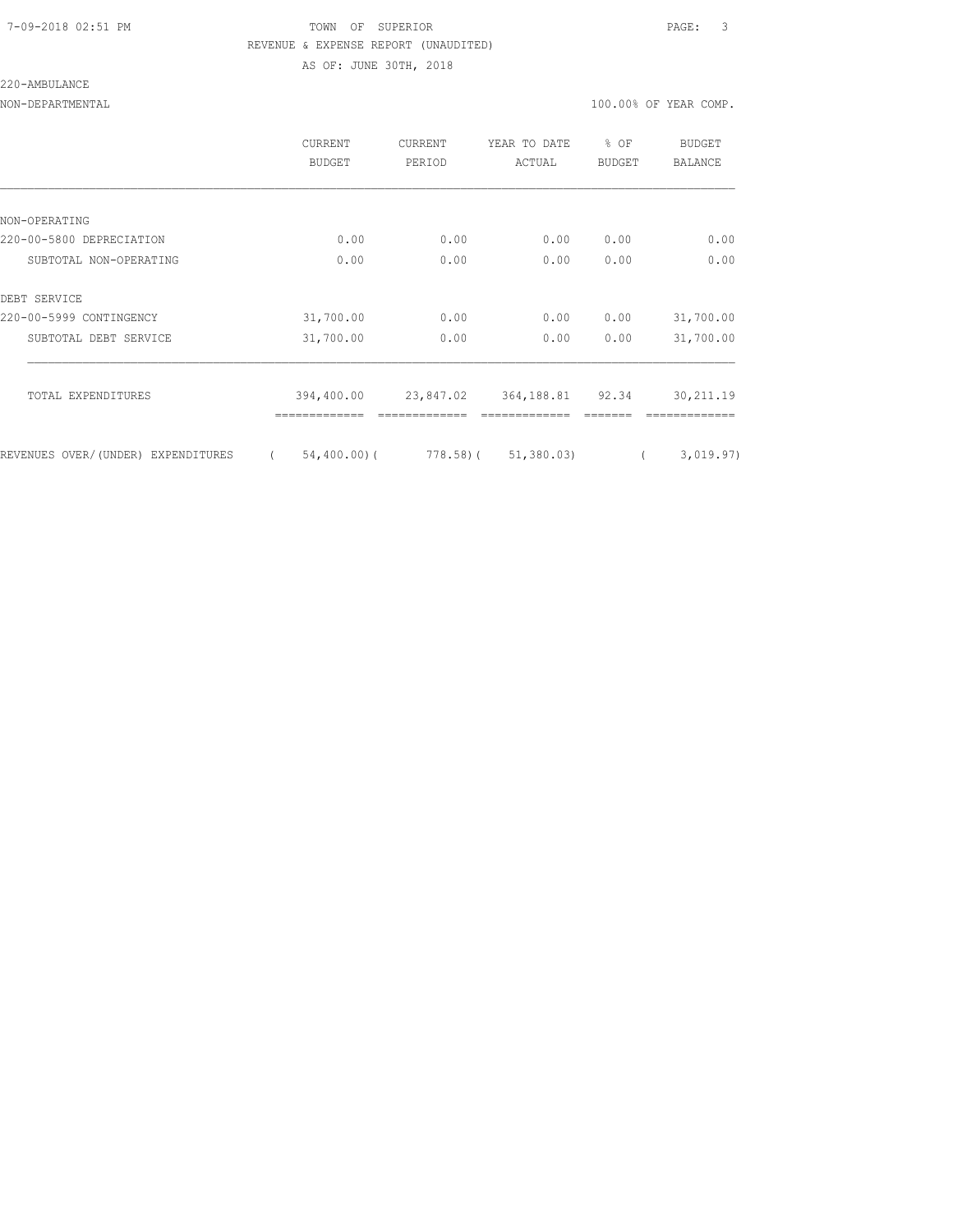## 7-09-2018 02:51 PM TOWN OF SUPERIOR PAGE: 4 REVENUE & EXPENSE REPORT (UNAUDITED) AS OF: JUNE 30TH, 2018

220-AMBULANCE

|                                    |                   |                |                          |                        |                | 100.00% OF YEAR COMP. |
|------------------------------------|-------------------|----------------|--------------------------|------------------------|----------------|-----------------------|
|                                    | CURRENT<br>BUDGET |                | <b>CURRENT</b><br>PERIOD | YEAR TO DATE<br>ACTUAL | % OF<br>BUDGET | BUDGET<br>BALANCE     |
|                                    |                   |                |                          |                        |                |                       |
| FUND TOTAL REVENUES                |                   | 340,000.00     | 23,068.44                | 312,808.78             | 92.00          | 27, 191.22            |
| FUND TOTAL EXPENDITURES            |                   | 394,400.00     | 23,847.02                | 364,188.81             | 92.34          | 30, 211.19            |
| REVENUES OVER/(UNDER) EXPENDITURES |                   | $54,400.00)$ ( | $778.58$ ) (             | 51,380.03              |                | 3,019.97)             |
|                                    |                   |                |                          |                        |                | ===========           |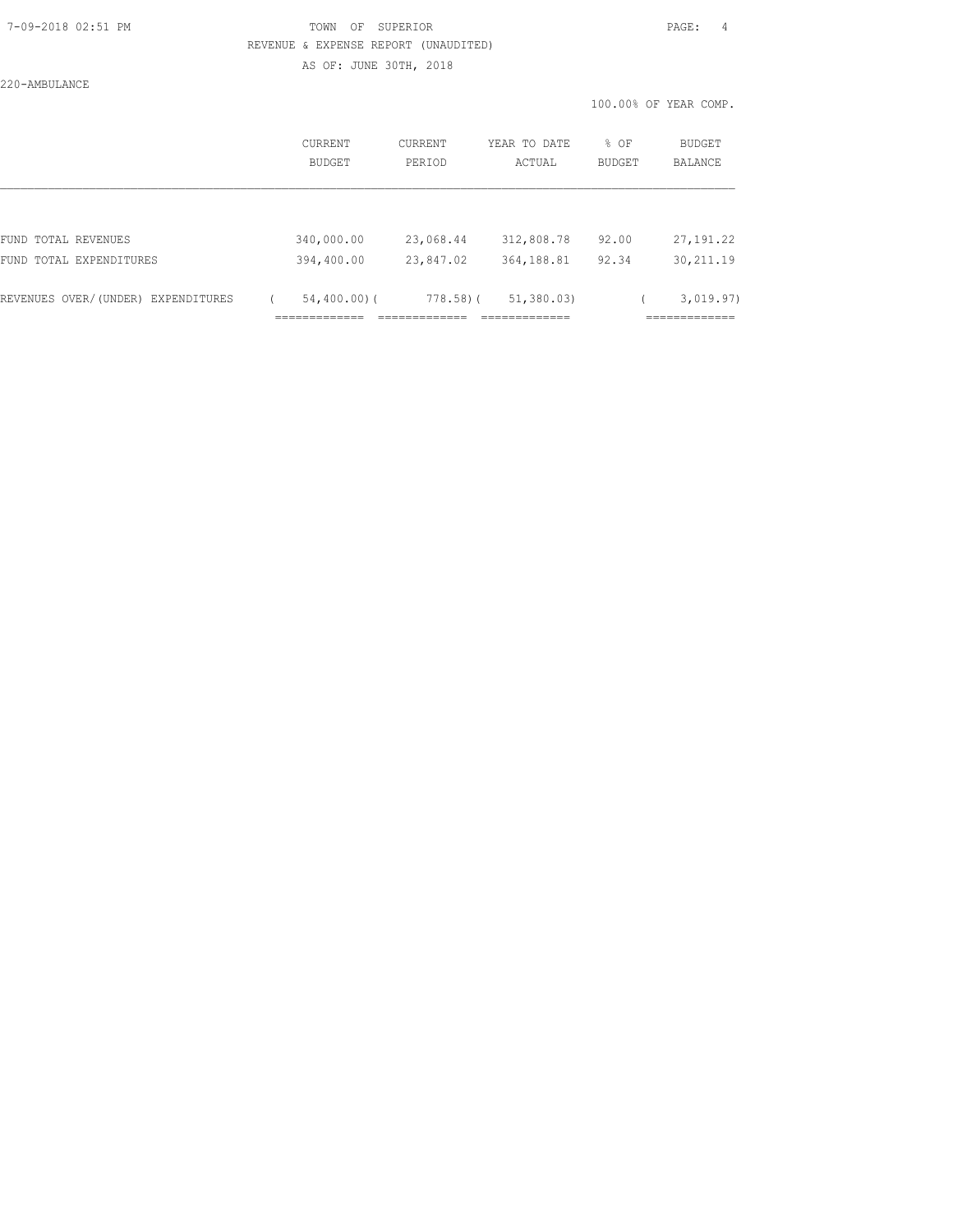## 7-09-2018 02:51 PM TOWN OF SUPERIOR PAGE: 1 REVENUE & EXPENSE REPORT (UNAUDITED)

|                                   | AS OF: JUNE 30TH, 2018   |                   |                        |                       |                             |
|-----------------------------------|--------------------------|-------------------|------------------------|-----------------------|-----------------------------|
| 230-CEMETARY                      |                          |                   |                        |                       |                             |
| NON-DEPARTMENTAL                  |                          |                   |                        |                       | 100.00% OF YEAR COMP.       |
|                                   | CURRENT<br><b>BUDGET</b> | CURRENT<br>PERIOD | YEAR TO DATE<br>ACTUAL | % OF<br><b>BUDGET</b> | BUDGET<br><b>BALANCE</b>    |
| REVENUES                          |                          |                   |                        |                       |                             |
| BUSINESS SERVICES                 |                          |                   |                        |                       |                             |
| 230-00-4220 CEMETARY WORK PERMITS | 25,000.00                | 0.00              | 0.00                   | 0.00                  | 25,000.00                   |
| 230-00-4240 WEEKEND FEE           | 0.00                     | 300.00            | 3,200.00               | $0.00$ (              | 3,200.00)                   |
| 230-00-4250 FINES                 | 0.00                     | 0.00              | 0.00                   | 0.00                  | 0.00                        |
| SUBTOTAL BUSINESS SERVICES        | 25,000.00                | 300.00            | 3,200.00               | 12.80                 | 21,800.00                   |
| ENTERPRISE SERVICES               |                          |                   |                        |                       |                             |
| 230-00-4320 PLOT PURCHASE         | 0.00                     |                   | 500.00 8,385.00        |                       | $0.00$ ( $8,385.00$ )       |
| 230-00-4321 OPEN/CLOSE            | 0.00                     | 1,900.00          | 12,150.00              | $0.00$ (              | 12, 150.00                  |
| SUBTOTAL ENTERPRISE SERVICES      | 0.00                     | 2,400.00          | 20,535.00              | $0.00$ (              | 20, 535.00                  |
| CONTINGENCY                       |                          |                   |                        |                       |                             |
| 230-00-4900 CONTINGENCY           | 0.00                     | 0.00              | 0.00                   | 0.00                  | 0.00                        |
| SUBTOTAL CONTINGENCY              | 0.00                     | 0.00              | 0.00                   | 0.00                  | 0.00                        |
| TOTAL REVENUES                    | 25,000.00                | 2,700.00          | 23,735.00              | 94.94                 | 1,265.00                    |
| EXPENDITURES                      |                          |                   |                        |                       |                             |
| PERSONEL                          |                          |                   |                        |                       |                             |
| 230-00-5100 SALARIES              | 4,548.00                 | 566.04            |                        |                       | 7,294.84 160.40 ( 2,746.84) |
| 230-00-5101 OVERTIME              | 0.00                     | 9.23              |                        | 390.03 0.00 (         | 390.03)                     |
| 230-00-5120 INMATE LABOR          | 0.00                     | 0.00              | 0.00                   | 0.00                  | 0.00                        |
| 230-00-5151 FICA                  | 281.00                   | 35.67             | 458.06                 | $163.01$ (            | 177.06)                     |

| 230-00-5151 FICA                      | 281.00   | 35.67  | 458.06   | $163.01$ ( | 177.06)   |
|---------------------------------------|----------|--------|----------|------------|-----------|
| 230-00-5152 MEDICARE                  | 66.00    | 8.34   | 107.13   | $162.32$ ( | 41.13)    |
| 230-00-5153 STATE UNEMPLOYMENT        | 34.00    | 0.00   | 40.47    | $119.03$ ( | 6.47)     |
| 230-00-5154 WORKERS COMP INSURANCE    | 10.00    | 0.00   | 0.00     | 0.00       | 10.00     |
| 230-00-5161 ARIZONA STATE RETIREMENT  | 523.00   | 66.16  | 853.88   | $163.27$ ( | 330.88)   |
| 230-00-5162 LIFE INSURANCE            | 12.00    | 0.00   | 0.00     | 0.00       | 12.00     |
| 230-00-5163 HEALTH INSURANCE          | 0.00     | 0.00   | 0.00     | 0.00       | 0.00      |
| 230-00-5164 DENTAL INSURANCE          | 55.00    | 0.00   | 0.00     | 0.00       | 55.00     |
| SUBTOTAL PERSONEL                     | 5,529.00 | 685.44 | 9,144.41 | $165.39$ ( | 3,615.41) |
| <b>SUPPLIES</b>                       |          |        |          |            |           |
| 230-00-5210 OFFICE SUPPLIES           | 0.00     | 0.00   | 0.00     | 0.00       | 0.00      |
| 230-00-5225 SAFETY SUPPLIES/EOUIPMENT | 0.00     | 0.00   | 0.00     | 0.00       | 0.00      |
| 230-00-5230 SANITATION SUPPLIES       | 0.00     | 0.00   | 0.00     | 0.00       | 0.00      |

230-00-5299 OPERATING SUPPLIES 1,000.00 0.00 6,269.00 626.90 ( 5,269.00) SUBTOTAL SUPPLIES 1,000.00 0.00 6,269.00 626.90 ( 5,269.00)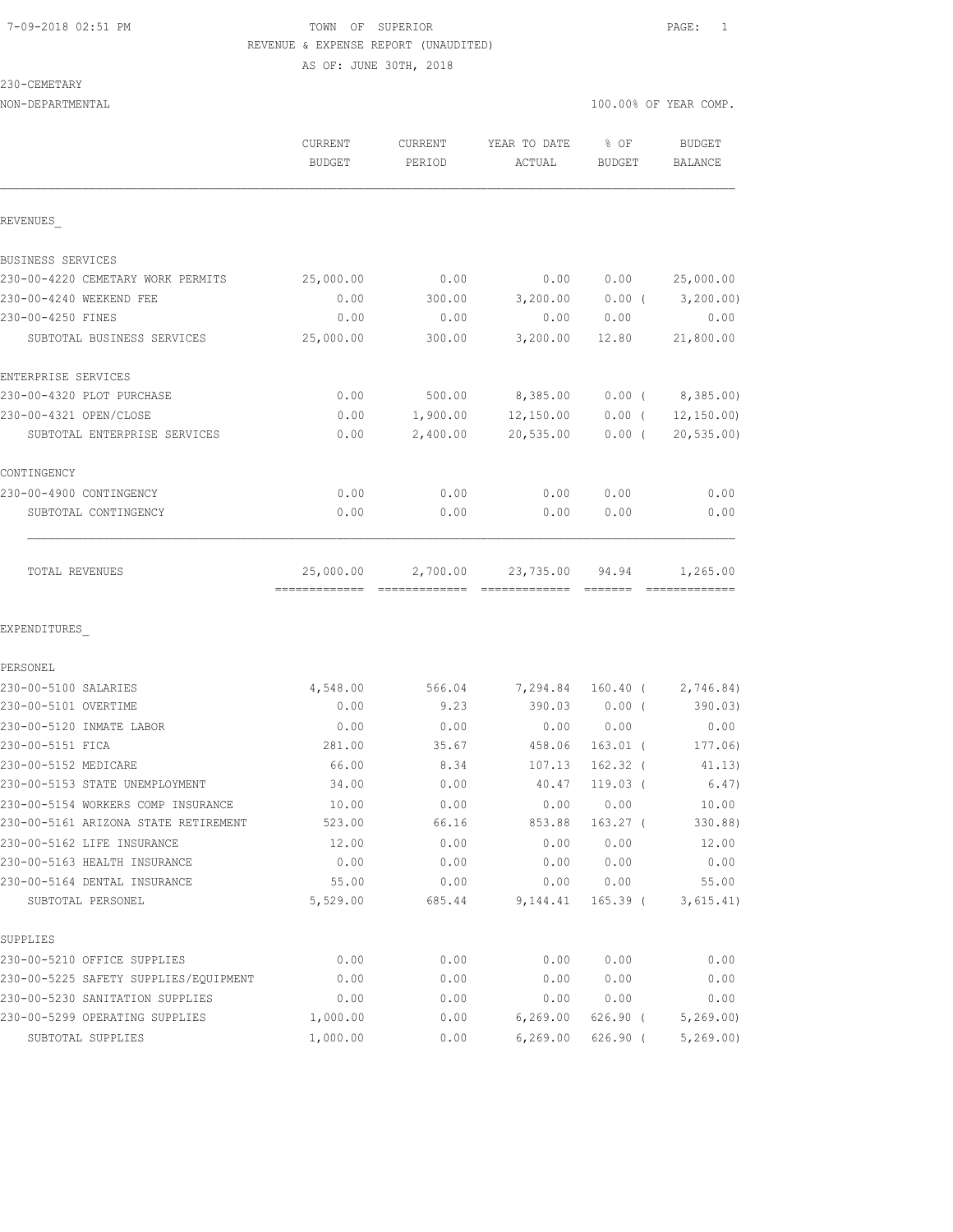#### 7-09-2018 02:51 PM TOWN OF SUPERIOR PAGE: 2 REVENUE & EXPENSE REPORT (UNAUDITED) AS OF: JUNE 30TH, 2018

#### 230-CEMETARY

|                                        | <b>CURRENT</b><br><b>BUDGET</b> | <b>CURRENT</b><br>PERIOD | YEAR TO DATE<br>ACTUAL | % OF<br><b>BUDGET</b> | <b>BUDGET</b><br><b>BALANCE</b> |
|----------------------------------------|---------------------------------|--------------------------|------------------------|-----------------------|---------------------------------|
|                                        |                                 |                          |                        |                       |                                 |
| UTILITIES                              |                                 |                          |                        |                       |                                 |
| 230-00-5310 ELECTRICITY                | 613.00                          | 0.00                     | 557.90                 | 91.01                 | 55.10                           |
| 230-00-5320 GAS                        | 0.00                            | 0.00                     | 0.00                   | 0.00                  | 0.00                            |
| 230-00-5330 REFUSE                     | 0.00                            | 0.00                     | 0.00                   | 0.00                  | 0.00                            |
| 230-00-5340 SEWER                      | 0.00                            | 0.00                     | 0.00                   | 0.00                  | 0.00                            |
| 230-00-5350 TELEPHONE                  | 500.00                          | 0.00                     | 0.00                   | 0.00                  | 500.00                          |
| 230-00-5360 WATER                      | 700.00                          | 214.30                   | 956.59                 | 136.66 (              | 256.59                          |
| SUBTOTAL UTILITIES                     | 1,813.00                        | 214.30                   | 1,514.49               | 83.54                 | 298.51                          |
| GENERAL BUSINESS EXPENSE               |                                 |                          |                        |                       |                                 |
| 230-00-5410 ADVERTISING                | 0.00                            | 0.00                     | 0.00                   | 0.00                  | 0.00                            |
| 230-00-5420 DUES & SUBSCRIPTIONS       | 0.00                            | 0.00                     | 0.00                   | 0.00                  | 0.00                            |
| 230-00-5425 CONFERENCES & TRAINING     | 0.00                            | 0.00                     | 0.00                   | 0.00                  | 0.00                            |
| 230-00-5430 PRINTING                   | 0.00                            | 0.00                     | 0.00                   | 0.00                  | 0.00                            |
| 230-00-5450 UNIFORMS                   | 0.00                            | 0.00                     | 0.00                   | 0.00                  | 0.00                            |
| 230-00-5460 POSTAGE                    | 0.00                            | 0.00                     | 0.00                   | 0.00                  | 0.00                            |
| 230-00-5470 TRAVEL                     | 0.00                            | 0.00                     | 0.00                   | 0.00                  | 0.00                            |
| 230-00-5471 HOST/MEALS                 | 0.00                            | 0.00                     | 0.00                   | 0.00                  | 0.00                            |
| 230-00-5480 GENERAL INSURANCE          | 0.00                            | 0.00                     | 0.00                   | 0.00                  | 0.00                            |
| 230-00-5481 VEHICLE INSURANCE          | 0.00                            | 0.00                     | 0.00                   | 0.00                  | 0.00                            |
| 230-00-5482 LIABILITY INSURANCE        | 0.00                            | 0.00                     | 0.00                   | 0.00                  | 0.00                            |
| 230-00-5492 BAD DEBT EXPENSE           | 0.00                            | 0.00                     | 0.00                   | 0.00                  | 0.00                            |
| SUBTOTAL GENERAL BUSINESS EXPENSE      | 0.00                            | 0.00                     | 0.00                   | 0.00                  | 0.00                            |
| PROFESSIONAL SERVICES                  |                                 |                          |                        |                       |                                 |
| 230-00-5520 CONTRACTUAL SERVICES       | 0.00                            | 0.00                     | 0.00                   | 0.00                  | 0.00                            |
| 230-00-5540 LEGAL SERVICES             | 0.00                            | 0.00                     | 0.00                   | 0.00                  | 0.00                            |
| 230-00-5550 OTHER PROFESSIONAL SERVICE | 0.00                            | 0.00                     | 0.00                   | 0.00                  | 0.00                            |
| SUBTOTAL PROFESSIONAL SERVICES         | 0.00                            | 0.00                     | 0.00                   | 0.00                  | 0.00                            |
|                                        |                                 |                          |                        |                       |                                 |
| REPAIR/MAINTENANCE                     |                                 |                          |                        |                       |                                 |
| 230-00-5610 PARK & BLDG IMPROVEMENTS   | 0.00                            | 0.00                     | 0.00                   | 0.00                  | 0.00                            |
| 230-00-5640 AUTO & TRUCK REPAIRS       | 0.00                            | 0.00                     | 0.00                   | 0.00                  | 0.00                            |
| 230-00-5641 GAS & OIL                  | 0.00                            | 0.00                     | 0.00                   | 0.00                  | 0.00                            |
| 230-00-5642 TIRES & TUBES              | 0.00                            | 0.00                     | 0.00                   | 0.00                  | 0.00                            |
| 230-00-5643 INMATE FUEL                | 0.00                            | 0.00                     | 0.00                   | 0.00                  | 0.00                            |
| 230-00-5650 OTHER EOUIPMENT REPAIRS    | 4,620.00                        | 0.00                     | 0.00                   | 0.00                  | 4,620.00                        |
| 230-00-5670 STREET & SIDEWALK REPAIR   | 0.00                            | 0.00                     | 0.00                   | 0.00                  | 0.00                            |
| SUBTOTAL REPAIR/MAINTENANCE            | 4,620.00                        | 0.00                     | 0.00                   | 0.00                  | 4,620.00                        |
| CAPITAL OUTLAY                         |                                 |                          |                        |                       |                                 |
| 230-00-5710 BUILDING                   | 0.00                            | 0.00                     | 0.00                   | 0.00                  | 0.00                            |
| 230-00-5720 OFFICE EQUIPMENT           | 0.00                            | 0.00                     | 0.00                   | 0.00                  | 0.00                            |
| 230-00-5750 OTHER EQUIP/SMALL TOOLS    | 0.00                            | 0.00                     | 0.00                   | 0.00                  | 0.00                            |
| SUBTOTAL CAPITAL OUTLAY                | 0.00                            | 0.00                     | 0.00                   | 0.00                  | 0.00                            |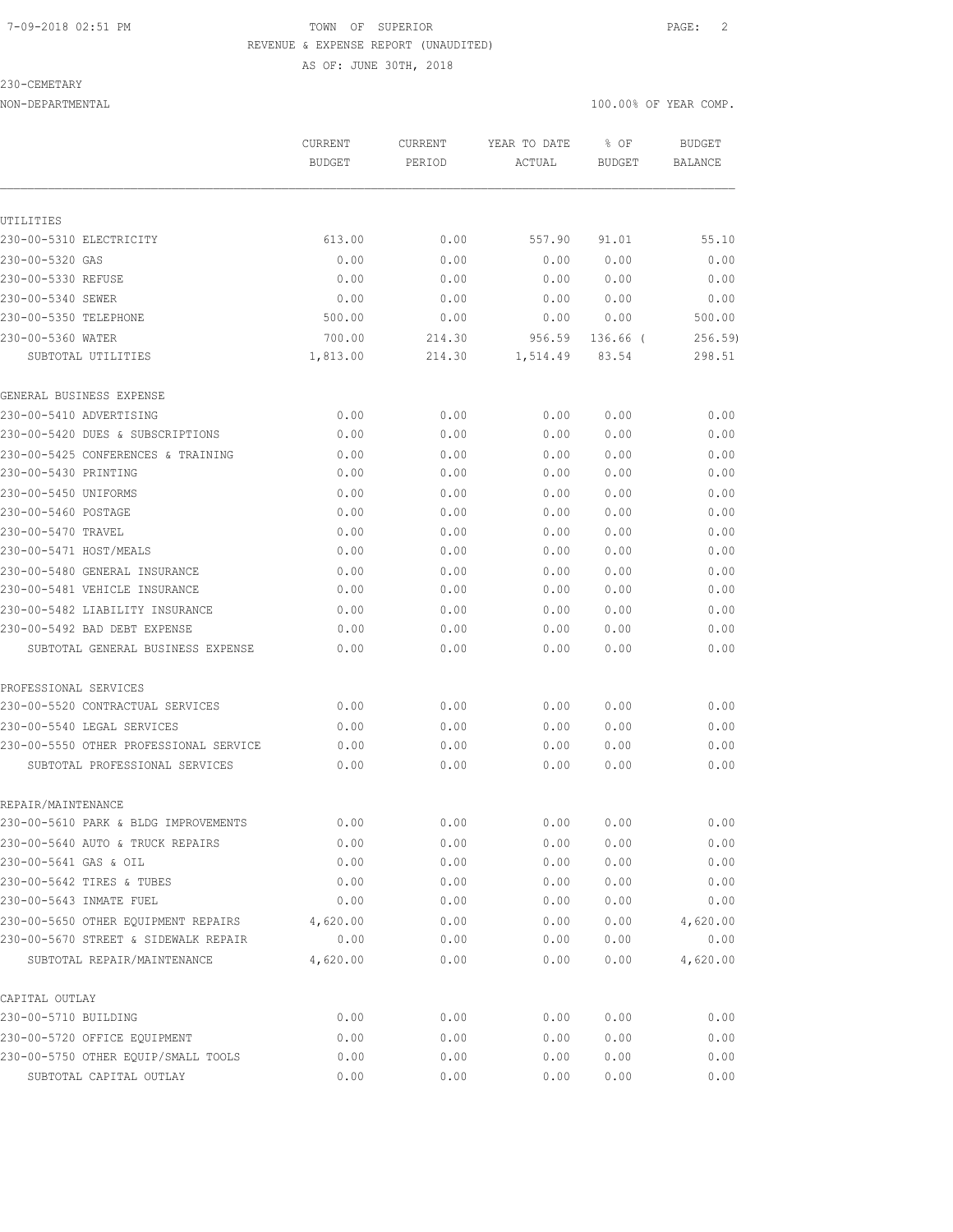### 7-09-2018 02:51 PM TOWN OF SUPERIOR PAGE: 3 REVENUE & EXPENSE REPORT (UNAUDITED) AS OF: JUNE 30TH, 2018

#### 230-CEMETARY

|                                    | CURRENT<br>BUDGET | <b>CURRENT</b><br>PERIOD | YEAR TO DATE<br>ACTUAL | % OF<br><b>BUDGET</b> | <b>BUDGET</b><br>BALANCE |
|------------------------------------|-------------------|--------------------------|------------------------|-----------------------|--------------------------|
|                                    |                   |                          |                        |                       |                          |
| NON-OPERATING                      |                   |                          |                        |                       |                          |
| 230-00-5800 DEPRECIATION           | 0.00              | 0.00                     | 0.00                   | 0.00                  | 0.00                     |
| SUBTOTAL NON-OPERATING             | 0.00              | 0.00                     | 0.00                   | 0.00                  | 0.00                     |
| DEBT SERVICE                       |                   |                          |                        |                       |                          |
| 230-00-5999 CONTINGENCY            | 6,671.00          | 0.00                     | 0.00                   | 0.00                  | 6,671.00                 |
| SUBTOTAL DEBT SERVICE              | 6,671.00          | 0.00                     | 0.00                   | 0.00                  | 6,671.00                 |
|                                    |                   |                          |                        |                       |                          |
| TOTAL EXPENDITURES                 | 19,633.00         | 899.74                   | 16,927.90 86.22        |                       | 2,705.10                 |
|                                    |                   |                          |                        |                       |                          |
| REVENUES OVER/(UNDER) EXPENDITURES | 5,367.00          | 1,800.26                 | 6,807.10               |                       | 1,440.10)                |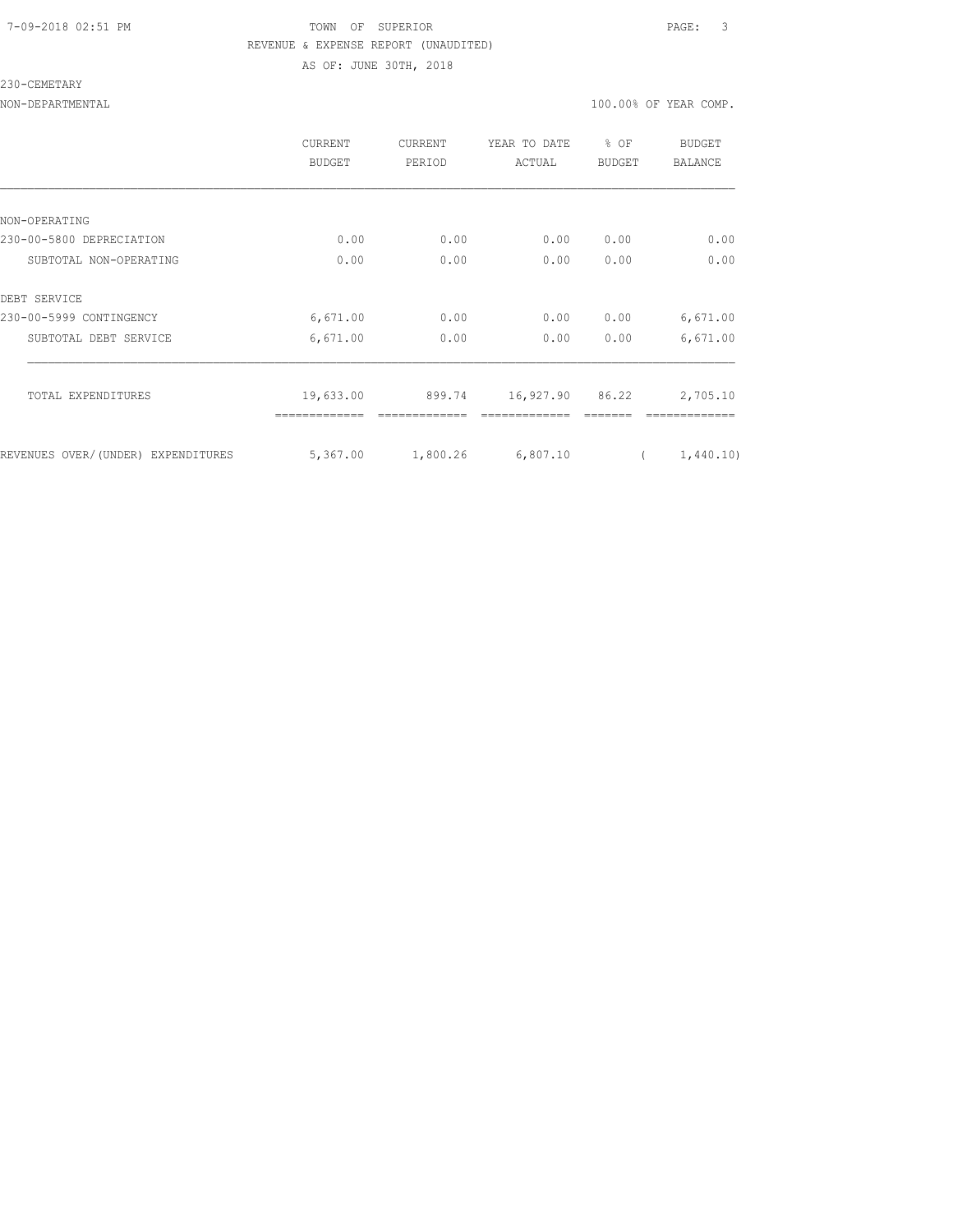#### 7-09-2018 02:51 PM TOWN OF SUPERIOR PAGE: 4 REVENUE & EXPENSE REPORT (UNAUDITED) AS OF: JUNE 30TH, 2018

230-CEMETARY

|                                    | CURRENT<br><b>BUDGET</b> | CURRENT<br>PERIOD | YEAR TO DATE<br>ACTUAL | % OF<br><b>BUDGET</b> | BUDGET<br><b>BALANCE</b> |
|------------------------------------|--------------------------|-------------------|------------------------|-----------------------|--------------------------|
|                                    |                          |                   |                        |                       |                          |
| FUND TOTAL REVENUES                | 25,000.00                | 2,700.00          | 23,735.00              | 94.94                 | 1,265.00                 |
| FUND TOTAL EXPENDITURES            | 19,633.00                | 899.74            | 16,927.90              | 86.22                 | 2,705.10                 |
| REVENUES OVER/(UNDER) EXPENDITURES | 5,367.00                 | 1,800.26          | 6,807.10               |                       | 1,440.10)                |
|                                    |                          |                   |                        |                       |                          |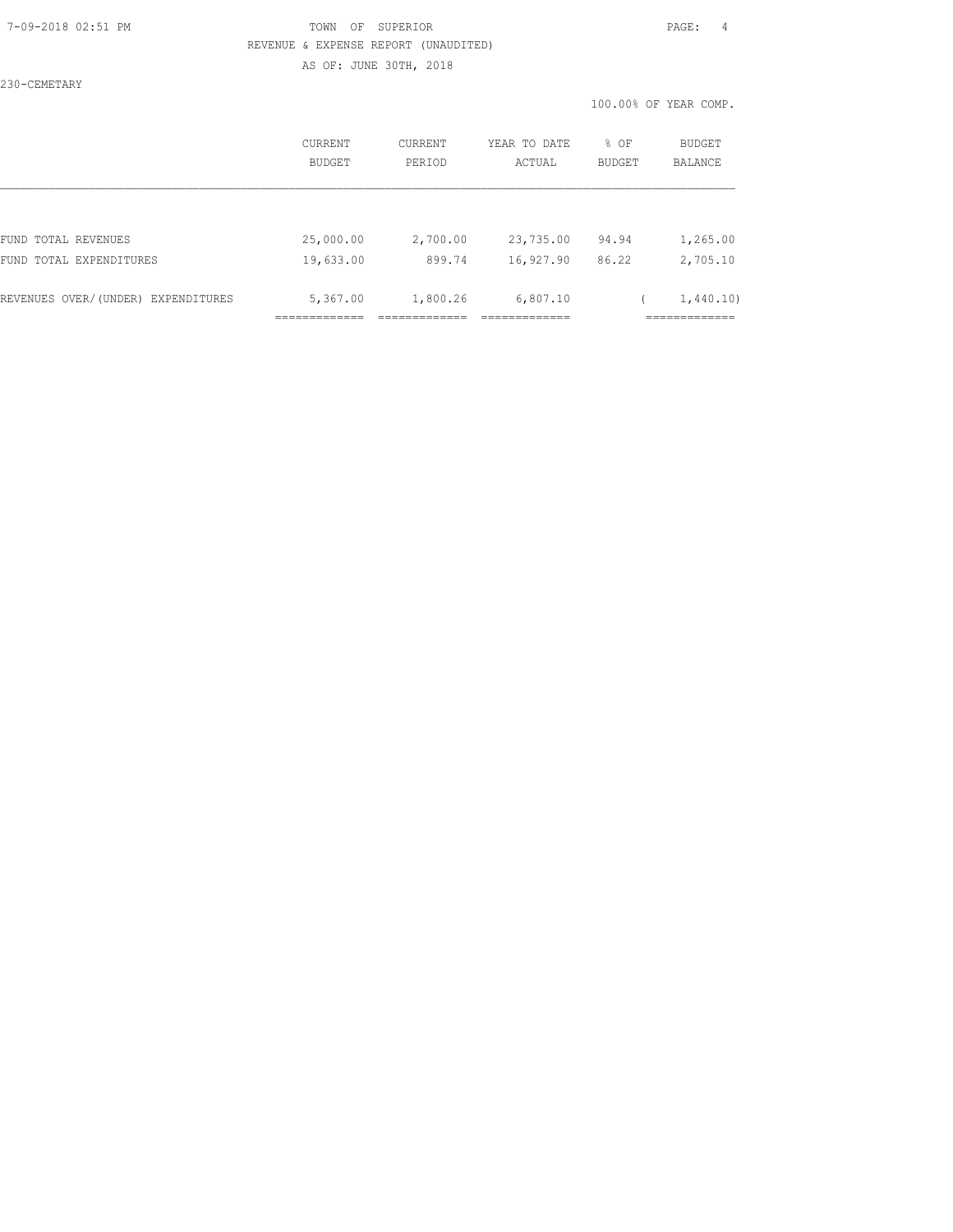#### TOWN OF SUPERIOR  $PAGE: 1$ REVENUE & EXPENSE REPORT (UNAUDITED)

AS OF: JUNE 30TH, 2018

## 300-HIGHWAY USERS REVENUE

| NON-DEPARTMENTAL                           |                          |                   |                        |                       | 100.00% OF YEAR COMP. |  |
|--------------------------------------------|--------------------------|-------------------|------------------------|-----------------------|-----------------------|--|
|                                            | CURRENT<br><b>BUDGET</b> | CURRENT<br>PERIOD | YEAR TO DATE<br>ACTUAL | % OF<br><b>BUDGET</b> | BUDGET<br>BALANCE     |  |
| REVENUES                                   |                          |                   |                        |                       |                       |  |
| TAXES                                      |                          |                   |                        |                       |                       |  |
| 300-00-4132 HIGHWAY USERS REVENUE FUND     | 220,326.00               | 19,471.63         | 231,788.87             | 105.20 (              | 11, 462.87)           |  |
| 300-00-4133 PROPERTY TAX                   | 0.00                     | 0.00              | 0.00                   | 0.00                  | 0.00                  |  |
| SUBTOTAL TAXES                             | 220,326.00               | 19,471.63         | 231,788.87             | $105.20$ (            | 11, 462.87)           |  |
| CONTINGENCY                                |                          |                   |                        |                       |                       |  |
| 300-00-4901 INTERFUND TRANSFER-HURF        | 0.00                     | 0.00              | 0.00                   | 0.00                  | 0.00                  |  |
| SUBTOTAL CONTINGENCY                       | 0.00                     | 0.00              | 0.00                   | 0.00                  | 0.00                  |  |
| TOTAL REVENUES                             | 220,326.00               | 19,471.63         | 231,788.87             | $105.20$ (            | 11,462.87)            |  |
| EXPENDITURES                               |                          |                   |                        |                       |                       |  |
| PERSONEL                                   |                          |                   |                        |                       |                       |  |
| 300-00-5100 SALARIES                       | 86,427.00                | 6,150.22          | 75,359.17              | 87.19                 | 11,067.83             |  |
| 300-00-5101 OVERTIME                       | 2,000.00                 | 96.77             | 3,059.14               | 152.96 (              | 1,059.14)             |  |
| 300-00-5120 INMATE LABOR                   | 2,000.00                 | 102.50            | 2,147.50               | $107.38$ (            | 147.50)               |  |
| 300-00-5151 FICA                           | 5,360.00                 | 384.95            | 4,636.85               | 86.51                 | 723.15                |  |
| 300-00-5152 MEDICARE                       | 1,254.00                 | 90.03             | 1,084.51               | 86.48                 | 169.49                |  |
| 300-00-5153 STATE UNEMPLOYMENT             | 635.00                   | 4.16              | 419.34                 | 66.04                 | 215.66                |  |
| 300-00-5154 WORKERS COMP INSURANCE         | 1,003.00                 | 0.00              | 3,703.00               | $369.19$ (            | 2,700.00)             |  |
| 300-00-5161 ARIZONA STATE RETIREMENT       | 9,705.00                 | 629.99            | 8,171.09               | 84.19                 | 1,533.91              |  |
| 300-00-5162 LIFE INSURANCE                 | 201.00                   | 0.00              | 0.00                   | 0.00                  | 201.00                |  |
| 300-00-5163 HEALTH INSURANCE               | 6,390.00                 | 0.00              | 0.00                   | 0.00                  | 6,390.00              |  |
| 300-00-5164 DENTAL INSURANCE               | 924.00                   | 0.00              | 0.00                   | 0.00                  | 924.00                |  |
| SUBTOTAL PERSONEL                          | 115,899.00               | 7,458.62          | 98,580.60              | 85.06                 | 17,318.40             |  |
| SUPPLIES                                   |                          |                   |                        |                       |                       |  |
| 300-00-5210 OFFICE SUPPLIES                | 0.00                     | 0.00              | 0.00                   | 0.00                  | 0.00                  |  |
| 300-00-5225 SAFETY SUPPLIES/EQUIPMENT      | 1,000.00                 | 0.00              | 223.66                 | 22.37                 | 776.34                |  |
| 300-00-5230 SANITATION SUPPLIES            | 0.00                     | 0.00              | 0.00                   | 0.00                  | 0.00                  |  |
| 300-00-5299 OPERATING SUPPLIES             | 492.00                   | 0.00              |                        | 10,091.93 2,051.21 (  | 9,599.93)             |  |
| SUBTOTAL SUPPLIES                          | 1,492.00                 | 0.00              | 10,315.59              | 691.39 (              | 8,823.59)             |  |
| UTILITIES                                  |                          |                   |                        |                       |                       |  |
| 300-00-5310 ELECTRICITY                    | 43,108.00                | 0.00              | 39,778.53              | 92.28                 | 3,329.47              |  |
| 300-00-5315 APS CONTRACT                   | 39,500.00                | 0.00              | 13,027.40              | 32.98                 | 26, 472.60            |  |
| 300-00-5320 GAS                            | 0.00                     | 0.00              | 0.00                   | 0.00                  | 0.00                  |  |
| 300-00-5330 REFUSE                         | 0.00                     | 0.00              | 0.00                   | 0.00                  | 0.00                  |  |
| 300-00-5340 SEWER                          | 0.00                     | 0.00              | 0.00                   | 0.00                  | 0.00                  |  |
| 300-00-5350 TELEPHONE<br>300-00-5360 WATER | 0.00                     | 0.00              | 40.43<br>1,658.81      | 0.00(                 | 40.43)                |  |
|                                            | 0.00                     | 186.40            |                        | $0.00$ (              | 1,658.81)             |  |
| SUBTOTAL UTILITIES                         | 82,608.00                | 186.40            | 54,505.17              | 65.98                 | 28, 102.83            |  |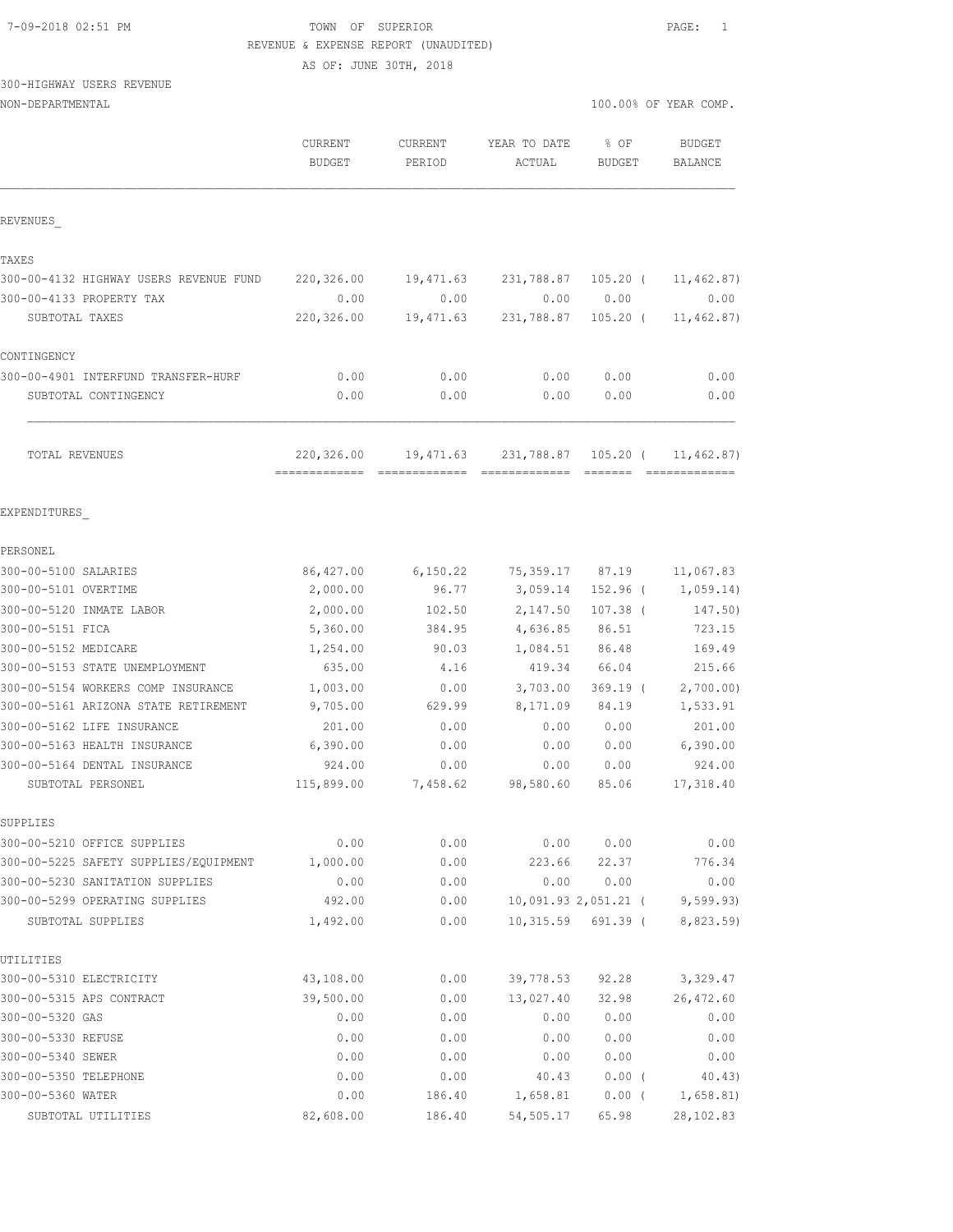#### 7-09-2018 02:51 PM TOWN OF SUPERIOR PAGE: 2 REVENUE & EXPENSE REPORT (UNAUDITED)

AS OF: JUNE 30TH, 2018

|                                                              | <b>CURRENT</b><br><b>BUDGET</b> | CURRENT<br>PERIOD | YEAR TO DATE<br>ACTUAL                   | % OF<br><b>BUDGET</b> | <b>BUDGET</b><br><b>BALANCE</b> |
|--------------------------------------------------------------|---------------------------------|-------------------|------------------------------------------|-----------------------|---------------------------------|
|                                                              |                                 |                   |                                          |                       |                                 |
| GENERAL BUSINESS EXPENSE<br>300-00-5420 DUES & SUBSCRIPTIONS | 0.00                            | 0.00              | 0.00                                     | 0.00                  | 0.00                            |
| 300-00-5450 UNIFORMS                                         | 0.00                            | 0.00              | 0.00                                     | 0.00                  | 0.00                            |
| 300-00-5471 AUDIT                                            | 1,545.00                        | 0.00              | 1,500.00                                 | 97.09                 | 45.00                           |
| 300-00-5480 GENERAL INSURANCE                                | 0.00                            | 0.00              | 12,389.28                                | $0.00$ (              |                                 |
| SUBTOTAL GENERAL BUSINESS EXPENSE                            | 1,545.00                        | 0.00              | 13,889.28                                | 898.98 (              | 12, 389.28<br>12,344.28)        |
| PROFESSIONAL SERVICES                                        |                                 |                   |                                          |                       |                                 |
| 300-00-5520 CONTRACTUAL SERVICES                             | 0.00                            | 0.00              | 3,444.56                                 | $0.00$ (              | 3,444.56)                       |
| 300-00-5550 OTHER PROFESSIONAL SERVICES                      | 13,000.00                       | 6,628.00          | 27,097.90                                | 208.45 (              | 14,097.90)                      |
| SUBTOTAL PROFESSIONAL SERVICES                               | 13,000.00                       | 6,628.00          | 30,542.46                                | 234.94 (              | 17,542.46                       |
| REPAIR/MAINTENANCE                                           |                                 |                   |                                          |                       |                                 |
| 300-00-5610 PARK & BLDG IMPROVEMENTS                         | 0.00                            | 0.00              | 0.00                                     | 0.00                  | 0.00                            |
| 300-00-5640 AUTO & TRUCK REPAIRS                             | 5,000.00                        | 0.00              | 4,513.18                                 | 90.26                 | 486.82                          |
| 300-00-5641 GAS & OIL                                        | 3,000.00                        | 0.00              | 6,729.31                                 | 224.31 (              | 3, 729.31)                      |
| 300-00-5642 TIRES & TUBES                                    | 0.00                            | 506.22            | 9,724.78                                 | $0.00$ (              | 9,724.78)                       |
| 300-00-5643 INMATE FUEL                                      | 1,000.00                        | 0.00              | 726.17                                   | 72.62                 | 273.83                          |
| 300-00-5650 OTHER EQUIPMENT REPAIRS                          | 5,000.00                        | 0.00              | 5,953.19                                 | $119.06$ (            | 953.19)                         |
| 300-00-5670 STREET & SIDEWALK REPAIR                         | 0.00                            | 0.00              | 14, 342.31                               | $0.00$ (              | 14, 342.31)                     |
| 300-00-5671 CRACKSEAL                                        | 0.00                            | 0.00              | 0.00                                     | 0.00                  | 0.00                            |
| SUBTOTAL REPAIR/MAINTENANCE                                  | 14,000.00                       | 506.22            | 41,988.94                                | $299.92$ (            | 27,988.94                       |
| CAPITAL OUTLAY                                               |                                 |                   |                                          |                       |                                 |
| 300-00-5750 OTHER EQUIP/SMALL TOOLS                          | 0.00                            | 0.00              | 506.61                                   | $0.00$ (              | 506.61)                         |
| 300-00-5770 TRAFFIC SIGNS                                    | 0.00                            | 0.00              | 5,869.76                                 | $0.00$ (              | 5,869.76                        |
| 300-00-5790 MACHINERY & EQUIPMENT                            | 0.00                            | 0.00              | 737.76                                   | $0.00$ (              | 737.76)                         |
| SUBTOTAL CAPITAL OUTLAY                                      | 0.00                            | 0.00              | 7,114.13                                 | $0.00$ (              | 7, 114.13)                      |
| NON-OPERATING                                                |                                 |                   |                                          |                       |                                 |
| 300-00-5800 DEPRECIATION                                     | 0.00                            | 0.00              | 0.00                                     | 0.00                  | 0.00                            |
| SUBTOTAL NON-OPERATING                                       | 0.00                            | 0.00              | 0.00                                     | 0.00                  | 0.00                            |
| DEBT SERVICE                                                 |                                 |                   |                                          |                       |                                 |
| 300-00-5900 PAYBACK FROM GF                                  | 0.00                            | 0.00              | 0.00                                     | 0.00                  | 0.00                            |
| 300-00-5999 CONTINGENCY                                      | 28,761.00                       | 0.00              | 0.00                                     | 0.00                  | 28,761.00                       |
| SUBTOTAL DEBT SERVICE                                        | 28,761.00                       | 0.00              | 0.00                                     | 0.00                  | 28,761.00                       |
| TOTAL EXPENDITURES                                           |                                 |                   | 257,305.00  14,779.24  256,936.17  99.86 |                       | 368.83                          |
|                                                              |                                 |                   |                                          |                       |                                 |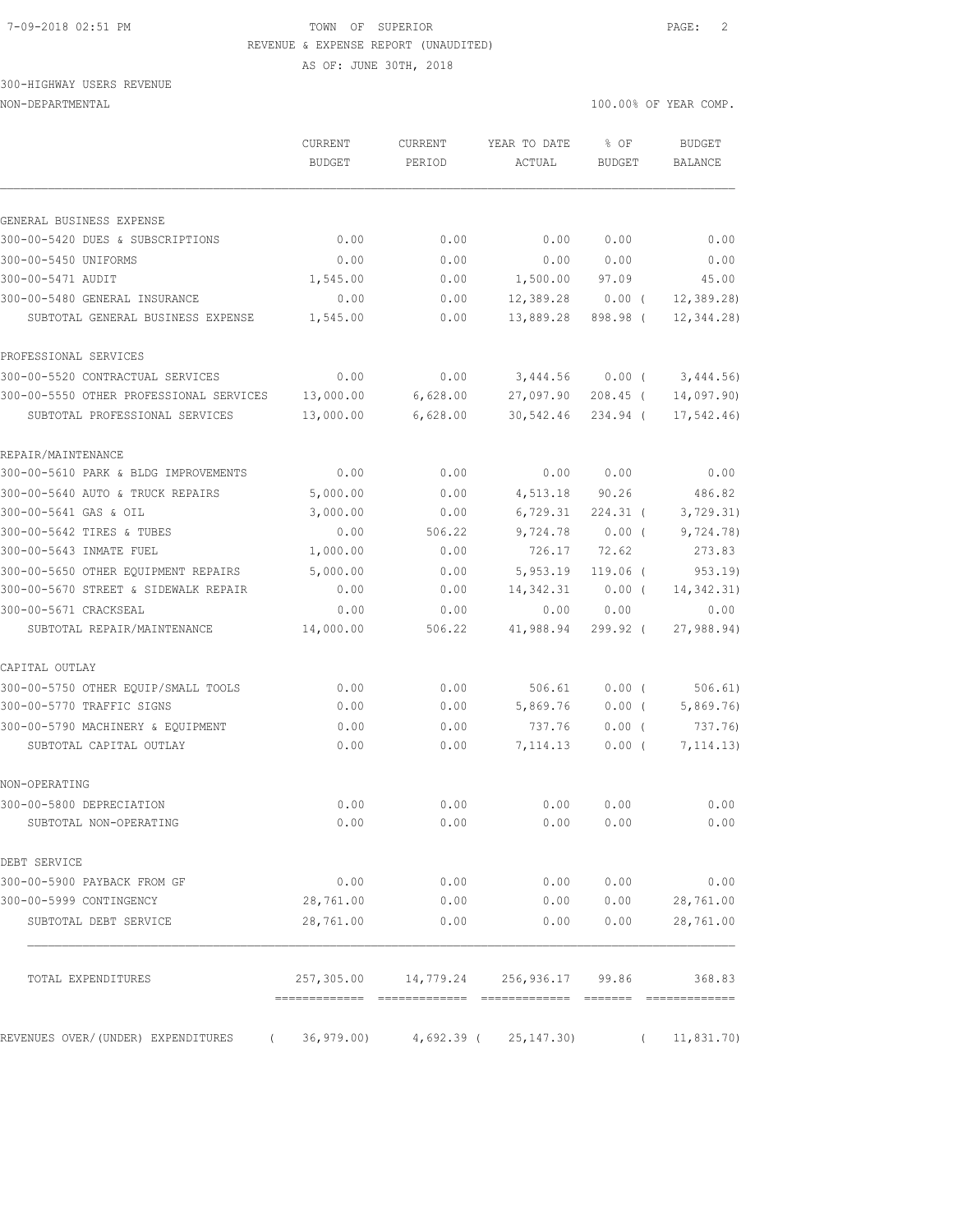## 7-09-2018 02:51 PM TOWN OF SUPERIOR PAGE: 3 REVENUE & EXPENSE REPORT (UNAUDITED) AS OF: JUNE 30TH, 2018

100.00% OF YEAR COMP.

300-HIGHWAY USERS REVENUE

|                                    | CURRENT                    | CURRENT      | YEAR TO DATE                  | % OF       | BUDGET                      |
|------------------------------------|----------------------------|--------------|-------------------------------|------------|-----------------------------|
|                                    | BUDGET                     | PERIOD       | ACTUAL                        | BUDGET     | BALANCE                     |
| FUND TOTAL REVENUES                | 220,326.00                 | 19,471.63    | 231,788.87                    | $105.20$ ( | 11,462.87)                  |
| FUND TOTAL EXPENDITURES            | 257,305.00                 | 14,779.24    | 256,936.17                    | 99.86      | 368.83                      |
| REVENUES OVER/(UNDER) EXPENDITURES | 36, 979, 00<br>___________ | $4,692.39$ ( | 25, 147, 30)<br>============= |            | 11,831.70)<br>============= |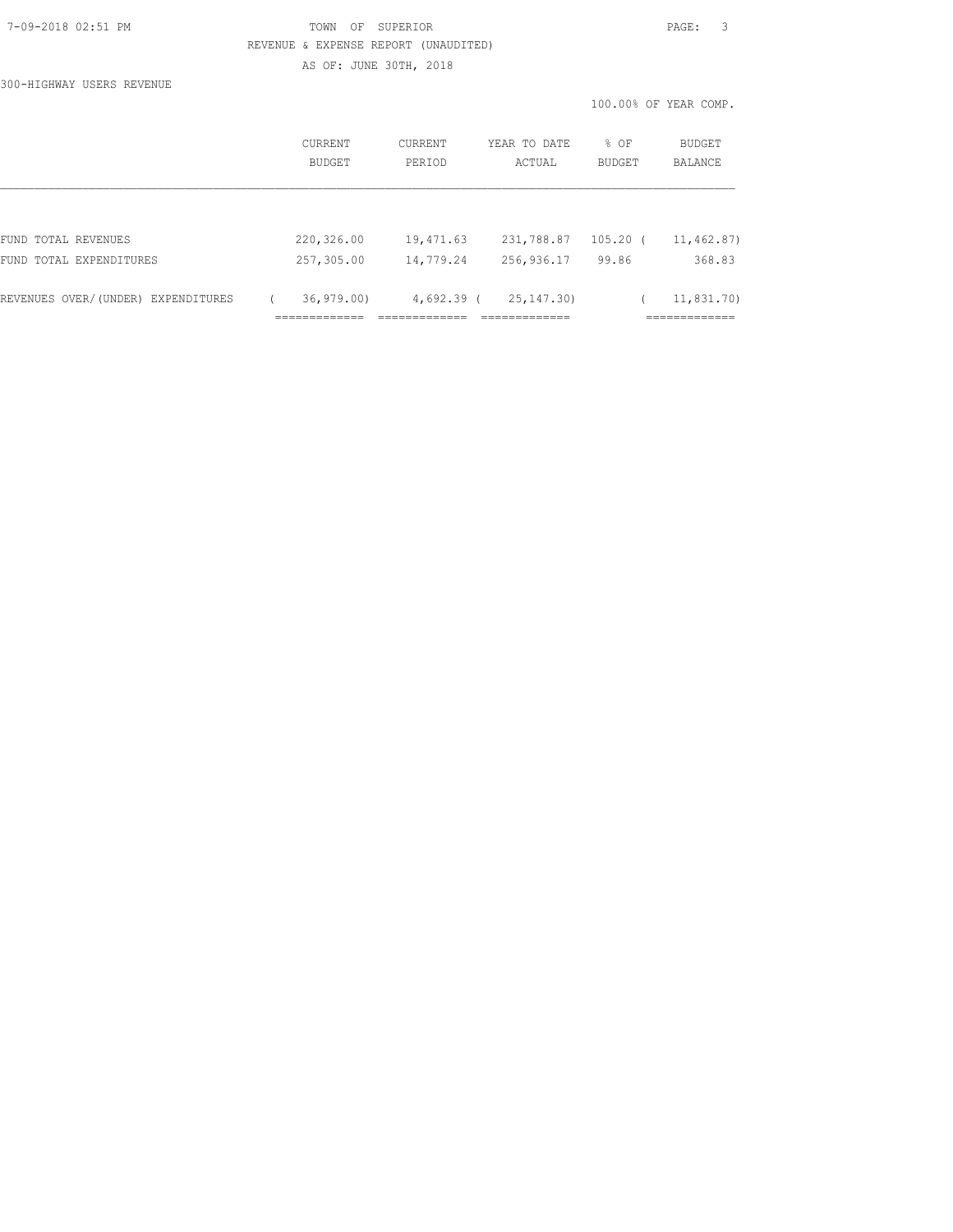## 7-09-2018 02:51 PM TOWN OF SUPERIOR PAGE: 1 REVENUE & EXPENSE REPORT (UNAUDITED)

AS OF: JUNE 30TH, 2018

## 310-EXCISE TAX

| NON-DEPARTMENTAL                                  |                                 |                   |                        | 100.00% OF YEAR COMP. |                          |
|---------------------------------------------------|---------------------------------|-------------------|------------------------|-----------------------|--------------------------|
|                                                   | <b>CURRENT</b><br><b>BUDGET</b> | CURRENT<br>PERIOD | YEAR TO DATE<br>ACTUAL | % OF<br><b>BUDGET</b> | <b>BUDGET</b><br>BALANCE |
|                                                   |                                 |                   |                        |                       |                          |
| REVENUES                                          |                                 |                   |                        |                       |                          |
| TAXES                                             |                                 |                   |                        |                       |                          |
| 310-00-4130 EXCISE TAX-1/2 SALES PINAL            | 356,962.00                      | 0.00              | 348, 326.27            | 97.58                 | 8,635.73                 |
| SUBTOTAL TAXES                                    | 356,962.00                      | 0.00              | 348, 326.27            | 97.58                 | 8,635.73                 |
| CONTINGENCY                                       |                                 |                   |                        |                       |                          |
| 310-00-4901 INTERFUND TRANSFER                    | 0.00                            | 0.00              | 0.00                   | 0.00                  | 0.00                     |
| 310-00-4999 OTHER FINANCING SOURCES               | 0.00                            | 0.00              | 0.00                   | 0.00                  | 0.00                     |
| SUBTOTAL CONTINGENCY                              | 0.00                            | 0.00              | 0.00                   | 0.00                  | 0.00                     |
| TOTAL REVENUES                                    | 356,962.00                      | 0.00              | 348, 326.27            | 97.58                 | 8,635.73                 |
| EXPENDITURES                                      |                                 |                   |                        |                       |                          |
| PERSONEL                                          |                                 |                   |                        |                       |                          |
| 310-00-5100 SALARIES                              | 53,514.00                       | 4,868.04          | 53,849.28              | $100.63$ (            | 335.28                   |
| 310-00-5101 OVERTIME                              | 0.00                            | 68.75             | 1,986.24               | $0.00$ (              | 1,986.24)                |
| 310-00-5120 INMATE LABOR                          | 1,550.00                        | 102.50            | 2,147.50               | 138.55 (              | 597.50)                  |
| 310-00-5151 FICA                                  | 3,316.00                        | 306.08            | 3,349.40               | $101.01$ (            | 33.40)                   |
| 310-00-5152 MEDICARE                              | 776.00                          | 71.58             | 783.25                 | $100.93$ (            | 7.25)                    |
| 310-00-5153 STATE UNEMPLOYMENT                    | 374.00                          | 2.48              | 319.27                 | 85.37                 | 54.73                    |
| 310-00-5154 WORKERS COMP INSURANCE                | 223.00                          | 0.00              | 0.00                   | 0.00                  | 223.00                   |
| 310-00-5161 ARIZONA STATE RETIREMENT              | 5,998.00                        | 508.79            | 5,882.20               | 98.07                 | 115.80                   |
| 310-00-5162 LIFE INSURANCE                        | 117.00                          | 0.00              | 0.00                   | 0.00                  | 117.00                   |
| 310-00-5163 HEALTH INSURANCE                      | 5,112.00                        | 0.00              | 0.00                   | 0.00                  | 5,112.00                 |
| 310-00-5164 DENTAL INSURANCE<br>SUBTOTAL PERSONEL | 536.00<br>71,516.00             | 0.00<br>5,928.22  | 0.00<br>68, 317.14     | 0.00<br>95.53         | 536.00<br>3,198.86       |
| SUPPLIES                                          |                                 |                   |                        |                       |                          |
| 310-00-5210 OFFICE SUPPLIES                       | 0.00                            | 0.00              | 0.00                   | 0.00                  | 0.00                     |
| 310-00-5225 SAFETY SUPPLIES/EQUIPMENT             | 0.00                            | 0.00              | 0.00                   | 0.00                  | 0.00                     |
| 310-00-5230 SANITATION SUPPLIES                   | 0.00                            | 0.00              | 0.00                   | 0.00                  | 0.00                     |
| 310-00-5299 OPERATING SUPPLIES                    | 0.00                            | 0.00              | 1,951.11               | $0.00$ (              | 1, 951.11)               |
| SUBTOTAL SUPPLIES                                 | 0.00                            | 0.00              | 1,951.11               | $0.00$ (              | 1, 951.11)               |
| UTILITIES                                         |                                 |                   |                        |                       |                          |
| 310-00-5310 ELECTRICITY                           | 1,700.00                        | 0.00              | 2,446.33               | $143.90$ (            | 746.33)                  |
| 310-00-5360 WATER                                 | 0.00                            | 186.40            |                        | $1,659.77$ 0.00 (     | 1,659.77)                |
| SUBTOTAL UTILITIES                                | 1,700.00                        | 186.40            | 4,106.10               | 241.54 (              | 2,406.10)                |
| GENERAL BUSINESS EXPENSE                          |                                 |                   |                        |                       |                          |
| 310-00-5420 DUES & SUBSCRIPTIONS                  | 0.00                            | 0.00              | 0.00                   | 0.00                  | ${\bf 0}$ . ${\bf 00}$   |
| 310-00-5450 UNIFORMS<br>310-00-5471 Audit         | 0.00<br>1,545.00                | 0.00              | 0.00                   | 0.00                  | 0.00<br>1,545.00         |
| 310-00-5480 GENERAL INSURANCE                     | 0.00                            | 0.00<br>0.00      | 0.00<br>0.00           | 0.00<br>0.00          | 0.00                     |
|                                                   |                                 |                   |                        |                       |                          |

SUBTOTAL GENERAL BUSINESS EXPENSE 1,545.00 0.00 0.00 0.00 1,545.00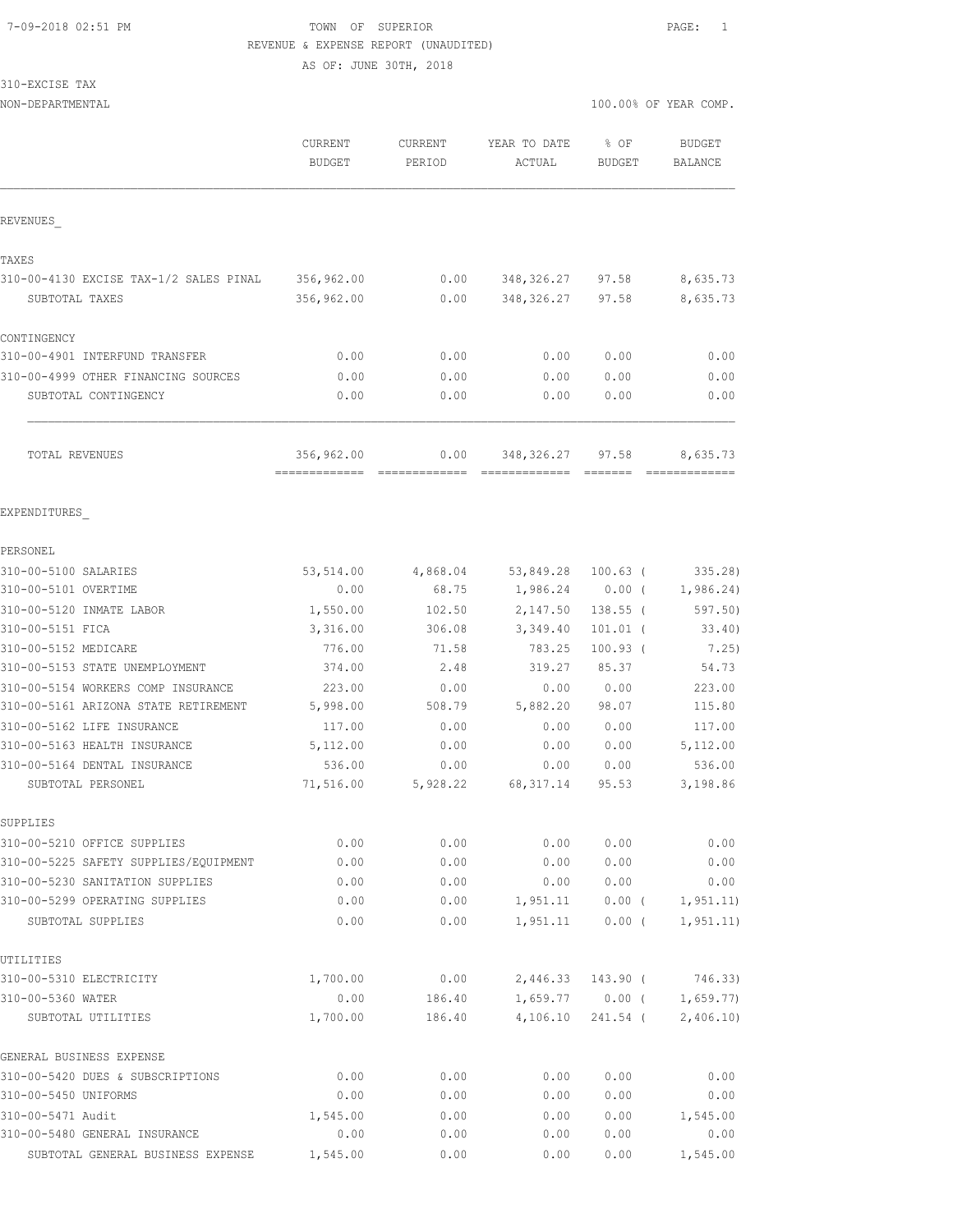#### 7-09-2018 02:51 PM TOWN OF SUPERIOR PAGE: 2 REVENUE & EXPENSE REPORT (UNAUDITED)

AS OF: JUNE 30TH, 2018

310-EXCISE TAX

|                                                | CURRENT<br><b>BUDGET</b> | <b>CURRENT</b><br>PERIOD | YEAR TO DATE<br>ACTUAL | % OF<br><b>BUDGET</b> | <b>BUDGET</b><br><b>BALANCE</b> |
|------------------------------------------------|--------------------------|--------------------------|------------------------|-----------------------|---------------------------------|
| PROFESSIONAL SERVICES                          |                          |                          |                        |                       |                                 |
| 310-00-5520 CONTRACTUAL SERVICES               | 0.00                     | 0.00                     | 26,818.08              | $0.00$ (              | 26,818.08)                      |
| 310-00-5550 OTHER PROFESSIONAL SERVICES        | 0.00                     | 0.00                     | 39,269.27              | 0.00(                 | 39, 269.27                      |
| SUBTOTAL PROFESSIONAL SERVICES                 | 0.00                     | 0.00                     | 66,087.35              | $0.00$ (              | 66,087.35)                      |
| REPAIR/MAINTENANCE                             |                          |                          |                        |                       |                                 |
| 310-00-5610 PARK & BLDG IMPROVEMENTS           | 0.00                     | 0.00                     | 0.00                   | 0.00                  | 0.00                            |
| 310-00-5640 AUTO & TRUCK REPAIRS               | 2,000.00                 | 0.00                     | 0.00                   | 0.00                  | 2,000.00                        |
| 310-00-5641 GAS & OIL                          | 3,000.00                 | 0.00                     | 6,696.37               | $223.21$ (            | 3,696.37)                       |
| 310-00-5642 TIRES & TUBES                      | 0.00                     | 0.00                     | 599.50                 | $0.00$ (              | 599.50                          |
| 310-00-5643 INMATE FUEL                        | 1,000.00                 | 0.00                     | 726.17                 | 72.62                 | 273.83                          |
| 310-00-5650 OTHER EQUIPMENT REPAIRS            | 5,000.00                 | 0.00                     | 873.92                 | 17.48                 | 4,126.08                        |
| 310-00-5670 STREET & SIDEWALK REPAIR           | 222,750.00               | 0.00                     | 240,105.34             | $107.79$ (            | 17, 355.34)                     |
| SUBTOTAL REPAIR/MAINTENANCE                    | 233,750.00               | 0.00                     | 249,001.30             | $106.52$ (            | 15, 251.30                      |
| CAPITAL OUTLAY                                 |                          |                          |                        |                       |                                 |
| 310-00-5750 OTHER EOUIP/SMALL TOOLS            | 7,000.00                 | 0.00                     | 22,573.34              | $322.48$ (            | 15, 573.34)                     |
| 310-00-5770 TRAFFIC SIGNS                      | 0.00                     | 0.00                     | 373.85                 | $0.00$ (              | 373.85                          |
| 310-00-5790 MACHINERY & EQUIPMENT              | 0.00                     | 0.00                     | 10,707.39              | $0.00$ (              | 10, 707.39                      |
| SUBTOTAL CAPITAL OUTLAY                        | 7,000.00                 | 0.00                     | 33,654.58              | 480.78 (              | 26,654.58                       |
| NON-OPERATING                                  |                          |                          |                        |                       |                                 |
| 310-00-5800 DEPRECIATION                       | 0.00                     | 0.00                     | 0.00                   | 0.00                  | 0.00                            |
| SUBTOTAL NON-OPERATING                         | 0.00                     | 0.00                     | 0.00                   | 0.00                  | 0.00                            |
| DEBT SERVICE                                   |                          |                          |                        |                       |                                 |
| 310-00-5900 DEBT SERVICE: PRINCIPAL            | 0.00                     | 0.00                     | 3,768.80               | 0.00(                 | 3,768.80                        |
| 310-00-5901 DEBT SERVICE: INTEREST             | 0.00                     | 0.00                     | 2,696.61               | $0.00$ (              | 2,696.61)                       |
| 310-00-5999 CONTINGENCY                        | 254, 472.00              | 0.00                     | 0.00                   | 0.00                  | 254, 472.00                     |
| SUBTOTAL DEBT SERVICE                          | 254,472.00               | 0.00                     | 6,465.41               | 2.54                  | 248,006.59                      |
| TOTAL EXPENDITURES                             | 569,983.00               | 6,114.62                 | 429,582.99             | 75.37                 | 140,400.01                      |
| REVENUES OVER/(UNDER) EXPENDITURES<br>$\left($ | 213,021.00(              | $6, 114.62)$ (           | 81, 256.72)            | $\left($              | 131,764.28)                     |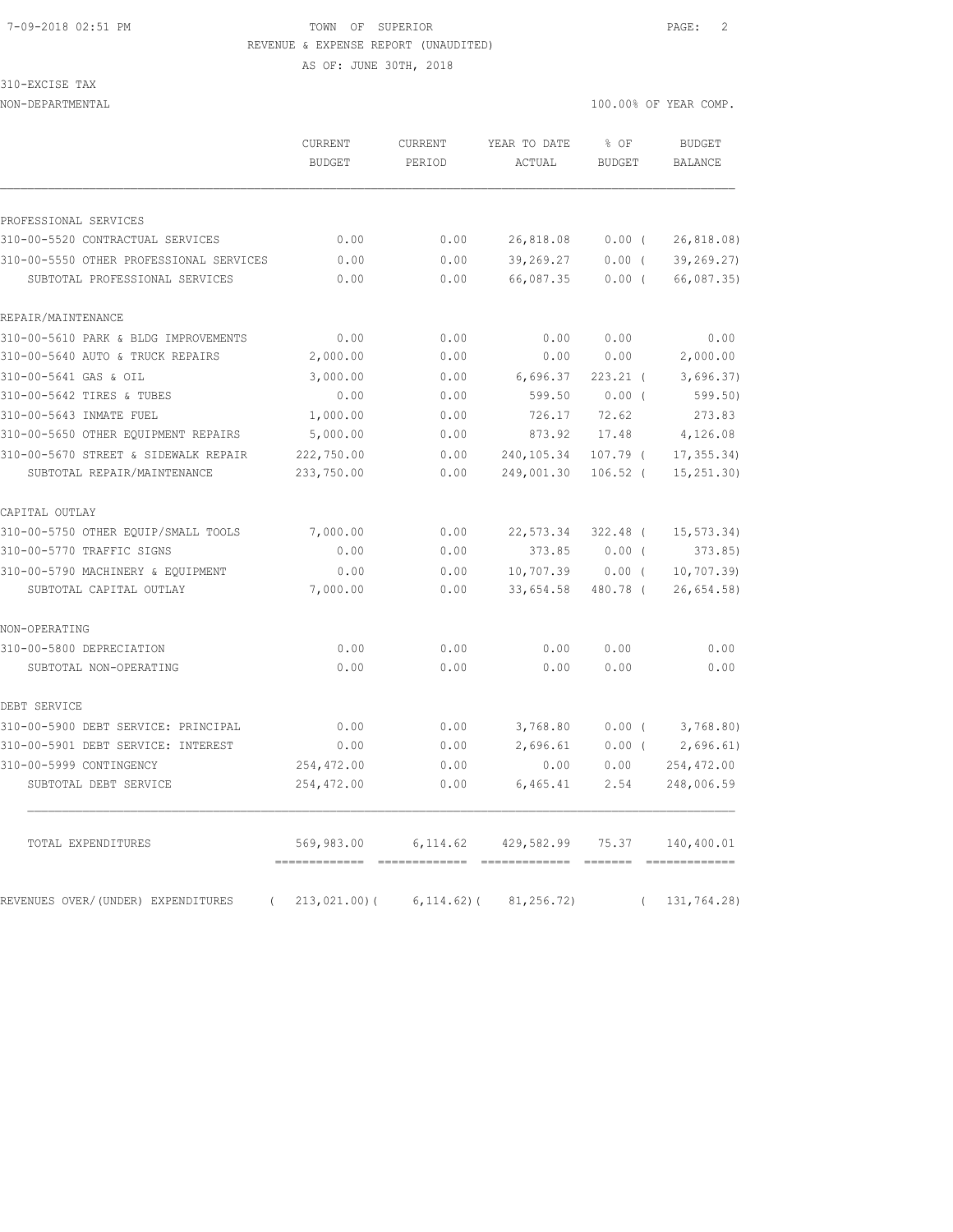#### 7-09-2018 02:51 PM TOWN OF SUPERIOR PAGE: 3 REVENUE & EXPENSE REPORT (UNAUDITED) AS OF: JUNE 30TH, 2018

310-EXCISE TAX

|                                       | CURRENT<br><b>BUDGET</b>             | CURRENT<br>PERIOD           | YEAR TO DATE<br>ACTUAL           | % OF<br><b>BUDGET</b> | BUDGET<br>BALANCE                           |
|---------------------------------------|--------------------------------------|-----------------------------|----------------------------------|-----------------------|---------------------------------------------|
|                                       |                                      |                             |                                  |                       |                                             |
| FUND TOTAL REVENUES                   | 356,962.00                           | 0.00                        | 348, 326.27                      | 97.58                 | 8,635.73                                    |
| FUND TOTAL EXPENDITURES               | 569,983.00                           | 6,114.62                    | 429,582.99                       | 75.37                 | 140,400.01                                  |
| REVENUES OVER/(UNDER)<br>EXPENDITURES | $213,021.00$ (<br>-------------<br>. | $6, 114, 62)$ (<br>________ | 81,256.72)<br>_____________<br>. |                       | 131,764.28)<br>____________<br>------------ |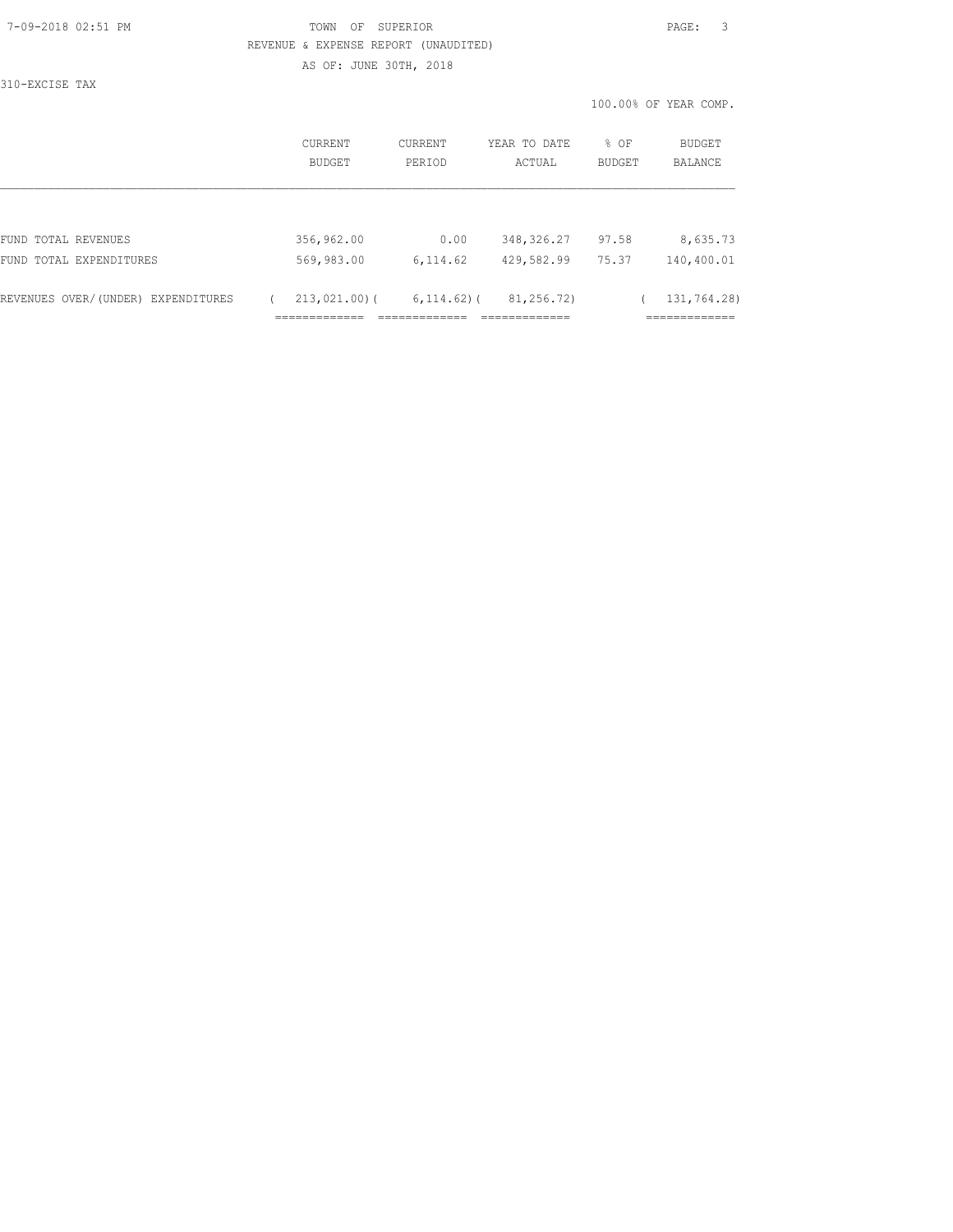#### 7-09-2018 02:51 PM TOWN OF SUPERIOR PAGE: 1 REVENUE & EXPENSE REPORT (UNAUDITED)

AS OF: JUNE 30TH, 2018

# 320-LOCAL TRANS ASSISTANCE

| 100.00% OF YEAR COMP.<br>NON-DEPARTMENTAL<br>. |  |  |  |
|------------------------------------------------|--|--|--|
|------------------------------------------------|--|--|--|

|                                                           | CURRENT<br><b>BUDGET</b> | CURRENT<br>PERIOD  | YEAR TO DATE<br>ACTUAL | % OF<br><b>BUDGET</b> | <b>BUDGET</b><br><b>BALANCE</b> |
|-----------------------------------------------------------|--------------------------|--------------------|------------------------|-----------------------|---------------------------------|
| REVENUES                                                  |                          |                    |                        |                       |                                 |
|                                                           |                          |                    |                        |                       |                                 |
| TAXES                                                     |                          |                    |                        |                       |                                 |
| 320-00-4131 LOCAL TRANS ASSISTANCE FUND<br>SUBTOTAL TAXES | 0.00<br>0.00             | 0.00<br>0.00       | 0.00<br>0.00           | 0.00<br>0.00          | 0.00<br>0.00                    |
| TOTAL REVENUES                                            | 0.00                     | 0.00               | 0.00                   | 0.00                  | 0.00                            |
|                                                           | -------------            | =============      | =============          | =======               | -------------                   |
| EXPENDITURES                                              |                          |                    |                        |                       |                                 |
| SUPPLIES                                                  |                          |                    |                        |                       |                                 |
| 320-00-5210 OFFICE SUPPLIES                               | 0.00                     | 0.00               | 0.00                   | 0.00                  | 0.00                            |
| 320-00-5225 SAFETY SUPPLIES/EOUIPMENT                     | 0.00                     | 0.00               | 0.00                   | 0.00                  | 0.00                            |
| 320-00-5230 SANITATION SUPPLIES                           | 0.00                     | 0.00               | 0.00                   | 0.00                  | 0.00                            |
| 320-00-5299 OPERATING SUPPLIES                            | 0.00                     | 0.00               | 0.00                   | 0.00                  | 0.00                            |
| SUBTOTAL SUPPLIES                                         | 0.00                     | 0.00               | 0.00                   | 0.00                  | 0.00                            |
| PROFESSIONAL SERVICES                                     |                          |                    |                        |                       |                                 |
| 320-00-5520 CONTRACTUAL SERVICES                          | 0.00                     | 0.00               | 0.00                   | 0.00                  | 0.00                            |
| 320-00-5540 LEGAL SERVICES                                | 0.00                     | 0.00               | 0.00                   | 0.00                  | 0.00                            |
| 320-00-5550 OTHER PROFESSIONAL SERVICE                    | 0.00                     | 0.00               | 0.00                   | 0.00                  | 0.00                            |
| SUBTOTAL PROFESSIONAL SERVICES                            | 0.00                     | 0.00               | 0.00                   | 0.00                  | 0.00                            |
| REPAIR/MAINTENANCE                                        |                          |                    |                        |                       |                                 |
| 320-00-5610 PARK & BLDG IMPROVEMENTS                      | 0.00                     | 0.00               | 0.00                   | 0.00                  | 0.00                            |
| 320-00-5640 AUTO & TRUCK REPAIRS                          | 0.00                     | 0.00               | 0.00                   | 0.00                  | 0.00                            |
| 320-00-5641 GAS & OIL                                     | 0.00                     | 0.00               | 0.00                   | 0.00                  | 0.00                            |
| 320-00-5642 TIRES & TUBES                                 | 0.00                     | 0.00               | 0.00                   | 0.00                  | 0.00                            |
| 320-00-5650 OTHER EQUIPMENT REPAIRS                       | 0.00                     | 0.00               | 0.00                   | 0.00                  | 0.00                            |
| 320-00-5670 STREET & SIDEWALK REPAIR                      | 0.00                     | 0.00               | 0.00                   | 0.00                  | 0.00                            |
| SUBTOTAL REPAIR/MAINTENANCE                               | 0.00                     | 0.00               | 0.00                   | 0.00                  | 0.00                            |
| CAPITAL OUTLAY                                            |                          |                    |                        |                       |                                 |
| 320-00-5770 TRAFFIC SIGNS                                 | 0.00                     | 0.00               | 0.00                   | 0.00                  | 0.00                            |
| SUBTOTAL CAPITAL OUTLAY                                   | 0.00                     | 0.00               | 0.00                   | 0.00                  | 0.00                            |
| NON-OPERATING                                             |                          |                    |                        |                       |                                 |
| 320-00-5800 DEPRECIATION                                  | 0.00                     | 0.00               | 0.00                   | 0.00                  | 0.00                            |
| SUBTOTAL NON-OPERATING                                    | 0.00                     | 0.00               | 0.00                   | 0.00                  | 0.00                            |
| DEBT SERVICE                                              |                          |                    |                        |                       |                                 |
| 320-00-5999 CONTINGENCY                                   | 0.00                     | 0.00               | 0.00                   | 0.00                  | 0.00                            |
| SUBTOTAL DEBT SERVICE                                     | 0.00                     | 0.00               | 0.00                   | 0.00                  | 0.00                            |
| TOTAL EXPENDITURES                                        | 0.00                     | 0.00               | 0.00                   | 0.00                  | 0.00                            |
|                                                           | =======<br>0.00          | ==========<br>0.00 | =============<br>0.00  |                       | 0.00                            |
| REVENUES OVER/(UNDER) EXPENDITURES                        |                          |                    |                        |                       |                                 |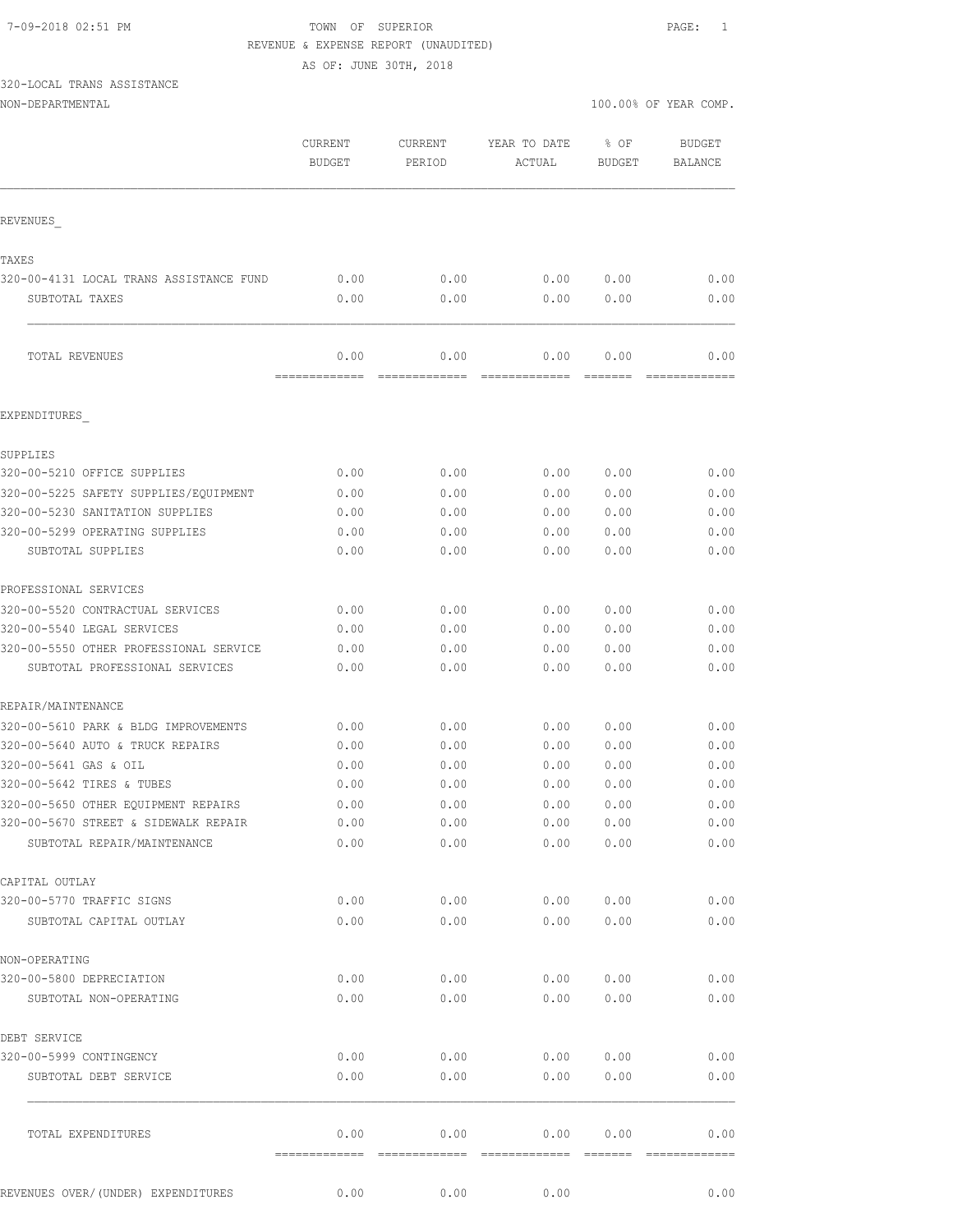#### 7-09-2018 02:51 PM TOWN OF SUPERIOR PAGE: 2 REVENUE & EXPENSE REPORT (UNAUDITED) AS OF: JUNE 30TH, 2018

320-LOCAL TRANS ASSISTANCE

|                                    | CURRENT<br><b>BUDGET</b> | CURRENT<br>PERIOD | YEAR TO DATE<br>ACTUAL | % OF<br><b>BUDGET</b> | <b>BUDGET</b><br><b>BALANCE</b> |
|------------------------------------|--------------------------|-------------------|------------------------|-----------------------|---------------------------------|
|                                    |                          |                   |                        |                       |                                 |
| FUND TOTAL REVENUES                | 0.00                     | 0.00              | 0.00                   | 0.00                  | 0.00                            |
| FUND TOTAL EXPENDITURES            | 0.00                     | 0.00              | 0.00                   | 0.00                  | 0.00                            |
| REVENUES OVER/(UNDER) EXPENDITURES | 0.00                     | 0.00              | 0.00                   |                       | 0.00                            |
|                                    |                          |                   |                        |                       | __________                      |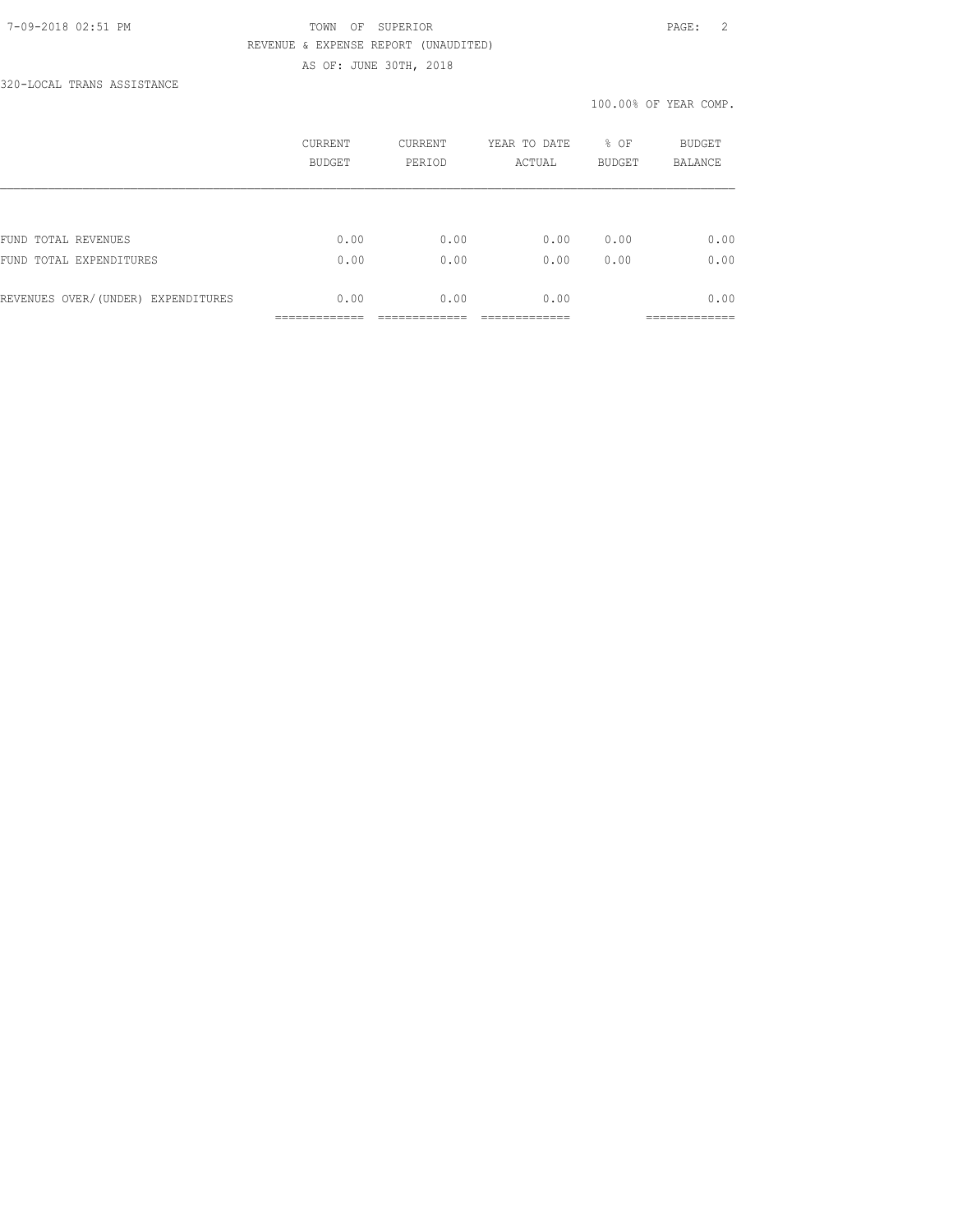## 7-09-2018 02:51 PM TOWN OF SUPERIOR PAGE: 1 REVENUE & EXPENSE REPORT (UNAUDITED)

AS OF: JUNE 30TH, 2018

400-GADA BOND

|                                     | CURRENT<br><b>BUDGET</b> | CURRENT<br>PERIOD | YEAR TO DATE % OF<br>ACTUAL | BUDGET     | BUDGET<br>BALANCE |
|-------------------------------------|--------------------------|-------------------|-----------------------------|------------|-------------------|
| REVENUES                            |                          |                   |                             |            |                   |
| CONTINGENCY                         |                          |                   |                             |            |                   |
| 400-00-4901 INTERFUND TRANSFER-GADA | 0.00                     | 0.00              | 0.00 0.00                   |            | 0.00              |
| SUBTOTAL CONTINGENCY                | 0.00                     | 0.00              |                             | 0.00000.00 | 0.00              |
| TOTAL REVENUES                      | 0.00                     | 0.00              |                             | 0.00 0.00  | 0.00              |
| EXPENDITURES                        |                          |                   |                             |            |                   |
| SUPPLIES                            |                          |                   |                             |            |                   |
| 400-00-5299 OPERATING SUPPLIES      | 0.00                     | 0.00              |                             | 0.00000.00 | 0.00              |
| SUBTOTAL SUPPLIES                   | 0.00                     | 0.00              |                             | 0.00 0.00  | 0.00              |
| GENERAL BUSINESS EXPENSE            |                          |                   |                             |            |                   |
| 400-00-5491 FINANCE/BANK FEES       | 0.00                     | 0.00              | 0.00                        | 0.00       | 0.00              |
| SUBTOTAL GENERAL BUSINESS EXPENSE   | 0.00                     | 0.00              | 0.00                        | 0.00       | 0.00              |
| NON-OPERATING                       |                          |                   |                             |            |                   |
| 400-00-5810 BOND AMORTIZATIONS      | 0.00                     | 0.00              | 0.00                        | 0.00       | 0.00              |
| SUBTOTAL NON-OPERATING              | 0.00                     | 0.00              | 0.00                        | 0.00       | 0.00              |
| DEBT SERVICE                        |                          |                   |                             |            |                   |
| 400-00-5900 DEBT SERVICE: PRINCIPAL | 0.00                     | 0.00              | 0.00 0.00                   |            | 0.00              |
| 400-00-5910 GADA LOAN DEBT:SERVICE  | 0.00                     | 0.00              | 0.00 0.00                   |            | 0.00              |
| SUBTOTAL DEBT SERVICE               | 0.00                     | 0.00              | 0.00                        | 0.00       | 0.00              |
| TOTAL EXPENDITURES                  | 0.00                     | 0.00              | 0.00 0.00                   |            | 0.00              |
| REVENUES OVER/(UNDER) EXPENDITURES  | 0.00                     | 0.00              | 0.00                        |            | 0.00              |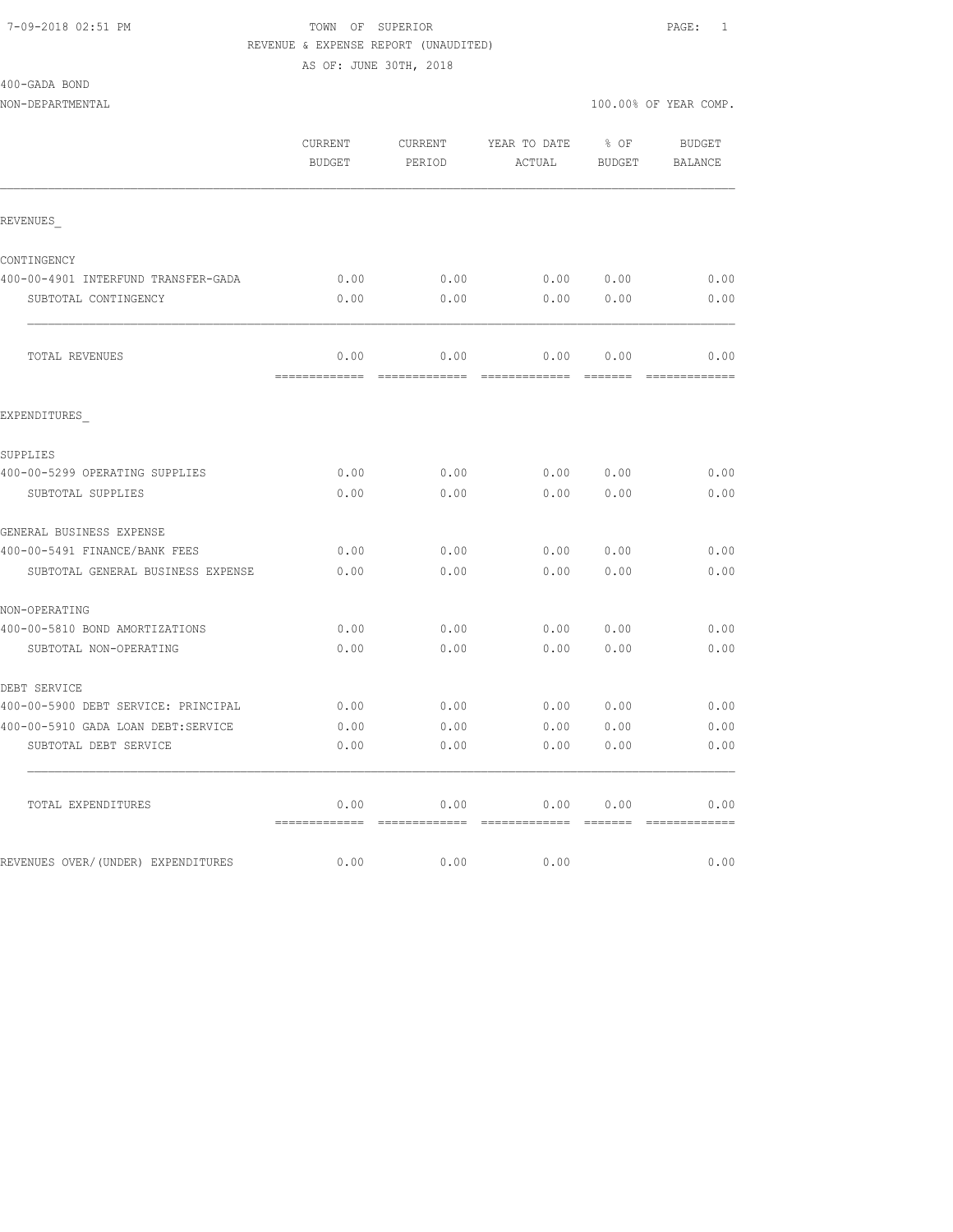#### 7-09-2018 02:51 PM TOWN OF SUPERIOR PAGE: 2 REVENUE & EXPENSE REPORT (UNAUDITED) AS OF: JUNE 30TH, 2018

400-GADA BOND

|                                    | CURRENT<br><b>BUDGET</b> | CURRENT<br>PERIOD | YEAR TO DATE<br>ACTUAL | $8$ OF<br><b>BUDGET</b> | <b>BUDGET</b><br>BALANCE |
|------------------------------------|--------------------------|-------------------|------------------------|-------------------------|--------------------------|
|                                    |                          |                   |                        |                         |                          |
| FUND TOTAL REVENUES                | 0.00                     | 0.00              | 0.00                   | 0.00                    | 0.00                     |
| FUND TOTAL EXPENDITURES            | 0.00                     | 0.00              | 0.00                   | 0.00                    | 0.00                     |
| REVENUES OVER/(UNDER) EXPENDITURES | 0.00                     | 0.00              | 0.00                   |                         | 0.00                     |
|                                    |                          |                   |                        |                         | __________               |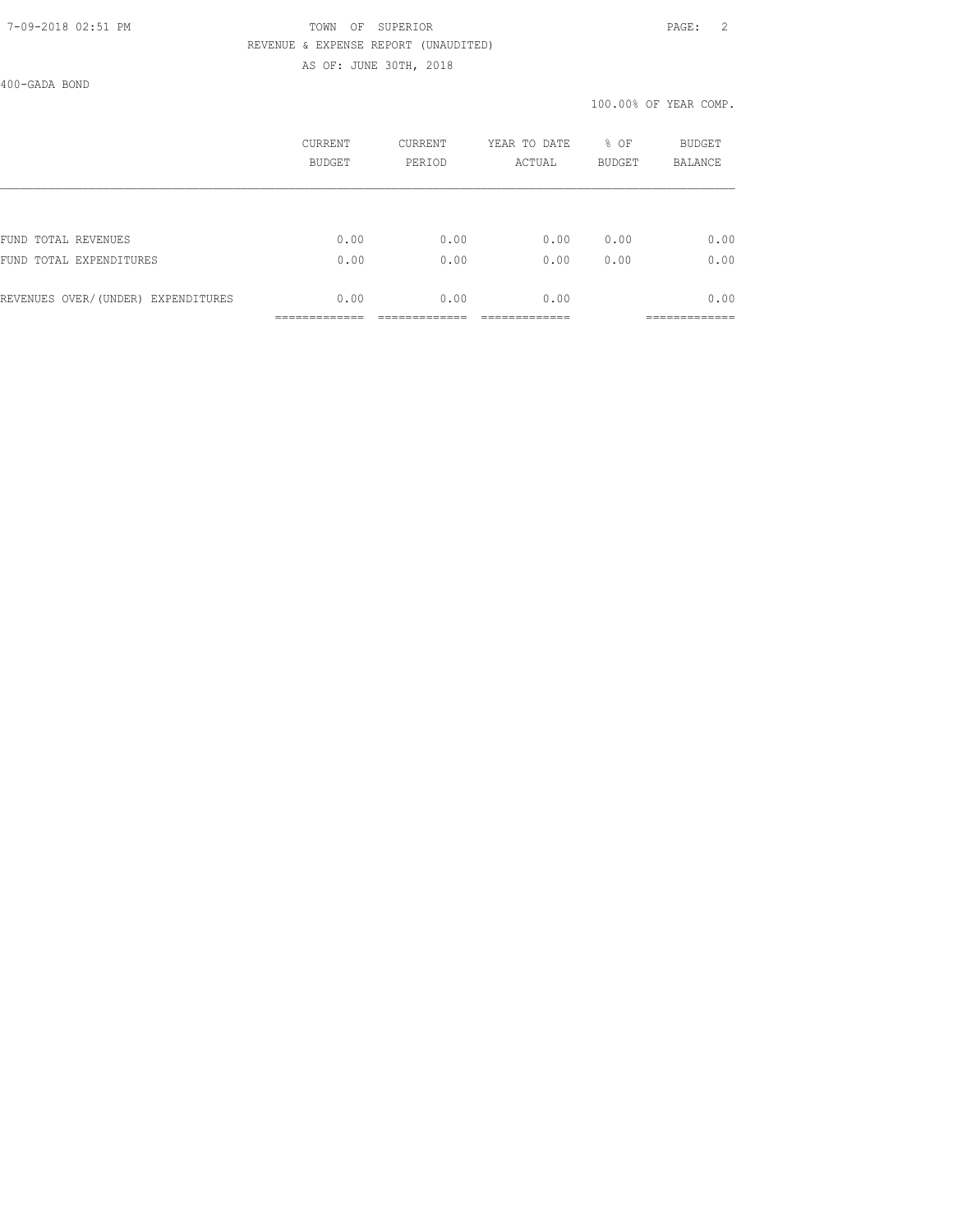#### 7-09-2018 02:51 PM TOWN OF SUPERIOR PAGE: 1 REVENUE & EXPENSE REPORT (UNAUDITED)

AS OF: JUNE 30TH, 2018

410-MPC BOND

|                                     | CURRENT<br><b>BUDGET</b> | CURRENT<br>PERIOD     | YEAR TO DATE<br>ACTUAL      | % OF<br><b>BUDGET</b> | <b>BUDGET</b><br><b>BALANCE</b> |
|-------------------------------------|--------------------------|-----------------------|-----------------------------|-----------------------|---------------------------------|
| REVENUES                            |                          |                       |                             |                       |                                 |
| BUSINESS SERVICES                   |                          |                       |                             |                       |                                 |
| 410-00-4270 INTEREST INCOME         | 0.00                     | 0.00                  | 0.00                        | 0.00                  | 0.00                            |
| SUBTOTAL BUSINESS SERVICES          | 0.00                     | 0.00                  | 0.00                        | 0.00                  | 0.00                            |
| CONTINGENCY                         |                          |                       |                             |                       |                                 |
| 410-00-4901 INTERFUND TRANSFER-MPC  | 0.00                     | 0.00                  | 0.00                        | 0.00                  | 0.00                            |
| SUBTOTAL CONTINGENCY                | 0.00                     | 0.00                  | 0.00                        | 0.00                  | 0.00                            |
| TOTAL REVENUES                      | 0.00<br>=============    | 0.00<br>------------- | 0.00<br>=============       | 0.00                  | 0.00                            |
| EXPENDITURES                        |                          |                       |                             |                       |                                 |
| SUPPLIES                            |                          |                       |                             |                       |                                 |
| 410-00-5299 OPERATING SUPPLIES      | 0.00                     | 0.00                  | 0.00                        | 0.00                  | 0.00                            |
| SUBTOTAL SUPPLIES                   | 0.00                     | 0.00                  | 0.00                        | 0.00                  | 0.00                            |
| GENERAL BUSINESS EXPENSE            |                          |                       |                             |                       |                                 |
| 410-00-5491 FINANCE/BANK FEES       | 0.00                     | 0.00                  | 0.00                        | 0.00                  | 0.00                            |
| SUBTOTAL GENERAL BUSINESS EXPENSE   | 0.00                     | 0.00                  | 0.00                        | 0.00                  | 0.00                            |
| NON-OPERATING                       |                          |                       |                             |                       |                                 |
| 410-00-5810 BOND AMORTIZATIONS      | 0.00                     | 0.00                  | 0.00                        | 0.00                  | 0.00                            |
| SUBTOTAL NON-OPERATING              | 0.00                     | 0.00                  | 0.00                        | 0.00                  | 0.00                            |
| DEBT SERVICE                        |                          |                       |                             |                       |                                 |
| 410-00-5900 DEBT SERVICE: PRINCIPAL | 0.00                     | 0.00                  | 0.00                        | 0.00                  | 0.00                            |
| 410-00-5920 MPC BOND DEBT: SERVICE  | 0.00                     | 0.00                  | 0.00                        | 0.00                  | 0.00                            |
| SUBTOTAL DEBT SERVICE               | 0.00                     | 0.00                  |                             | 0.00 0.00             | 0.00                            |
| TOTAL EXPENDITURES                  | 0.00                     |                       | $0.00$ $0.00$ $0.00$ $0.00$ |                       | 0.00                            |
| REVENUES OVER/(UNDER) EXPENDITURES  | 0.00                     | 0.00                  | 0.00                        |                       | 0.00                            |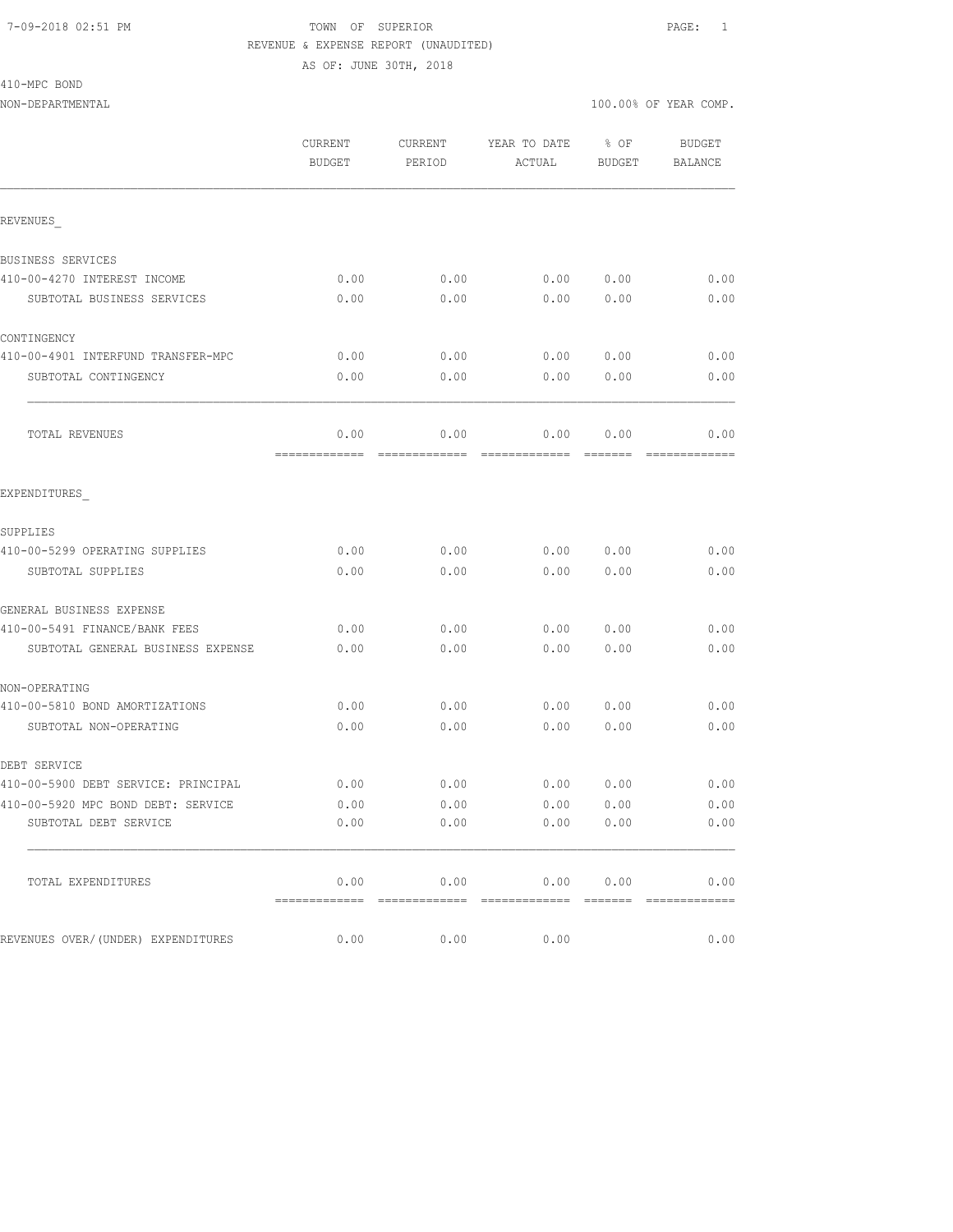## 7-09-2018 02:51 PM TOWN OF SUPERIOR PAGE: 2 REVENUE & EXPENSE REPORT (UNAUDITED)

AS OF: JUNE 30TH, 2018

410-MPC BOND

|                                    | CURRENT<br>BUDGET | CURRENT<br>PERIOD | YEAR TO DATE<br>ACTUAL | % OF<br><b>BUDGET</b> | <b>BUDGET</b><br><b>BALANCE</b> |
|------------------------------------|-------------------|-------------------|------------------------|-----------------------|---------------------------------|
|                                    |                   |                   |                        |                       |                                 |
| FUND TOTAL REVENUES                | 0.00              | 0.00              | 0.00                   | 0.00                  | 0.00                            |
| FUND TOTAL EXPENDITURES            | 0.00              | 0.00              | 0.00                   | 0.00                  | 0.00                            |
| REVENUES OVER/(UNDER) EXPENDITURES | 0.00              | 0.00              | 0.00                   |                       | 0.00                            |
|                                    |                   |                   |                        |                       |                                 |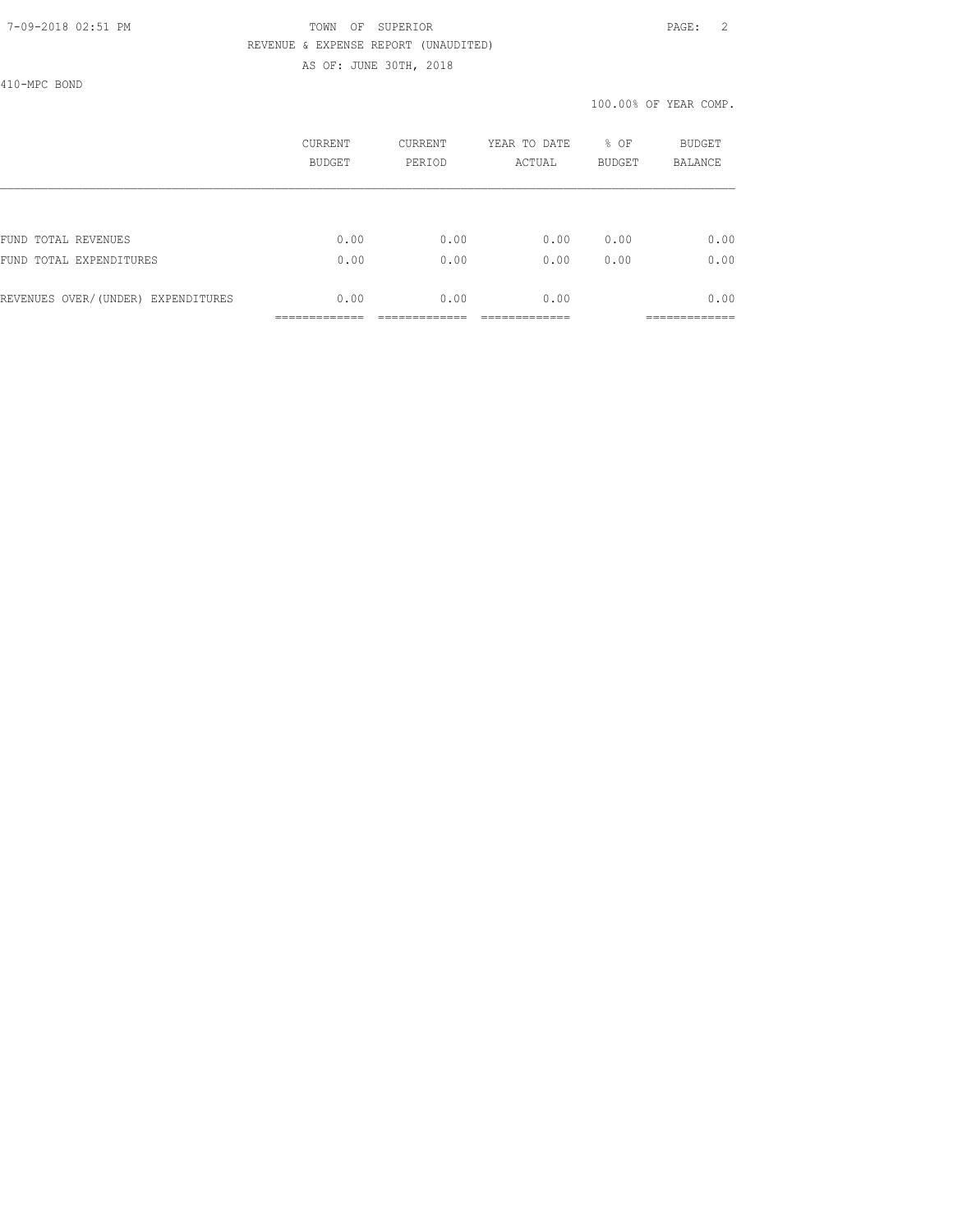## 7-09-2018 02:51 PM TOWN OF SUPERIOR PAGE: 1 REVENUE & EXPENSE REPORT (UNAUDITED)

AS OF: JUNE 30TH, 2018

|                                                         | CURRENT<br>BUDGET | <b>CURRENT</b><br>PERIOD | YEAR TO DATE<br>ACTUAL             | % OF<br>BUDGET | <b>BUDGET</b><br><b>BALANCE</b> |
|---------------------------------------------------------|-------------------|--------------------------|------------------------------------|----------------|---------------------------------|
| REVENUES                                                |                   |                          |                                    |                |                                 |
|                                                         |                   |                          |                                    |                |                                 |
| GRANTS<br>500-00-4600 GRANT REVENUES                    | 2,500,000.00      | 0.00                     | 0.00                               | 0.00           | 2,500,000.00                    |
| SUBTOTAL GRANTS                                         | 2,500,000.00      | 0.00                     | 0.00                               | 0.00           | 2,500,000.00                    |
| CONTINGENCY                                             |                   |                          |                                    |                |                                 |
| 500-00-4900 CONTINGENCY                                 | 525,000.00        | 0.00                     | 0.00                               | 0.00           | 525,000.00                      |
| 500-00-4901 Transfers                                   | 0.00              | $0.00$ (                 | 244,594.46)                        | 0.00           | 244,594.46                      |
| 500-00-4999 OTHER FINANCING SOURCES                     | 0.00              | 0.00                     | 0.00                               | 0.00           | 0.00                            |
| SUBTOTAL CONTINGENCY                                    | 525,000.00        | $0.00$ (                 | 244,594.46)                        | $46.59 -$      | 769,594.46                      |
| TOTAL REVENUES                                          | 3,025,000.00      | $0.00$ (                 | 244,594.46)                        |                | $8.09 - 3,269,594.46$           |
| EXPENDITURES                                            |                   |                          |                                    |                |                                 |
| PERSONEL                                                |                   |                          |                                    |                |                                 |
| 500-00-5100 SALARIES                                    | 0.00              | 0.00                     | 0.00                               | 0.00           | 0.00                            |
| 500-00-5101 OVERTIME                                    | 0.00              | 0.00                     | 0.00                               | 0.00           | 0.00                            |
| 500-00-5151 FICA                                        | 0.00              | 0.00                     | 0.00                               | 0.00           | 0.00                            |
| 500-00-5152 MEDICARE                                    | 0.00              | 0.00                     | 0.00                               | 0.00           | 0.00                            |
| 500-00-5153 STATE UNEMPLOYMENT                          | 0.00              | 0.00                     | 0.00                               | 0.00           | 0.00                            |
| 500-00-5154 WORKERS COMP INSURANCE<br>SUBTOTAL PERSONEL | 0.00<br>0.00      | 0.00<br>0.00             | 0.00<br>0.00                       | 0.00<br>0.00   | 0.00<br>0.00                    |
|                                                         |                   |                          |                                    |                |                                 |
| SUPPLIES                                                |                   |                          |                                    |                |                                 |
| 500-00-5299 OPERATING SUPPLIES                          | 0.00              | 0.00                     | 14,854.00                          | $0.00$ (       | 14,854.00)                      |
| SUBTOTAL SUPPLIES                                       | 0.00              | 0.00                     | 14,854.00                          | $0.00$ (       | 14,854.00)                      |
| GENERAL BUSINESS EXPENSE                                |                   |                          |                                    |                |                                 |
| 500-00-5494 GRANT MATCHING                              | 0.00              | 0.00                     | 0.00                               | 0.00           | 0.00                            |
| SUBTOTAL GENERAL BUSINESS EXPENSE                       | 0.00              | 0.00                     | 0.00                               | 0.00           | 0.00                            |
| TOTAL EXPENDITURES                                      | 0.00              |                          | $0.00$ 14,854.00 0.00 ( 14,854.00) |                |                                 |
| REVENUES OVER/(UNDER) EXPENDITURES                      | 3,025,000.00      |                          | $0.00$ ( $259,448.46$ )            |                | 3, 284, 448.46                  |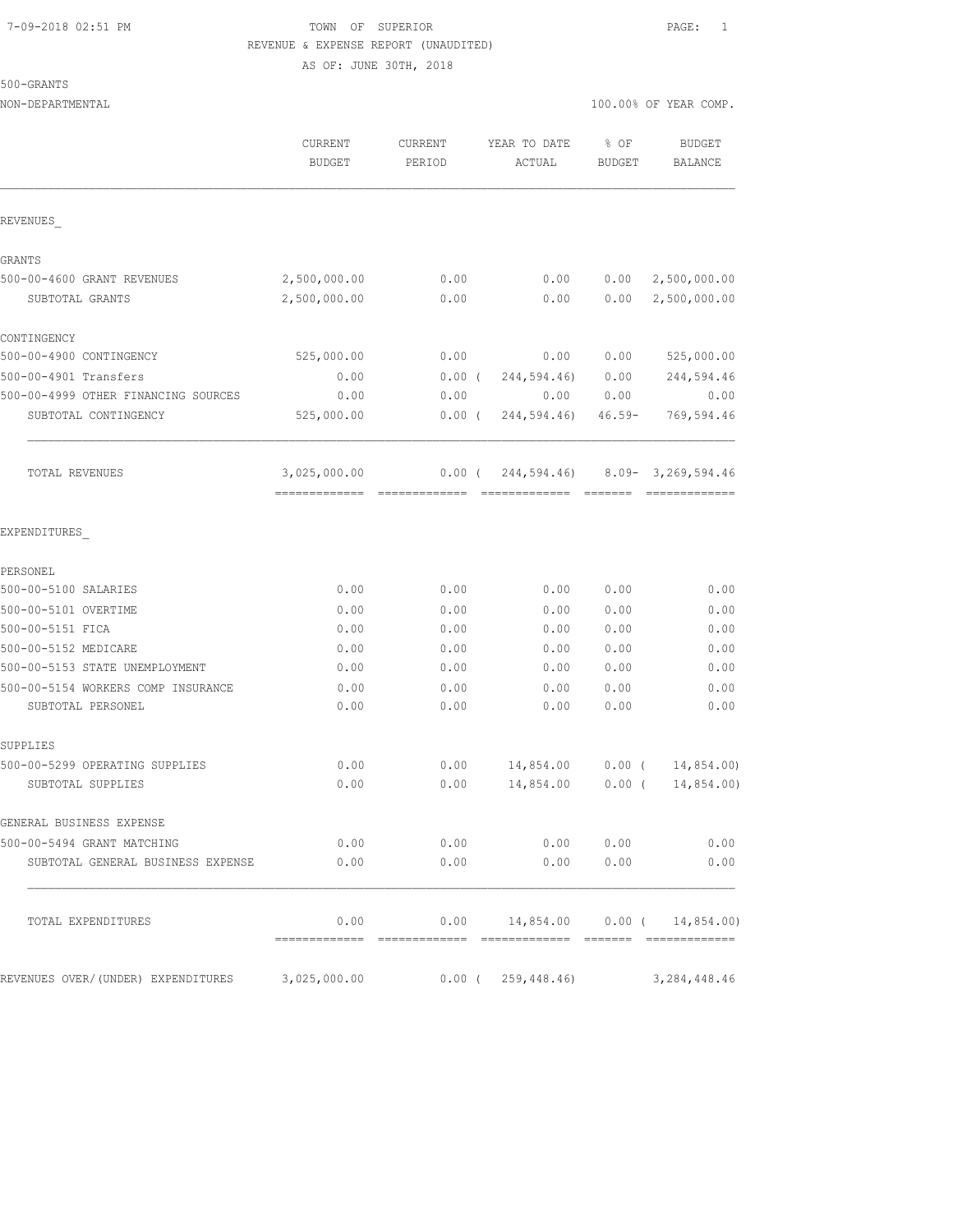### 7-09-2018 02:51 PM TOWN OF SUPERIOR PAGE: 2 REVENUE & EXPENSE REPORT (UNAUDITED) AS OF: JUNE 30TH, 2018

| 500-GRANTS |  |
|------------|--|
|            |  |

|                                    | <b>CURRENT</b><br>BUDGET | CURRENT<br>PERIOD     | YEAR TO DATE % OF<br>ACTUAL | BUDGET | BUDGET<br>BALANCE |
|------------------------------------|--------------------------|-----------------------|-----------------------------|--------|-------------------|
| REVENUES                           |                          |                       |                             |        |                   |
| <b>GRANTS</b>                      |                          |                       |                             |        |                   |
| 500-30-4600 GRANT REVENUE          | 0.00                     | 0.00                  | 0.00 0.00                   |        | 0.00              |
| SUBTOTAL GRANTS                    | 0.00                     | 0.00                  | 0.00                        | 0.00   | 0.00              |
| TOTAL REVENUES                     | 0.00<br>=============    | 0.00                  | 0.00 0.00<br>=============  |        | 0.00              |
| EXPENDITURES                       |                          |                       |                             |        |                   |
| SUPPLIES                           |                          |                       |                             |        |                   |
| 500-30-5299 OPERATING SUPPLIES     | 0.00                     | 0.00                  | 0.00 0.00                   |        | 0.00              |
| SUBTOTAL SUPPLIES                  | 0.00                     | 0.00                  | 0.00                        | 0.00   | 0.00              |
| TOTAL EXPENDITURES                 | 0.00<br>=============    | 0.00<br>------------- | 0.00<br>--------------      | 0.00   | 0.00              |
| REVENUES OVER/(UNDER) EXPENDITURES | 0.00                     | 0.00                  | 0.00                        |        | 0.00              |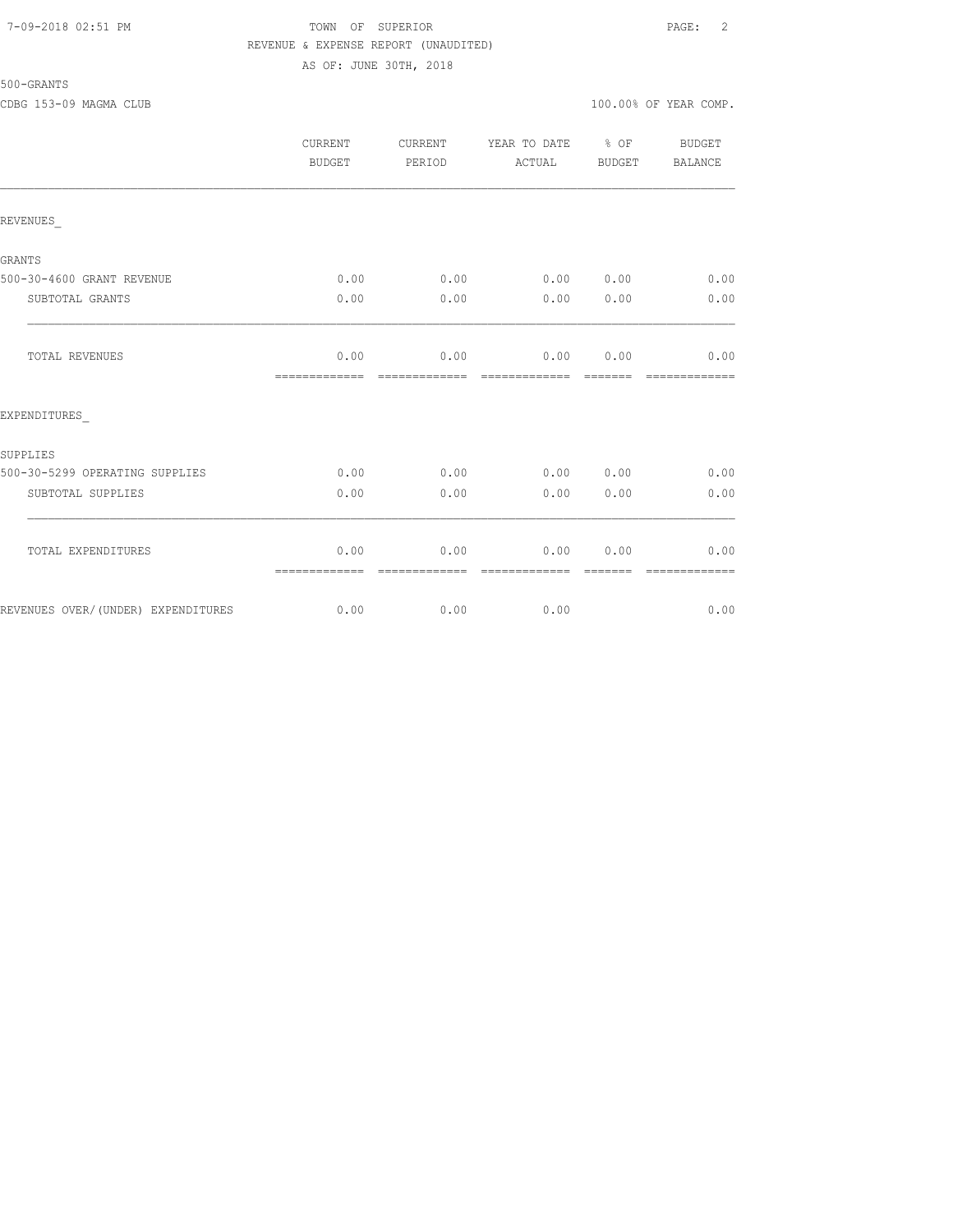## 7-09-2018 02:51 PM TOWN OF SUPERIOR PAGE: 3 REVENUE & EXPENSE REPORT (UNAUDITED)

## 500-GRANTS

AS OF: JUNE 30TH, 2018

|                                    | <b>CURRENT</b><br>BUDGET | CURRENT<br>PERIOD | YEAR TO DATE<br>ACTUAL | % OF<br><b>BUDGET</b> | <b>BUDGET</b><br>BALANCE |
|------------------------------------|--------------------------|-------------------|------------------------|-----------------------|--------------------------|
| REVENUES                           |                          |                   |                        |                       |                          |
| <b>GRANTS</b>                      |                          |                   |                        |                       |                          |
| 500-31-4600 GRANT REVENUE          | 0.00                     | 0.00              | 0.00                   | 0.00                  | 0.00                     |
| SUBTOTAL GRANTS                    | 0.00                     | 0.00              | 0.00                   | 0.00                  | 0.00                     |
| TOTAL REVENUES                     | 0.00<br>=============    | 0.00              | 0.00                   | 0.00                  | 0.00<br>$=$ $=$ $=$      |
| EXPENDITURES                       |                          |                   |                        |                       |                          |
| SUPPLIES                           |                          |                   |                        |                       |                          |
| 500-31-5299 OPERATING SUPPLIES     | 0.00                     | 0.00              | 0.00                   | 0.00                  | 0.00                     |
| SUBTOTAL SUPPLIES                  | 0.00                     | 0.00              | 0.00                   | 0.00                  | 0.00                     |
| TOTAL EXPENDITURES                 | 0.00<br>=============    | 0.00              | 0.00                   | 0.00                  | 0.00                     |
| REVENUES OVER/(UNDER) EXPENDITURES | 0.00                     | 0.00              | 0.00                   |                       | 0.00                     |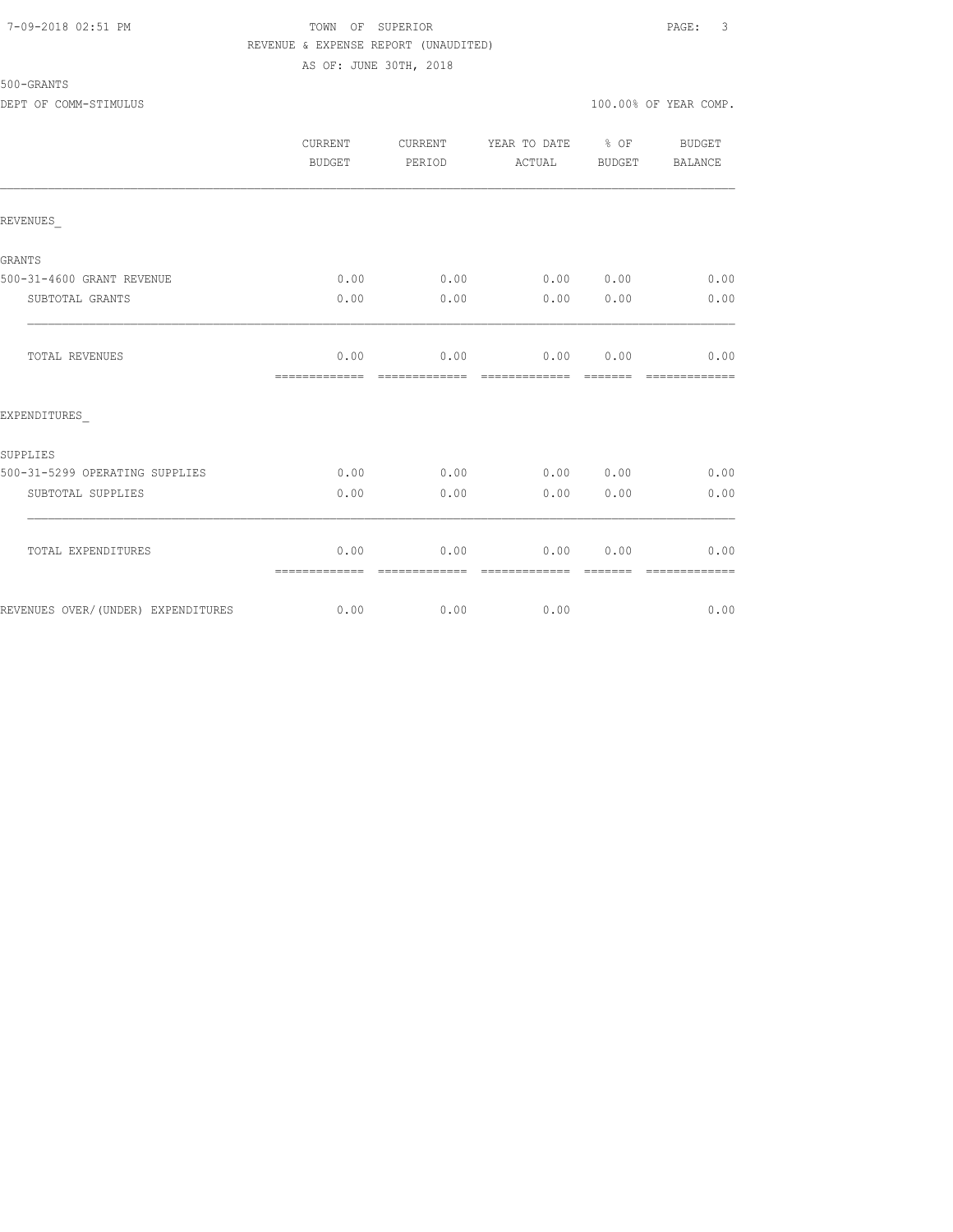### 7-09-2018 02:51 PM TOWN OF SUPERIOR PAGE: 4 REVENUE & EXPENSE REPORT (UNAUDITED) AS OF: JUNE 30TH, 2018

# 500-GRANTS

|                                     | CURRENT<br>BUDGET     | CURRENT<br>PERIOD      | YEAR TO DATE % OF<br>ACTUAL | BUDGET                | BUDGET<br>BALANCE      |
|-------------------------------------|-----------------------|------------------------|-----------------------------|-----------------------|------------------------|
| REVENUES                            |                       |                        |                             |                       |                        |
| <b>GRANTS</b>                       |                       |                        |                             |                       |                        |
| 500-32-4600 GRANT REVENUE-POOL      | 0.00                  | 0.00                   | 0.00 0.00                   |                       | 0.00                   |
| SUBTOTAL GRANTS                     | 0.00                  | 0.00                   | 0.00                        | 0.00                  | 0.00                   |
| TOTAL REVENUES                      | 0.00<br>============= | 0.00<br>=============  | 0.00<br>=============       | 0.00<br><b>BEECEE</b> | 0.00<br>=============  |
| EXPENDITURES                        |                       |                        |                             |                       |                        |
| SUPPLIES                            |                       |                        |                             |                       |                        |
| 500-32-5299 OPERATING SUPPLIES-POOL | 0.00                  | 0.00                   | 0.00 0.00                   |                       | 0.00                   |
| SUBTOTAL SUPPLIES                   | 0.00                  | 0.00                   | 0.00                        | 0.00                  | 0.00                   |
| TOTAL EXPENDITURES                  | 0.00                  | 0.00                   | 0.00                        | 0.00                  | 0.00                   |
| REVENUES OVER/(UNDER) EXPENDITURES  | =============<br>0.00 | --------------<br>0.00 | --------------<br>0.00      | --------              | --------------<br>0.00 |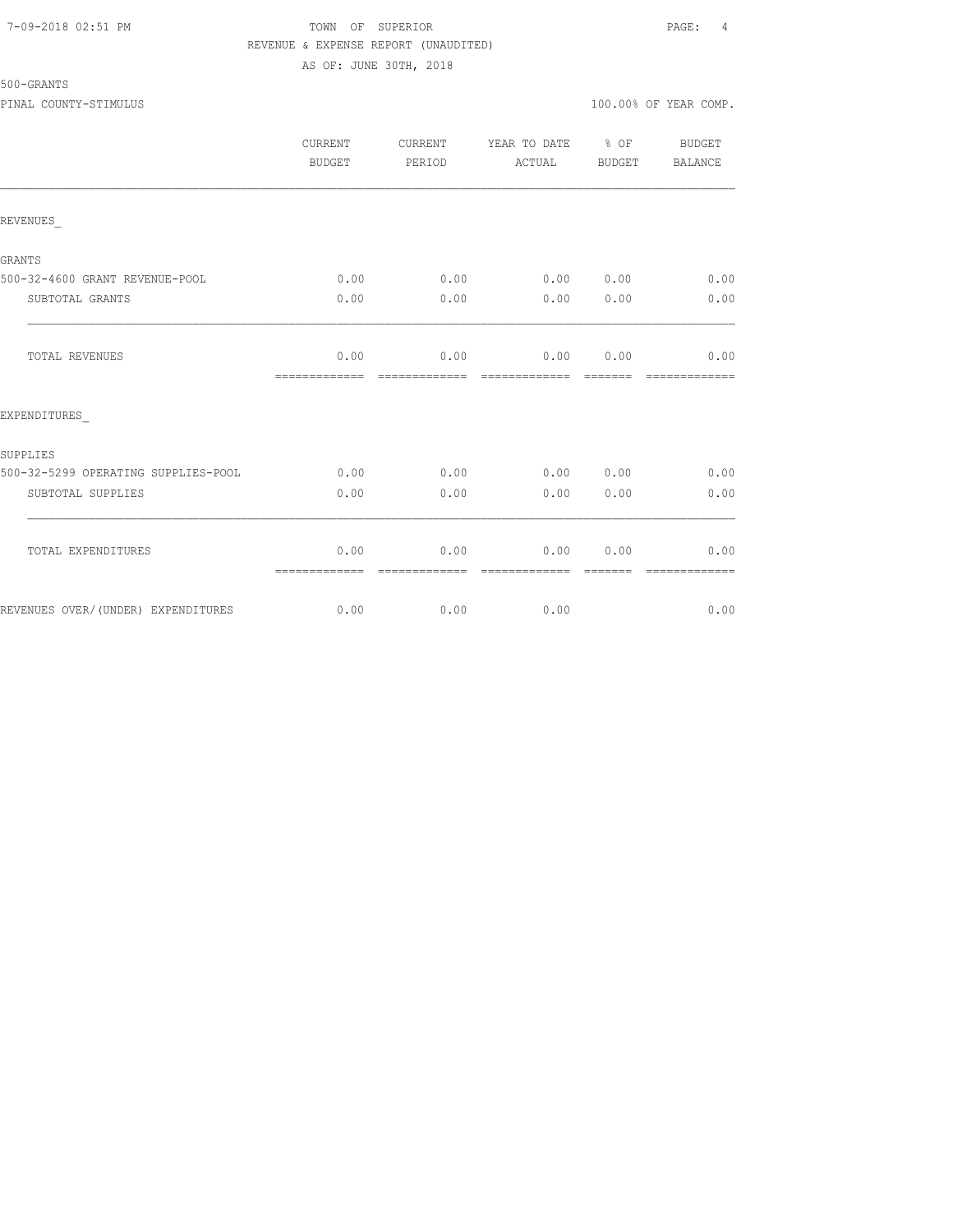### 7-09-2018 02:51 PM TOWN OF SUPERIOR PAGE: 5 REVENUE & EXPENSE REPORT (UNAUDITED) AS OF: JUNE 30TH, 2018

## 500-GRANTS

|                                    | CURRENT<br>BUDGET     | CURRENT<br>PERIOD | YEAR TO DATE % OF<br>ACTUAL | BUDGET | <b>BUDGET</b><br>BALANCE |
|------------------------------------|-----------------------|-------------------|-----------------------------|--------|--------------------------|
| REVENUES                           |                       |                   |                             |        |                          |
| <b>GRANTS</b>                      |                       |                   |                             |        |                          |
| 500-34-4600 GRANT REVENUE          | 0.00                  | 0.00              | 0.00                        | 0.00   | 0.00                     |
| SUBTOTAL GRANTS                    | 0.00                  | 0.00              | 0.00                        | 0.00   | 0.00                     |
| TOTAL REVENUES                     | 0.00<br>============= | 0.00              | 0.00                        | 0.00   | 0.00                     |
| EXPENDITURES                       |                       |                   |                             |        |                          |
| SUPPLIES                           |                       |                   |                             |        |                          |
| 500-34-5299 OPERATING SUPPLIES     | 0.00                  | 0.00              | 0.00                        | 0.00   | 0.00                     |
| SUBTOTAL SUPPLIES                  | 0.00                  | 0.00              | 0.00                        | 0.00   | 0.00                     |
| TOTAL EXPENDITURES                 | 0.00<br>============= | 0.00              | 0.00                        | 0.00   | 0.00                     |
| REVENUES OVER/(UNDER) EXPENDITURES | 0.00                  | 0.00              | 0.00                        |        | 0.00                     |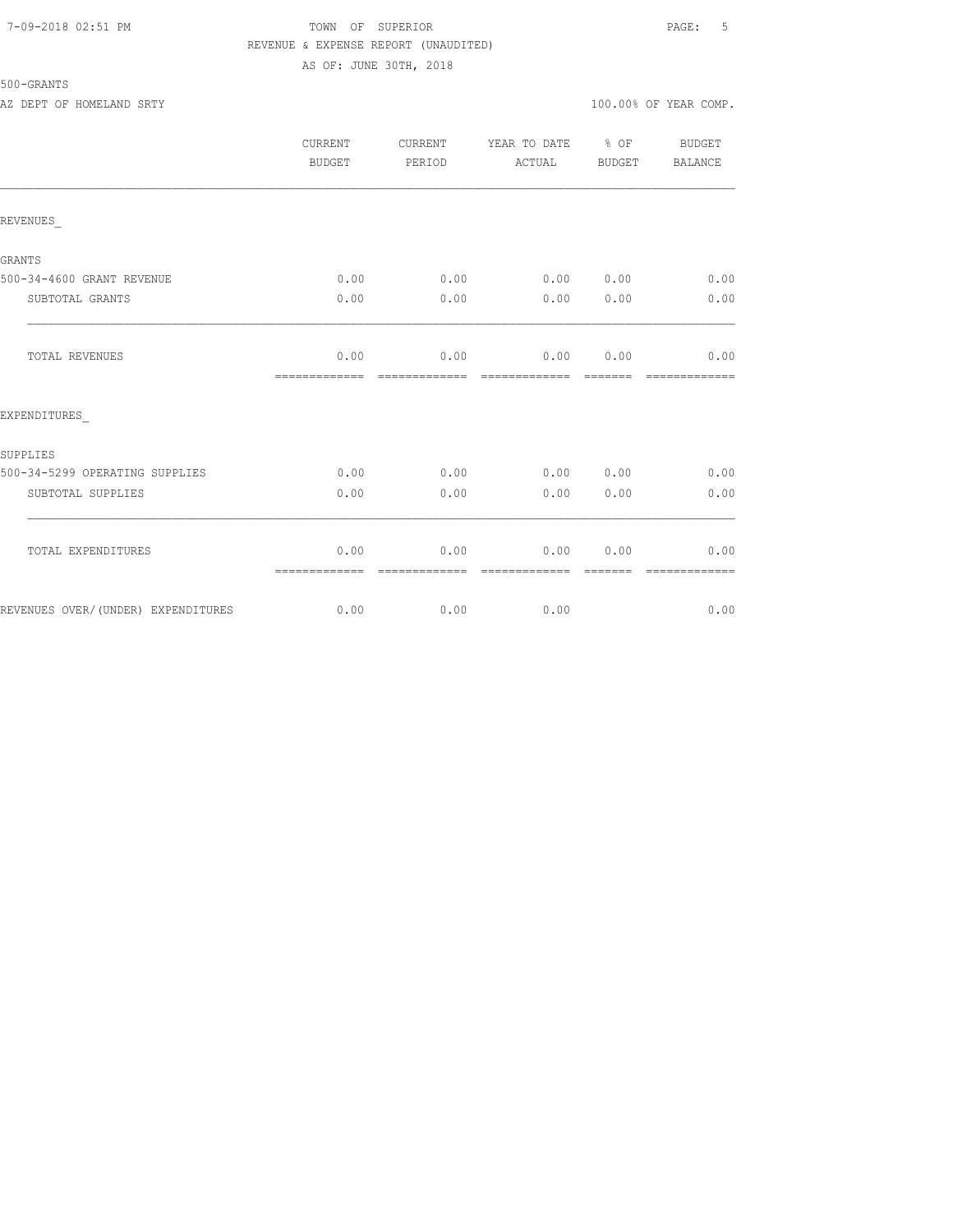#### 7-09-2018 02:51 PM TOWN OF SUPERIOR PAGE: 6 REVENUE & EXPENSE REPORT (UNAUDITED)

AS OF: JUNE 30TH, 2018

500-GRANTS

#### GOHS GRANT  $100.00\%$  OF YEAR COMP.

|                                    | <b>CURRENT</b><br><b>BUDGET</b> | CURRENT<br>PERIOD     | YEAR TO DATE<br>ACTUAL | $\frac{6}{6}$ OF<br>BUDGET | <b>BUDGET</b><br>BALANCE |
|------------------------------------|---------------------------------|-----------------------|------------------------|----------------------------|--------------------------|
| REVENUES                           |                                 |                       |                        |                            |                          |
| <b>GRANTS</b>                      |                                 |                       |                        |                            |                          |
| 500-36-4600 GRANT REVENUE-FEMA     | 0.00                            | 0.00                  |                        | 0.00 0.00                  | 0.00                     |
| SUBTOTAL GRANTS                    | 0.00                            | 0.00                  | 0.00                   | 0.00                       | 0.00                     |
| <b>TOTAL REVENUES</b>              | 0.00<br>=============           | 0.00                  | 0.00 0.00<br>========= |                            | 0.00<br>=============    |
| EXPENDITURES                       |                                 |                       |                        |                            |                          |
| SUPPLIES                           |                                 |                       |                        |                            |                          |
| 500-36-5299 OPERATING SUPPLIES     | 0.00                            | 0.00                  |                        | 0.00000.00                 | 0.00                     |
| SUBTOTAL SUPPLIES                  | 0.00                            | 0.00                  | 0.00                   | 0.00                       | 0.00                     |
| TOTAL EXPENDITURES                 | 0.00<br>=============           | 0.00<br>------------- | 0.00<br>-------------- | 0.00<br>-------            | 0.00<br>--------------   |
| REVENUES OVER/(UNDER) EXPENDITURES | 0.00                            | 0.00                  | 0.00                   |                            | 0.00                     |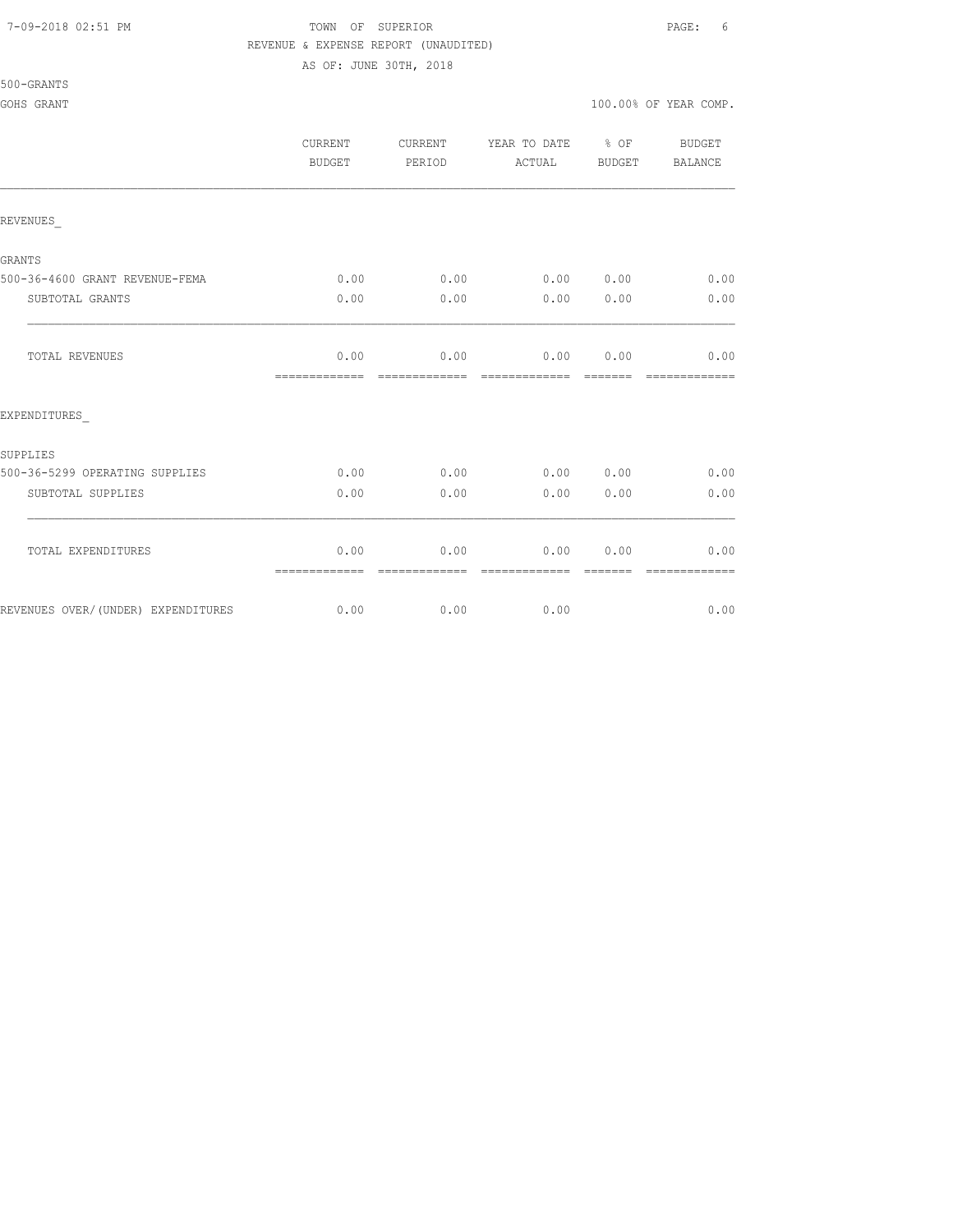#### 7-09-2018 02:51 PM TOWN OF SUPERIOR PAGE: 7 REVENUE & EXPENSE REPORT (UNAUDITED)

## 500-GRANTS

AS OF: JUNE 30TH, 2018

|                                    | CURRENT<br>BUDGET     | CURRENT<br>PERIOD      | YEAR TO DATE % OF<br>ACTUAL        | BUDGET | BUDGET<br>BALANCE     |
|------------------------------------|-----------------------|------------------------|------------------------------------|--------|-----------------------|
| REVENUES                           |                       |                        |                                    |        |                       |
| <b>GRANTS</b>                      |                       |                        |                                    |        |                       |
| 500-37-4600 GRANT REVENUE          | 0.00                  |                        | $0.00$ $0.00$ $0.00$ $0.00$ $0.00$ |        |                       |
| SUBTOTAL GRANTS                    | 0.00                  | 0.00                   | 0.00 0.00                          |        | 0.00                  |
| <b>TOTAL REVENUES</b>              | 0.00<br>============= | 0.00                   | 0.00 0.00<br>--------------        |        | 0.00<br>------------- |
| EXPENDITURES                       |                       |                        |                                    |        |                       |
| SUPPLIES                           |                       |                        |                                    |        |                       |
| 500-37-5299 OPERATING SUPPLIES     | 0.00                  | 0.00                   | 0.00 0.00                          |        | 0.00                  |
| SUBTOTAL SUPPLIES                  | 0.00                  | 0.00                   | 0.00                               | 0.00   | 0.00                  |
| TOTAL EXPENDITURES                 | 0.00<br>============= | 0.00<br>-------------- | 0.00<br>=============              | 0.00   | 0.00<br>------------- |
| REVENUES OVER/(UNDER) EXPENDITURES |                       | $0.00$ 0.00            | 0.00                               |        | 0.00                  |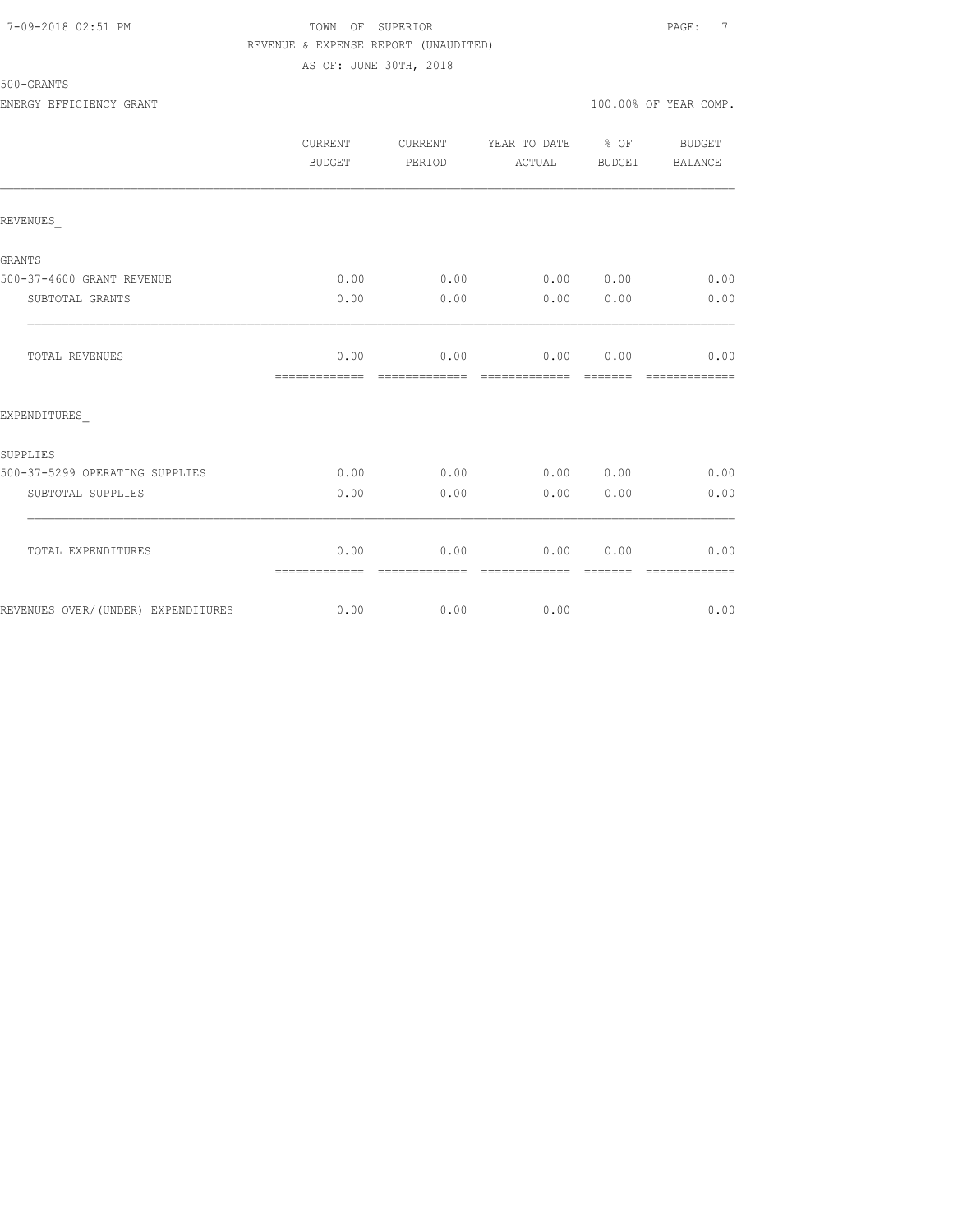#### 7-09-2018 02:51 PM TOWN OF SUPERIOR PAGE: 8 REVENUE & EXPENSE REPORT (UNAUDITED)

AS OF: JUNE 30TH, 2018

#### 500-GRANTS

|                                    | <b>CURRENT</b><br>BUDGET | CURRENT<br>PERIOD | YEAR TO DATE % OF<br>ACTUAL | BUDGET  | <b>BUDGET</b><br>BALANCE |
|------------------------------------|--------------------------|-------------------|-----------------------------|---------|--------------------------|
| REVENUES                           |                          |                   |                             |         |                          |
| <b>GRANTS</b>                      |                          |                   |                             |         |                          |
| 500-38-4600 TTAC GRANT REVENUE     | 0.00                     | 0.00              | 0.00000000                  |         | 0.00                     |
| SUBTOTAL GRANTS                    | 0.00                     | 0.00              | 0.00                        | 0.00    | 0.00                     |
| TOTAL REVENUES                     | 0.00<br>=============    | 0.00              | 0.00 0.00<br>-------------  | ------- | 0.00                     |
| EXPENDITURES                       |                          |                   |                             |         |                          |
| SUPPLIES                           |                          |                   |                             |         |                          |
| 500-38-5299 TTAC GRANT EXPENES     | 0.00                     | 0.00              | 0.00 0.00                   |         | 0.00                     |
| SUBTOTAL SUPPLIES                  | 0.00                     | 0.00              | 0.00                        | 0.00    | 0.00                     |
| TOTAL EXPENDITURES                 | 0.00<br>=============    | 0.00              | 0.00                        | 0.00    | 0.00                     |
| REVENUES OVER/(UNDER) EXPENDITURES | 0.00                     | 0.00              | 0.00                        |         | 0.00                     |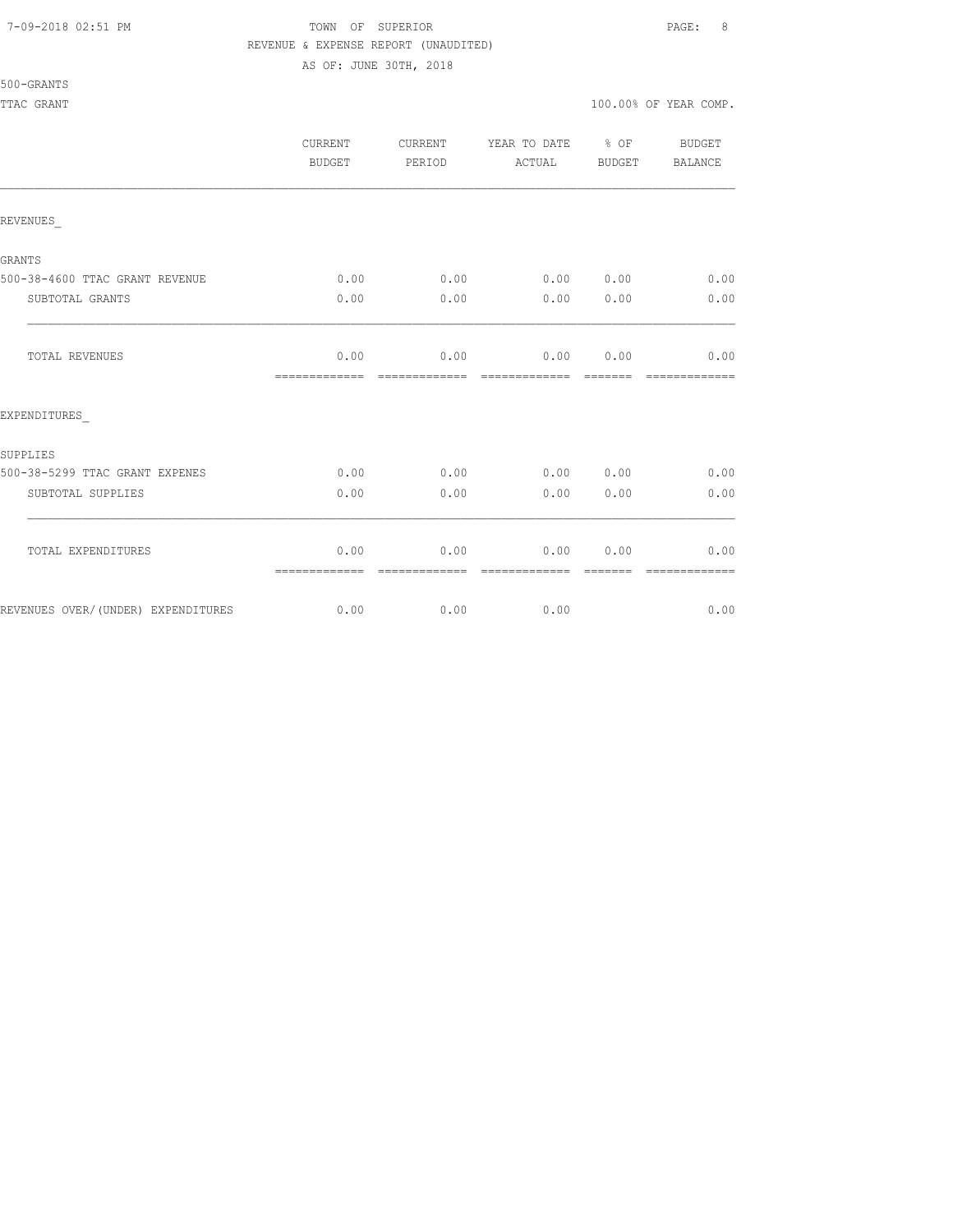#### 7-09-2018 02:51 PM TOWN OF SUPERIOR PAGE: 9 REVENUE & EXPENSE REPORT (UNAUDITED)

AS OF: JUNE 30TH, 2018

#### 500-GRANTS

CDBG 2011 WWTP 100.00% OF YEAR COMP.

|                                    | CURRENT<br><b>BUDGET</b> | <b>CURRENT</b><br>PERIOD | YEAR TO DATE % OF<br>ACTUAL | BUDGET           | <b>BUDGET</b><br>BALANCE |
|------------------------------------|--------------------------|--------------------------|-----------------------------|------------------|--------------------------|
| REVENUES                           |                          |                          |                             |                  |                          |
| <b>GRANTS</b>                      |                          |                          |                             |                  |                          |
| 500-39-4600 GRANT REVENUE          | 0.00                     | 0.00                     | 0.00000000                  |                  | 0.00                     |
| SUBTOTAL GRANTS                    | 0.00                     | 0.00                     | 0.00                        | 0.00             | 0.00                     |
| <b>TOTAL REVENUES</b>              | 0.00<br>=============    | 0.00<br>=============    | 0.00<br>=============       | 0.00             | 0.00<br>-------------    |
| EXPENDITURES                       |                          |                          |                             |                  |                          |
| SUPPLIES                           |                          |                          |                             |                  |                          |
| 500-39-5299 OPERATING SUPPLIES     | 0.00                     | 0.00                     | 0.00 0.00                   |                  | 0.00                     |
| SUBTOTAL SUPPLIES                  | 0.00                     | 0.00                     | 0.00                        | 0.00             | 0.00                     |
| TOTAL EXPENDITURES                 | 0.00<br>=============    | 0.00<br>-------------    | 0.00<br>--------------      | 0.00<br>-------- | 0.00<br>-------------    |
| REVENUES OVER/(UNDER) EXPENDITURES | 0.00                     | 0.00                     | 0.00                        |                  | 0.00                     |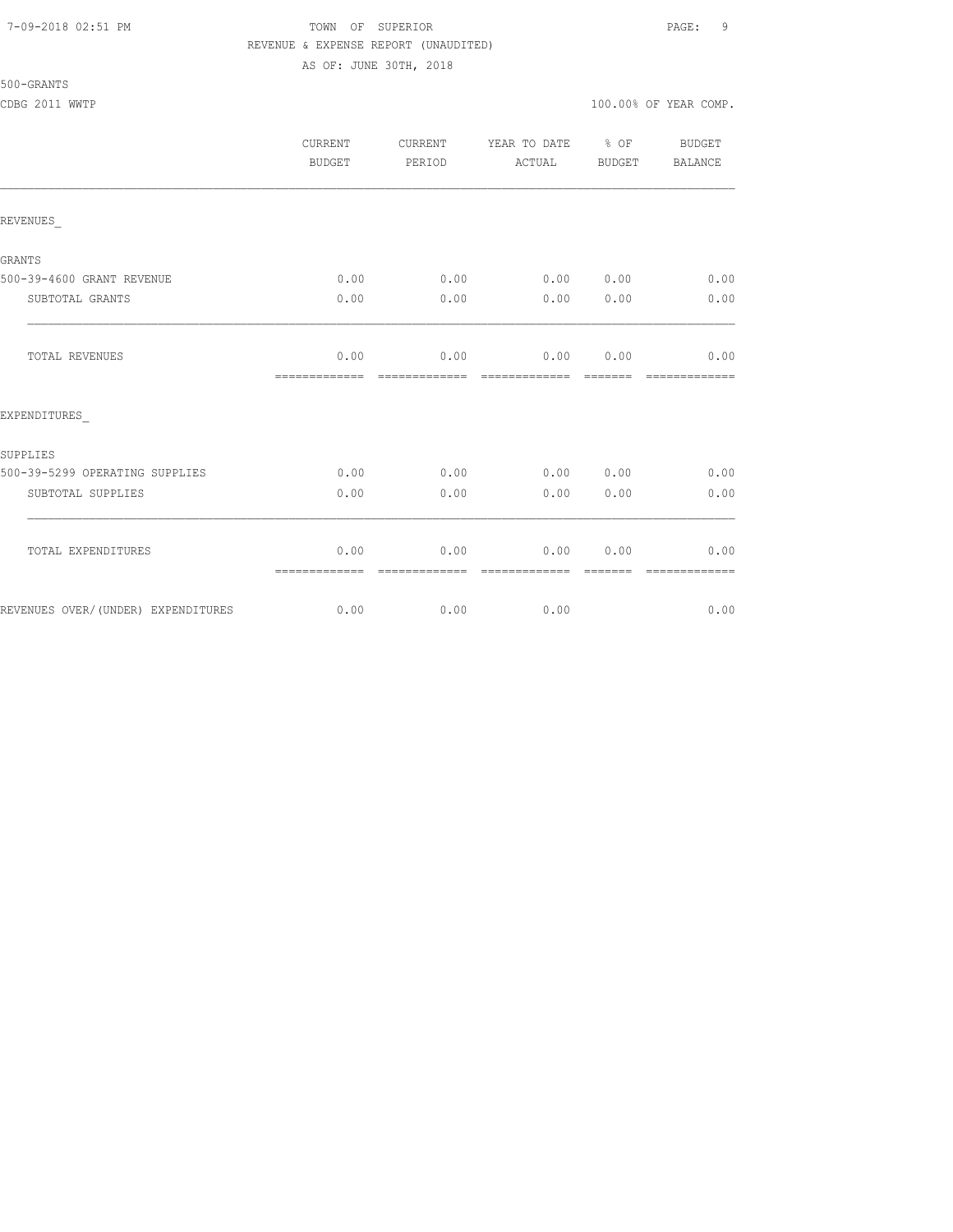#### 7-09-2018 02:51 PM TOWN OF SUPERIOR PAGE: 10 REVENUE & EXPENSE REPORT (UNAUDITED)

AS OF: JUNE 30TH, 2018

#### 500-GRANTS

|                                    | <b>CURRENT</b><br>BUDGET |                       | YEAR TO DATE % OF<br>CURRENT<br>PERIOD<br>ACTUAL |          | BUDGET<br>BALANCE     |  |
|------------------------------------|--------------------------|-----------------------|--------------------------------------------------|----------|-----------------------|--|
| REVENUES                           |                          |                       |                                                  |          |                       |  |
| <b>GRANTS</b>                      |                          |                       |                                                  |          |                       |  |
| 500-40-4600 GRANT REVENUE          | 0.00                     | 0.00                  |                                                  |          | $0.00$ $0.00$ $0.00$  |  |
| SUBTOTAL GRANTS                    | 0.00                     | 0.00                  | $0.00$ $0.00$                                    |          | 0.00                  |  |
| TOTAL REVENUES                     | 0.00<br>=============    | 0.00<br>============= | 0.00 0.00<br>=============                       | -------- | 0.00<br>============= |  |
| EXPENDITURES                       |                          |                       |                                                  |          |                       |  |
| SUPPLIES                           |                          |                       |                                                  |          |                       |  |
| 500-40-5299 OPERATING EXPENSES     | 0.00                     | 0.00                  | 0.00 0.00                                        |          | 0.00                  |  |
| SUBTOTAL SUPPLIES                  | 0.00                     | 0.00                  | 0.00                                             | 0.00     | 0.00                  |  |
| TOTAL EXPENDITURES                 | 0.00<br>=============    | 0.00                  | 0.00                                             | 0.00     | 0.00                  |  |
| REVENUES OVER/(UNDER) EXPENDITURES |                          | $0.00$ 0.00 0.00      |                                                  |          | 0.00                  |  |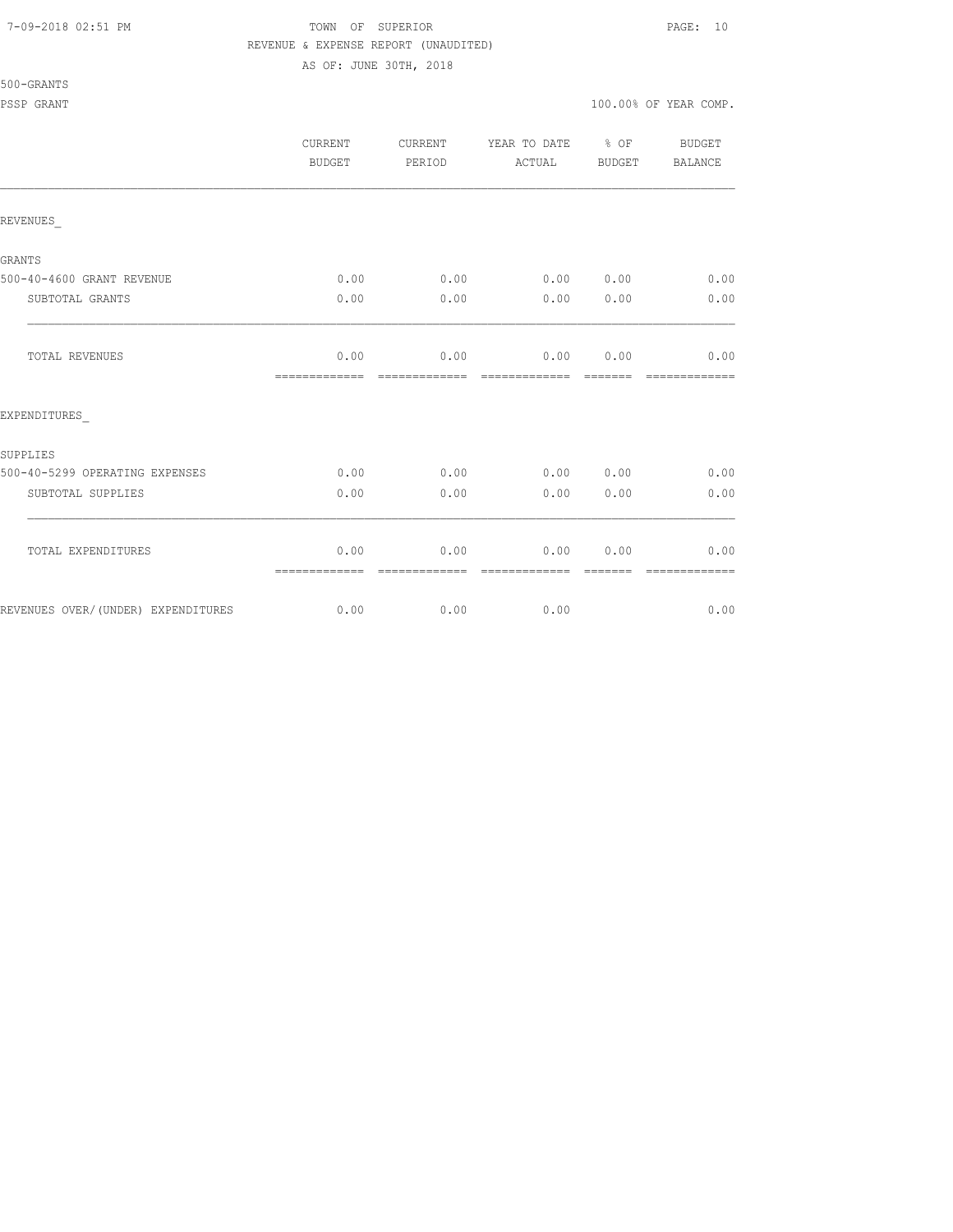#### 7-09-2018 02:51 PM TOWN OF SUPERIOR PAGE: 11 REVENUE & EXPENSE REPORT (UNAUDITED)

AS OF: JUNE 30TH, 2018

500-GRANTS

|                                                               | CURRENT<br><b>BUDGET</b> | <b>CURRENT</b><br>PERIOD | YEAR TO DATE<br>ACTUAL             | % OF<br><b>BUDGET</b> | <b>BUDGET</b><br>BALANCE |
|---------------------------------------------------------------|--------------------------|--------------------------|------------------------------------|-----------------------|--------------------------|
| REVENUES                                                      |                          |                          |                                    |                       |                          |
| GRANTS                                                        |                          |                          |                                    |                       |                          |
| 500-41-4600 GRANT REVENUE-RCC EMRGNCY                         | 0.00                     | 0.00                     | 0.00                               | 0.00                  | 0.00                     |
| SUBTOTAL GRANTS                                               | 0.00                     | 0.00                     | 0.00                               | 0.00                  | 0.00                     |
| TOTAL REVENUES                                                | 0.00<br>-------------    | 0.00<br>=============    | 0.00<br>=============              | 0.00                  | 0.00<br>=============    |
| EXPENDITURES                                                  |                          |                          |                                    |                       |                          |
| PERSONEL                                                      |                          |                          |                                    |                       |                          |
| 500-41-5100 SALARIES                                          | 0.00                     | 0.00                     | 0.00                               | 0.00                  | 0.00                     |
| 500-41-5101 OVERTIME                                          | 0.00                     | 0.00                     | 0.00                               | 0.00                  | 0.00                     |
| 500-41-5151 F.I.C.A.                                          | 0.00                     | 0.00                     | 0.00                               | 0.00                  | 0.00                     |
| 500-41-5152 MEDICARE                                          | 0.00                     | 0.00                     | 0.00                               | 0.00                  | 0.00                     |
| 500-41-5153 STATE UNEMPLOYMENT INS                            | 0.00                     | 0.00                     | 0.00                               | 0.00                  | 0.00                     |
| 500-41-5154 WORKMENS COMPENSATION                             | 0.00                     | 0.00                     | 0.00                               | 0.00                  | 0.00                     |
| 500-41-5160 A.P.S.R.S.                                        | 0.00                     | 0.00                     | 0.00                               | 0.00                  | 0.00                     |
| 500-41-5161 AZ STATE RETIREMENT                               | 0.00                     | 0.00                     | 0.00                               | 0.00                  | 0.00                     |
| SUBTOTAL PERSONEL                                             | 0.00                     | 0.00                     | 0.00                               | 0.00                  | 0.00                     |
| SUPPLIES                                                      |                          |                          |                                    |                       |                          |
| 500-41-5299 OPERATING SUPPLIES-RCC EMRGN<br>SUBTOTAL SUPPLIES | 0.00<br>0.00             | 13,329.48                | 13, 329.48 13, 329.48<br>13,329.48 | $0.00$ (<br>$0.00$ (  | 13, 329.48<br>13,329.48) |
| UTILITIES                                                     |                          |                          |                                    |                       |                          |
| 500-41-5370 RADIO EQUIPMENT                                   | 0.00                     | 0.00                     | 0.00                               | 0.00                  | 0.00                     |
| SUBTOTAL UTILITIES                                            | 0.00                     | 0.00                     | 0.00                               | 0.00                  | 0.00                     |
| GENERAL BUSINESS EXPENSE                                      |                          |                          |                                    |                       |                          |
| 500-41-5425 CONFERENCES & TRAINING                            | 0.00                     | $0.00$ (                 | 336.66)                            | 0.00                  | 336.66                   |
| 500-41-5450 UNIFORM PURCHASE                                  | 0.00                     | 0.00                     | 185.96                             | 0.00(                 | 185.96)                  |
| SUBTOTAL GENERAL BUSINESS EXPENSE                             | 0.00                     | 0.00(                    | 150.70)                            | 0.00                  | 150.70                   |
| PROFESSIONAL SERVICES                                         |                          |                          |                                    |                       |                          |
| 500-41-5550 PROFESSIONAL SERVICES                             | 0.00                     | 0.00                     | 0.00                               | 0.00                  | 0.00                     |
| 500-41-5555 HEALTH AND SAFETY                                 | 0.00                     | 0.00                     | 0.00                               | 0.00                  | 0.00                     |
| SUBTOTAL PROFESSIONAL SERVICES                                | 0.00                     | 0.00                     | 0.00                               | 0.00                  | 0.00                     |
| REPAIR/MAINTENANCE                                            |                          |                          |                                    |                       |                          |
| 500-41-5640 VEHICLE REPAIRS                                   | 0.00                     | 0.00                     | 0.00                               | 0.00                  | 0.00                     |
| 500-41-5642 TIRES AND TUBES                                   | 0.00                     | 0.00                     | 0.00                               | 0.00                  | 0.00                     |
| 500-41-5650 OTHER EQUIPMENT REPAIRS                           | 0.00                     | 0.00                     | 0.00                               | 0.00                  | 0.00                     |

SUBTOTAL REPAIR/MAINTENANCE 0.00 0.00 0.00 0.00 0.00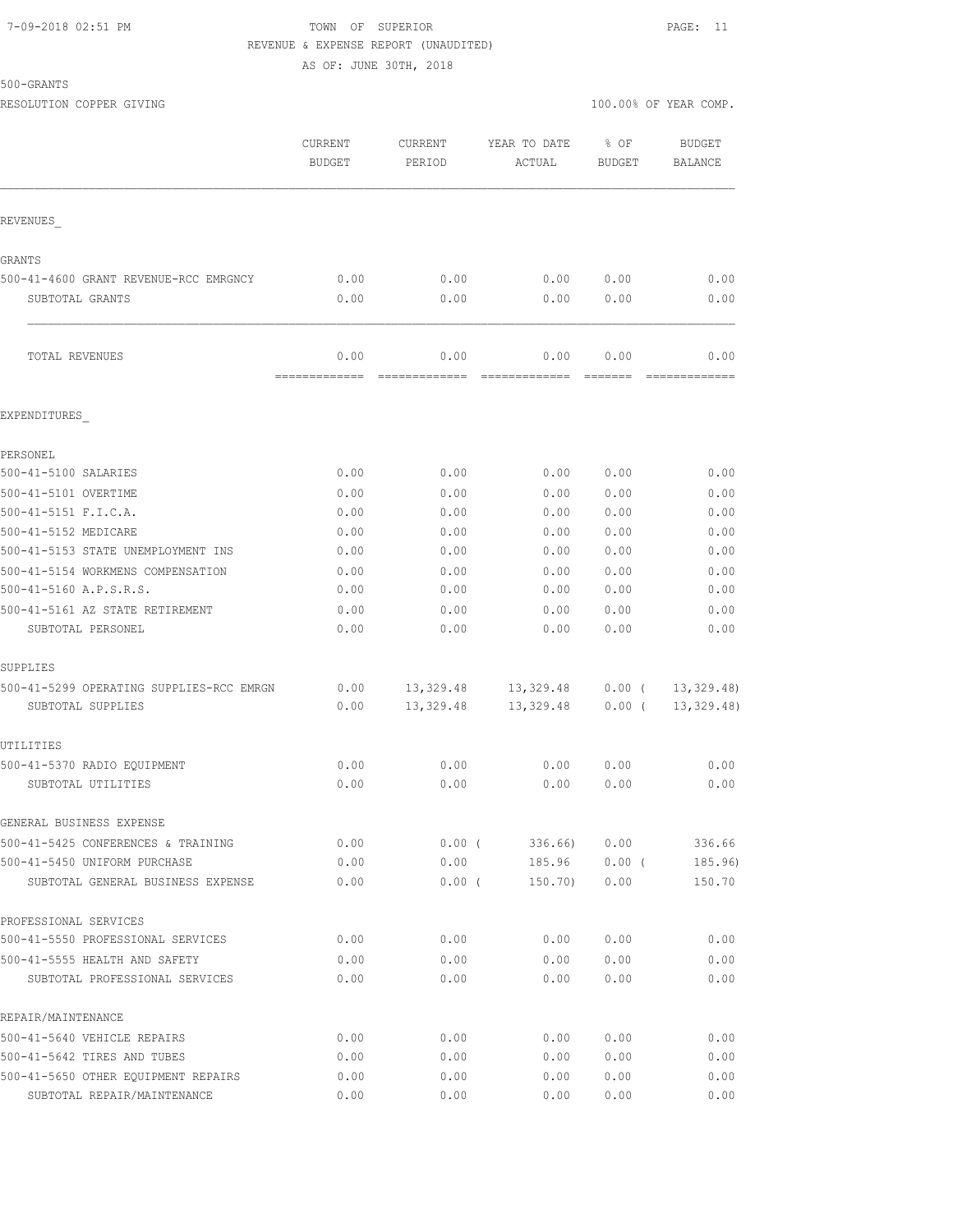### 7-09-2018 02:51 PM TOWN OF SUPERIOR PAGE: 12 REVENUE & EXPENSE REPORT (UNAUDITED)

AS OF: JUNE 30TH, 2018

500-GRANTS

RESOLUTION COPPER GIVING  $100.00\%$  OF YEAR COMP.

|                                    | <b>CURRENT</b><br>BUDGET | <b>CURRENT</b><br>PERIOD | YEAR TO DATE<br>ACTUAL                   | $8$ OF<br><b>BUDGET</b> | <b>BUDGET</b><br>BALANCE |  |
|------------------------------------|--------------------------|--------------------------|------------------------------------------|-------------------------|--------------------------|--|
|                                    |                          |                          |                                          |                         |                          |  |
| CAPITAL OUTLAY                     |                          |                          |                                          |                         |                          |  |
| 500-41-5740 MEDICAL EQUIPMENT      | 0.00                     | 0.00                     | 0.00                                     | 0.00                    | 0.00                     |  |
| 500-41-5750 FIRE/PPE               | 0.00                     | 0.00                     | 0.00                                     | 0.00                    | 0.00                     |  |
| 500-41-5780 SOFTWARE               | 0.00                     | 0.00                     | 0.00                                     | 0.00                    | 0.00                     |  |
| SUBTOTAL CAPITAL OUTLAY            | 0.00                     | 0.00                     | 0.00                                     | 0.00                    | 0.00                     |  |
| DEBT SERVICE                       |                          |                          |                                          |                         |                          |  |
| 500-41-5999 CAPITAL OUTLAY         | 0.00                     | 0.00                     | 0.00                                     | 0.00                    | 0.00                     |  |
| SUBTOTAL DEBT SERVICE              | 0.00                     | 0.00                     | 0.00                                     | 0.00                    | 0.00                     |  |
| TOTAL EXPENDITURES                 | 0.00                     |                          | 13, 329.48 13, 178.78 0.00 ( 13, 178.78) |                         |                          |  |
|                                    |                          |                          |                                          |                         |                          |  |
| REVENUES OVER/(UNDER) EXPENDITURES |                          |                          | $0.00$ ( $13,329.48$ ) ( $13,178.78$ )   |                         | 13, 178. 78              |  |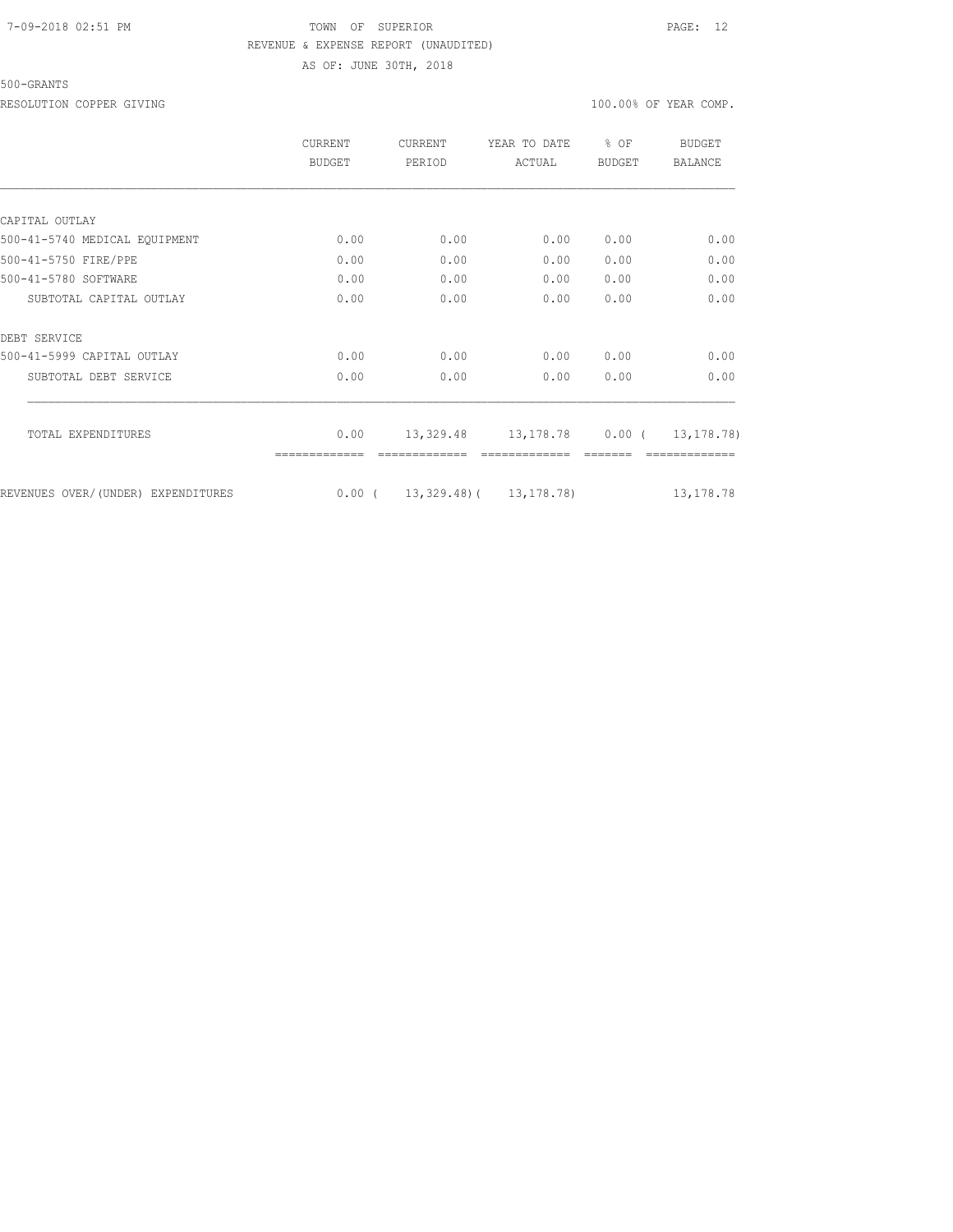#### 7-09-2018 02:51 PM TOWN OF SUPERIOR PAGE: 13 REVENUE & EXPENSE REPORT (UNAUDITED)

AS OF: JUNE 30TH, 2018

| CURRENT       |
|---------------|
| <b>BUDGET</b> |
|               |

|                                    | CURRENT<br>BUDGET     | CURRENT<br>PERIOD     | YEAR TO DATE % OF<br>ACTUAL | BUDGET                                                                                                                                                                                                                                                                                                                                                                                                                                                                                 | BUDGET<br>BALANCE     |
|------------------------------------|-----------------------|-----------------------|-----------------------------|----------------------------------------------------------------------------------------------------------------------------------------------------------------------------------------------------------------------------------------------------------------------------------------------------------------------------------------------------------------------------------------------------------------------------------------------------------------------------------------|-----------------------|
| REVENUES                           |                       |                       |                             |                                                                                                                                                                                                                                                                                                                                                                                                                                                                                        |                       |
| GRANTS                             |                       |                       |                             |                                                                                                                                                                                                                                                                                                                                                                                                                                                                                        |                       |
| 500-42-4600 REVENUE                | 0.00                  | 0.00                  |                             | 0.00 0.00                                                                                                                                                                                                                                                                                                                                                                                                                                                                              | 0.00                  |
| SUBTOTAL GRANTS                    | 0.00                  | 0.00                  | 0.00                        | 0.00                                                                                                                                                                                                                                                                                                                                                                                                                                                                                   | 0.00                  |
| TOTAL REVENUES                     | 0.00<br>============= | 0.00<br>============= | $0.00$ $0.00$               | $\begin{array}{cccccccccc} \multicolumn{2}{c}{} & \multicolumn{2}{c}{} & \multicolumn{2}{c}{} & \multicolumn{2}{c}{} & \multicolumn{2}{c}{} & \multicolumn{2}{c}{} & \multicolumn{2}{c}{} & \multicolumn{2}{c}{} & \multicolumn{2}{c}{} & \multicolumn{2}{c}{} & \multicolumn{2}{c}{} & \multicolumn{2}{c}{} & \multicolumn{2}{c}{} & \multicolumn{2}{c}{} & \multicolumn{2}{c}{} & \multicolumn{2}{c}{} & \multicolumn{2}{c}{} & \multicolumn{2}{c}{} & \multicolumn{2}{c}{} & \mult$ | 0.00<br>============= |
| EXPENDITURES                       |                       |                       |                             |                                                                                                                                                                                                                                                                                                                                                                                                                                                                                        |                       |
| SUPPLIES                           |                       |                       |                             |                                                                                                                                                                                                                                                                                                                                                                                                                                                                                        |                       |
| 500-42-5299 OPERATING SUPPLIES     | 0.00                  | 0.00                  | 0.00000.00                  |                                                                                                                                                                                                                                                                                                                                                                                                                                                                                        | 0.00                  |
| SUBTOTAL SUPPLIES                  | 0.00                  | 0.00                  | 0.00                        | 0.00                                                                                                                                                                                                                                                                                                                                                                                                                                                                                   | 0.00                  |
| TOTAL EXPENDITURES                 | 0.00                  | 0.00<br>============= | 0.00<br>=============       | 0.00<br>=======                                                                                                                                                                                                                                                                                                                                                                                                                                                                        | 0.00<br>============= |
| REVENUES OVER/(UNDER) EXPENDITURES | 0.00                  | 0.00                  | 0.00                        |                                                                                                                                                                                                                                                                                                                                                                                                                                                                                        | 0.00                  |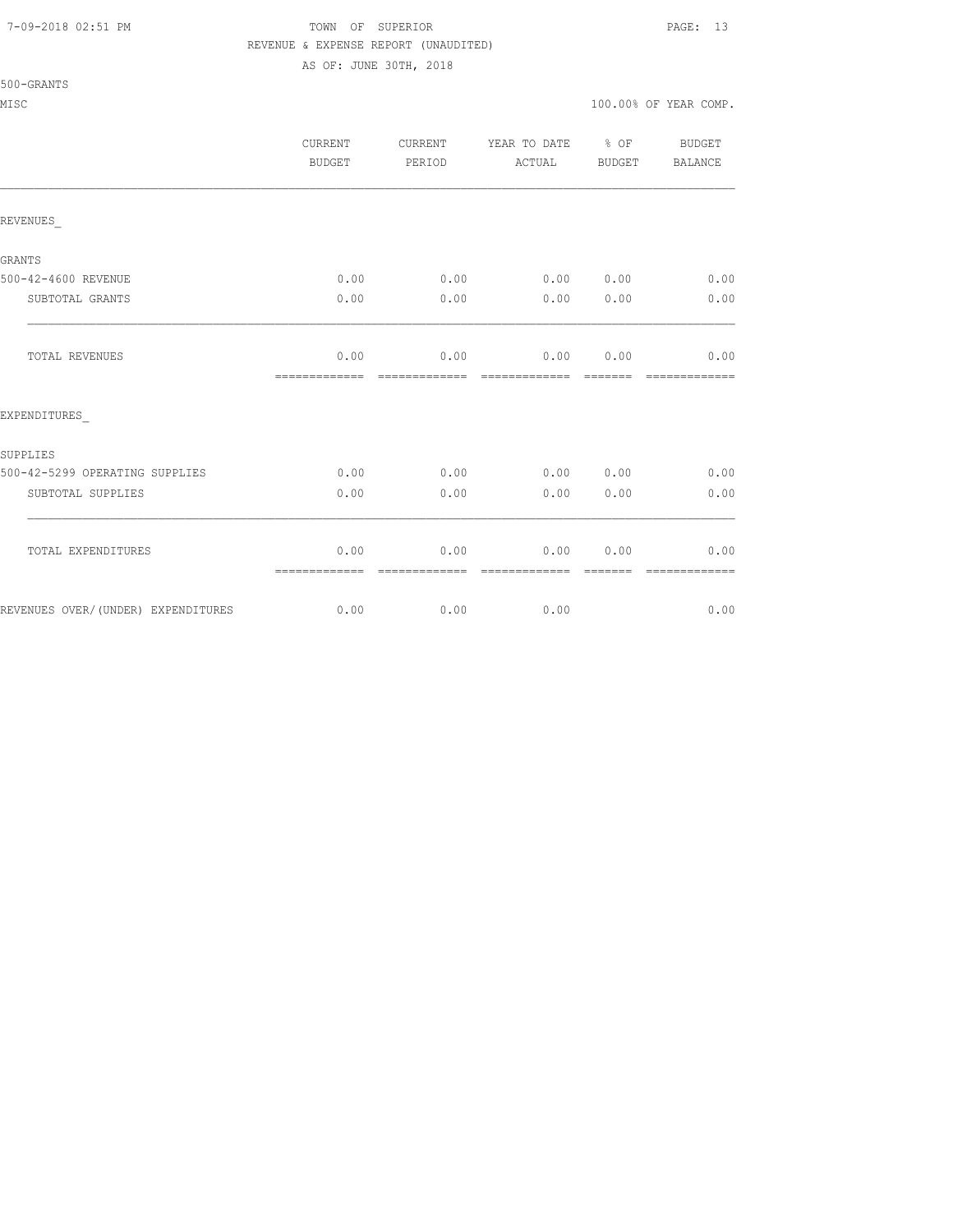#### 7-09-2018 02:51 PM TOWN OF SUPERIOR PAGE: 14 REVENUE & EXPENSE REPORT (UNAUDITED)

AS OF: JUNE 30TH, 2018

|  | 500-GRANTS |  |
|--|------------|--|
|  |            |  |

|                                    | <b>CURRENT</b><br><b>BUDGET</b> | <b>CURRENT</b><br>PERIOD | YEAR TO DATE<br>ACTUAL                                                                                                                                                                                                                                                                                                                                                                                                                                                                         | % OF<br><b>BUDGET</b> | BUDGET<br>BALANCE             |
|------------------------------------|---------------------------------|--------------------------|------------------------------------------------------------------------------------------------------------------------------------------------------------------------------------------------------------------------------------------------------------------------------------------------------------------------------------------------------------------------------------------------------------------------------------------------------------------------------------------------|-----------------------|-------------------------------|
| REVENUES                           |                                 |                          |                                                                                                                                                                                                                                                                                                                                                                                                                                                                                                |                       |                               |
| GRANTS                             |                                 |                          |                                                                                                                                                                                                                                                                                                                                                                                                                                                                                                |                       |                               |
| 500-99-4600 GRANT REVENUE          | 0.00                            | 0.00                     | 0.00                                                                                                                                                                                                                                                                                                                                                                                                                                                                                           | 0.00                  | 0.00                          |
| SUBTOTAL GRANTS                    | 0.00                            | 0.00                     | 0.00                                                                                                                                                                                                                                                                                                                                                                                                                                                                                           | 0.00                  | 0.00                          |
| TOTAL REVENUES                     | 0.00<br>=============           | 0.00<br>=============    | 0.00<br>$\begin{array}{cccccccccccccc} \multicolumn{2}{c}{} & \multicolumn{2}{c}{} & \multicolumn{2}{c}{} & \multicolumn{2}{c}{} & \multicolumn{2}{c}{} & \multicolumn{2}{c}{} & \multicolumn{2}{c}{} & \multicolumn{2}{c}{} & \multicolumn{2}{c}{} & \multicolumn{2}{c}{} & \multicolumn{2}{c}{} & \multicolumn{2}{c}{} & \multicolumn{2}{c}{} & \multicolumn{2}{c}{} & \multicolumn{2}{c}{} & \multicolumn{2}{c}{} & \multicolumn{2}{c}{} & \multicolumn{2}{c}{} & \multicolumn{2}{c}{} & \$ | 0.00<br>--------      | 0.00<br>-------------         |
| EXPENDITURES                       |                                 |                          |                                                                                                                                                                                                                                                                                                                                                                                                                                                                                                |                       |                               |
| SUPPLIES                           |                                 |                          |                                                                                                                                                                                                                                                                                                                                                                                                                                                                                                |                       |                               |
| 500-99-5299 OPERATING SUPPLIES     | 3,025,000.00                    | 0.00                     | 0.00                                                                                                                                                                                                                                                                                                                                                                                                                                                                                           | 0.00                  | 3,025,000.00                  |
| SUBTOTAL SUPPLIES                  | 3,025,000.00                    | 0.00                     | 0.00                                                                                                                                                                                                                                                                                                                                                                                                                                                                                           | 0.00                  | 3,025,000.00                  |
| TOTAL EXPENDITURES                 | 3,025,000.00<br>=============   | 0.00<br>=============    | 0.00<br>=============                                                                                                                                                                                                                                                                                                                                                                                                                                                                          | 0.00<br>=======       | 3,025,000.00<br>============= |
| REVENUES OVER/(UNDER) EXPENDITURES | (3,025,000.00)                  | 0.00                     | 0.00                                                                                                                                                                                                                                                                                                                                                                                                                                                                                           |                       | (3,025,000.00)                |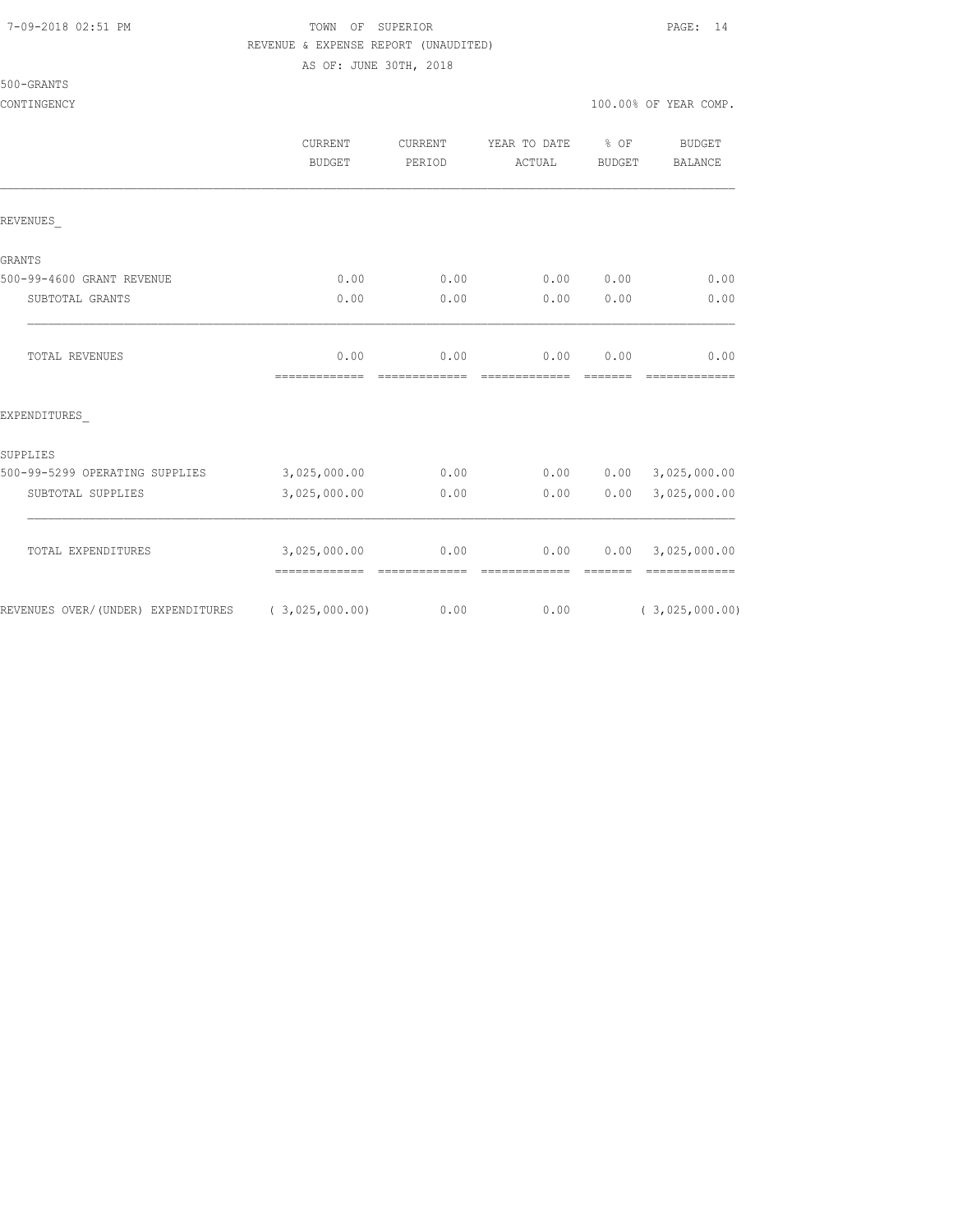#### 7-09-2018 02:51 PM TOWN OF SUPERIOR PAGE: 15 REVENUE & EXPENSE REPORT (UNAUDITED)

AS OF: JUNE 30TH, 2018

500-GRANTS

|                                    | CURRENT      | CURRENT     | YEAR TO DATE | % OF     | BUDGET         |
|------------------------------------|--------------|-------------|--------------|----------|----------------|
|                                    | BUDGET       | PERIOD      | ACTUAL       | BUDGET   | <b>BALANCE</b> |
| FUND TOTAL REVENUES                | 3,025,000.00 | 0.00(       | 244,594.46)  | $8.09 -$ | 3,269,594.46   |
| FUND TOTAL EXPENDITURES            | 3,025,000.00 | 13,329.48   | 28,032.78    | 0.93     | 2,996,967.22   |
| REVENUES OVER/(UNDER) EXPENDITURES | 0.00(        | 13,329.48)( | 272,627.24)  |          | 272,627.24     |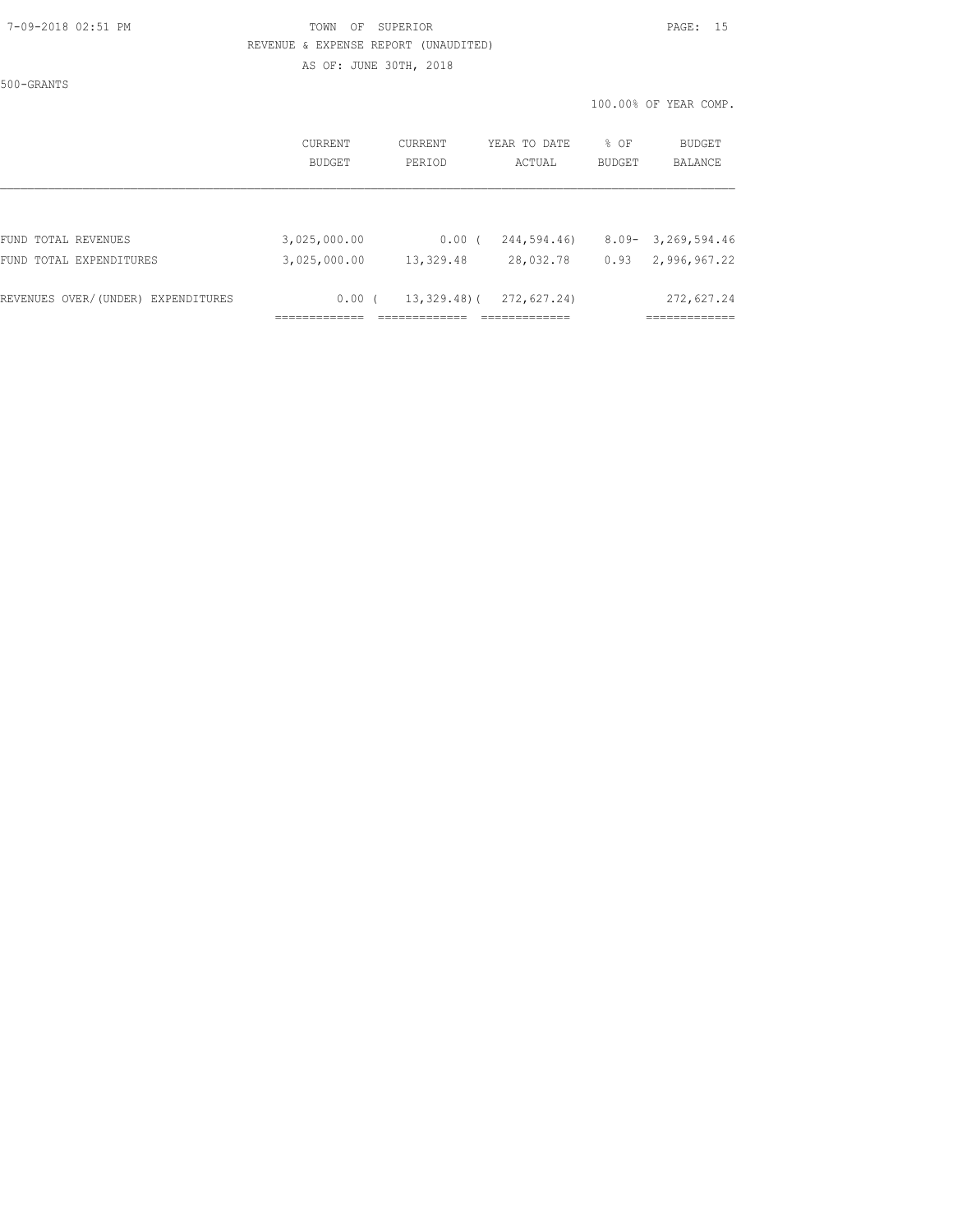| 7-09-2018 02:51 PM |  |
|--------------------|--|
|                    |  |

### TOWN OF SUPERIOR **PAGE:** 1 REVENUE & EXPENSE REPORT (UNAUDITED)

AS OF: JUNE 30TH, 2018

# 510-Emergency Services

NON-DEPARTMENTAL 100.00% OF YEAR COMP.

|                                    | <b>CURRENT</b><br>BUDGET | CURRENT<br>PERIOD | YEAR TO DATE<br>ACTUAL | % OF<br><b>BUDGET</b> | <b>BUDGET</b><br><b>BALANCE</b> |
|------------------------------------|--------------------------|-------------------|------------------------|-----------------------|---------------------------------|
| REVENUES                           |                          |                   |                        |                       |                                 |
| CONTINGENCY                        |                          |                   |                        |                       |                                 |
| 510-00-4901 Transfers              | 0.00                     | 0.00              | 244,594.46             | $0.00$ (              | 244,594.46)                     |
| SUBTOTAL CONTINGENCY               | 0.00                     | 0.00              | 244,594.46             | $0.00$ (              | 244,594.46)                     |
|                                    |                          |                   |                        |                       |                                 |
| <b>TOTAL REVENUES</b>              | 0.00                     | 0.00              | 244,594.46             | $0.00$ (              | 244,594.46)                     |
| REVENUES OVER/(UNDER) EXPENDITURES | 0.00                     | 0.00              | 244,594.46             |                       | 244,594.46)                     |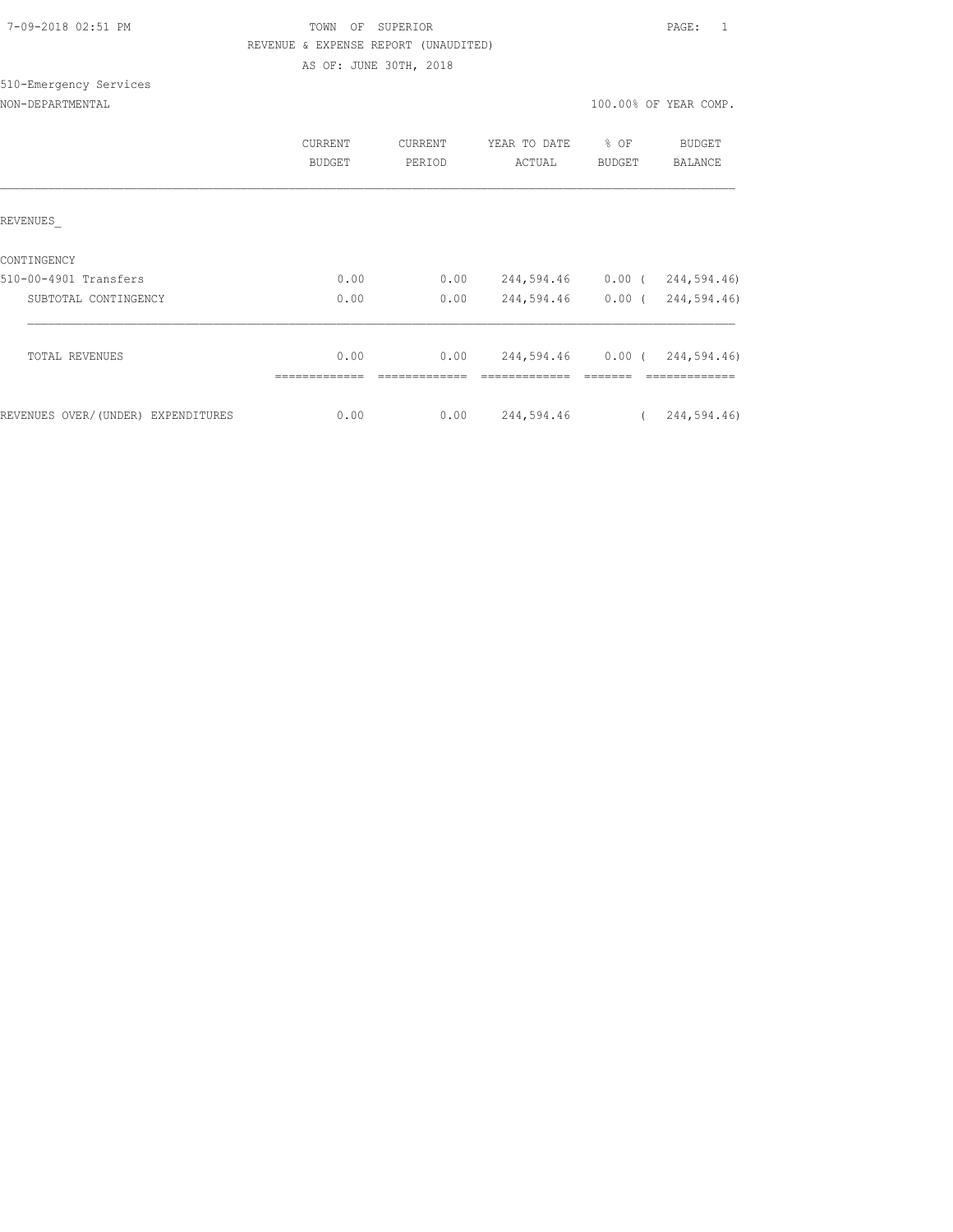#### 7-09-2018 02:51 PM TOWN OF SUPERIOR PAGE: 2 REVENUE & EXPENSE REPORT (UNAUDITED)

AS OF: JUNE 30TH, 2018

## 510-Emergency Services

|                                                                    | CURRENT<br><b>BUDGET</b> | CURRENT<br>PERIOD | YEAR TO DATE<br>ACTUAL       | $%$ OF<br><b>BUDGET</b> | <b>BUDGET</b><br>BALANCE     |
|--------------------------------------------------------------------|--------------------------|-------------------|------------------------------|-------------------------|------------------------------|
| REVENUES                                                           |                          |                   |                              |                         |                              |
| <b>GRANTS</b>                                                      |                          |                   |                              |                         |                              |
| 510-41-4600 Grant Revenue                                          | 0.00                     | 0.00              | 522,000.00                   | $0.00$ (                | 522,000.00)                  |
| SUBTOTAL GRANTS                                                    | 0.00                     | 0.00              | 522,000.00                   | $0.00$ (                | 522,000.00)                  |
| TOTAL REVENUES                                                     | 0.00<br>-------------    | 0.00              | 522,000.00<br>=============  | $0.00$ (                | 522,000.00)<br>============= |
| EXPENDITURES                                                       |                          |                   |                              |                         |                              |
| SUPPLIES                                                           |                          |                   |                              |                         |                              |
| 510-41-5299 Other Operating Supplies                               | 0.00                     | 0.00              | 141, 147.57                  |                         | $0.00$ ( $141, 147.57$ )     |
| SUBTOTAL SUPPLIES                                                  | 0.00                     | 0.00              | 141, 147.57                  | $0.00$ (                | 141, 147.57)                 |
| UTILITIES                                                          |                          |                   |                              |                         |                              |
| 510-41-5370 Radio Equipment                                        | 0.00                     | 0.00              | 11,069.11                    | $0.00$ (                | 11,069.11)                   |
| SUBTOTAL UTILITIES                                                 | 0.00                     | 0.00              | 11,069.11                    | $0.00$ (                | 11,069.11)                   |
| GENERAL BUSINESS EXPENSE                                           |                          |                   |                              |                         |                              |
| 510-41-5425 Conferences & Training                                 | 0.00                     | 0.00              | 9,516.54                     | 0.00(                   | 9,516.54)                    |
| 510-41-5430 PRINTING                                               | 0.00                     | 0.00              | 3,467.05                     | $0.00$ (                | 3,467.05                     |
| 510-41-5450 Uniform Purchases                                      | 0.00                     | 225.49            | 17,922.48                    | $0.00$ (                | 17, 922.48                   |
| SUBTOTAL GENERAL BUSINESS EXPENSE                                  | 0.00                     | 225.49            | 30,906.07                    | $0.00$ (                | 30, 906.07                   |
| PROFESSIONAL SERVICES                                              |                          |                   |                              |                         |                              |
| 510-41-5550 Professional Services                                  | 0.00                     | 0.00              | 9.00                         | 0.00(                   | 9.00)                        |
| 510-41-5555 Health & Safety                                        | 0.00                     | 3,666.74          | 29,150.53                    | $0.00$ (                | 29, 150.53                   |
| SUBTOTAL PROFESSIONAL SERVICES                                     | 0.00                     | 3,666.74          | 29, 159.53                   | $0.00$ (                | 29, 159.53)                  |
| REPAIR/MAINTENANCE                                                 |                          |                   |                              |                         |                              |
| 510-41-5640 Vehicle Repairs                                        | 0.00                     | 0.00              | 47,034.45                    | $0.00$ (                | 47,034.45)                   |
| 510-41-5642 Tires and Tubes                                        | 0.00                     | 0.00              | 1,510.62                     | 0.00(                   | 1, 510.62)                   |
| 510-41-5650 OTHER EQUIPMENT REPAIRS<br>SUBTOTAL REPAIR/MAINTENANCE | 0.00<br>0.00             | 0.00<br>0.00      | 1,972.25<br>50, 517.32       | $0.00$ (<br>$0.00$ (    | 1,972.25)<br>50, 517.32)     |
| CAPITAL OUTLAY                                                     |                          |                   |                              |                         |                              |
| 510-41-5740 Medical Equipment                                      | 0.00                     | 0.00              | 5,764.65                     | $0.00$ (                | 5,764.65)                    |
| 510-41-5750 Fire/PPE                                               | 0.00                     | 6,413.56          | 71,010.98                    | $0.00$ (                | 71,010.98)                   |
| 510-41-5780 Software                                               | 0.00                     | 6,483.22          | 11, 146.29                   | $0.00$ (                | 11, 146.29                   |
| SUBTOTAL CAPITAL OUTLAY                                            | 0.00                     | 12,896.78         | 87,921.92                    | $0.00$ (                | 87, 921.92)                  |
| DEBT SERVICE                                                       |                          |                   |                              |                         |                              |
| 510-41-5999 Capital Outlay                                         | 0.00                     | 0.00              | 284,054.59                   | $0.00$ (                | 284,054.59)                  |
| SUBTOTAL DEBT SERVICE                                              | 0.00                     | 0.00              | 284,054.59                   | $0.00$ (                | 284,054.59)                  |
| TOTAL EXPENDITURES                                                 | 0.00<br>-------------    | 16,789.01         | 634,776.11                   | $0.00$ (                | 634,776.11)                  |
| REVENUES OVER/(UNDER) EXPENDITURES                                 | $0.00$ (                 |                   | $16,789.01$ ( $112,776.11$ ) |                         | 112,776.11                   |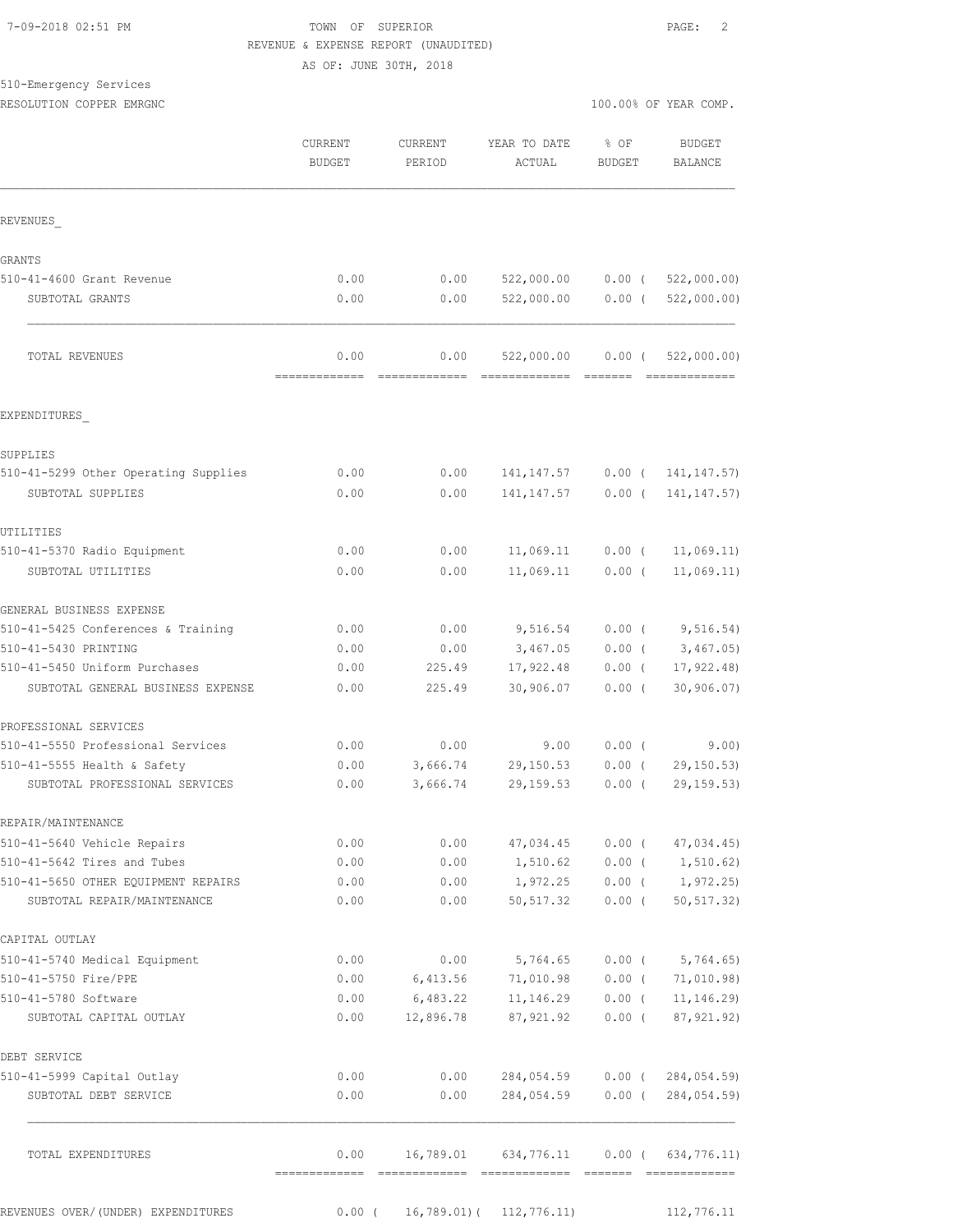510-Emergency Services

|                                    | <b>CURRENT</b><br>BUDGET | <b>CURRENT</b><br>PERIOD | YEAR TO DATE<br>ACTUAL | $8$ OF<br><b>BUDGET</b> | BUDGET<br><b>BALANCE</b> |
|------------------------------------|--------------------------|--------------------------|------------------------|-------------------------|--------------------------|
|                                    |                          |                          |                        |                         |                          |
| FUND TOTAL REVENUES                | 0.00                     | 0.00                     | 766,594.46             | $0.00$ (                | 766,594.46)              |
| FUND TOTAL EXPENDITURES            | 0.00                     | 16,789.01                | 634,776.11             | 0.00                    | 634,776.11)              |
| REVENUES OVER/(UNDER) EXPENDITURES | 0.00(                    | 16,789.01)               | 131,818.35             |                         | 131,818.35)              |
|                                    |                          |                          |                        |                         |                          |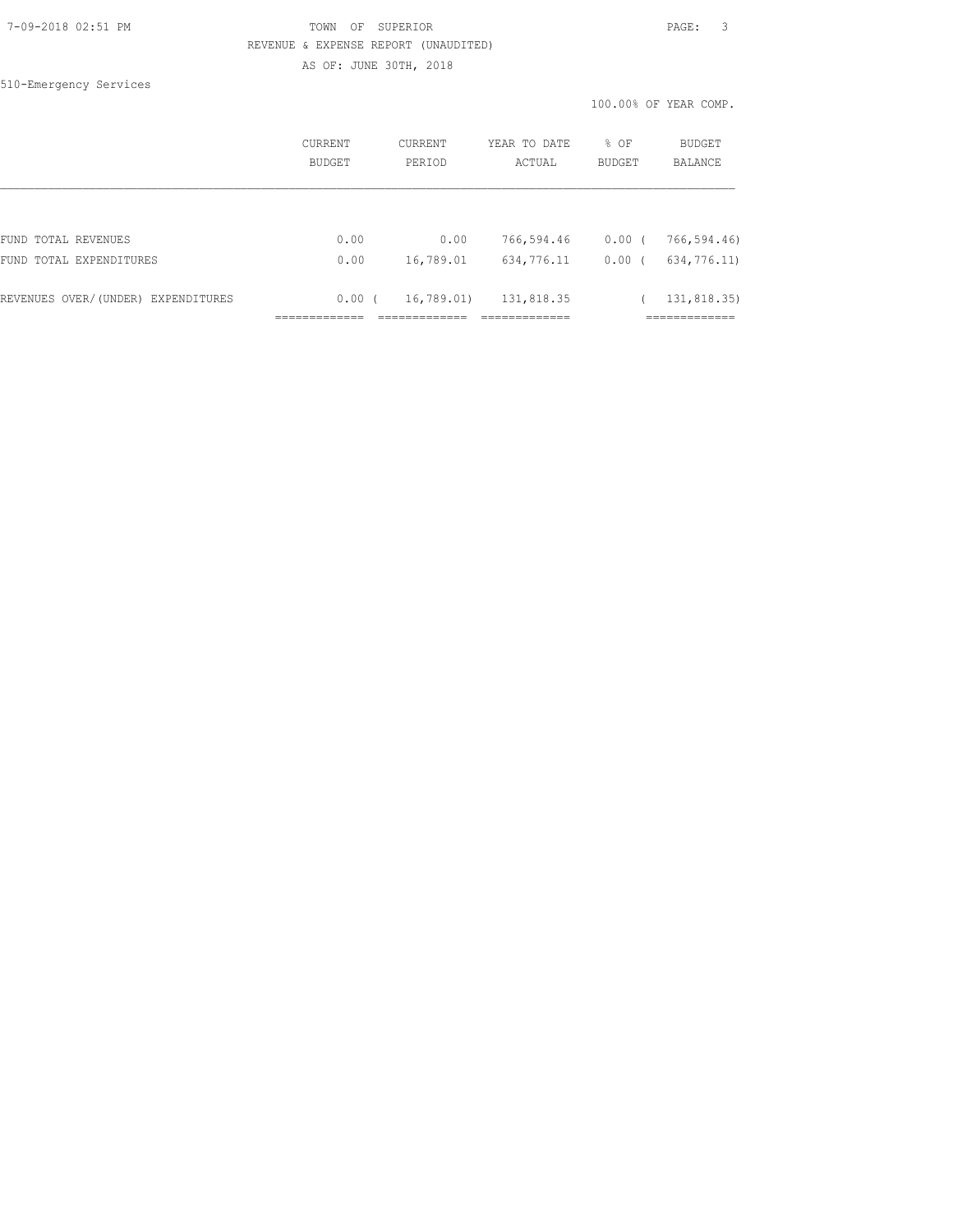#### 7-09-2018 02:51 PM TOWN OF SUPERIOR PAGE: 1 REVENUE & EXPENSE REPORT (UNAUDITED)

AS OF: JUNE 30TH, 2018

## 800-FIRE DEPT PENSION

|                                       | CURRENT<br><b>BUDGET</b> | CURRENT<br>PERIOD                                                                                                                                                                                                                                                                                                                                                                                                                                                                              | YEAR TO DATE<br>ACTUAL | % OF<br><b>BUDGET</b> | <b>BUDGET</b><br><b>BALANCE</b> |
|---------------------------------------|--------------------------|------------------------------------------------------------------------------------------------------------------------------------------------------------------------------------------------------------------------------------------------------------------------------------------------------------------------------------------------------------------------------------------------------------------------------------------------------------------------------------------------|------------------------|-----------------------|---------------------------------|
| REVENUES                              |                          |                                                                                                                                                                                                                                                                                                                                                                                                                                                                                                |                        |                       |                                 |
| BUSINESS SERVICES                     |                          |                                                                                                                                                                                                                                                                                                                                                                                                                                                                                                |                        |                       |                                 |
| 800-00-4270 INTEREST INCOME           | 0.00                     | 0.00                                                                                                                                                                                                                                                                                                                                                                                                                                                                                           | 0.00                   | 0.00                  | 0.00                            |
| SUBTOTAL BUSINESS SERVICES            | 0.00                     | 0.00                                                                                                                                                                                                                                                                                                                                                                                                                                                                                           | 0.00                   | 0.00                  | 0.00                            |
| MISCELLANEOUS                         |                          |                                                                                                                                                                                                                                                                                                                                                                                                                                                                                                |                        |                       |                                 |
| 800-00-4830 FIREFIGHTER PENSION FUND  | 0.00                     | 0.00                                                                                                                                                                                                                                                                                                                                                                                                                                                                                           | 0.00                   | 0.00                  | 0.00                            |
| SUBTOTAL MISCELLANEOUS                | 0.00                     | 0.00                                                                                                                                                                                                                                                                                                                                                                                                                                                                                           | 0.00                   | 0.00                  | 0.00                            |
| CONTINGENCY                           |                          |                                                                                                                                                                                                                                                                                                                                                                                                                                                                                                |                        |                       |                                 |
| 800-00-4902 FUND BALANCE CARRYFORWARD | 0.00                     | 0.00                                                                                                                                                                                                                                                                                                                                                                                                                                                                                           | 0.00                   | 0.00                  | 0.00                            |
| 800-00-4950 GAIN (LOSS)               | 0.00                     | 0.00                                                                                                                                                                                                                                                                                                                                                                                                                                                                                           | 0.00                   | 0.00                  | 0.00                            |
| SUBTOTAL CONTINGENCY                  | 0.00                     | 0.00                                                                                                                                                                                                                                                                                                                                                                                                                                                                                           | 0.00                   | 0.00                  | 0.00                            |
| TOTAL REVENUES                        | 0.00                     | 0.00                                                                                                                                                                                                                                                                                                                                                                                                                                                                                           | 0.00                   | 0.00                  | 0.00                            |
| EXPENDITURES                          |                          |                                                                                                                                                                                                                                                                                                                                                                                                                                                                                                |                        |                       |                                 |
| SUPPLIES                              |                          |                                                                                                                                                                                                                                                                                                                                                                                                                                                                                                |                        |                       |                                 |
| 800-00-5299 OPERATING SUPPLIES        | 0.00                     | 0.00                                                                                                                                                                                                                                                                                                                                                                                                                                                                                           | 0.00                   | 0.00                  | 0.00                            |
| SUBTOTAL SUPPLIES                     | 0.00                     | 0.00                                                                                                                                                                                                                                                                                                                                                                                                                                                                                           | 0.00                   | 0.00                  | 0.00                            |
| DEBT SERVICE                          |                          |                                                                                                                                                                                                                                                                                                                                                                                                                                                                                                |                        |                       |                                 |
| 800-00-5900 PENSION PAYMENTS          | 0.00                     | 0.00                                                                                                                                                                                                                                                                                                                                                                                                                                                                                           | 0.00                   | 0.00                  | 0.00                            |
| SUBTOTAL DEBT SERVICE                 | 0.00                     | 0.00                                                                                                                                                                                                                                                                                                                                                                                                                                                                                           | 0.00                   | 0.00                  | 0.00                            |
| TOTAL EXPENDITURES                    | 0.00<br>=============    | 0.00<br>$\begin{array}{cccccccccccccc} \multicolumn{2}{c}{} & \multicolumn{2}{c}{} & \multicolumn{2}{c}{} & \multicolumn{2}{c}{} & \multicolumn{2}{c}{} & \multicolumn{2}{c}{} & \multicolumn{2}{c}{} & \multicolumn{2}{c}{} & \multicolumn{2}{c}{} & \multicolumn{2}{c}{} & \multicolumn{2}{c}{} & \multicolumn{2}{c}{} & \multicolumn{2}{c}{} & \multicolumn{2}{c}{} & \multicolumn{2}{c}{} & \multicolumn{2}{c}{} & \multicolumn{2}{c}{} & \multicolumn{2}{c}{} & \multicolumn{2}{c}{} & \$ | 0.00<br>=============  | 0.00<br><b>BEECEE</b> | 0.00<br>=============           |
| REVENUES OVER/(UNDER) EXPENDITURES    | 0.00                     | 0.00                                                                                                                                                                                                                                                                                                                                                                                                                                                                                           | 0.00                   |                       | 0.00                            |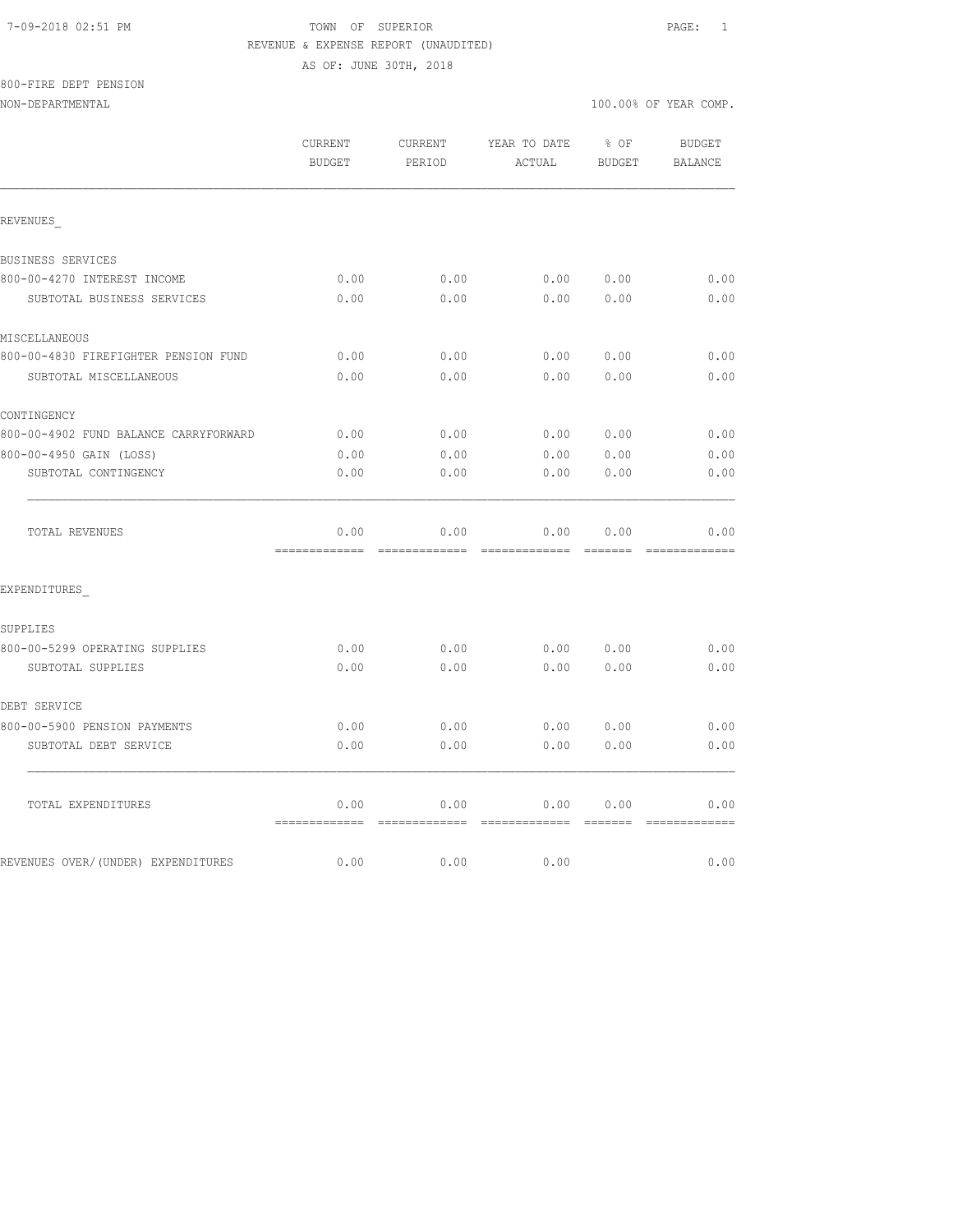800-FIRE DEPT PENSION

|                                    | CURRENT<br><b>BUDGET</b> | <b>CURRENT</b><br>PERIOD | YEAR TO DATE<br>ACTUAL | % OF<br><b>BUDGET</b> | <b>BUDGET</b><br><b>BALANCE</b> |
|------------------------------------|--------------------------|--------------------------|------------------------|-----------------------|---------------------------------|
|                                    |                          |                          |                        |                       |                                 |
| FUND TOTAL REVENUES                | 0.00                     | 0.00                     | 0.00                   | 0.00                  | 0.00                            |
| FUND TOTAL EXPENDITURES            | 0.00                     | 0.00                     | 0.00                   | 0.00                  | 0.00                            |
| REVENUES OVER/(UNDER) EXPENDITURES | 0.00                     | 0.00                     | 0.00                   |                       | 0.00                            |
|                                    |                          |                          |                        |                       |                                 |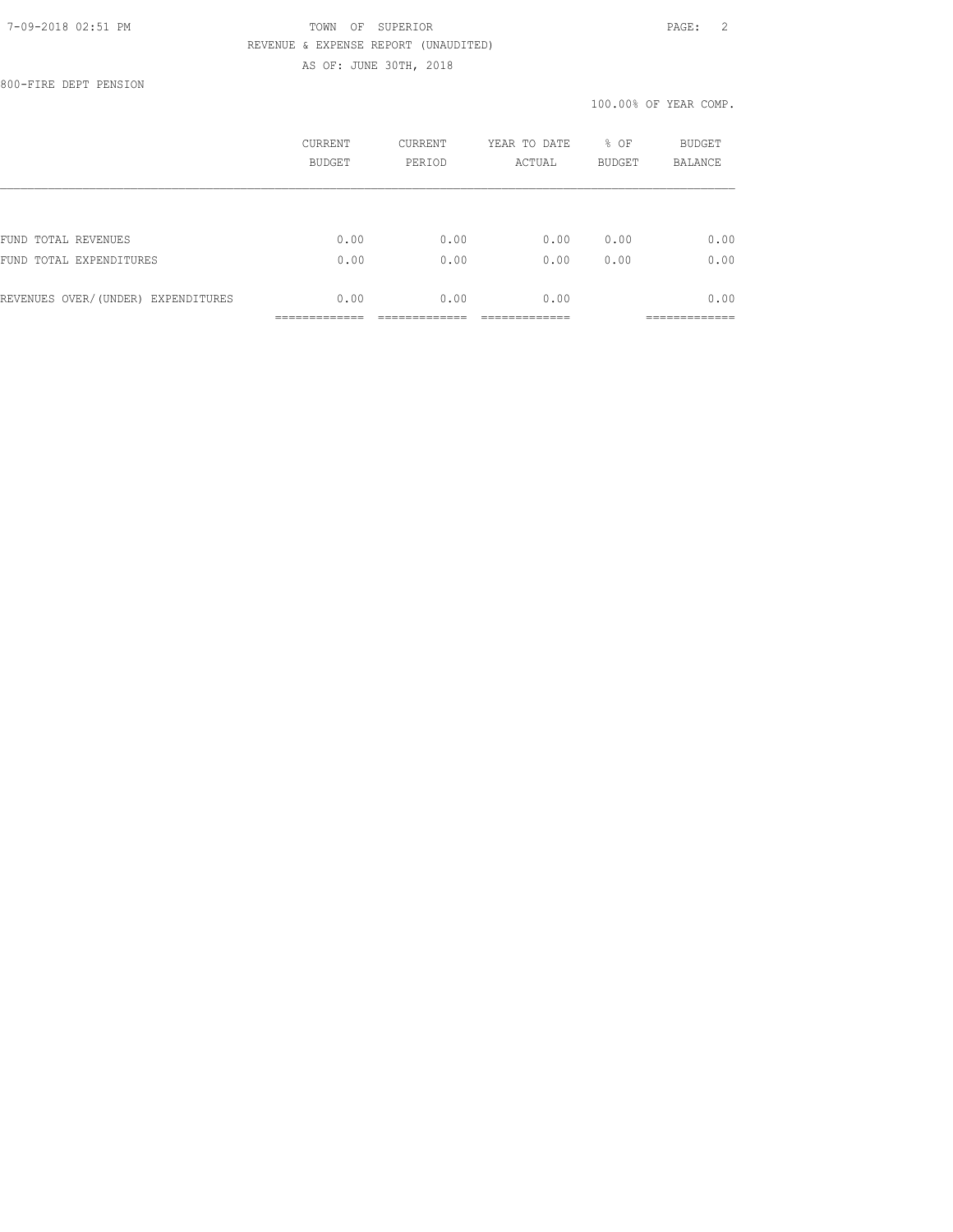#### 810-LGIP

NON-DEPARTMENTAL 100.00% OF YEAR COMP.

|                                     | CURRENT<br><b>BUDGET</b> | CURRENT<br>PERIOD      | YEAR TO DATE % OF<br>ACTUAL | BUDGET   | BUDGET<br>BALANCE     |
|-------------------------------------|--------------------------|------------------------|-----------------------------|----------|-----------------------|
| REVENUES                            |                          |                        |                             |          |                       |
| BUSINESS SERVICES                   |                          |                        |                             |          |                       |
| 810-00-4270 INTEREST REVENUE        | 0.00                     | 0.00                   | $0.00$ $0.00$ $0.00$ $0.00$ |          |                       |
| SUBTOTAL BUSINESS SERVICES          | 0.00                     | 0.00                   | $0.00$ $0.00$               |          | 0.00                  |
| TOTAL REVENUES                      | 0.00<br>=============    | 0.00<br>-------------- | 0.00 0.00                   | -------- | 0.00<br>============= |
| EXPENDITURES                        |                          |                        |                             |          |                       |
| SUPPLIES                            |                          |                        |                             |          |                       |
| 810-00-5299 OPERATING SUPPLIES      | 0.00                     | 0.00                   |                             |          | $0.00$ $0.00$ $0.00$  |
| SUBTOTAL SUPPLIES                   | 0.00                     | 0.00                   | 0.00                        | 0.00     | 0.00                  |
| TOTAL EXPENDITURES                  | 0.00<br>=============    | 0.00<br>=============  | 0.00<br>=============       | 0.00     | 0.00<br>------------- |
| REVENUES OVER/ (UNDER) EXPENDITURES |                          | $0.00$ 0.00            | 0.00                        |          | 0.00                  |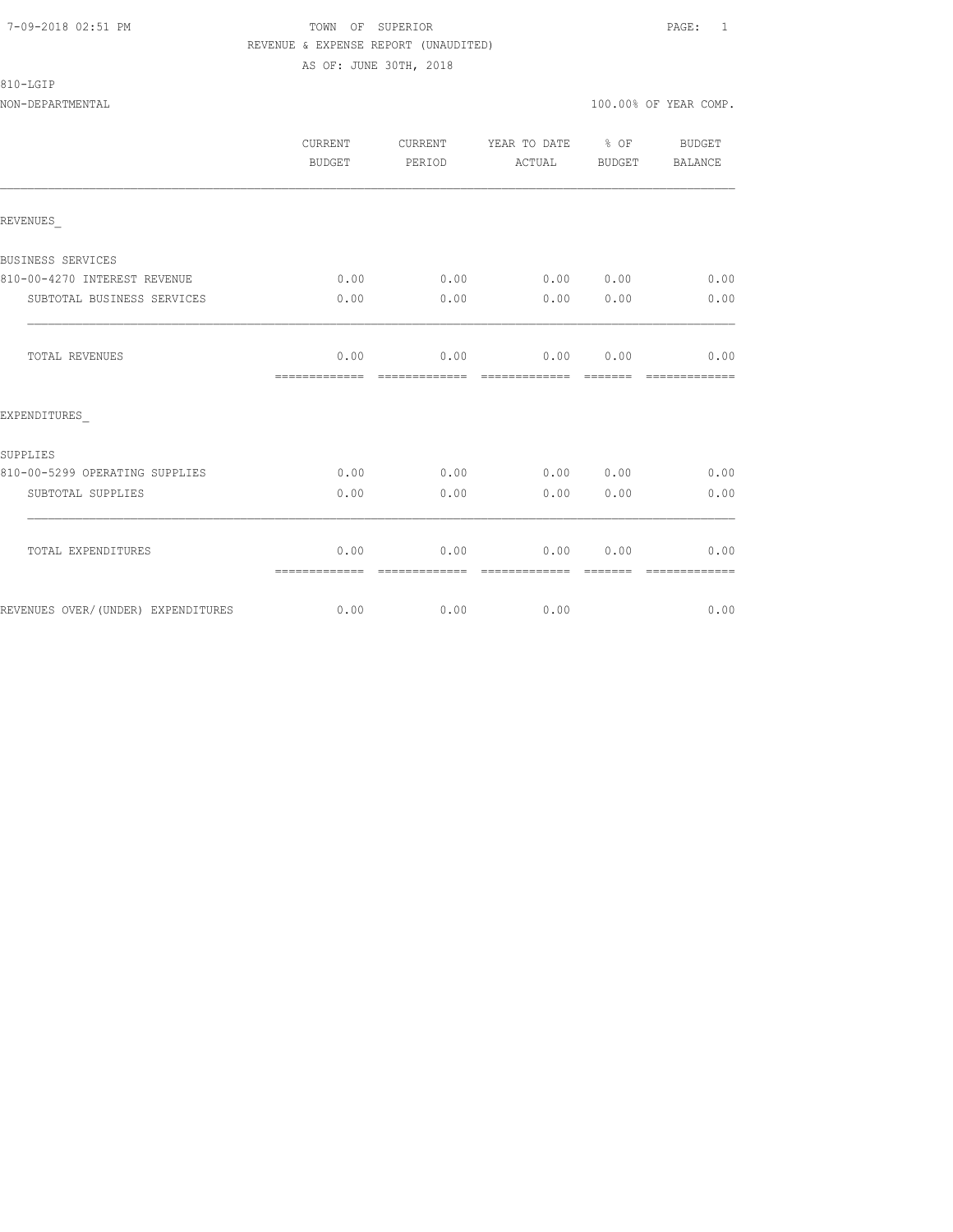810-LGIP

|                                    | CURRENT<br>BUDGET | <b>CURRENT</b><br>PERIOD | YEAR TO DATE<br>ACTUAL | % OF<br><b>BUDGET</b> | BUDGET<br><b>BALANCE</b> |
|------------------------------------|-------------------|--------------------------|------------------------|-----------------------|--------------------------|
|                                    |                   |                          |                        |                       |                          |
| FUND TOTAL REVENUES                | 0.00              | 0.00                     | 0.00                   | 0.00                  | 0.00                     |
| FUND TOTAL EXPENDITURES            | 0.00              | 0.00                     | 0.00                   | 0.00                  | 0.00                     |
| REVENUES OVER/(UNDER) EXPENDITURES | 0.00              | 0.00                     | 0.00                   |                       | 0.00                     |
|                                    |                   |                          |                        |                       |                          |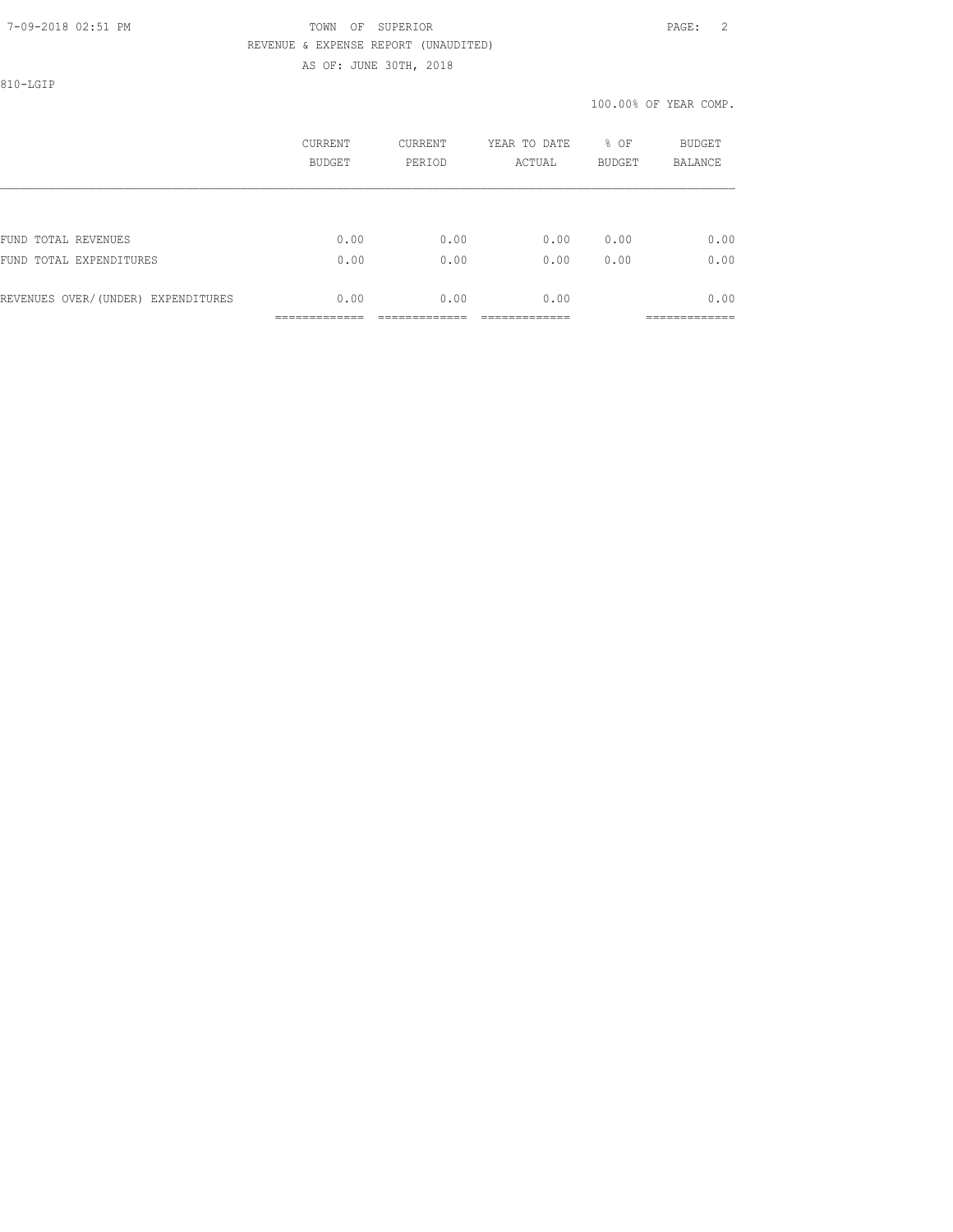#### 820-EXPLORERS

NON-DEPARTMENTAL 100.00% OF YEAR COMP.

|                                    | <b>CURRENT</b><br><b>BUDGET</b> | CURRENT<br>PERIOD     | YEAR TO DATE % OF<br>ACTUAL        | BUDGET   | <b>BUDGET</b><br>BALANCE |
|------------------------------------|---------------------------------|-----------------------|------------------------------------|----------|--------------------------|
| REVENUES                           |                                 |                       |                                    |          |                          |
| MISCELLANEOUS                      |                                 |                       |                                    |          |                          |
| 820-00-4820 OTHER INCOME           | 0.00                            |                       | $0.00$ $0.00$ $0.00$ $0.00$ $0.00$ |          |                          |
| SUBTOTAL MISCELLANEOUS             | 0.00                            | 0.00                  | 0.00                               | 0.00     | 0.00                     |
| TOTAL REVENUES                     | 0.00<br>-------------           | 0.00<br>------------- | 0.00 0.00<br>-------------         | -------- | 0.00<br>-------------    |
| EXPENDITURES                       |                                 |                       |                                    |          |                          |
| SUPPLIES                           |                                 |                       |                                    |          |                          |
| 820-00-5299 OPERATING SUPPLIES     | 0.00                            | 0.00                  | 0.00 0.00                          |          | 0.00                     |
| SUBTOTAL SUPPLIES                  | 0.00                            | 0.00                  | 0.00                               | 0.00     | 0.00                     |
| TOTAL EXPENDITURES                 | 0.00<br>=============           | 0.00                  | 0.00                               | 0.00     | 0.00                     |
| REVENUES OVER/(UNDER) EXPENDITURES |                                 | $0.00$ 0.00           | 0.00                               |          | 0.00                     |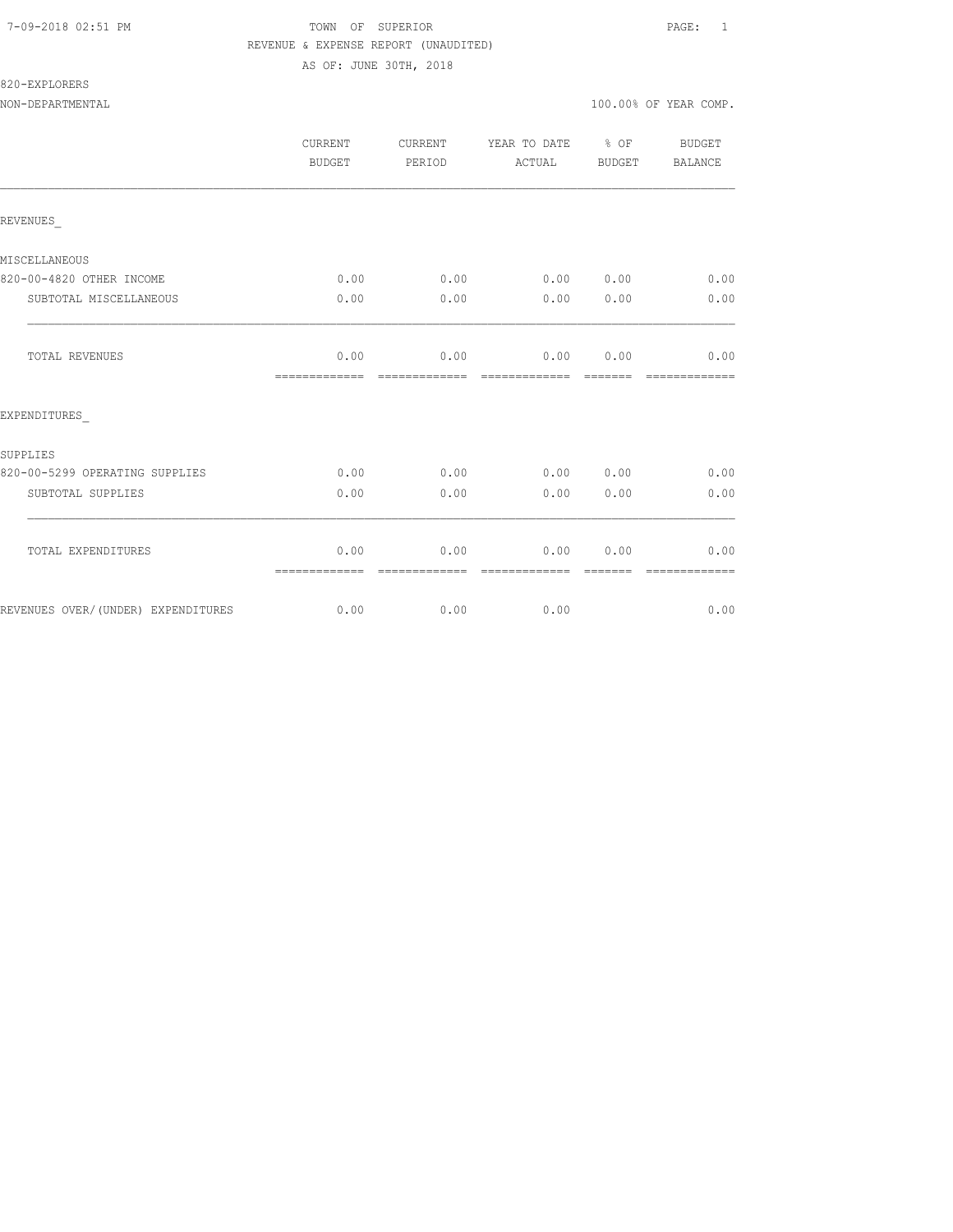#### 7-09-2018 02:51 PM TOWN OF SUPERIOR PAGE: 2 REVENUE & EXPENSE REPORT (UNAUDITED)

AS OF: JUNE 30TH, 2018

820-EXPLORERS

|                                    | CURRENT<br>BUDGET | <b>CURRENT</b><br>PERIOD | YEAR TO DATE<br>ACTUAL | % OF<br><b>BUDGET</b> | BUDGET<br><b>BALANCE</b> |
|------------------------------------|-------------------|--------------------------|------------------------|-----------------------|--------------------------|
|                                    |                   |                          |                        |                       |                          |
| FUND TOTAL REVENUES                | 0.00              | 0.00                     | 0.00                   | 0.00                  | 0.00                     |
| FUND TOTAL EXPENDITURES            | 0.00              | 0.00                     | 0.00                   | 0.00                  | 0.00                     |
| REVENUES OVER/(UNDER) EXPENDITURES | 0.00              | 0.00                     | 0.00                   |                       | 0.00                     |
|                                    |                   |                          |                        |                       |                          |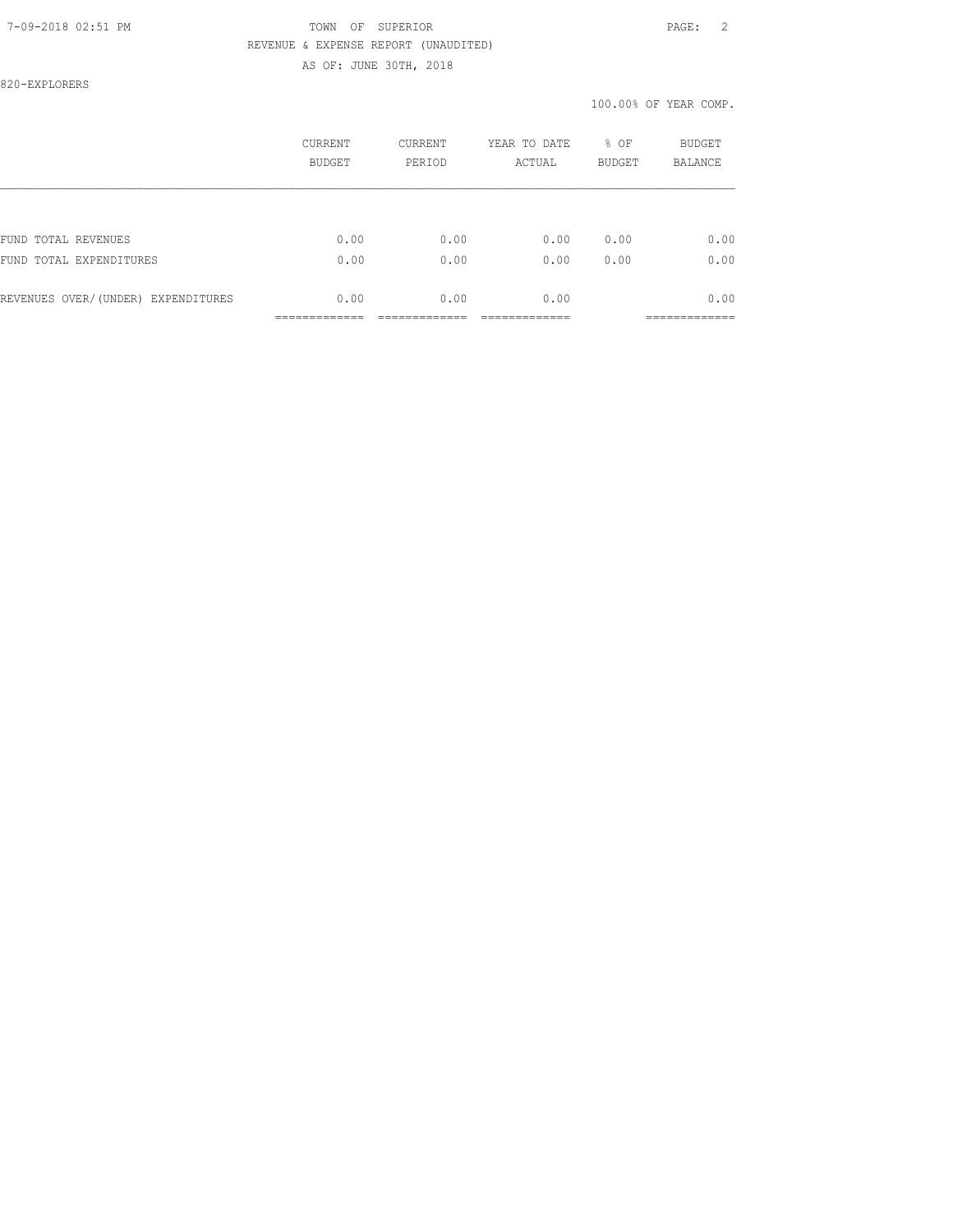### TOWN OF SUPERIOR **PAGE:** 1 REVENUE & EXPENSE REPORT (UNAUDITED)

AS OF: JUNE 30TH, 2018

| 830-TOYS FOR TOTS |  |  |
|-------------------|--|--|
|                   |  |  |

|                                    | <b>CURRENT</b><br><b>BUDGET</b> | <b>CURRENT</b><br>PERIOD | YEAR TO DATE<br>ACTUAL                                     | $8$ OF<br>BUDGET  | <b>BUDGET</b><br>BALANCE                            |
|------------------------------------|---------------------------------|--------------------------|------------------------------------------------------------|-------------------|-----------------------------------------------------|
| REVENUES                           |                                 |                          |                                                            |                   |                                                     |
| <b>GRANTS</b>                      |                                 |                          |                                                            |                   |                                                     |
| 830-00-4600 OTHER REVENUE          | 0.00                            |                          | $115.75$ $3,768.75$ $0.00$ ( $3,768.75$ )                  |                   |                                                     |
| SUBTOTAL GRANTS                    | 0.00                            | 115.75                   |                                                            | $3,768.75$ 0.00 ( | 3,768.75)                                           |
| TOTAL REVENUES                     | 0.00<br>=============           |                          | $115.75$ $3,768.75$ $0.00$ ( $3,768.75$ )<br>============= | - =======         |                                                     |
| EXPENDITURES                       |                                 |                          |                                                            |                   |                                                     |
| SUPPLIES                           |                                 |                          |                                                            |                   |                                                     |
| 830-00-5299 OPERATING SUPPLIES     | 0.00                            | 0.00                     |                                                            | $3,008.87$ 0.00 ( | 3,008.87                                            |
| SUBTOTAL SUPPLIES                  | 0.00                            | 0.00                     |                                                            | 3,008.87 0.00 (   | 3,008.87                                            |
| TOTAL EXPENDITURES                 | 0.00<br>=============           | 0.00<br>=============    | =============                                              | --------          | $3,008.87$ 0.00 ( 3,008.87)<br><b>COOSSESSESSES</b> |
| REVENUES OVER/(UNDER) EXPENDITURES | 0.00                            | 115.75                   | 759.88                                                     | $\left($          | 759.88)                                             |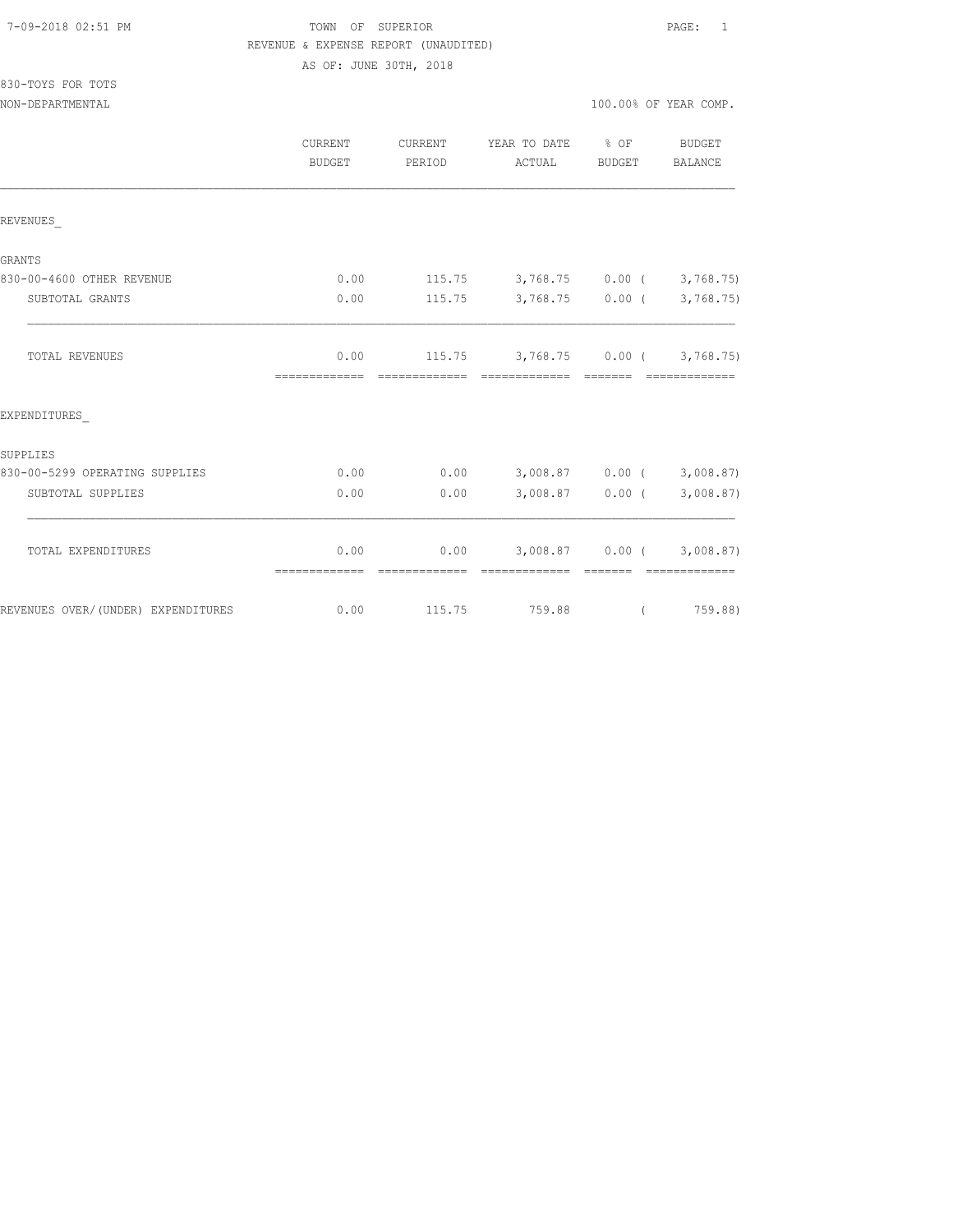830-TOYS FOR TOTS

|                                    | CURRENT<br>BUDGET | <b>CURRENT</b><br>PERIOD | YEAR TO DATE<br>ACTUAL | % OF<br><b>BUDGET</b> | <b>BUDGET</b><br>BALANCE |
|------------------------------------|-------------------|--------------------------|------------------------|-----------------------|--------------------------|
|                                    |                   |                          |                        |                       |                          |
| FUND TOTAL REVENUES                | 0.00              | 115.75                   | 3,768.75               | $0.00$ (              | 3,768.75                 |
| FUND TOTAL EXPENDITURES            | 0.00              | 0.00                     | 3,008.87               | 0.00(                 | 3,008.87                 |
| REVENUES OVER/(UNDER) EXPENDITURES | 0.00              | 115.75                   | 759.88                 |                       | 759.88)                  |
|                                    |                   |                          |                        |                       |                          |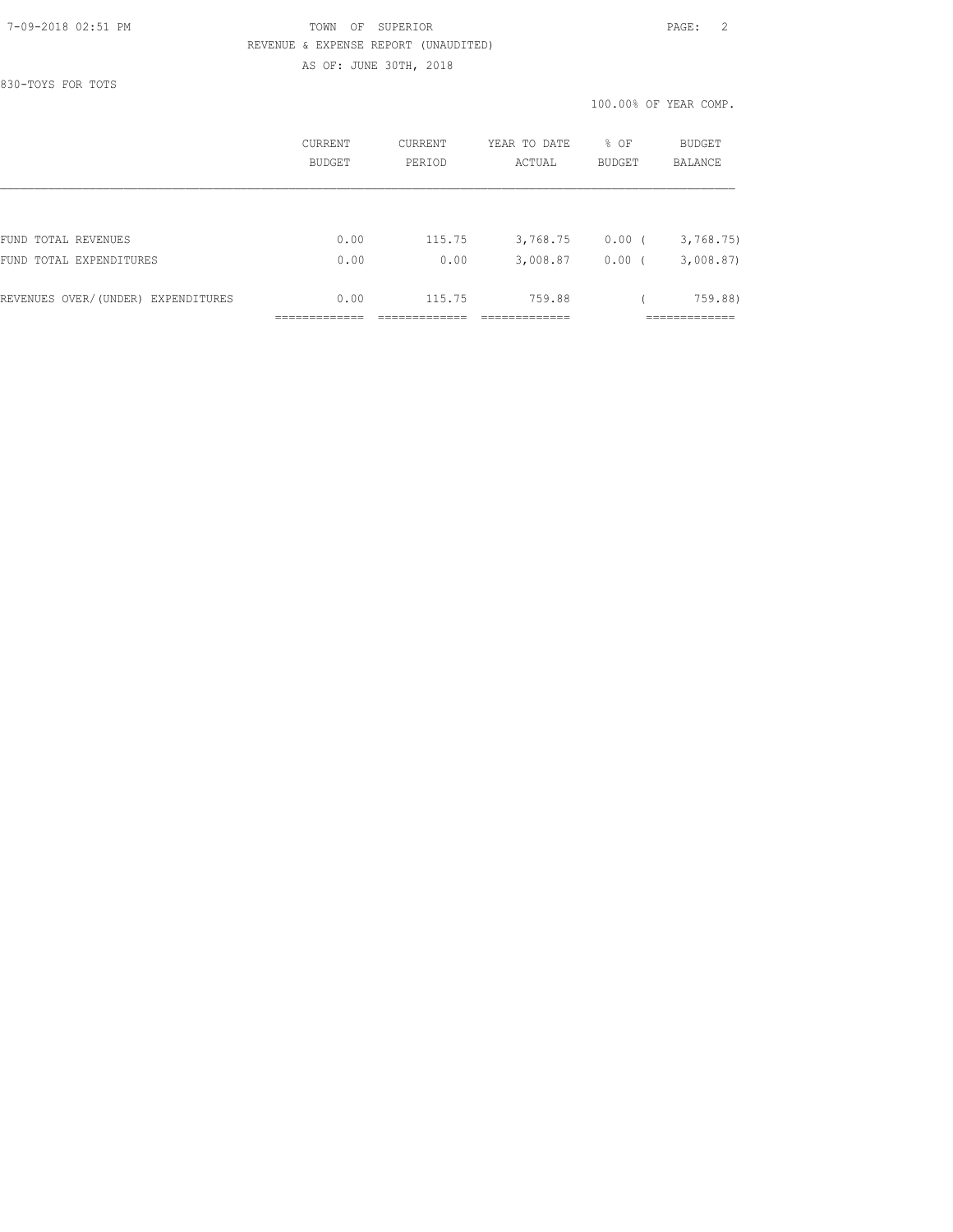| 7-09-2018 02:51 PM |  |
|--------------------|--|
|                    |  |

### TOWN OF SUPERIOR **PAGE:** 1 REVENUE & EXPENSE REPORT (UNAUDITED)

AS OF: JUNE 30TH, 2018

# 840-GENERAL FIXED ASSETS

|  |  |  | NON-DEPARTMENTAL |  |
|--|--|--|------------------|--|
|  |  |  |                  |  |

|                                     | CURRENT<br><b>BUDGET</b> | <b>CURRENT</b><br>PERIOD | YEAR TO DATE<br>ACTUAL | % OF<br><b>BUDGET</b> | BUDGET<br><b>BALANCE</b> |
|-------------------------------------|--------------------------|--------------------------|------------------------|-----------------------|--------------------------|
|                                     |                          |                          |                        |                       |                          |
| EXPENDITURES                        |                          |                          |                        |                       |                          |
| SUPPLIES                            |                          |                          |                        |                       |                          |
| 840-00-5299 OPERATING SUPPLIES      | 0.00                     | 0.00                     | 0.00                   | 0.00                  | 0.00                     |
| SUBTOTAL SUPPLIES                   | 0.00                     | 0.00                     | 0.00                   | 0.00                  | 0.00                     |
| NON-OPERATING                       |                          |                          |                        |                       |                          |
| 840-00-5800 DEPRECIATION            | 0.00                     | 0.00                     | 0.00                   | 0.00                  | 0.00                     |
| SUBTOTAL NON-OPERATING              | 0.00                     | 0.00                     | 0.00                   | 0.00                  | 0.00                     |
|                                     |                          |                          |                        |                       |                          |
| TOTAL EXPENDITURES                  | 0.00                     | 0.00                     | 0.00                   | 0.00                  | 0.00                     |
| REVENUES OVER/ (UNDER) EXPENDITURES | 0.00                     | 0.00                     | 0.00                   |                       | 0.00                     |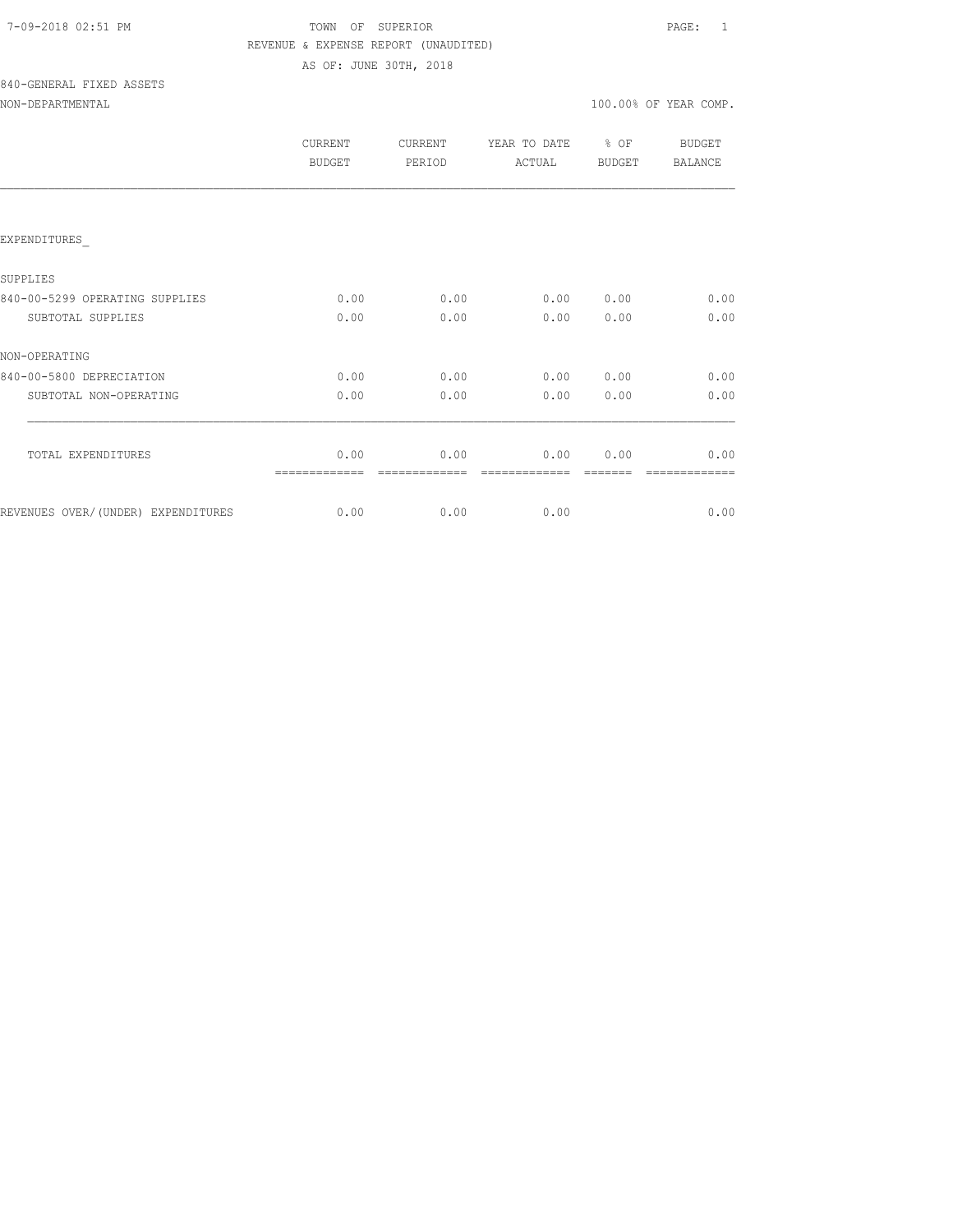840-GENERAL FIXED ASSETS

|                                    | CURRENT<br>BUDGET | CURRENT<br>PERIOD | YEAR TO DATE<br>ACTUAL | % OF<br><b>BUDGET</b> | BUDGET<br><b>BALANCE</b> |
|------------------------------------|-------------------|-------------------|------------------------|-----------------------|--------------------------|
|                                    |                   |                   |                        |                       |                          |
| FUND TOTAL REVENUES                | 0.00              | 0.00              | 0.00                   | 0.00                  | 0.00                     |
| FUND<br>TOTAL EXPENDITURES         | 0.00              | 0.00              | 0.00                   | 0.00                  | 0.00                     |
| REVENUES OVER/(UNDER) EXPENDITURES | 0.00              | 0.00              | 0.00                   |                       | 0.00                     |
|                                    |                   |                   |                        |                       | __________               |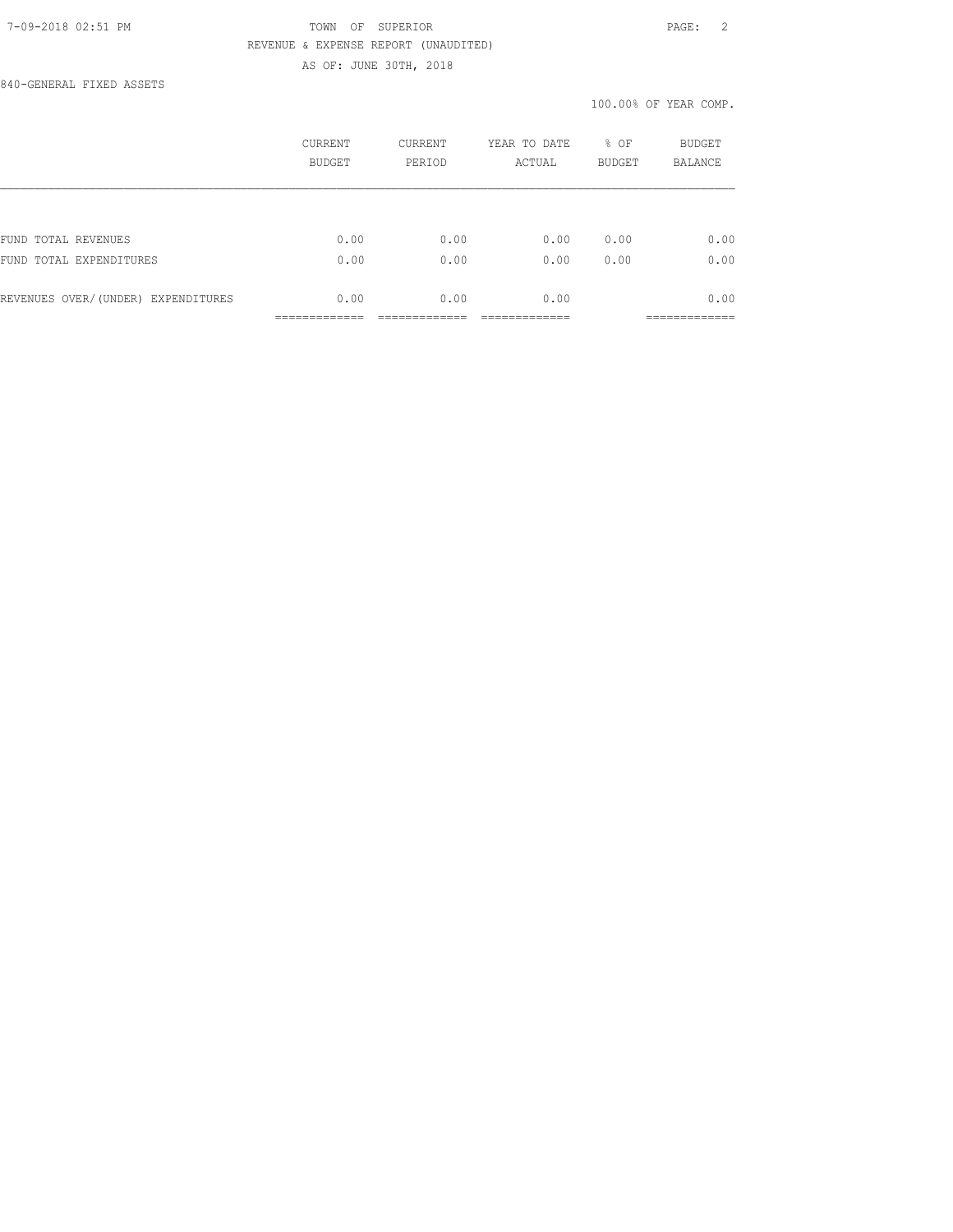| 7-09-2018 02:51 PM |  |
|--------------------|--|
|                    |  |

### TOWN OF SUPERIOR **PAGE:** 1 REVENUE & EXPENSE REPORT (UNAUDITED)

AS OF: JUNE 30TH, 2018

#### 850-GENERAL L/T DEBT NON-DEPARTMENTAL 100.00% OF YEAR COMP.

|                                    | CURRENT<br>BUDGET | <b>CURRENT</b><br>PERIOD | YEAR TO DATE % OF<br>ACTUAL | BUDGET    | <b>BUDGET</b><br>BALANCE |
|------------------------------------|-------------------|--------------------------|-----------------------------|-----------|--------------------------|
|                                    |                   |                          |                             |           |                          |
| EXPENDITURES                       |                   |                          |                             |           |                          |
| SUPPLIES                           |                   |                          |                             |           |                          |
| 850-00-5299 OPERATING SUPPLIES     | 0.00              | 0.00                     | 0.00                        | 0.00      | 0.00                     |
| SUBTOTAL SUPPLIES                  | 0.00              | 0.00                     |                             | 0.00 0.00 | 0.00                     |
|                                    |                   |                          |                             |           |                          |
| TOTAL EXPENDITURES                 | 0.00              | 0.00                     | 0.00                        | 0.00      | 0.00                     |
|                                    |                   |                          |                             |           |                          |
| REVENUES OVER/(UNDER) EXPENDITURES | 0.00              | 0.00                     | 0.00                        |           | 0.00                     |